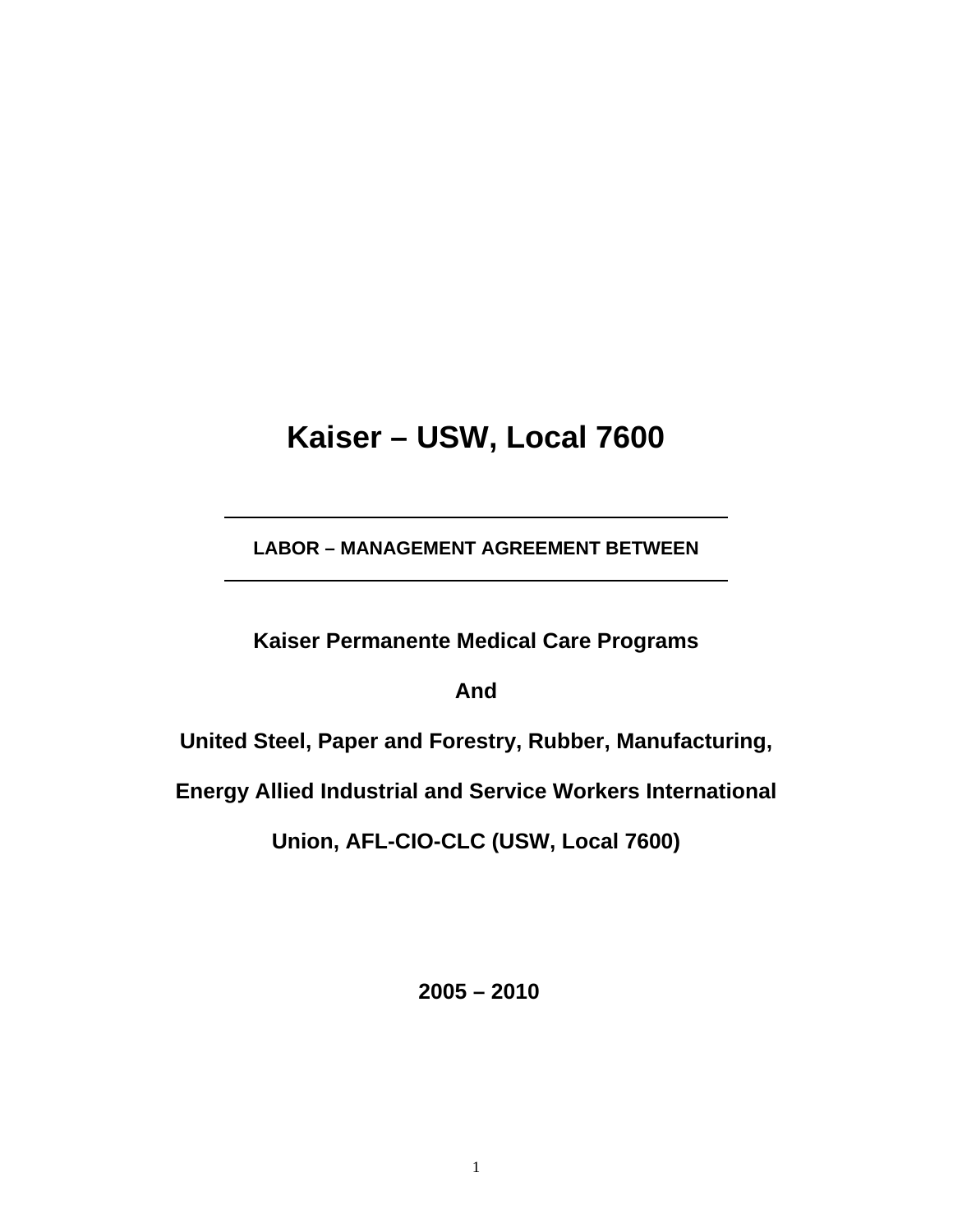*Provisions of the local Collective Bargaining Agreement and the National Agreement should be interpreted and applied in the manner most consistent with each other and the principles of the Labor Management Partnership. If a conflict exists between specific provisions to a local Collective Bargaining Agreement and the National Agreement, the dispute shall be resolved pursuant to the Partnership Agreement Review Process in Section 1.L.2 of the National Agreement.* 

*If there is a conflict, unless expressly stated otherwise, the National Agreement shall supersede the local Collective Bargaining Agreement; however, in cases where local Collective Bargaining Agreements contain explicit terms which provide a superior wage, benefit or condition, or where it is clear that the parties did not intend to eliminate and/or modify the superior wage, benefit or condition of the local Collective Bargaining Agreements, the National Agreement shall not be interpreted to deprive the employees of such wage, benefit or condition. It is understood that it is not the intent of the parties to inadvertently enrich or compound wages, fringe benefits or other conditions or to create opportunities for "cherry picking," "double dipping," etc.*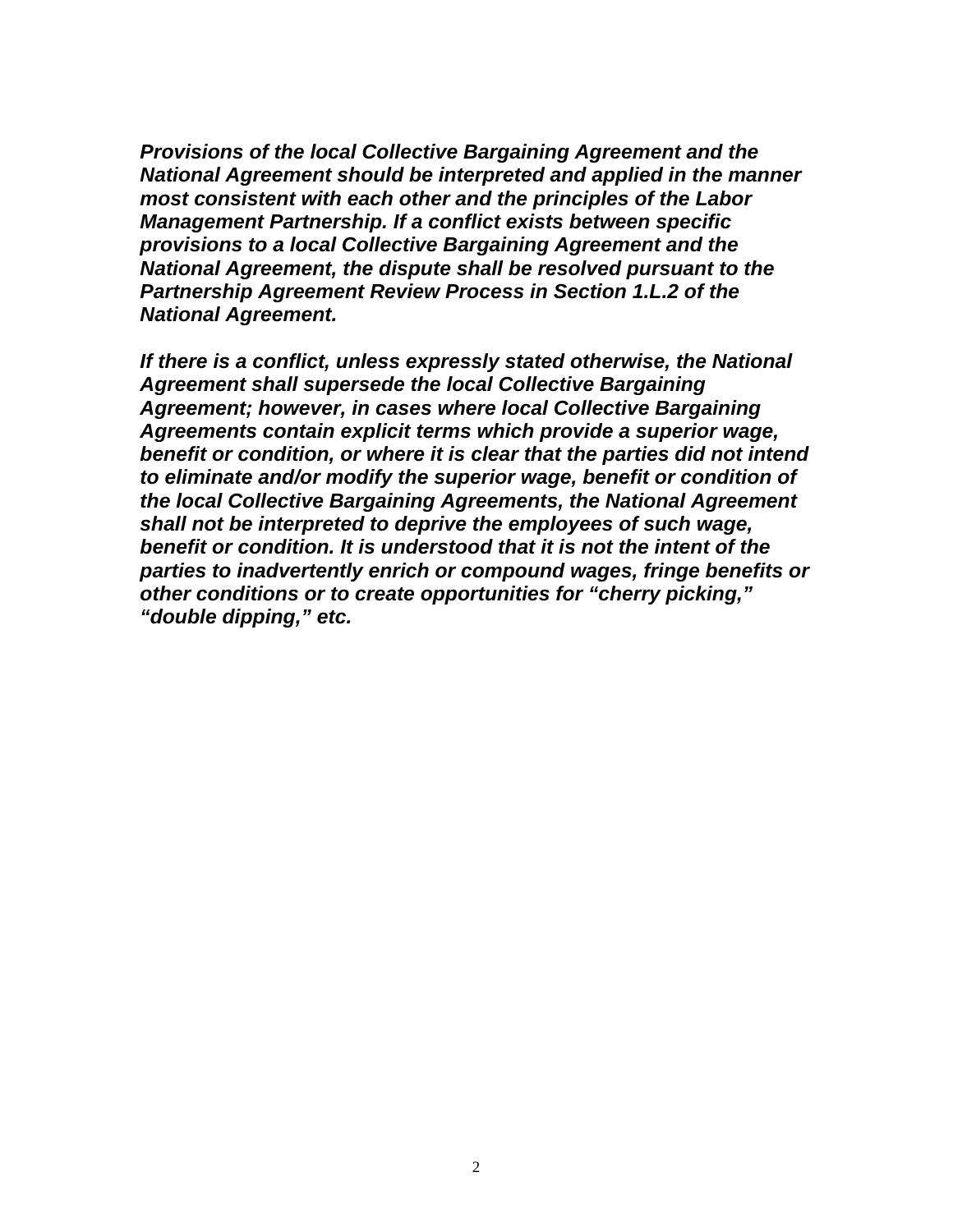# **TABLE OF CONTENTS**

| Page |
|------|
|      |
|      |
|      |
|      |
|      |
|      |
|      |
|      |
|      |
|      |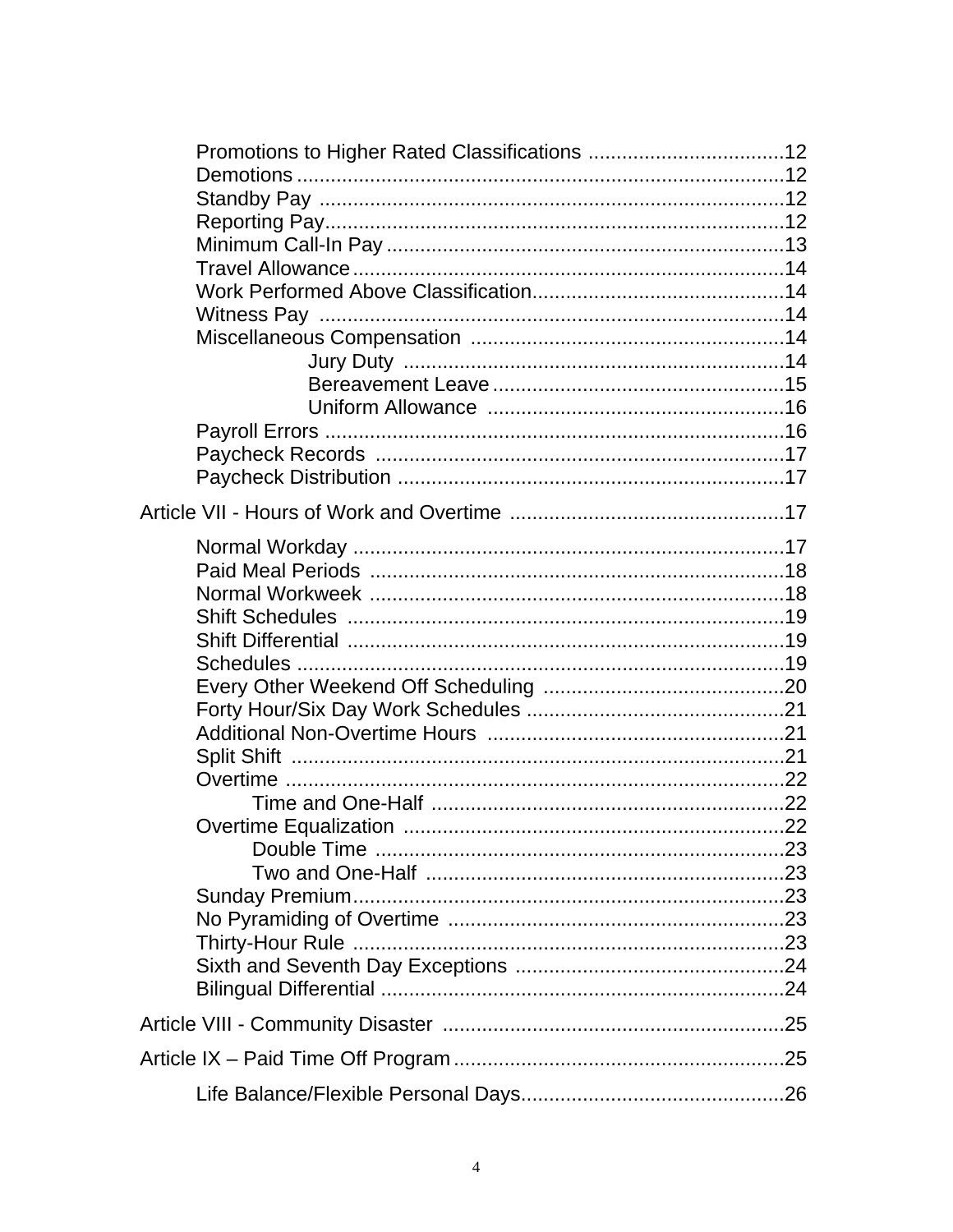| Designated Holiday Worked and Holiday Payment 27         |  |
|----------------------------------------------------------|--|
|                                                          |  |
|                                                          |  |
| Designated Holiday Falling on Employee's Day Off 29      |  |
|                                                          |  |
|                                                          |  |
|                                                          |  |
| Sick Leave or Life Balance/Flexible Personal Days' Usage |  |
|                                                          |  |
|                                                          |  |
|                                                          |  |
|                                                          |  |
|                                                          |  |
|                                                          |  |
|                                                          |  |
|                                                          |  |
|                                                          |  |
|                                                          |  |
|                                                          |  |
| in Conjuction with Vacation                              |  |
| Sick Leave Bank and Income/Extended Income 34            |  |
| <b>Protection Plan</b>                                   |  |
| Income Protection and Extended Income Protection 35      |  |
| Integration of Compensation Benefits and Sick Leave 36   |  |
|                                                          |  |
|                                                          |  |
|                                                          |  |
|                                                          |  |
|                                                          |  |
|                                                          |  |
|                                                          |  |
|                                                          |  |
| Posting and Filling of Permanent Job Vacancies 43        |  |
|                                                          |  |
|                                                          |  |
|                                                          |  |
|                                                          |  |
|                                                          |  |
|                                                          |  |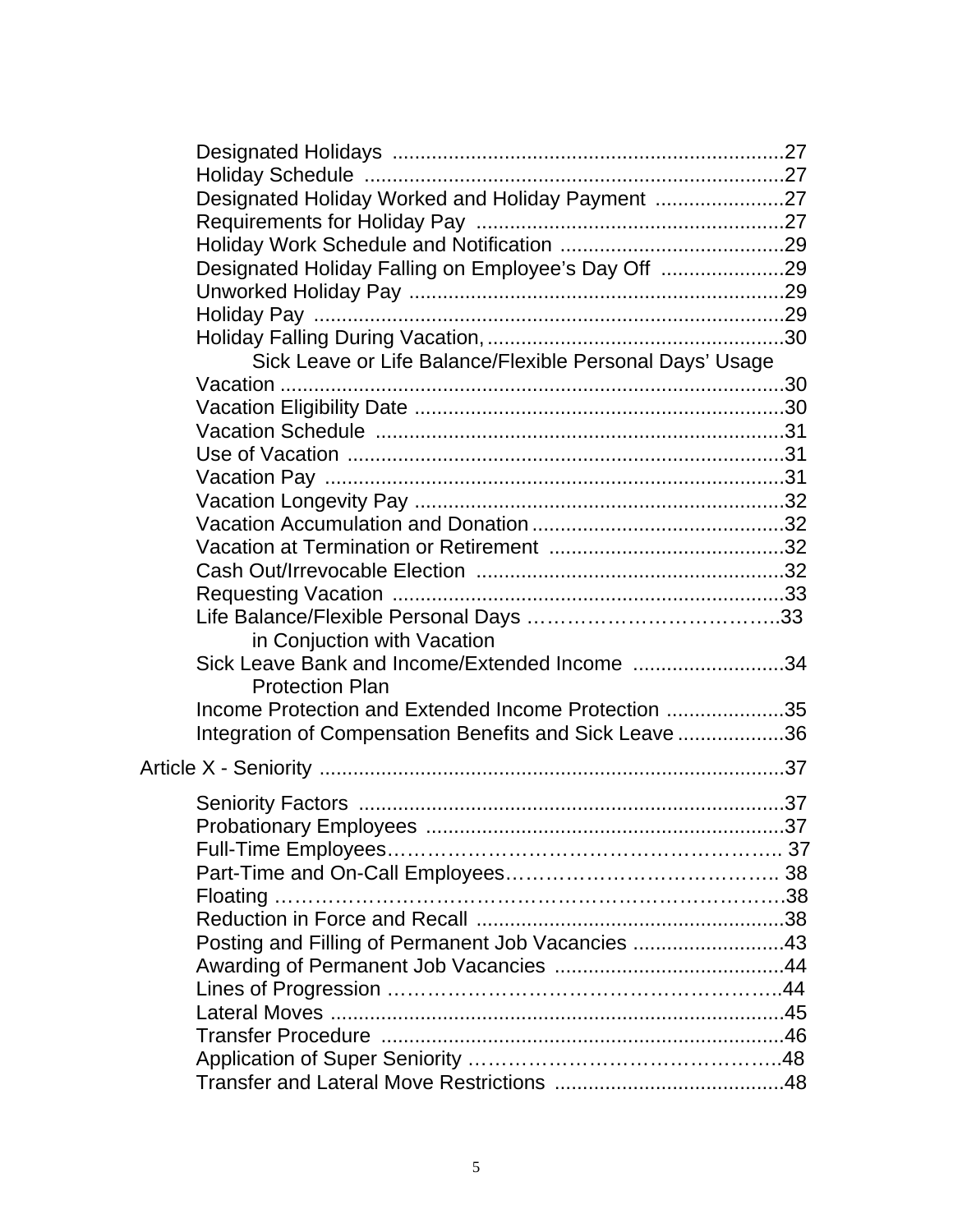| Posting and Filling of Temporary Job Vacancies 49        |  |
|----------------------------------------------------------|--|
|                                                          |  |
| Employment in Another Job Classification After Layoff 50 |  |
|                                                          |  |
|                                                          |  |
| Determination of Seniority Within a Classification 52    |  |
|                                                          |  |
|                                                          |  |
|                                                          |  |
|                                                          |  |
|                                                          |  |
|                                                          |  |
|                                                          |  |
|                                                          |  |
|                                                          |  |
| Retention of Certain Employee Benefits by Transferees 55 |  |
|                                                          |  |
|                                                          |  |
|                                                          |  |
|                                                          |  |
|                                                          |  |
|                                                          |  |
|                                                          |  |
|                                                          |  |
|                                                          |  |
|                                                          |  |
|                                                          |  |
|                                                          |  |
|                                                          |  |
|                                                          |  |
|                                                          |  |
|                                                          |  |
|                                                          |  |
| Occupational Injury or Illness Leave of Absence 66       |  |
|                                                          |  |
|                                                          |  |
|                                                          |  |
|                                                          |  |
|                                                          |  |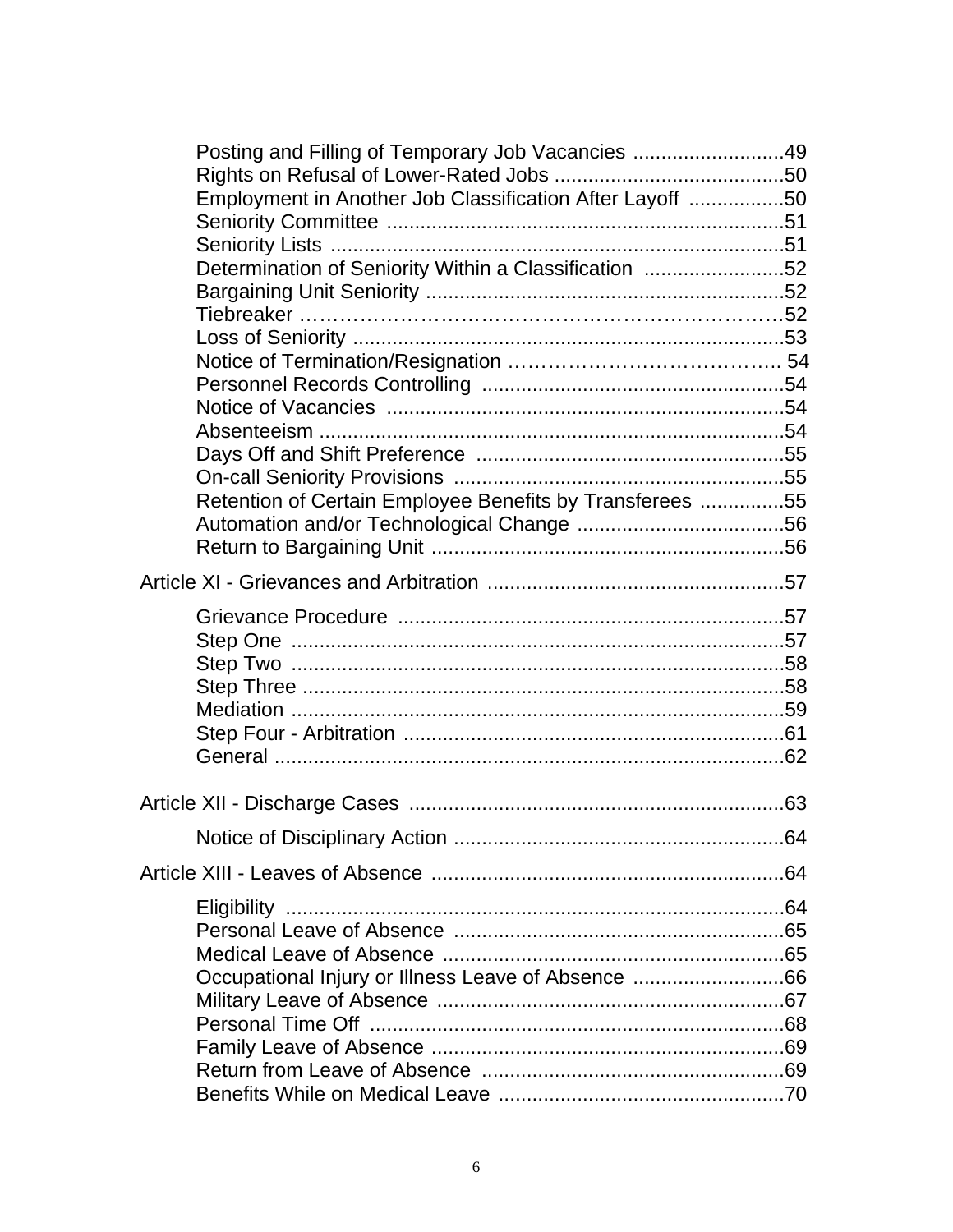| Benefits While on Occupational Injury or Illness Leave 70                                                                                                            |    |
|----------------------------------------------------------------------------------------------------------------------------------------------------------------------|----|
|                                                                                                                                                                      |    |
| Health Plan Coverage Coordinated with Medicare<br>(On or After November 1, 1989)<br>Health Plan Coverage Coordinated with Medicare 78<br>(Prior to November 1, 1989) |    |
|                                                                                                                                                                      |    |
|                                                                                                                                                                      |    |
| Article XV - Part-time, On-call and Temporary Employees                                                                                                              | 83 |
|                                                                                                                                                                      |    |
|                                                                                                                                                                      |    |
|                                                                                                                                                                      |    |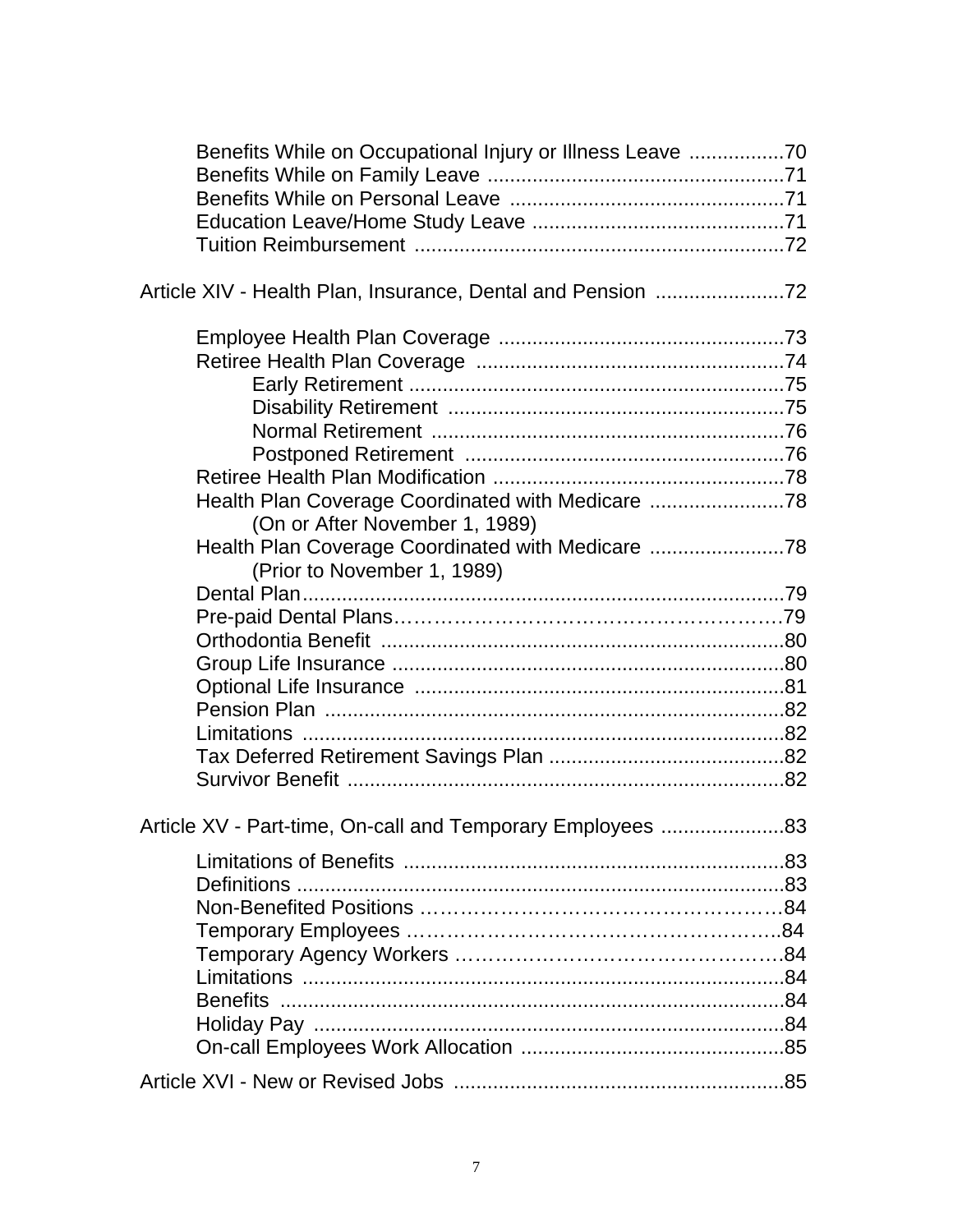| Appendix C - Riverside Medical Center Agreement122 |  |
|----------------------------------------------------|--|
|                                                    |  |
|                                                    |  |
|                                                    |  |
|                                                    |  |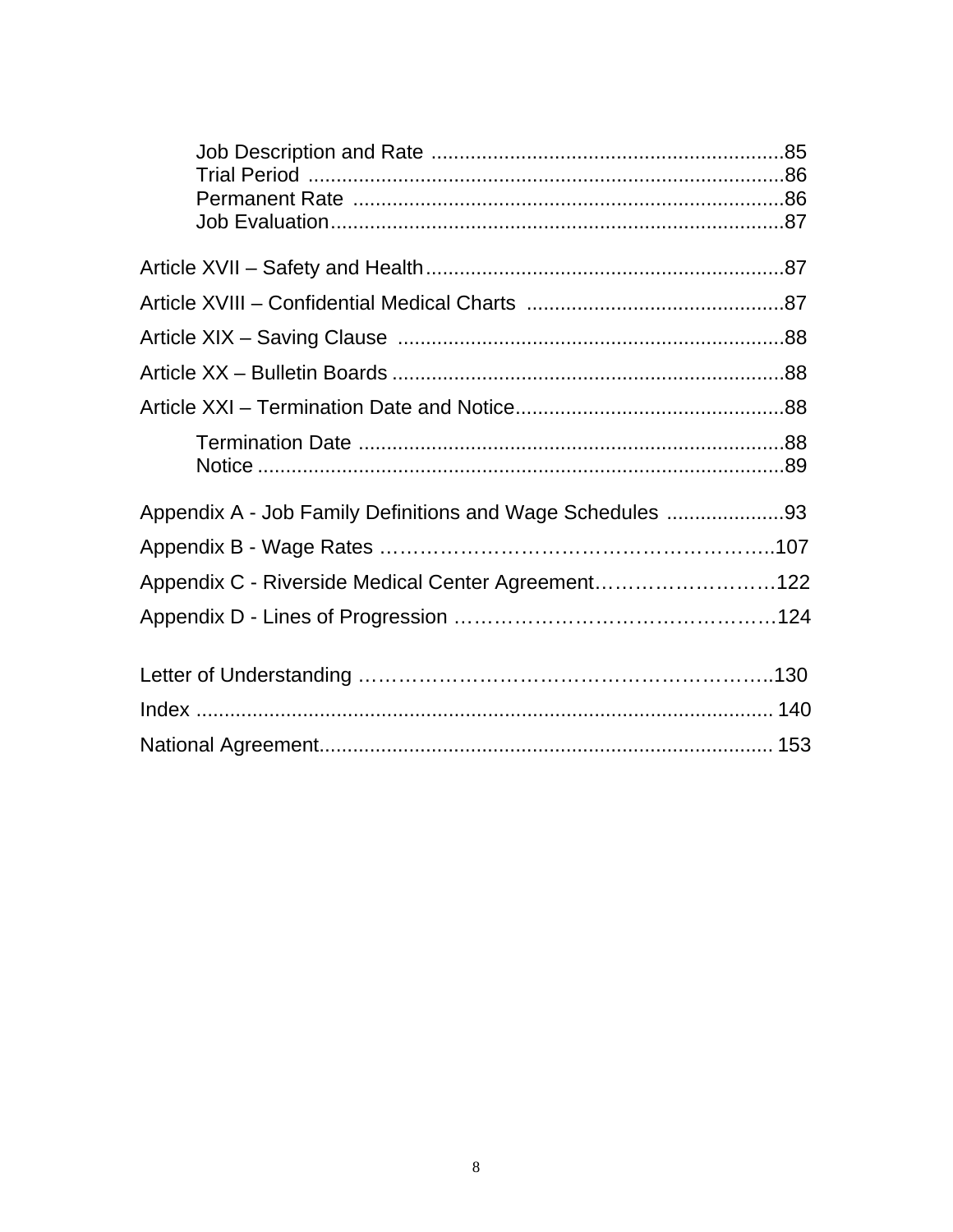# **A G R E E M E N T**

This Agreement, made and entered into this first (1st) day of October 2005, by and between Kaiser Foundation Hospitals, Southern California Permanente Medical Group, and Kaiser Foundation Health Plan, hereinafter collectively referred to as the Employer or their successor(s) and the United Steel, Paper and Forestry, Rubber, Manufacturing, Energy, Allied Industrial and Service Workers International Union (USW) AFL-CIO-CLC, hereinafter referred to as the Union.

# 100 ARTICLE I - PURPOSE OF AGREEMENT

- 101 It is the intent of the parties and the purpose of this Agreement to preserve and continue the harmonious relations existing between the parties; to ensure peaceful adjustment and settlement of grievances, claims, disputes, and differences which may arise between the Employer and its employees represented by the Union; to prevent stoppages or interruptions of work, strikes and lockouts, and to establish wages, hours and working conditions which shall prevail during the term hereof for the employees covered by this Agreement.
- 102 The Employer and the Union agree to encourage all personnel, regardless of position or profession, to perform and communicate in an efficient, courteous, respectful, dignified, and trustworthy manner when such individuals interact with fellow employees, patients and the public.

# 200 ARTICLE II - RECOGNITION AND COVERAGE

- 201 Recognition
- 202 The Employer recognizes the Union as the exclusive bargaining agency for the employees covered by this Agreement.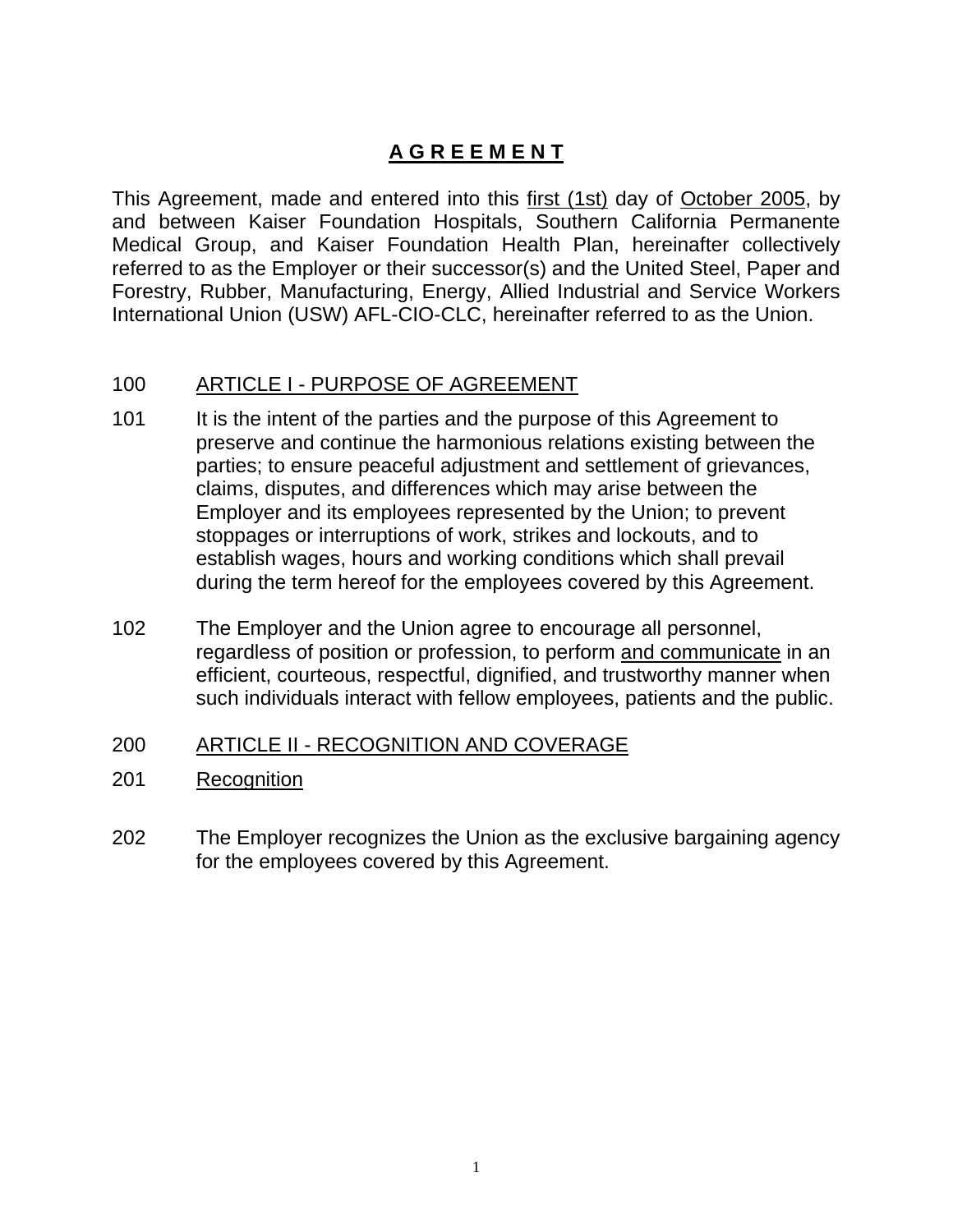# 203 Definition of Employees

204 The term "employee" or "employees" as and wherever it is used in this Agreement, shall mean and include the employees of the Employer at its hospitals, clinics and business offices in the Counties of San Bernardino and Riverside, and any clinics in localities immediately adjacent to the County of San Bernardino, but specifically excluding the Counties of Los Angeles and Orange, who are assigned to classifications and rates set forth in the Appendix of this Agreement, and to any other classifications which may be established within the scope of the duties now included within these classifications; provided, however, that supervisory employees and the classifications of registered nurse, registered pharmacist, confidential secretary, assistant laboratory technologist, laboratory technologist, medical librarian, x-ray technician, physical therapist, nurse anesthetist, medical research secretary, optician, optometrist, orthoptic technician, Administrative Staffing Clerk, and all members of the Human Resources Office are excluded from the Bargaining Unit.

# 205 Local Working Conditions

- 206 The term "local working conditions" as used herein means specific practices or customs which reflect detailed application of the subject matter of this Agreement within the scope of wages, hours of work or other conditions of employment and includes local agreements, written or oral, on such matters, subject to the following provisions of this Article. It is recognized that it is impractical to set forth in this Agreement all local working conditions. The following paragraphs provide general principles and procedures which explain the status of these matters and furnish necessary guideposts for the parties hereto:
- 207 It is recognized that during the term of this Agreement, an employee does not have the right to have a local working condition established in any given situation where such condition has not existed, or to have an existing local working condition changed or eliminated, except to the extent necessary to require the application of a specific provision of this Agreement.
- 208 In no case shall local working conditions be effective to deprive any employee of rights under this Agreement. Should any employee believe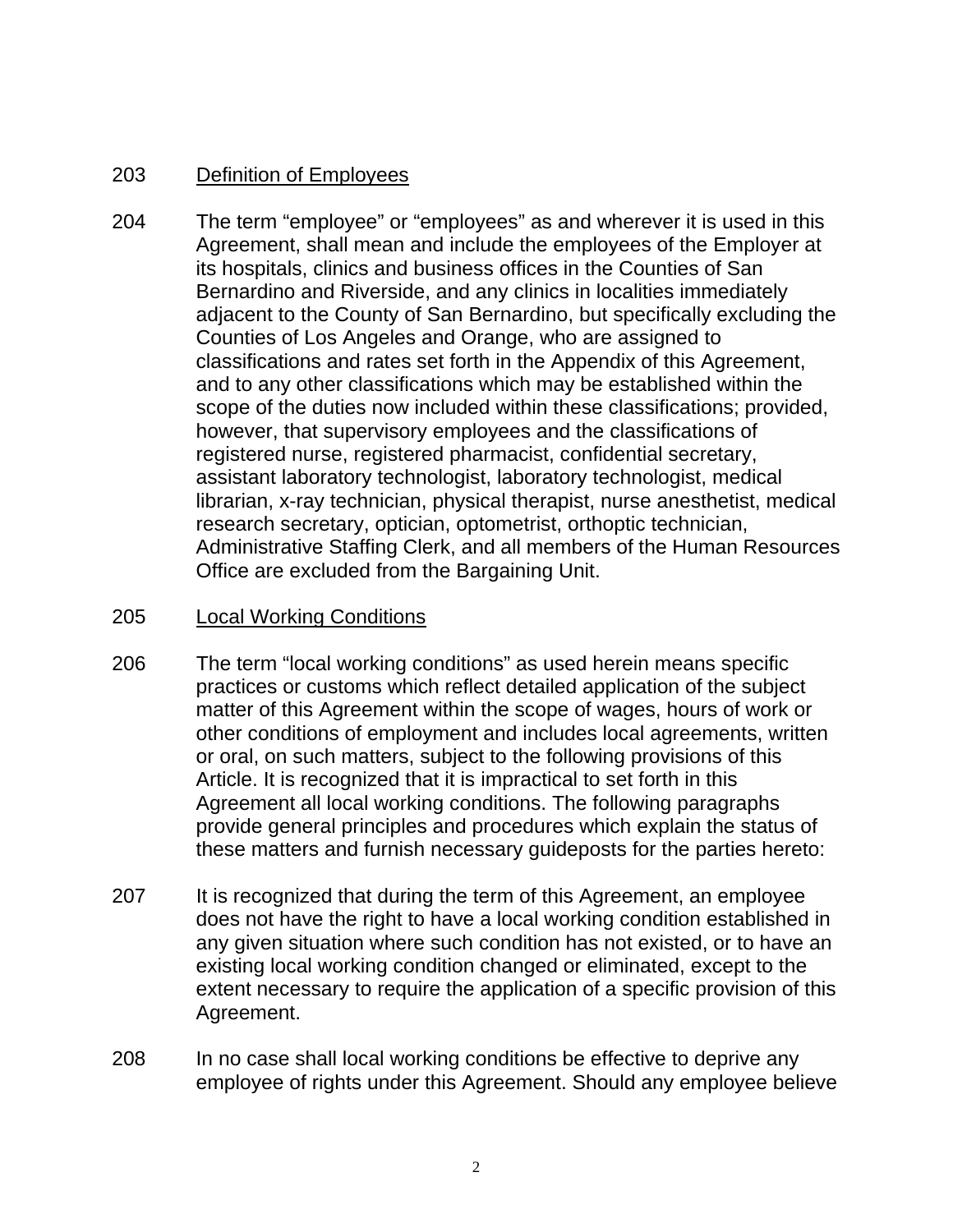that a local working condition is depriving them of the benefits of this Agreement, they shall have recourse to grievance procedure and arbitration, if necessary, to require that the local working condition be changed or eliminated to provide the benefits established by this Agreement.

- 209 Should there be any local working conditions in effect which have been heretofore reduced to writing and executed on behalf of the Employer and the Union by persons respectively certified by the Union and the Employer to each other to have the authority to bind the respective parties to such agreement, which provide benefits that are in excess of or in addition to the benefits established by this Agreement they shall remain in effect for the term of this Agreement, except as they are changed or eliminated by mutual agreement or in accordance with Paragraph 210.
- 210 The Employer shall have the right to change or eliminate any local working condition if, as the result of action taken by the Employer under Article III, Management, the basis for the existence of the local working condition is changed or eliminated, thereby making it unnecessary to continue such local working condition; provided, however, that when such a change or elimination is made by the Employer, any affected employee shall have recourse to the grievance procedure and arbitration if necessary, to have the Employer justify its action.
- 211 No local working condition shall hereafter be established or agreed to which changes or modifies any of the provisions of this Agreement. In the event such a local working condition is established or agreed to, it shall not be enforceable to the extent that it is inconsistent with or goes beyond the provisions of this Agreement, except as it is in writing and approved by an International Representative of the Union and the Labor Relations Representative representing the Employer.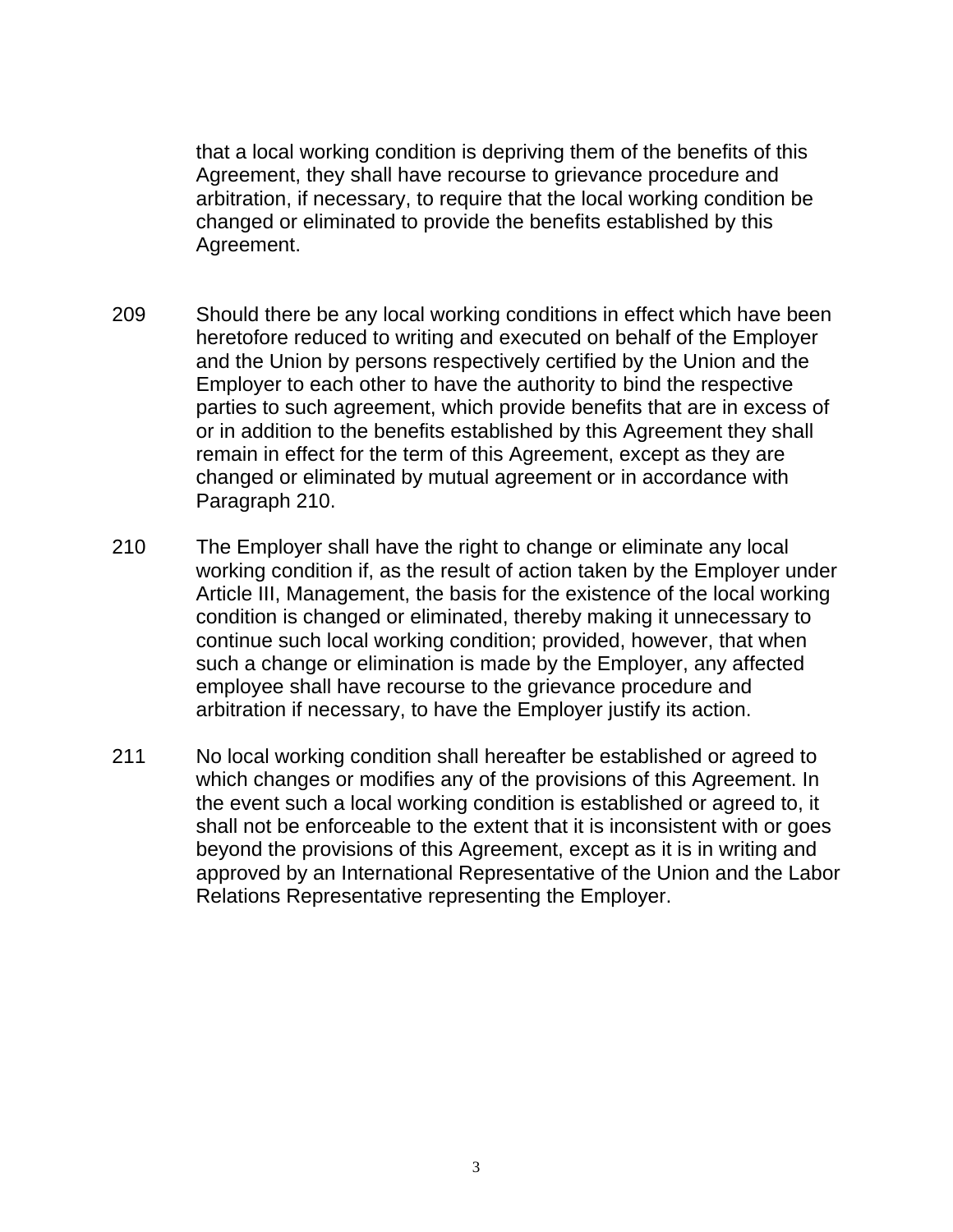212 Subject to the provisions of Paragraph 211, immediately preceding any local working condition hereafter agreed to between any supervisory employee or other representative of the Employer with any individual employee, group of employees, local or International Representatives of the Union shall be only a temporary agreement, subject to termination on twenty-four (24) hours notice by either the Labor Relations Representative representing the Employer, or the International Representative of the Union, unless and until the same is reduced to writing and executed on behalf of the Employer and the Union by either the Labor Relations Representative representing the Employer or the International Representative of the Union. However, such agreement shall be observed by the Employer and the Union prior to termination as aforesaid.

# 300 ARTICLE III - MANAGEMENT

301 The management of the Employer's facilities and the direction of the working forces, including the right to hire, discipline, suspend or discharge for just cause, or transfer, and the right to relieve employees from duty because of lack of work, or for other legitimate reasons, is vested exclusively in the Employer, provided that this will not be used for purposes of discrimination against any employee.

#### 302 Supervisory Employees

303 The Employer recognizes the fact that bona fide supervisory employees are only those who have the authority to hire, promote, discipline, discharge or otherwise effect changes in the status of employees or effectively recommend such action. Supervisory employees will not normally perform duties performed by employees falling within the scope of this Agreement except for training, emergencies requiring immediate action, or under circumstances that are beyond the control of the Employer.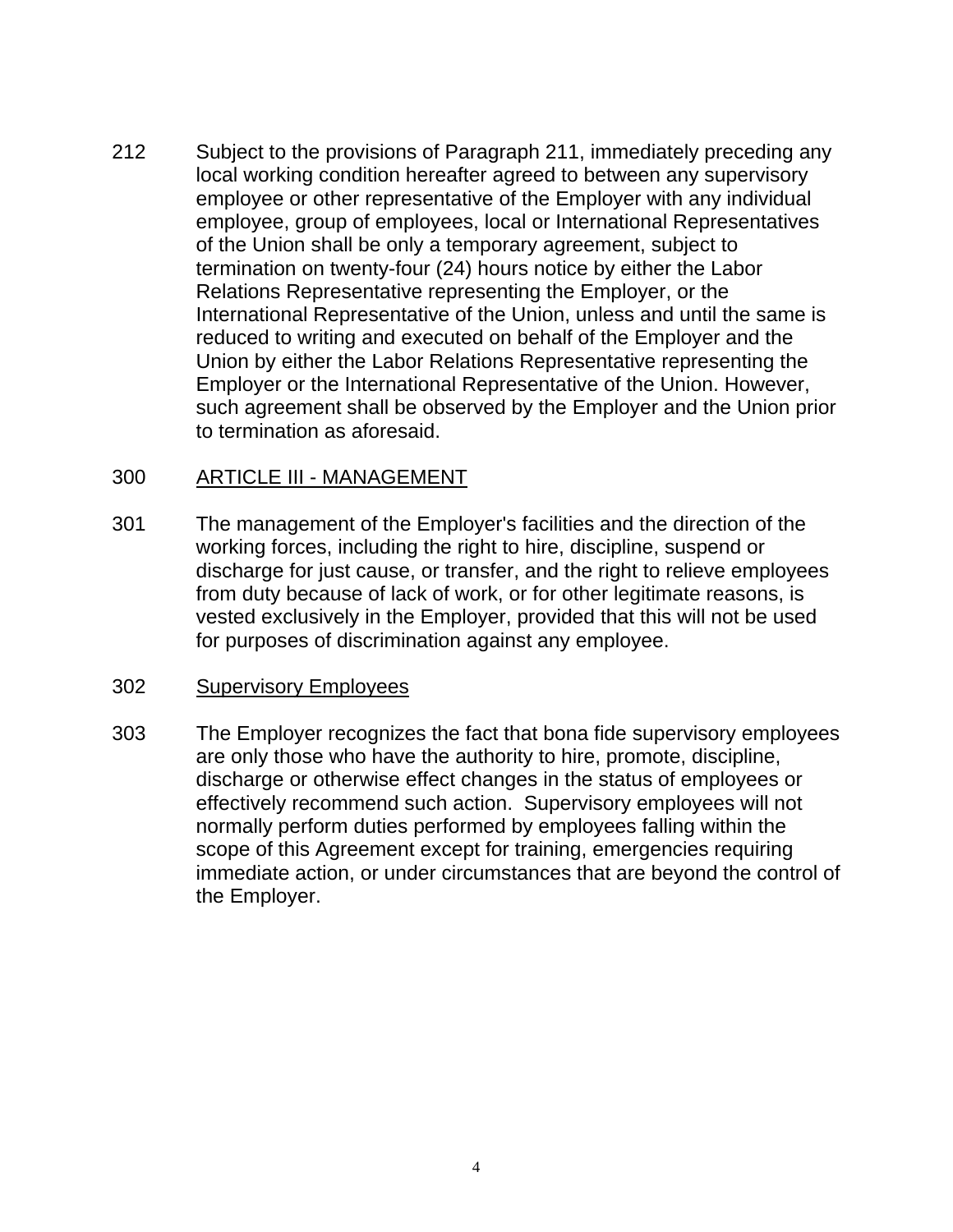# 304 Personnel File Inspection

305 The Employer recognizes the right of any employee to inspect his or her personnel file and will allow such inspection during normal business hours upon request of the employee.

# 400 ARTICLE IV - UNION SECURITY AND REPRESENTATION

# 401 Union Shop

402 All employees covered by this Agreement shall, as a condition of employment, within thirty (30) days after beginning of such employment, or the effective date of this Agreement, whichever is later, acquire and maintain membership in the Union to the extent of paying the periodic dues and the initiation fees uniformly required of all Union members; provided, however, that the Employer shall not be obliged to discharge any employee for failure to apply for, or continue membership in the Union until such time as the Union notifies the Employer in writing and can supply or the Employer can hire, a competent replacement. A list of new hire and terminations shall be provided monthly by the Employer.

# 403 Checkoff

404 The employer will checkoff original new hire initiation fees, monthly dues, and special assessments, each as designated and notified by the International Treasurer of the Union as membership dues in the Union on the basis of and for the term of individual signed voluntary checkoff authorization cards, as submitted to the Employer. The Employer shall promptly remit any and all amounts deducted to the International Treasurer of the Union, and shall furnish to the Financial Secretary of the local Union a list of the employees from whom the deductions were checked off. Checkoff authorization card will be supplied to the Employer by the local Union.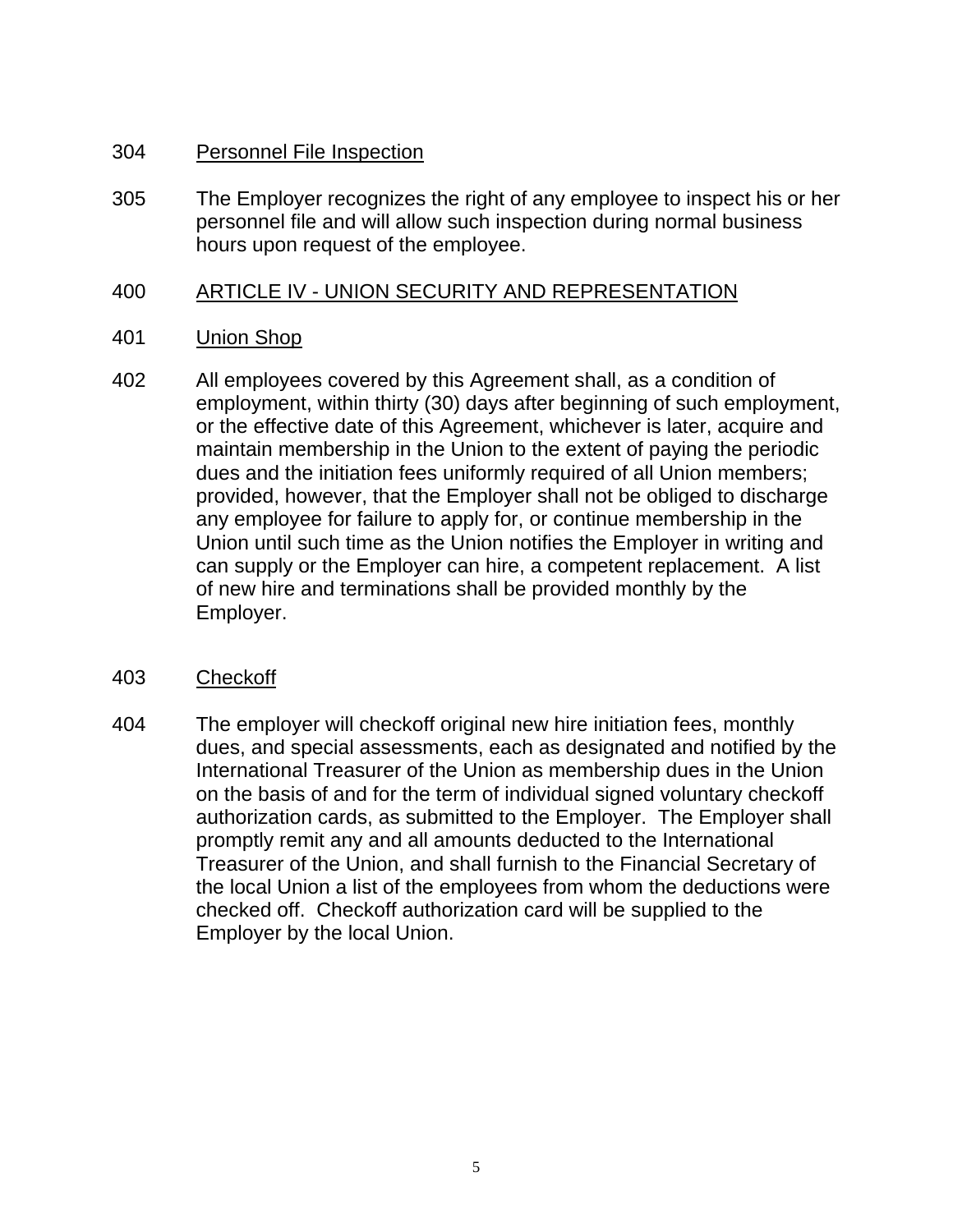- 405 Dues for a given month shall be deducted from each paycheck which an employee receives in the succeeding month; deductions on the basis of authorization cards submitted to the Employer shall commence with respect to dues for the month in which the Employer receives such authorization cards.
- 406 Upon notification from the Union, specific exceptions may be made to individual employee checkoff requirements.
- 407 As provided by Federal law, employees of health care institutions are eligible to claim a religious exemption. Such cases shall be separately handled, and any agency of the employees local United Way, City of Hope, or American Heart Association shall be used in compliance.
- 408 Indemnity
- 409 The Union shall indemnify the Employer and hold it harmless against any and all suits, claims, demands, and liabilities that shall arise out of or be reason of any action that shall be taken by the Employer for the purpose of complying with the foregoing provisions of this Article, or in reliance on any list or certificate which shall have been furnished to the Employer under any of such provisions.
- 410 Nondiscrimination Because of Union Membership
- 411 There shall be no discrimination, restraint, or coercion against any employee because of membership in the Union.
- 412 Non Discrimination
- 413 The Union and Employer agree there shall be no discrimination by either of the parties because of race, religion, national origin, color, creed, gender, gender identity, age, sex, physical or mental disability, veteran status, sexual orientation, ancestry, marital status, or medical condition as defined by federal and state laws.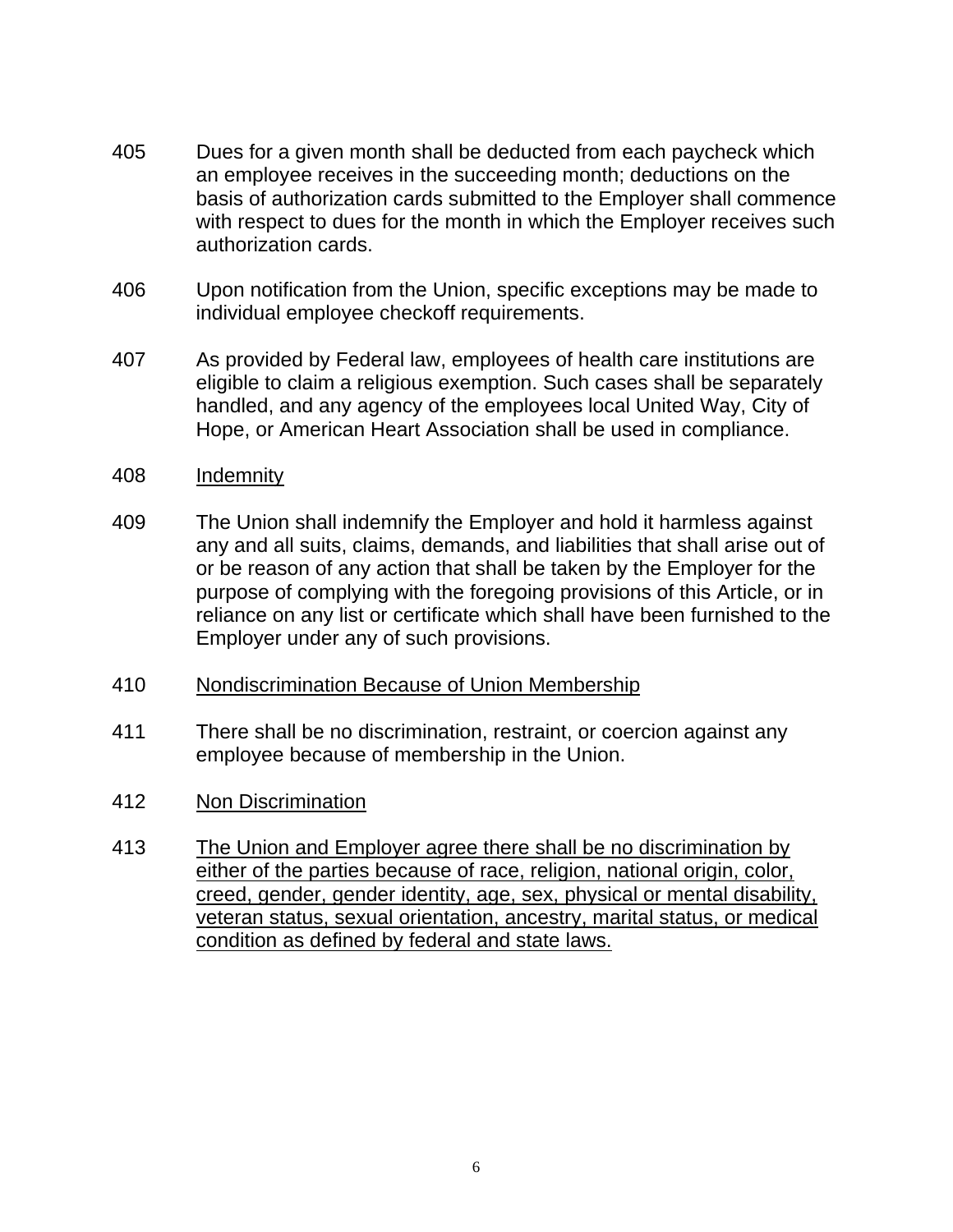# 414 Union Representation

# 415 Grievance Committee

416 The Grievance Committee shall be those employees, designated by the Union who shall be afforded time off without pay as required, to take up any matter pertaining to this Agreement.

# 417 Assistant Grievance Committee

418 The Union may designate employees as Assistant Grievance Committeepersons to aid the Grievance Committee. The Union may appoint as many Assistant Grievance Committeepersons as necessary but not more than one (1) per shift per department or unit. Exceptions may be made by mutual agreement of the parties. After obtaining permission from their immediate supervisor, Assistant Grievance Committeepersons shall be afforded time off without pay to assist the Grievance Committee.

# 419 Preferential Seniority

- 420 Grievance Committeepersons and elected local Union officers shall have "super" or preferential seniority in the event of a layoff resulting from a reduction in force.
- 421 Grievance Committeepersons and elected local Union officers may refuse a promotion from the day shift to another shift without losing seniority over another employee entering the position waived by the Grievance Committeeperson and/or elected local Union officer.
- 422 It shall be the duty of the Union to provide the names of employees serving as officers or Grievance Committeepersons to the Employer, and to maintain this information whenever changes occur.
- 423 Union Business Leave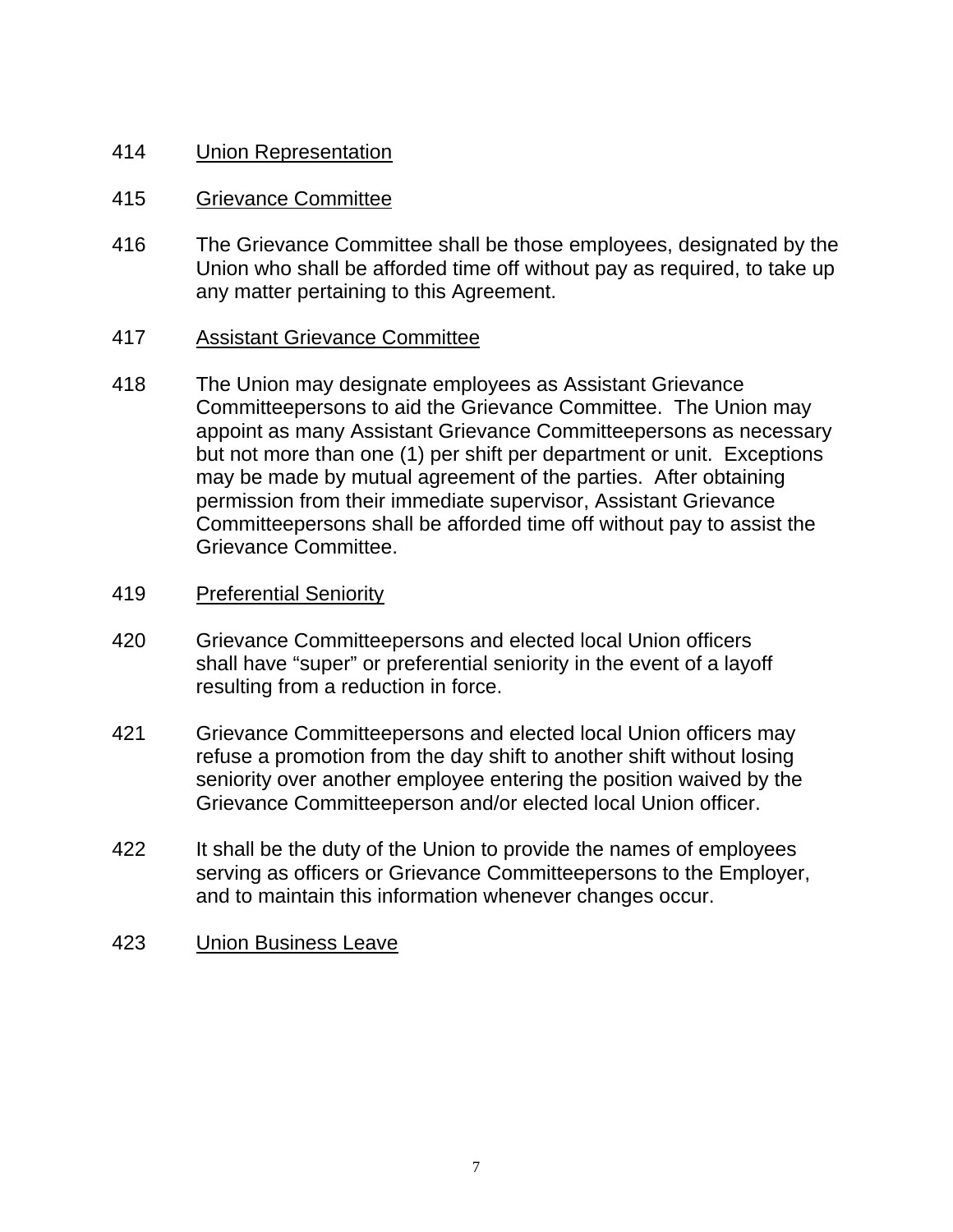424 An employee who becomes a full-time Union Representative may request and receive a leave of absence for union business for one (1) year, subject to renewal. No Employer paid benefits will apply to any part of a union business leave of absence. The employee shall continue to accrue continuous service during the union business leave. (Refer to September 7, 2004, Letter of Understanding for additional information.)

#### 425 Safety Committee Representatives

426 There shall be up to three (3) members and three (3) alternates of the Union selected to serve as representatives on the Employer's established Safety Committee. Union Safety Committee Representatives shall receive their regular rate of pay for time spent at Safety Committee meetings. In scheduling such meetings the Employer shall give reasonable consideration to the preferences of the Union members of the Committee.

# 427 Human Rights Committee

428 There shall be one (1) committee for the Fontana Medical Center and one (1) committee for the Riverside Medical Center, and one (1) committee for other locations represented by the United Steelworkers, Local 7600. The Fontana Medical Center and the Riverside Medical Center Committees will be comprised of up to three (3) members of the Union selected from each facility to serve as representatives on the Employer's Human Rights Committee (HRC). The committee for other locations represented by United Steelworkers, Local 7600 (such as Corona Call Center, Ontario Regional Records Retention Center and the Corona Data Center) will be comprised of two (2) members of the Union selected from each facility to serve as representatives on the Employer's Human Rights Committee. Union Human Rights Committee representatives shall receive their regular rate of pay for time spent at Human Rights Committee meetings. In scheduling such meetings, the Employer shall give reasonable consideration to the preferences of the Union members of the Committee and the committees shall meet jointly once a year.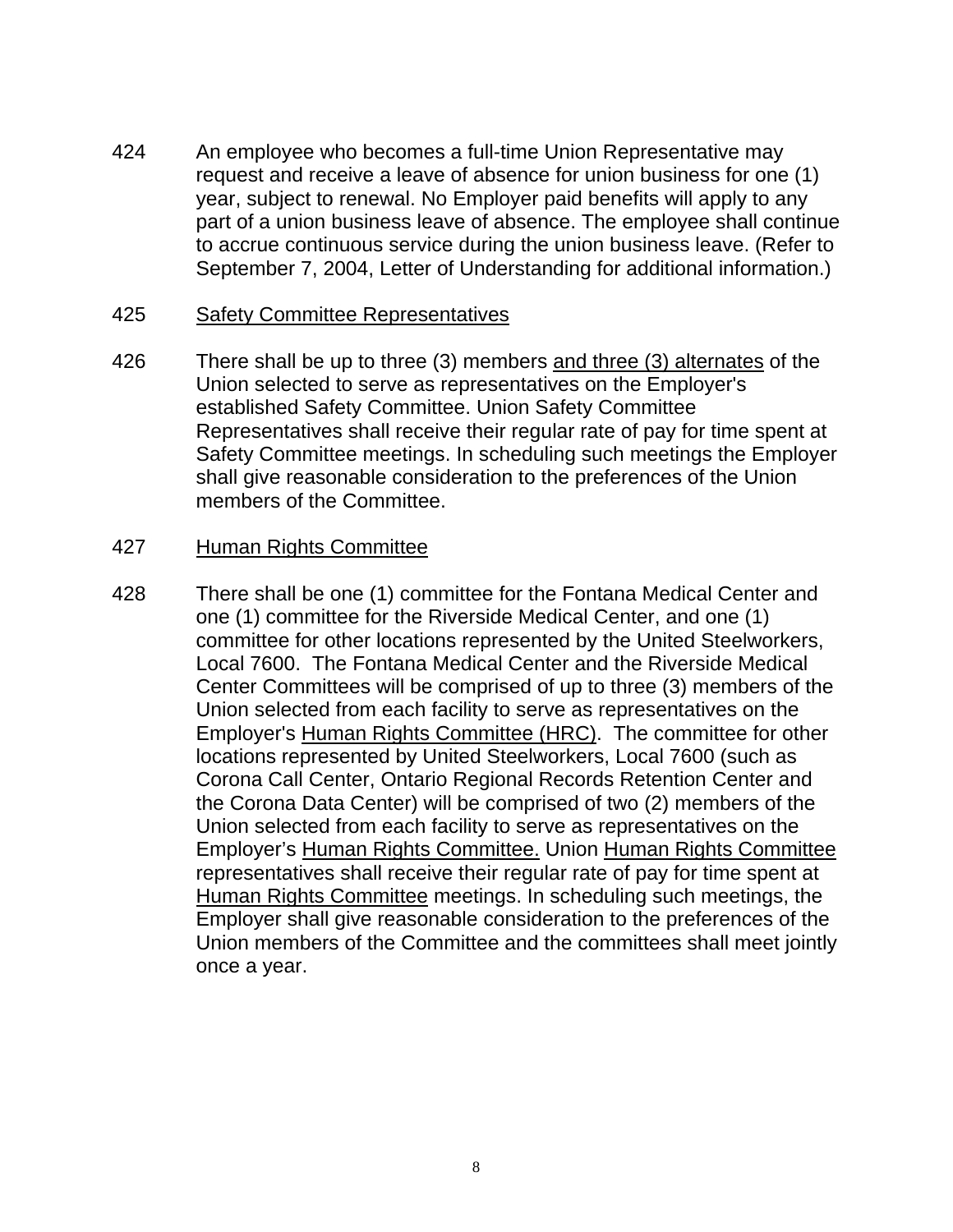# 429 Quarterly Meeting

- 430 The Employer representatives and the Union Committee shall meet on a quarterly basis, or more often as necessary upon notice of either party. Subjects for discussion shall be submitted in agenda form before the meeting is scheduled. The agenda shall not include items in the grievance procedure. Minutes of the proceedings will be recorded. The date for subsequent quarterly meetings will be determined at the end of each quarterly meeting.
- 431 Volunteers
- 432 The volunteers' role in the Medical Centers and other locations represented by United Steelworkers, Local 7600 is to provide services to patients/members that may not otherwise be offered. Volunteers will not be assigned to replace or be used in lieu of Union personnel in the performance of the typical duties of their classification.
- 433 Special Job Training Programs
- 434 The use of job training program participants (e.g., Summer Youth Employment Program) will not cause a reduction of hours for bargaining unit employees or be used to fill positions previously occupied by bargaining unit employees.

# 500 ARTICLE V - NO STRIKE AND NO LOCKOUT

- 501 The parties recognize that a hospital renders vital services to the community and for humanitarian reasons, they agree that there shall be no lockouts, no strikes, nor interruptions or impeding of work during the term of this Agreement. No officer or representative of the Employer or the Union shall authorize, instigate, aid or condone any such activities. No employee shall participate in any such activities.
- 502 All disputes arising between the parties to this Agreement will be settled as provided through the grievance procedure.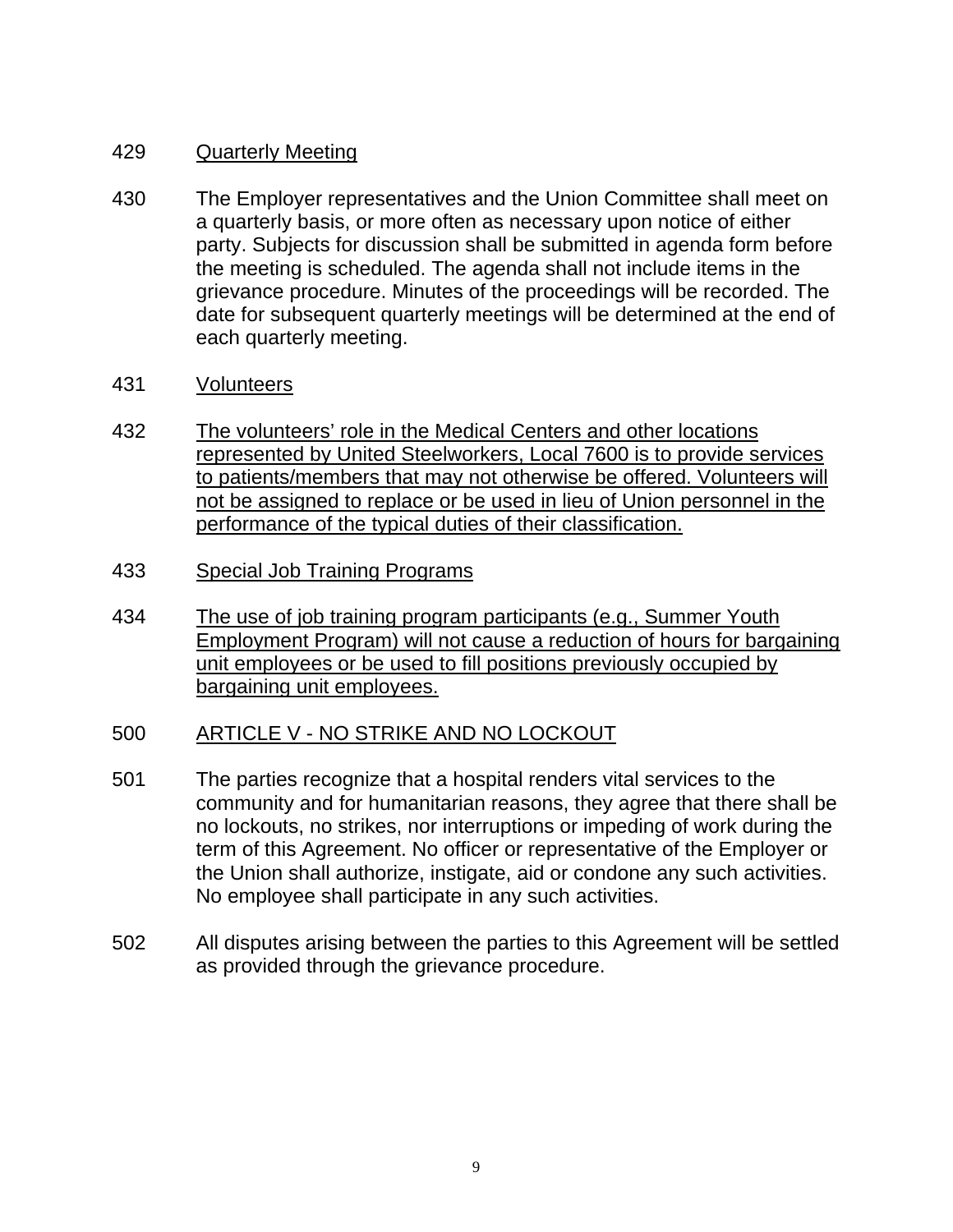# 600 ARTICLE VI - CLASSIFICATIONS AND RATES OF PAY

# 601 Schedule of Rates

602 The Schedule of Rates shall prevail during the term of this Agreement, and the base hourly rate to be paid any employee covered hereunder shall be determined by such schedule.

#### 603 Wage Structures

- 604 All employees will be paid in accordance with the Wage Schedules and Wage Rates which appear as Appendix A and Appendix B to this Agreement and shall be effective October 1, 2005.
- 605 New hire employees will be hired into the following Wage Structures. Employees on the old Service and Maintenance Wage Structure will be placed on the new Support Services Wage Structure in the following manner:

# CLERICAL STRUCTURE

| <b>Start</b><br>Rate | 6 Month<br>Rate | 1 Year<br>Rate | 2 Year<br>Rate | 3 Year<br>Rate | 5 Year<br>Rate<br>(Maximum) |
|----------------------|-----------------|----------------|----------------|----------------|-----------------------------|
|----------------------|-----------------|----------------|----------------|----------------|-----------------------------|

# EQUIPMENT SERVICES STRUCTURE

| <b>Start</b> | 6 Month | Year | 2 Year | 3 Year | 5 Year    |
|--------------|---------|------|--------|--------|-----------|
| Rate         | Rate    | Rate | Rate   | Rate   | Rate      |
|              |         |      |        |        | (Maximum) |

# PATIENT CARE STRUCTURE

| <b>Start</b> | 6 Month | 1 Year | 2 Year | 3 Year | 5 Year            |
|--------------|---------|--------|--------|--------|-------------------|
| Rate         | Rate    | Rate   | Rate   | Rate   | Rate<br>(Maximum) |
|              |         |        |        |        |                   |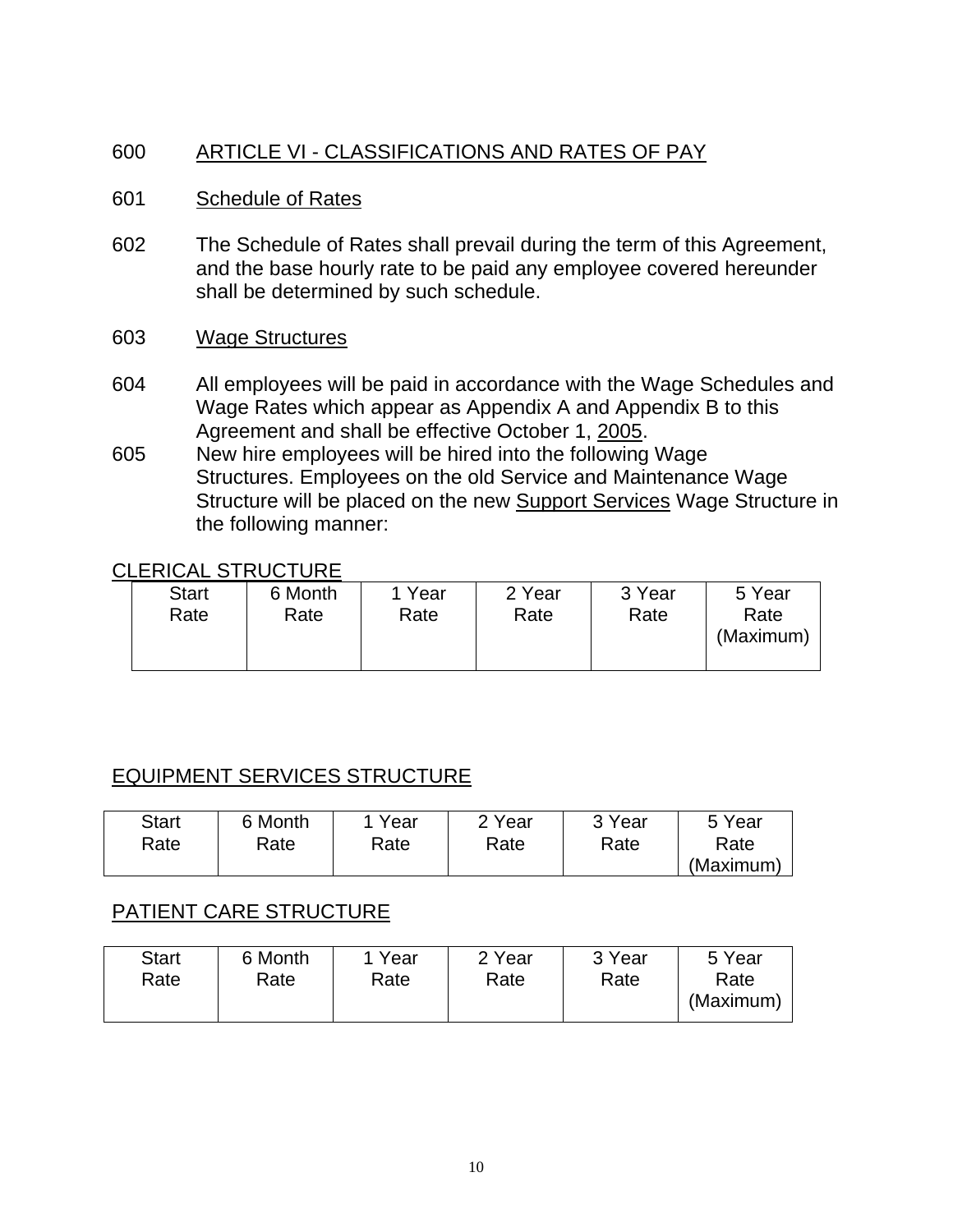# SUPPORT SERVICES STRUCTURE

# Old Structure (Frozen Structure Still Applicable)



New Structure (Community Based Structure)

| <b>Start</b> | 6 Month | Year | 2 Year | 3 Year | 5 Year    |
|--------------|---------|------|--------|--------|-----------|
| Rate         | Rate    | Rate | Rate   | Rate   | Rate      |
|              |         |      |        |        | (Maximum) |

# TECHNICAL STRUCTURE

| <b>Start</b> | 6 Month | Year | 2 Year | 3 Year | 5 Year    |
|--------------|---------|------|--------|--------|-----------|
| Rate         | Rate    | Rate | Rate   | Rate   | Rate      |
|              |         |      |        |        | (Maximum) |

- 606 Utilizing advanced hiring criteria as set out in the wage structures is optional and at the sole discretion of the Employer. Further, the parties agree that this decision is not subject to the grievance and arbitration procedure.
- 607 Base Hourly Rate
- 608 The base hourly rate of pay shall mean the monetary rate which the employee receives for each hour of work performed, and upon which overtime or premium pay is to be computed.
- 609 Longevity Differentials
- 610 A longevity differential of thirty cents (\$.300) per hour is provided to all employees who have completed ten (10) to fifteen (15) years of service. A longevity differential of forty cents (\$.400) per hour is provided to all employees who have completed fifteen (15) or more years of service. Effective October 1, 2000, a longevity differential of fifty cents (\$.500) per hour is provided to all employees who have completed twenty (20) or more years of service, and a longevity differential of sixty cents (\$.600) per hour is provided to all employees who have completed twenty-five (25) or more years of service.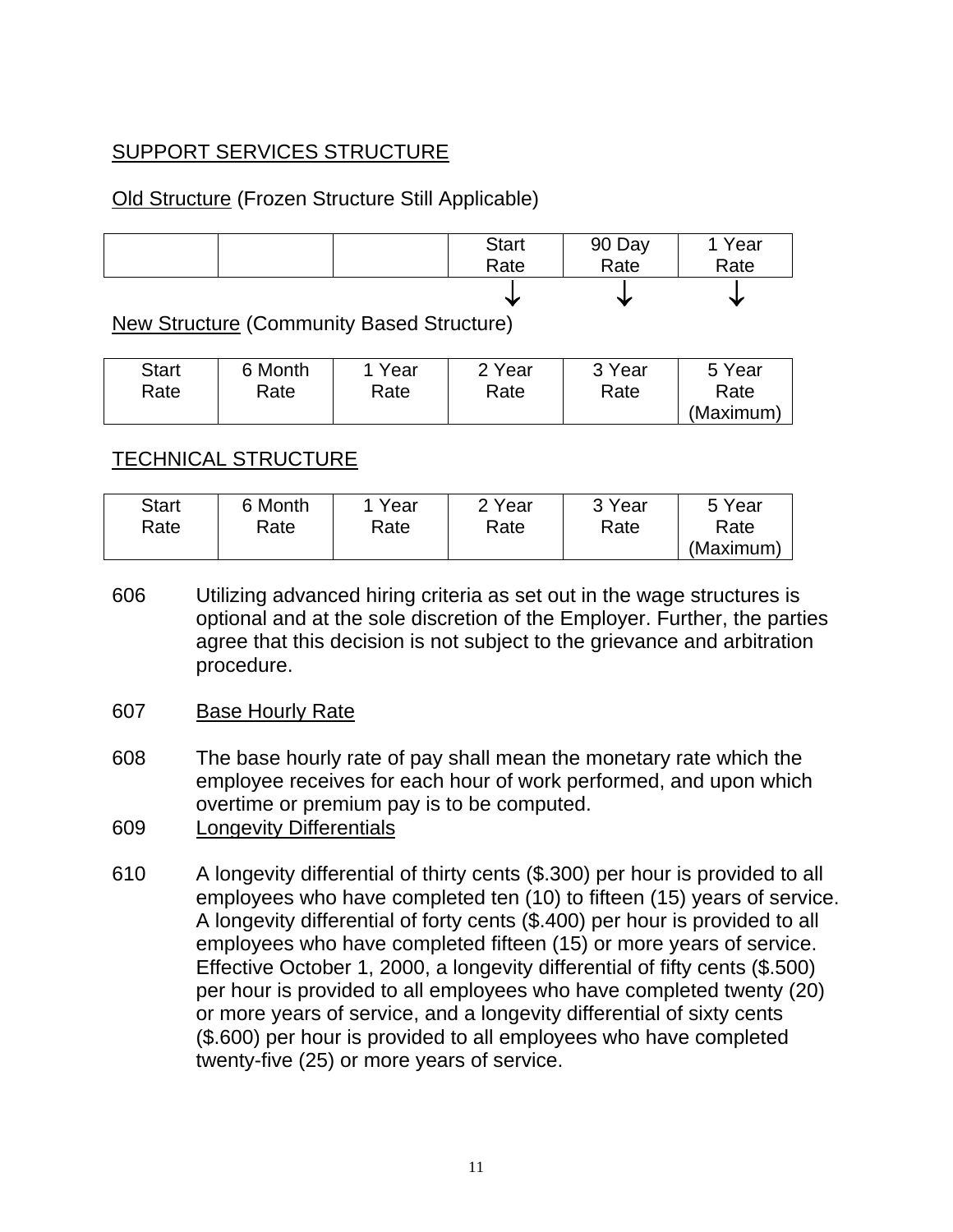# 611 Promotions to Higher Rated Classifications

- 612 In the event an employee is promoted to a higher rated classification after having completed the probationary period, the rate will be adjusted to the appropriate rate of the same tenured step for the new classification as of the date the employee first assumes the duties of said higher rated classification.
- 613 Demotions
- 614 In the event an employee is transferred or demoted to a lower-rated classification, the appropriate rate of the same tenured step for the classification to which the employee is transferred or demoted will be used as of the date the employee assumes the duties of the classification.
- 615 Standby Pay
- 616 Effective July 3, 2006, employees on standby will be paid one-half (1/2) their regular hourly rate of pay up to a maximum of ten dollars (\$10.00) for each hour spent in standby. Effective October 1, 2007 or the beginning of the pay period closest to October 1, 2007, employees on standby will be paid one-half (1/2) of their regular rate of pay up to a maximum of twelve dollars (\$12.00) for each hour on standby. Actual work time shall begin when the employee arrives at the facility, and shall end when the employee leaves, provided however, that the employee shall be guaranteed a minimum of two (2) hour's work or pay for each time called in. An employee shall receive time and one-half (1 1/2) the regular rate of pay, rather than the standby allowance, for all hours actually worked or guaranteed during the standby period.
- 617 Reporting Pay
- 618 Regular scheduled employees who report to work or employees who are notified and do report for work shall be paid two (2) hours at their base hourly rate in the event no work becomes available.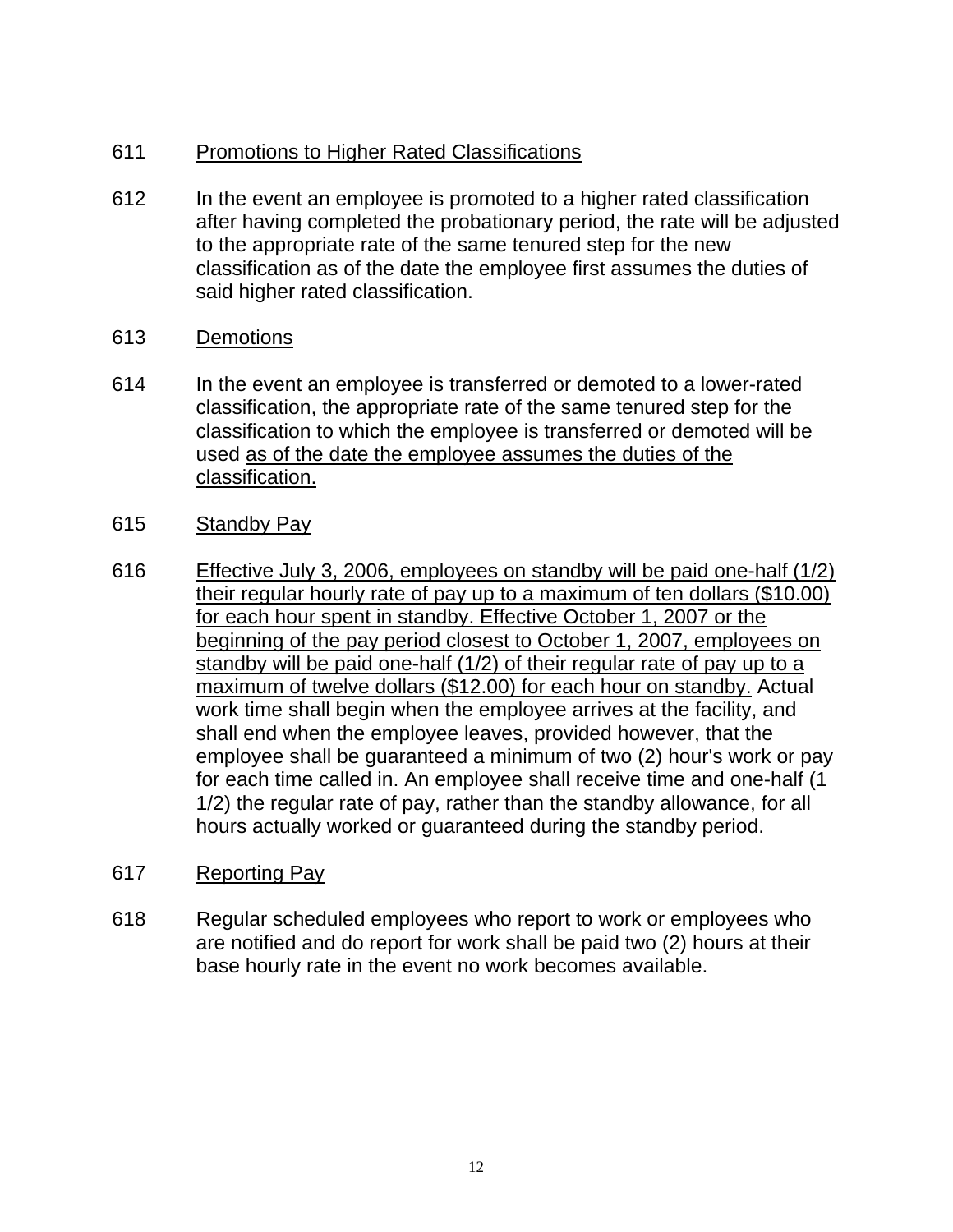- 619 At the Employer's discretion, the employee(s) who report may be assigned to other work of the same general level of work for which qualified in lieu of their being released. Employees who refuse the alternate assignment will not receive reporting pay.
- 620 In the event no alternate work is available, reporting time may be determined as being allowed time (no work performed) and the two (2) hours will be paid. Any allowed time hours paid shall not be counted as hours worked during the normal workday or normal workweek, and shall not count toward overtime.
- 621 Hours actually worked under this provision shall count toward the payment of overtime.
- 622 The provisions of this section do not apply in the event that:
- 623 Strikes, work stoppages in connection with labor disputes, or failure of utilities, or acts of God interfere with work being provided; or
- 624 An employee is not put to work or is laid off after having been put to work, either at his/her own request or due to his/her own fault; or
- 625 The Employer gives such reasonable notice, as determined by the Employer and the Union, of a change in schedule or reporting time and that the employee scheduled or notified to report for work need not report.
- 626 Minimum Call-In Pay
- 627 An employee called in to work on a regular day off will receive a minimum of four (4) hours call-in pay at the base hourly rate. Should work become unavailable, at the Employer's discretion, the employee may be assigned to work of the same general level for which qualified. Employees who refuse alternate assignment will receive pay for those hours actually worked.
- 628 Call-in hours shall count toward the determination of overtime.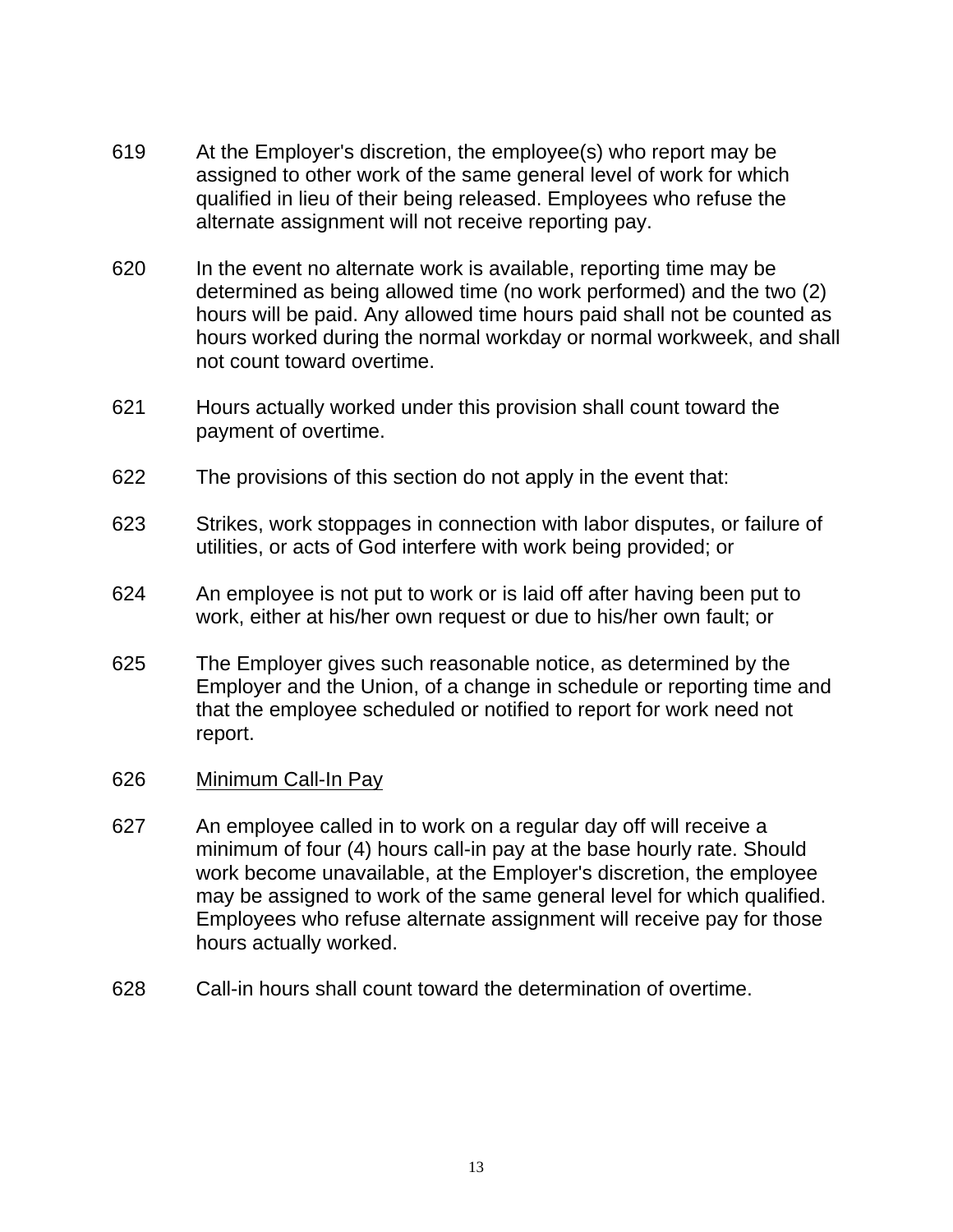# 629 Travel Allowance

- 630 Employees required to travel during work hours will be paid a mileage allowance equal to the Employer's prevailing mileage allowance.
- 631 Employees who are required to report to a work location other than their regular work location will be paid such mileage allowance for all miles exceeding their normal home to regular work travel distance. This provision is not applicable to employees whose regular work schedule involves reporting to more than one location as a condition of employment.
- 632 Work Performed Above Classification
- 633 Employees who work four (4) or more hours on a higher rated classification during a shift shall be paid the applicable rate of the higher rated classification for the full shift. It is Management's right to utilize qualified employees from out of classification to perform work prior to overtime being offered within classification. An employee performing work of a lower rated classification would not suffer a reduction in wages.
- 634 Witness Pay
- 635 Employees shall be paid as time worked under the terms of this Agreement for time spent at appearances or standby in legal proceedings arising out of the course and scope of employment.
- 636 Miscellaneous Compensation
- 637 Jury Duty
- 638 An employee called for jury service will be excused from work on days which he/she serves, and shall receive his/her regular straight time day's pay. Employees shall receive paid leave for jury duty for duration of jury service. On any day an employee is summoned for jury service, such employee shall be excused from their work shift for that entire day even though released early from jury service, provided however, there shall be no objection if an employee returns to work upon their early release on their own accord. The employee must show proof of jury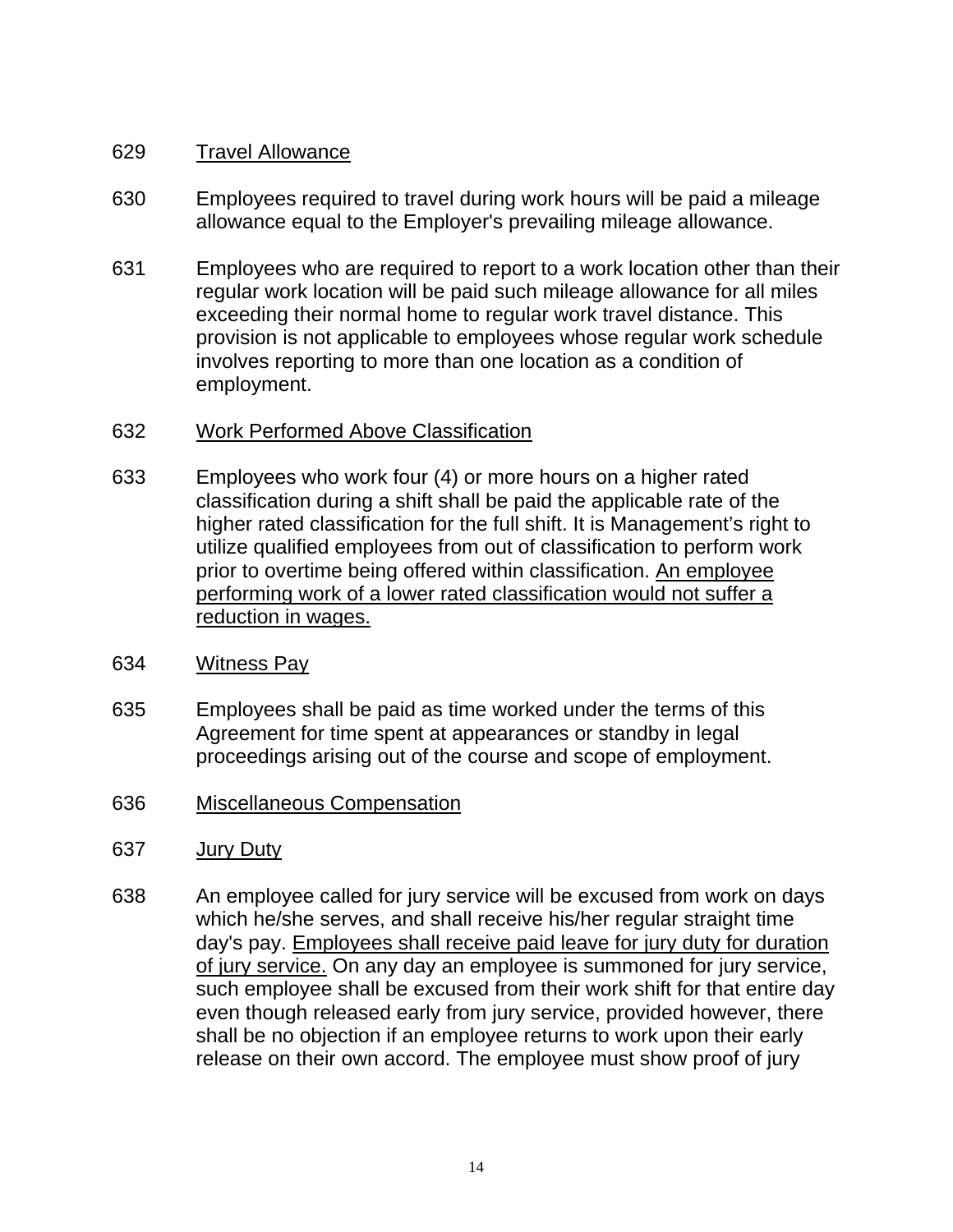service. There shall be no offset to employees' pay nor collection of jury duty pay provided by the courts.

# 639 Bereavement Leave

- 640 Effective the first day of the month following eligibility, all health and welfare benefit-eligible employees are eligible for bereavement leave, unless the bereavement leave has been waived by participation in an Alternate Compensation Program. Upon the death of an immediate family member,
	- spouse/domestic partner who is registered with the state/local government or has a KP affidavit of domestic partnership, and the family members listed below of the employee or his/her spouse or domestic partner
	- parent, step parent, step parent-in-law, parent in-law,in loco parentis parent
	- daughter, step daughter, daughter in-law, step daughter in-law
	- son, step son, son in-law, step son in-law
	- sister, step sister, sister in-law, step sister in-law
	- brother, step brother, brother in-law, step brother in-law
	- in loco parentis child, legal ward, legal guardian, foster child, adopted child
	- grandparent, step grandparent
	- grandchildren, step grandchildren
	- and any relative living in the same household as the employee

 employees may request up to three (3) days paid bereavement leave to be taken on scheduled days of work. Bereavement leave may be divided due to timing of services and related circumstances and need not be taken on consecutive days.

641 For deaths of immediate family members whose home or place of burial is over three-hundred (300) miles distance from the employee's home, up to two (2) additional days of paid bereavement leave may be taken for travel purposes. Such additional days when combined with bereavement leave provided in Paragraph 640 will be taken on scheduled days of work. Upon the death of an employee's spouse, parent, or child, an additional one (1) week leave of absence, without pay, will be granted upon request. The above notwithstanding, should an employee request to be paid a forty (40) hour increment of his/her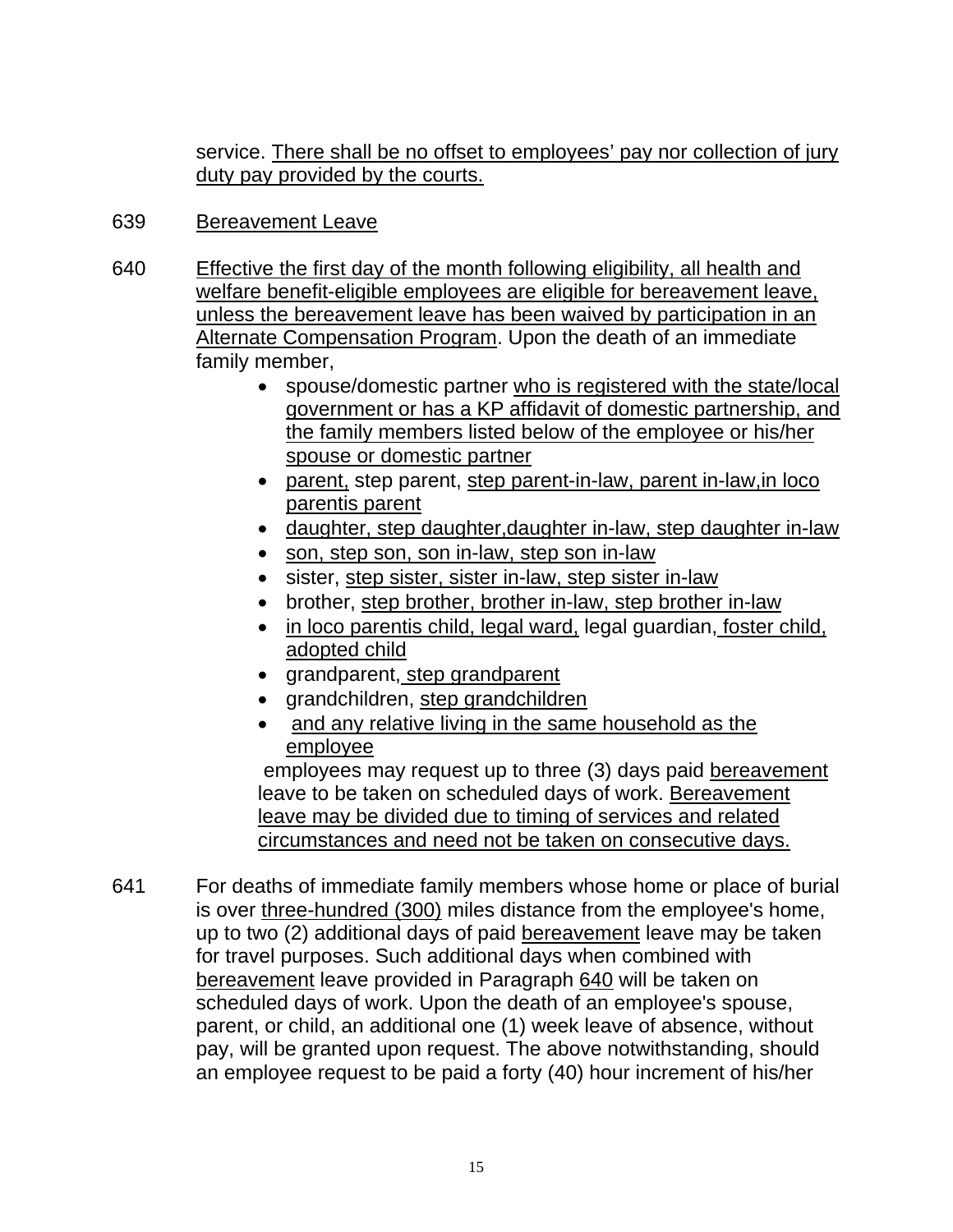accrued Vacation, such request will not be denied. However, it is understood that the payment of such forty (40) hour increment will result in the cancellation of an approved/scheduled one (1) week Vacation. Such cancellation will not occur if the employee had one (1) week of accrued Vacation that was banked but not scheduled.

- 642 Eligible part-time and on-call employees will receive bereavement leave of three (3) calendar days for deaths in the area and five (5) calendar days for deaths out of the area, and will receive pay for scheduled work hours within such three (3) or five (5) day periods.
- 643 Scheduled work hours applicable to Paragraph 642 herein shall mean actual hours scheduled prior to the commencement of bereavement leave, or hours that would have been scheduled by application of Paragraphs 1505, 1506, 1507, 1508 and 1522 except for such bereavement leave. In determining the appropriate compensation, the supervisor will review each leave on an individual basis.

#### 644 Uniform Allowance

645 Within the first quarter of the calendar year, Dietary Department, Housekeeping Department, Lift Team and Transportation Department employees shall receive an annual uniform allowance of two hundred and fifty dollars (\$250.00) regardless of status (i.e., full-time, part-time or on-call).

# 646 Payroll Errors

647 Correction of payroll errors will be made if brought to the attention of the department manager or designee within a period of one (1) year from the date for which the incorrect computation was paid.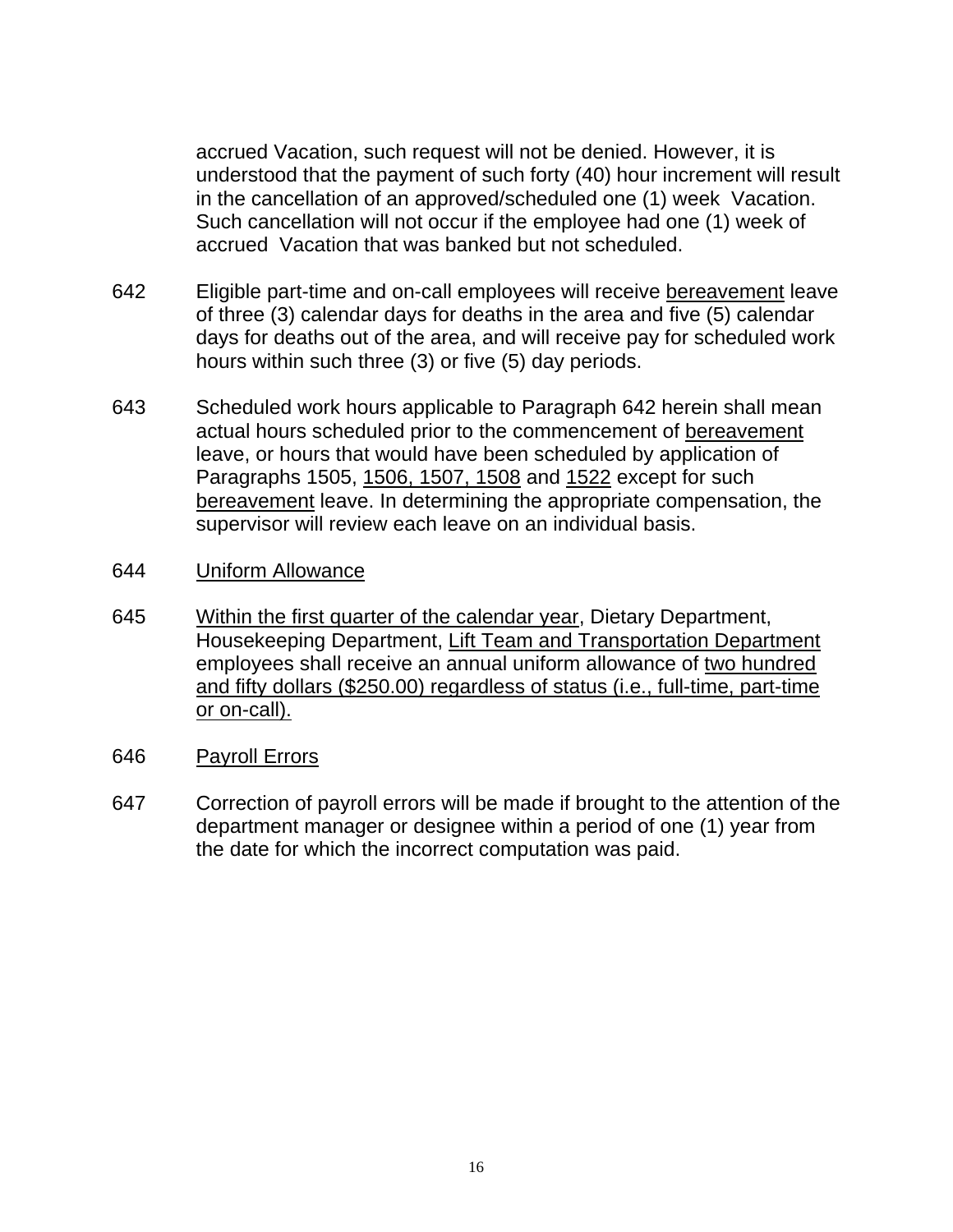### 648 Paycheck Records

649 Current Vacation, Sick Leave, and Life Balance Day accruals will be recorded on the employee's earnings statement (paycheck stub).

# 650 Paycheck Distribution

- 651 Evening shift employees only shall receive their normal paychecks on Thursday prior to the end of their shift. Night shift employees will receive their paychecks prior to the end of their shift falling on Friday.
- 652 Paychecks containing retroactive pay will be issued in a timely manner.

# 700 ARTICLE VII - HOURS OF WORK AND OVERTIME

701 This Article defines the normal hours of work and shall not be construed as a guarantee of hours of work per day, or of hours or days of work per week. This Article also defines the provisions, calculations, and methods of payment of overtime.

#### 702 Normal Workday

- 703 The normal workday shall be eight (8) hours of work in a twenty-four (24) hour period which shall begin with the first hour of the employee's regularly assigned shift. In the event an employee's work schedule is modified so as to cause him/her to commence work earlier than in the preceding day, the overtime rate set forth in the Collective Bargaining Agreement shall be applicable only if more than two (2) hours are involved.
- 704 Recognized rest periods shall be deemed to be time worked.
- 705 The normal work shift shall have a thirty (30) minute unpaid lunch period which shall be excluded from the normal workday. Meal and rest periods will be provided in accordance with applicable Wage and Hour laws.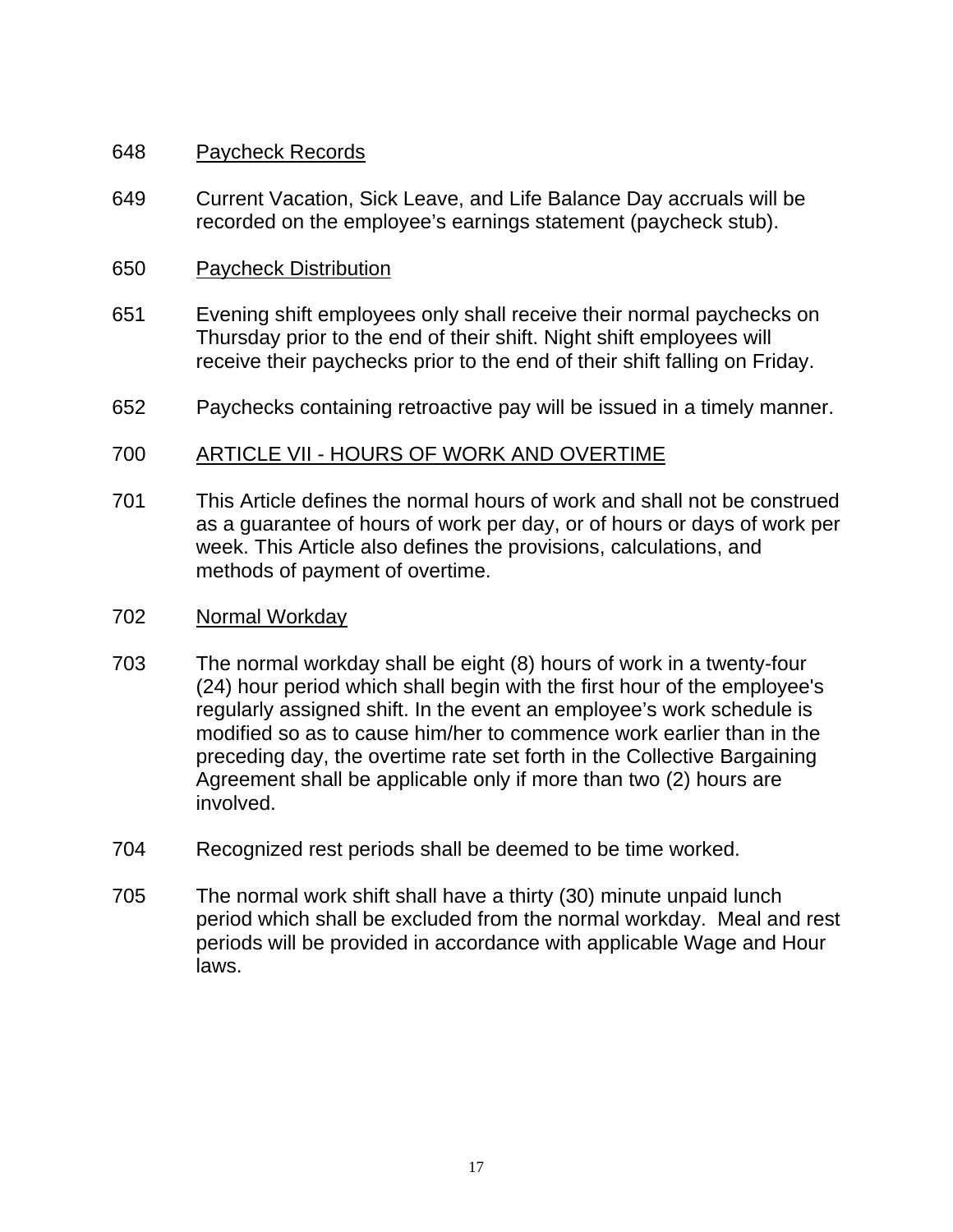# 706 Paid Meal Periods

- A. Paragraph 705 shall not apply.
- B. The following understanding will apply:

All hours shall be worked consecutively except for a one-half (1/2) hour meal period, which shall be unpaid and excluded from the normal workday. Employees scheduled to work six (6) consecutive hours or more on a workday shall receive an unpaid meal period. When, in the judgement of the Employer, the employee cannot be relieved of duty during the meal period, the meal period will be rescheduled at another time during the shift. If the Employer is unable to reschedule, the meal period will be paid as time worked. The employer may advance the work period ending time in such circumstances to eliminate the payment of overtime. Employees scheduled less than six (6) hours may receive an unpaid meal period at the discretion of the Employer.

- 707 Normal Workweek
- 708 The Employer will exercise its efforts in good faith, subject to the requirements of efficient operations, to the end that employees will be scheduled on a basis of a normal workweek of five (5) consecutive workdays followed by a rest period of two (2) days within a period of seven (7) consecutive days.
- 709 The payroll week shall consist of a seven (7) consecutive calendar day period beginning at 12:01 a.m. Monday, or the shift changing hour nearest to that time. The payroll week may or may not coincide with the workweek.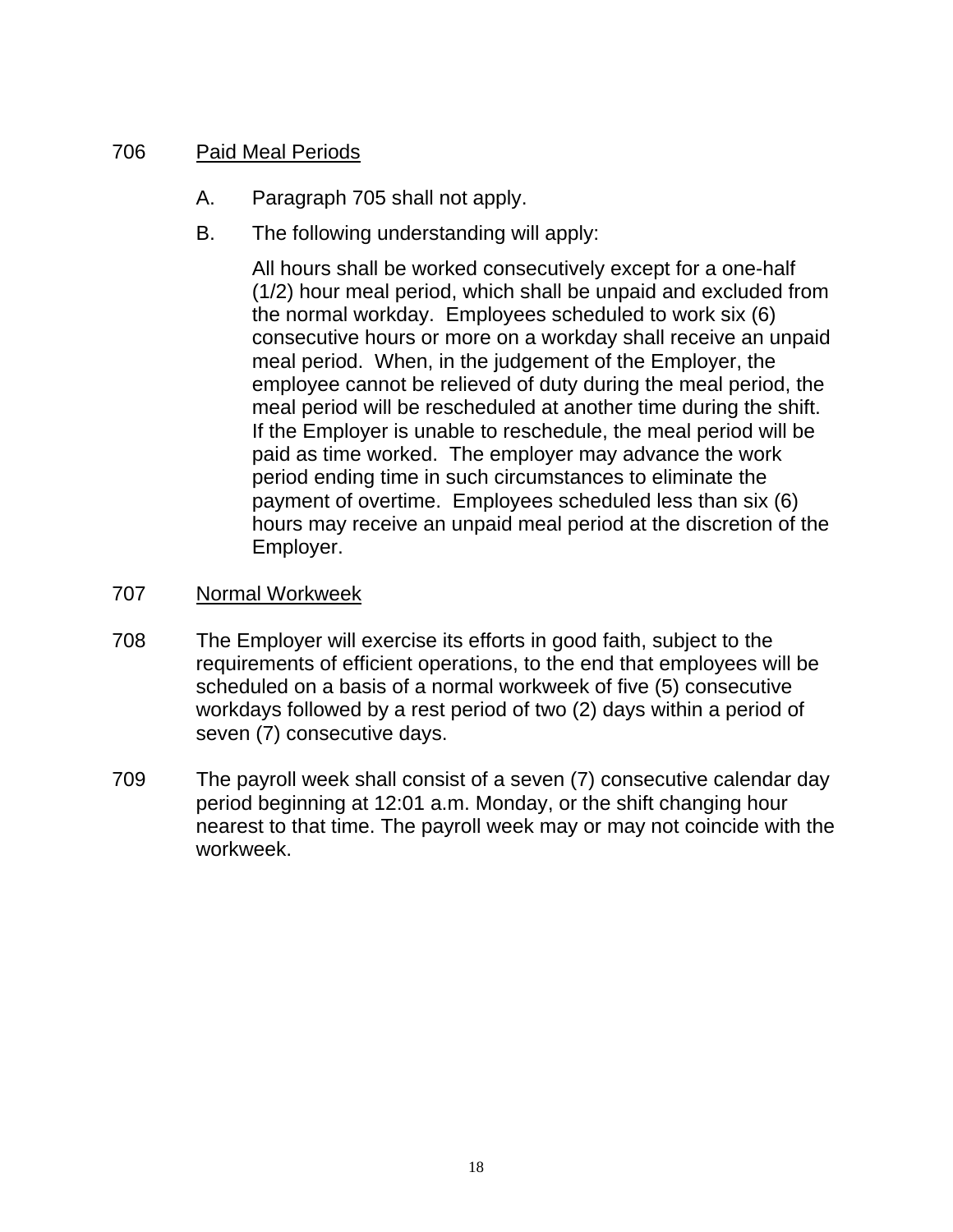### 710 Shift Schedules

711 There shall be three (3) shifts of work, and the regular starting times are assigned between the hours shown for the respective shifts as follows:

| 1st Shift(Day)     | $6:00$ a.m. to 10:00 a.m. |
|--------------------|---------------------------|
| 2nd Shift(Evening) | $2:00$ p.m. to 6:00 p.m.  |
| 3rd Shift(Night)   | 10:00 p.m. to 2:00 a.m.   |

712 Employees who begin a normal workday shift schedule other than described above will receive the shift differential only for actual hours worked between 4:00 p.m. and 8:00 a.m.

#### 713 Shift Differential

- 714 Effective November 1, 1992, the shift differential for employees working the evening  $(2^{nd})$  shift will be increased by ten cents  $(\$.100)$  per hour to ninety cents (\$.900) per hour; and the shift differential for employees working the night  $(3^{rd})$  shift will be increased by fifteen  $(\$.150)$  per hour to one dollar and thirty-one cents (\$1.310) per hour.
- 715 A day shift employee who completes their regular scheduled shift and continues to work into the following shift(s) in excess of four (4) hours, shall be paid the applicable shift differential for all hours worked during the subsequent shift(s).
- 716 Employees called in for work on the evening or night shifts shall receive the shift differential.
- 717 Shift differential for overtime hours shall be computed at applicable overtime rates.

#### 718 Schedules

719 Should it be necessary, in the interest of efficient operations, to establish the schedules departing from the normal workweek, the Grievance Committeeperson and the Employer, at the request of either, may confer to determine whether, based upon the facts of the situation(s), mutually satisfactory modified schedules can be arranged, but the final right to arrange working schedules rests with the Employer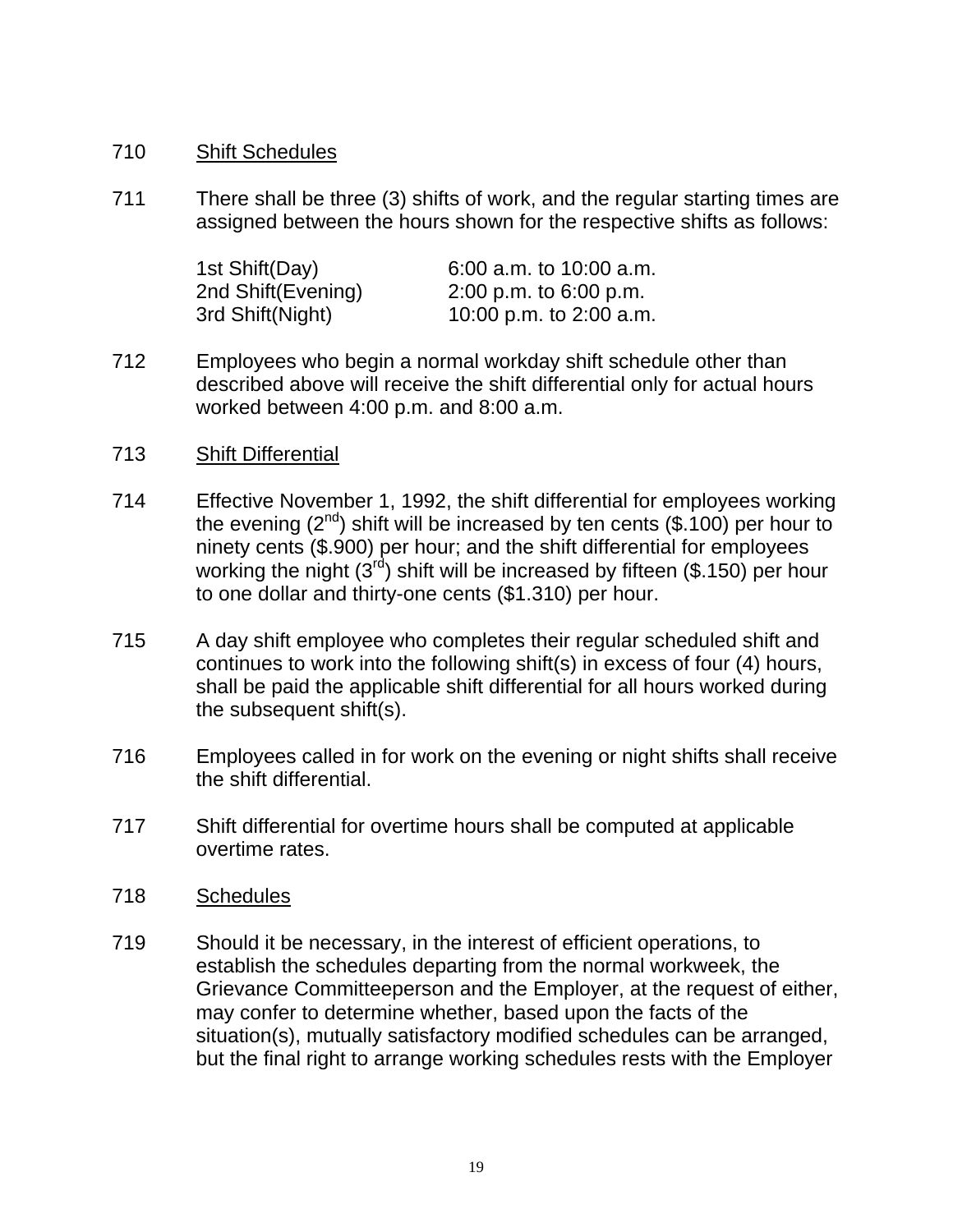in order to avoid adversely affecting operation of the Employer's Facilities.

- 720 Determination of the starting time of the daily and weekly work schedules shall be made by the Employer and such schedules may be changed by the Employer from time to time to suit varying conditions of the Employer; provided, however, that any changes made after Thursday of the week preceding the week in which the changes are to be effective shall be explained as soon as practicable to the Grievance Committeeperson of the employees affected; and provided further that the Employer will make no changes in such schedules after Thursday, except for matters beyond the control of the Employer or because of the requirements for the orderly operation of the hospital and the safety of the patients. To the maximum extent feasible, the Employer will give oncall employees at least two (2) hours advance notice when canceling previously scheduled hours.
- 721 Every Other Weekend Off Scheduling
- 722 Every full-time employee in the Fontana Medical Center Hospital Nursing Department in the classification of Licensed Vocational Nurse, Patient Care Assistant, and Unit Secretary; and in the Fontana Medical Center Respiratory Department in the classification of Respiratory Care Practitioner shall be regularly scheduled so that they are assured every other weekend off on a unit and shift basis.
- 723 To the extent practicable and reasonable, part-time and on-call employees in the classifications identified in Paragraph 722 will be scheduled every other weekend off on a unit and shift basis.
- 724 Should individual affected employees desire not to be regularly scheduled with every other weekend off, they should so advise the Employer. Subject to staffing requirements, the Employer may grant this individual request.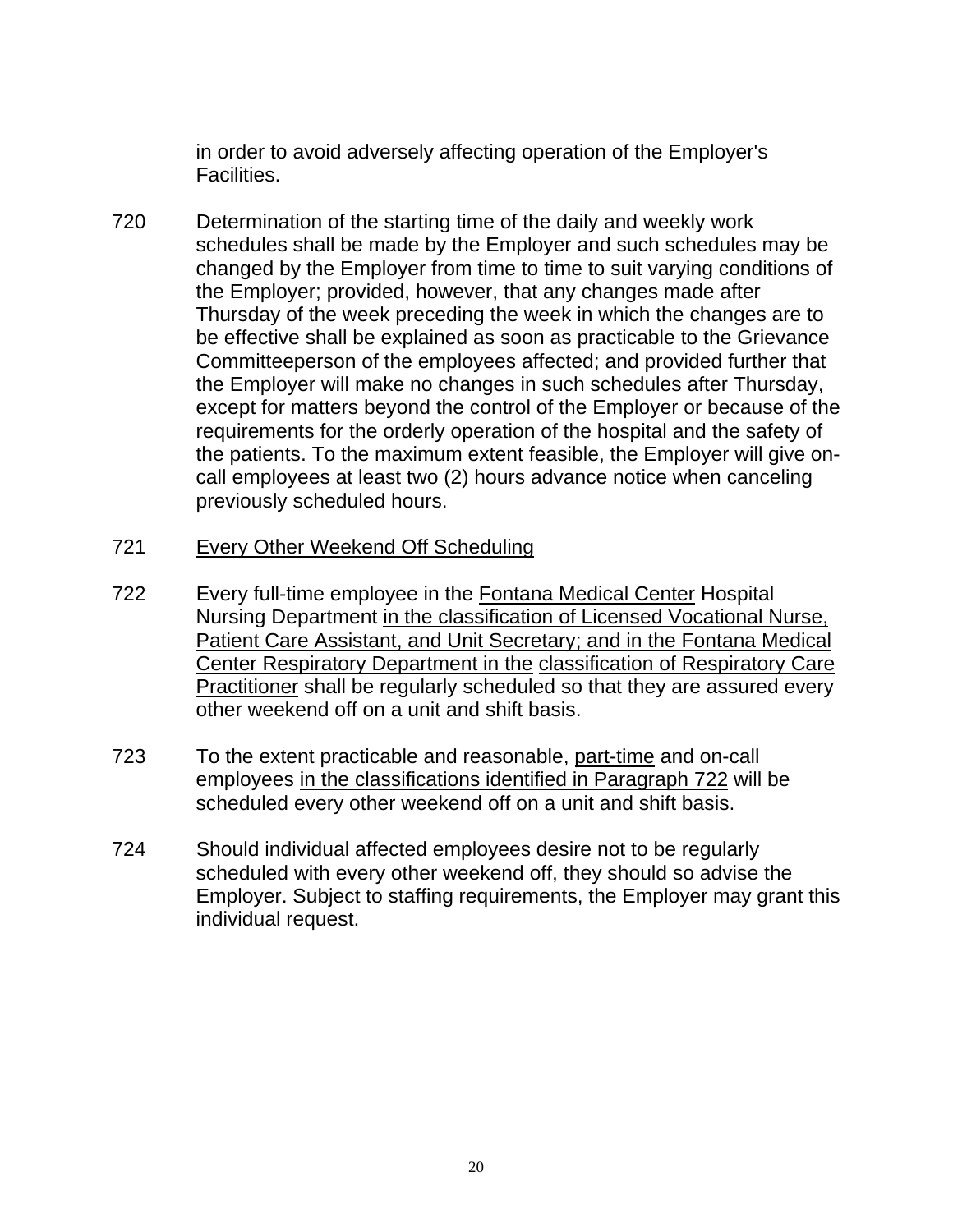- 725 The definition of a weekend shall be, for day and evening shifts, Saturday and Sunday, and for the night shift, Friday night for Saturday and Saturday night for Sunday.
- 726 It is recognized that split days off will be scheduled.
- 727 At the Employer's discretion the workweek may begin at 12:01 a.m. Sunday, or the shift changing hour nearest that time, in those departments, units, or classifications subject to every other weekend off scheduling.
- 728 Forty Hour/Six Day Work Schedules
- 729 It is agreed that the scheduling of one-half (1/2) days off during the week and requiring the employee to work the sixth day of the week will be limited to those instances where it is essential, in the opinion of the Employer, to the efficient operation of the Medical Care Facilities. A periodic review of such schedules may be requested by the Union.
- 730 Additional, Non-Overtime Hours
- 731 Provided full-time and part-time employees have received their scheduled hours, additional, non-overtime hours will be allocated to oncall employees. It is the intent of the parties that full-time and part-time employees who have not received their scheduled hours be offered additional, non-overtime/non-premium hours before such hours are allocated to on-call employees. It is the intent of the parties that overtime hours available on scheduled days off be allocated based on seniority. (Cross reference Article XV, Paragraph 1521)
- 732 Split Shift
- 733 It shall be the policy of the Employer to avoid split shifts. However, split shifts may be scheduled when in the Employer's opinion it is necessary because of the requirements of efficient operations.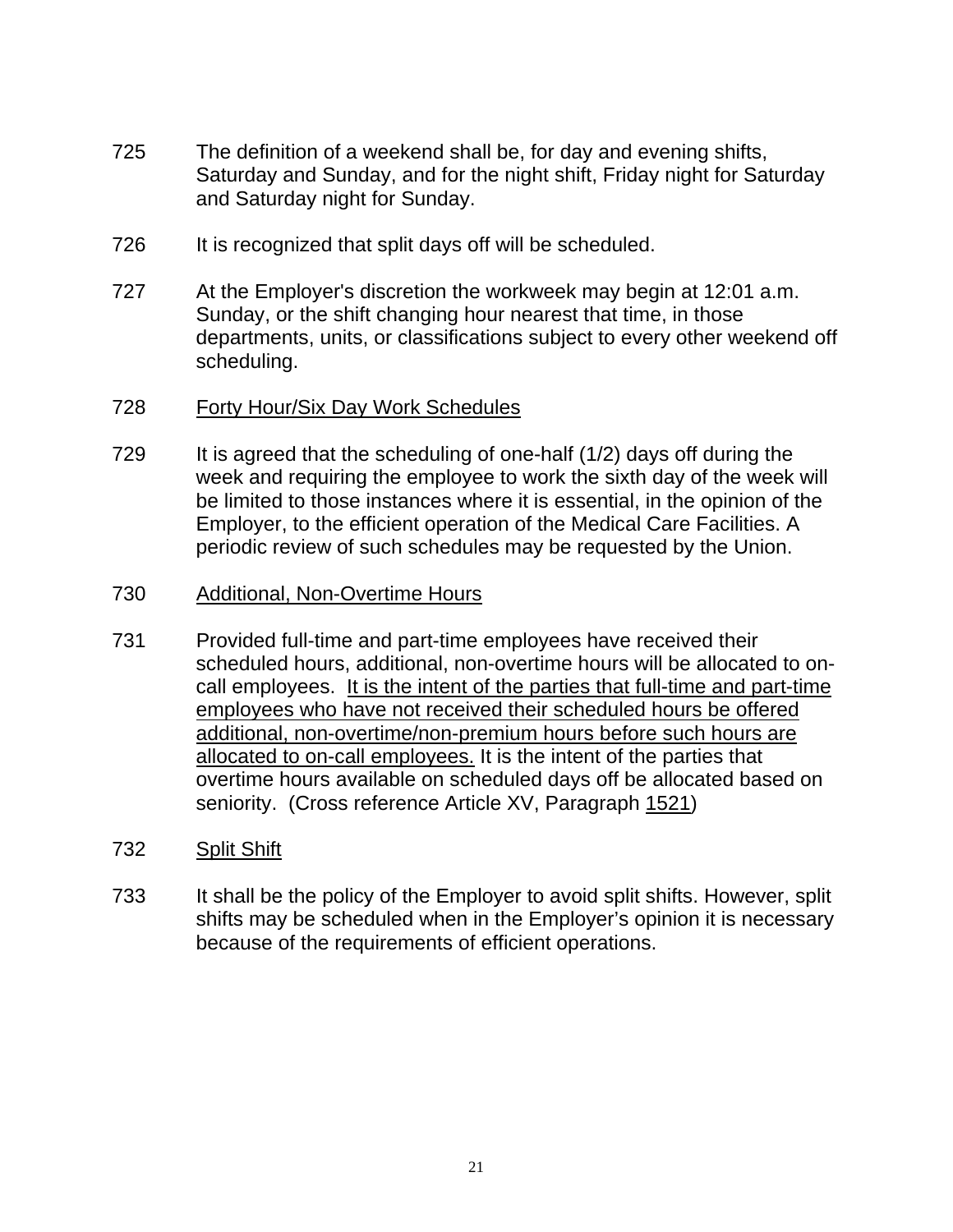#### 734 Overtime

- 735 Overtime premium rates shall be paid as follows:
- 736 Time and One-Half
- 737 One and one-half (1 1/2) times the base hourly rate of pay shall be paid for:
- 738 All hours worked in excess of eight (8) hours during a normal workday;
- 739 All hours worked in excess of forty (40) hours in a payroll week; and
- 740 All hours worked on the sixth (6th) consecutive day of work.
- 741 Overtime Equalization
- 742 Available overtime will be offered within each seniority section unit or department by classification. Overtime will be offered to full-time employees first and will be equalized to as great a degree as possible. If not filled by full-time employees, then overtime will be offered to parttime employees and equalized to as great a degree as possible. If not filled by part-time employees, then overtime will be offered to on-call employees and equalized to as great a degree as possible. Should all employees exercise their seniority for non-assignment of overtime in an attempt to prevent a draft situation, the Employer will offer available hours to qualified employees outside the job classification and then outside the seniority section, unit or department, by bargaining unit seniority. Should qualified employees outside the job classification and outside the seniority section, unit or department be unavailable (not volunteer), then the Employer will assign overtime by inverse seniority beginning with the least senior employee first among the entire section, unit or department based on classification seniority. Overtime rosters will be accessible to the affected unit and/or department employees.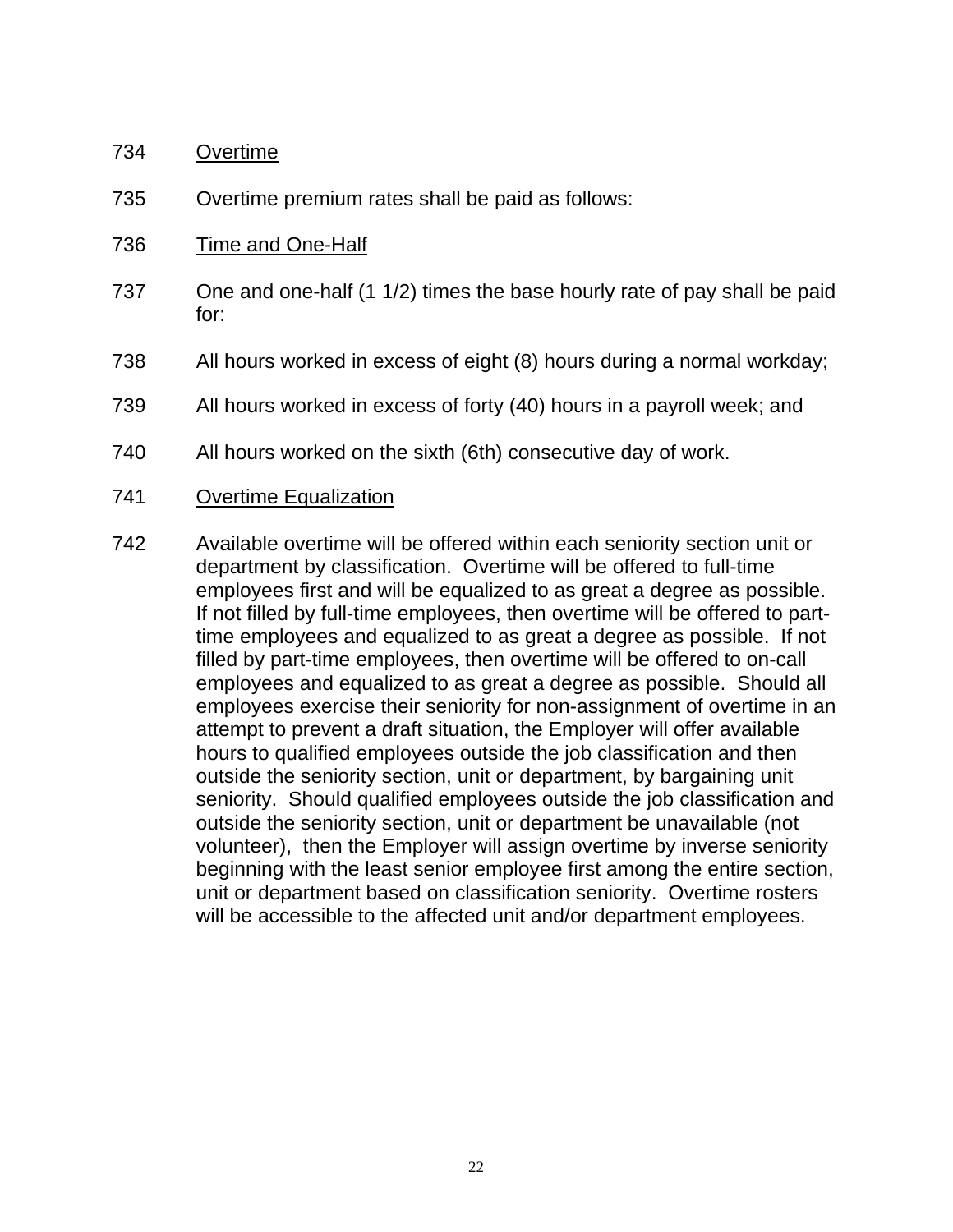# 743 Double Time

- 744 Two (2) times the base hourly rate of pay shall be paid for:
- 745 All hours worked in excess of twelve (12) hours during any day of work.
- 746 All hours worked on the seventh (7th) consecutive day of work.
- 747 Two and One-Half
- 748 Two and one-half (2 1/2) times the base hourly rate of pay shall be paid for:
- 749 All hours worked on a recognized paid holiday. No employee shall receive more than two and one-half (2 1/2) times the regular rate of pay for hours worked on a holiday.

#### 750 Sunday Premium

751 Straight-time hours worked on a Sunday will be compensated an additional \$1.875 per hour, to a maximum of fifteen dollars (\$15.00) per shift. Sunday premium will not be pyramided.

# 752 No Pyramiding of Overtime

753 Payment of overtime rates shall not be duplicated for the same hours worked. Premium hours compensated under one overtime provision shall not be compensated under any other provision except that where two (2) or more premium provisions apply, the greater will be paid. Time paid for, but not worked, shall not count toward the calculation of any overtime or premium payments.

# 754 Thirty-Hour Rule

755 A lapsed period of thirty (30) consecutive hours or more from the time an employee last worked until the employee commences work again shall constitute a day off for purposes of interrupting consecutive days.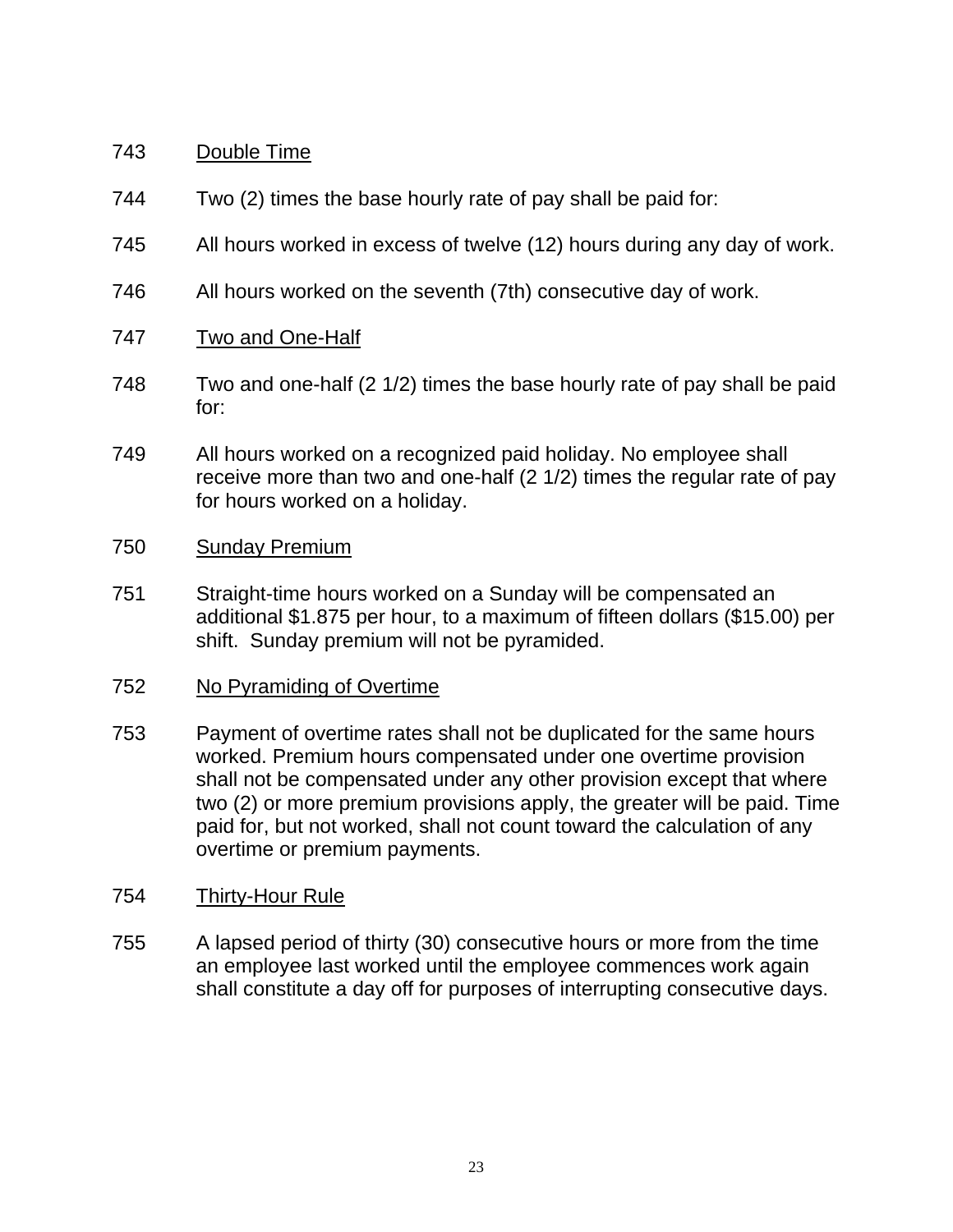# 756 Sixth and Seventh Day Exceptions

- 757 Where a sixth (6th) or seventh (7th) workday application occurs due to rearrangement of a work schedule at the employee's request, such overtime may be waived by mutual written agreement between the employee and the employee's supervisor, provided there is no conflict with applicable Wage and Hour laws.
- 758 Where a sixth (6th) or seventh (7th) workday application occurs due to absence on the first scheduled day of the employee's normal workweek the provisions of this paragraph will not be applicable.

| <b>Example</b> | Μ   |   | W |   |   | - | . . | М  | _ | ι٨ |   | _ | w | ∼ | Μ |   |
|----------------|-----|---|---|---|---|---|-----|----|---|----|---|---|---|---|---|---|
| Scheduled      | W   | W | W | w | W | W |     | W  | W | w  | W | W | W | ◡ | W | W |
| Worked         | Abs | W | Ŵ | w | W | W |     | w* | Ŵ | ۸I | W | W | W | ◡ | W | W |

\*This could result in repeating overtime payments on succeeding Mondays and it is agreed payment of such overtime will not be applicable.

- 759 Bilingual Differential
- 760 Designated employees who work at least eighty (80) hours per month, and who are required to translate other languages (to include sign language for the hearing impaired), shall receive a Bilingual Differential in the amount of sixty-five dollars (\$65.00) for that month.
- 761 The Employer will determine how many employees are necessary to satisfy the normal translation requirement and will designate by department, by shift, by qualification and seniority, the individuals who will perform the function. Following implementation, openings will be filled through job postings.
- 762 The parties agree that it may be necessary for a nondesignated individual to translate, should a designated translator not be available. Should such limited translation occur, then said individual would qualify for Bilingual Differential pay on a pro-rated basis if the translation required more than one (1) hour to complete.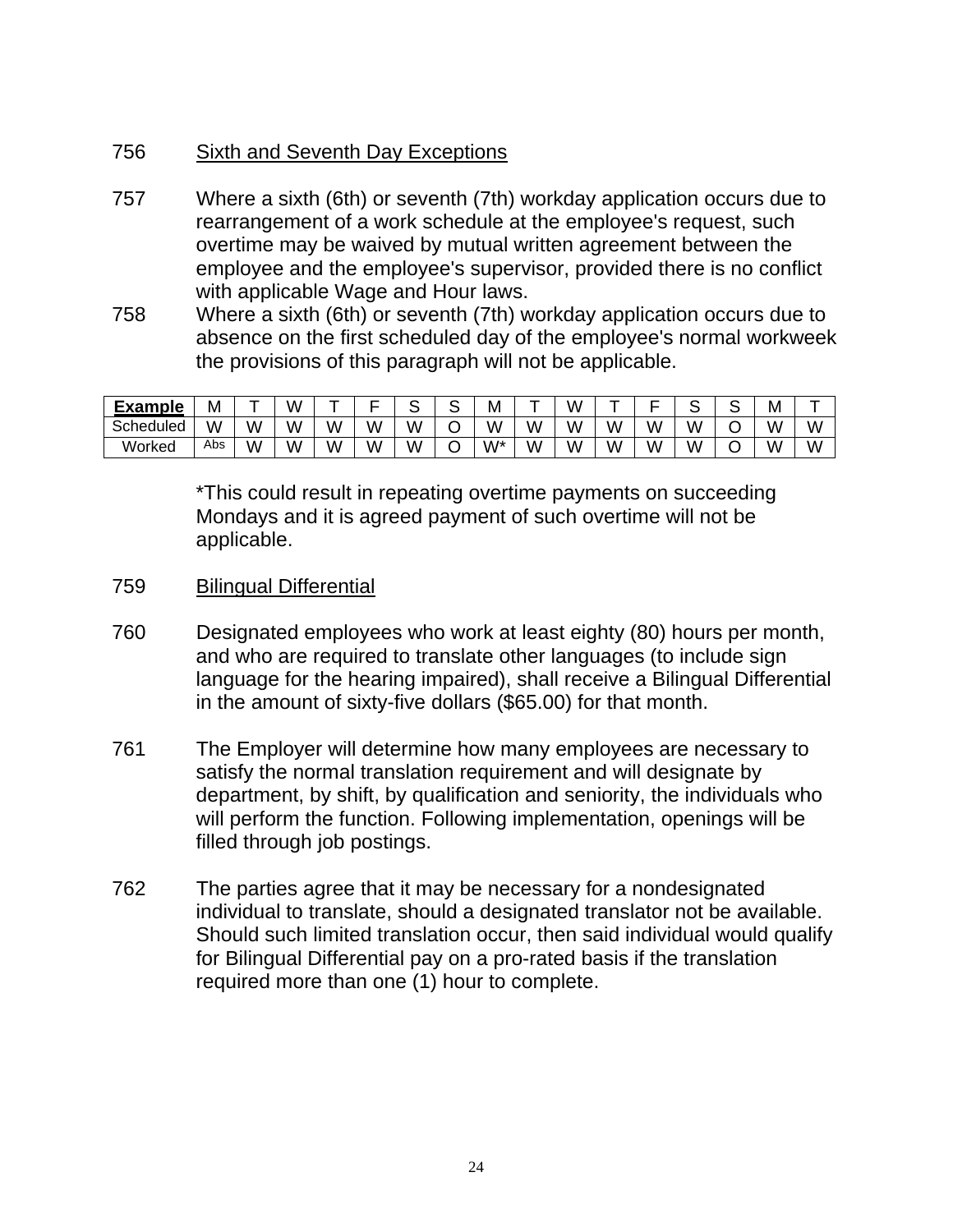# 800 ARTICLE VIII - COMMUNITY DISASTER

801 Because of the nature of our medical care organization, it is recognized that a major community disaster could require the services of our organization and the facilities far beyond those normally provided. In the event of such a disaster, and in recognition of our obligation to the community, all provisions in Paragraphs 615 and 616 - Standby Pay, Paragraphs 617 through 620 - Reporting Pay, Paragraphs 626 through 628 - Minimum Call-In Pay and Article VII - Hours or Work and Overtime, will be inapplicable during the period of such unusual demands caused by this disaster, provided that the facilities of the organization are made available to non-members as well as members of the Kaiser Foundation Health Plan.

# *Note: The language below is supplemented by the provisions of the National Agreement as long as the National Agreement is in effect. See Flexible Personal of National Agreement page…*

# 900 ARTICLE IX - PAID TIME OFF PROGRAM

- 901 Effective January 1, 2006, the Paid Time Off Program shall provide paid time off for legal holidays, vacation, sick leave and Life Balance Days based upon the negotiated and agreed upon schedule and provisions contained in this Agreement.
- 902 The Employer has a Paid Time Off Program which has four (4) components as follows:

Life Balance Days Designated Holidays Vacation Sick Leave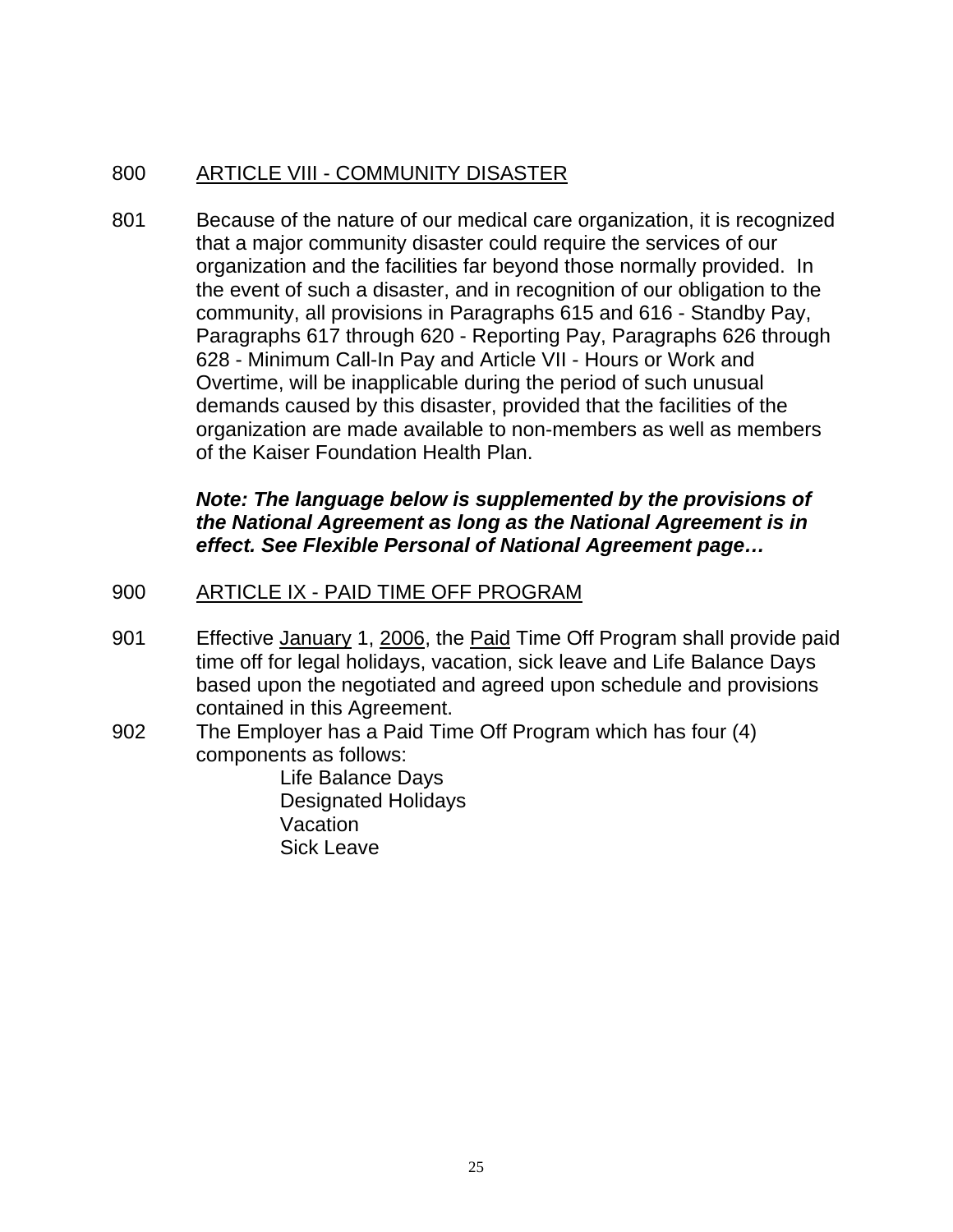- 903 Section 1 Life Balance Days
- 904 Effective January 1, 2006, and January 1 of each year thereafter, fulltime employees shall receive five (5) Life Balance Days per year. (i.e., forty (40) hours per year.)
- 905 Part-time and on-call employees will receive Life Balance Days on a pro-rated basis based on hours scheduled (up to a maximum of eighty (80) hours per pay period) in the preceding two pay periods.
- 906 Full-time, part-time, and on-call employees hired after January 1st of each year or who become newly eligible due to a change of scheduled hours will receive a pro-rated allotment of Life Balance Days.
- 907 Life Balance Days may be used for any reason the employee chooses without restriction and may be used for less than a full day. In the event an employee elects to utilize Life Balance Days in conjunction with vacation, those Life Balance Days may be granted only after the vacation selection process outlined in this Article. The Life Balance Days will, insofar as possible, be granted on the day(s) most desired by the employee.
- 908 Requests for non-emergency Life Balance Day(s) must be made in advance (not including days that a department or work area is closed) for the employee to obtain approval to utilize Life Balance Days. Employees will have preferences as to their choice based upon bargaining unit seniority. Life Balance Days requests will be considered for anytime of the calendar year and shall be granted in an emergency situation.
- 909 Timely requests submitted for Life Balance Days will be granted on a first come, first serve basis, and take priority over timely requests for single vacation days (Cross Reference paragraph 966.)
- 910 Timely requests for single vacation days will be determined by using bargaining unit seniority (Cross Reference paragraph 968).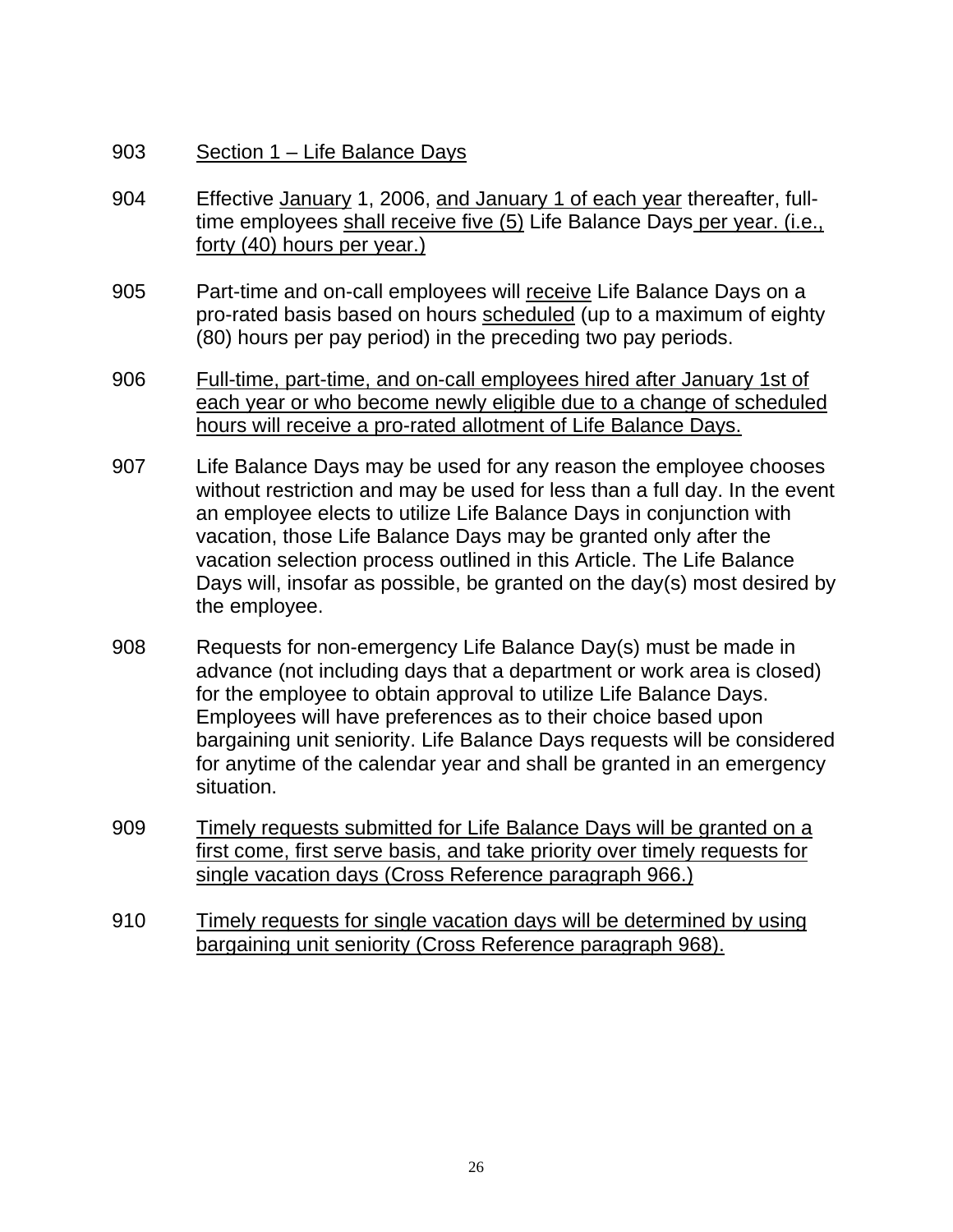- 911 Life Balance Days may be donated to another benefited employee in accordance with the Employer's prevailing policy.
- 912 Section 2 Designated Holidays
- 913 Employees shall be eligible for paid designated holidays upon completion of the probationary period. The following days shall be recognized as paid designated holidays:

| New Year's Day   | Labor Day               |
|------------------|-------------------------|
| Memorial Day     | <b>Thanksgiving Day</b> |
| Independence Day | Christmas Day           |

- 914 Part-time and on-call employees will receive a prorated amount based upon an average of straight time hours paid during the preceding two (2) pay periods.
- 915 Holiday Schedule
- 916 All holidays will be observed on the actual calendar day they fall, and all conditions and benefits applying to such holiday will be in effect on that day.
- 917 Designated Holiday Worked and Holiday Payment
- 918 Authorized time worked by an employee on a designated holiday listed in Paragraph 914 or on a substitute holiday as provided in Paragraph 929, shall be compensated two and one-half (2 1/2x) times the regular rate of pay, plus any applicable premium shift differential for all hours worked on the holiday.
- 919 Requirements for Holiday Pay
- 920 An employee shall be eligible to receive holiday pay having met the following qualifications:
- 921 Must have performed work during the payroll week in which the holiday falls.
- 922 Must have completed the new hire probationary period.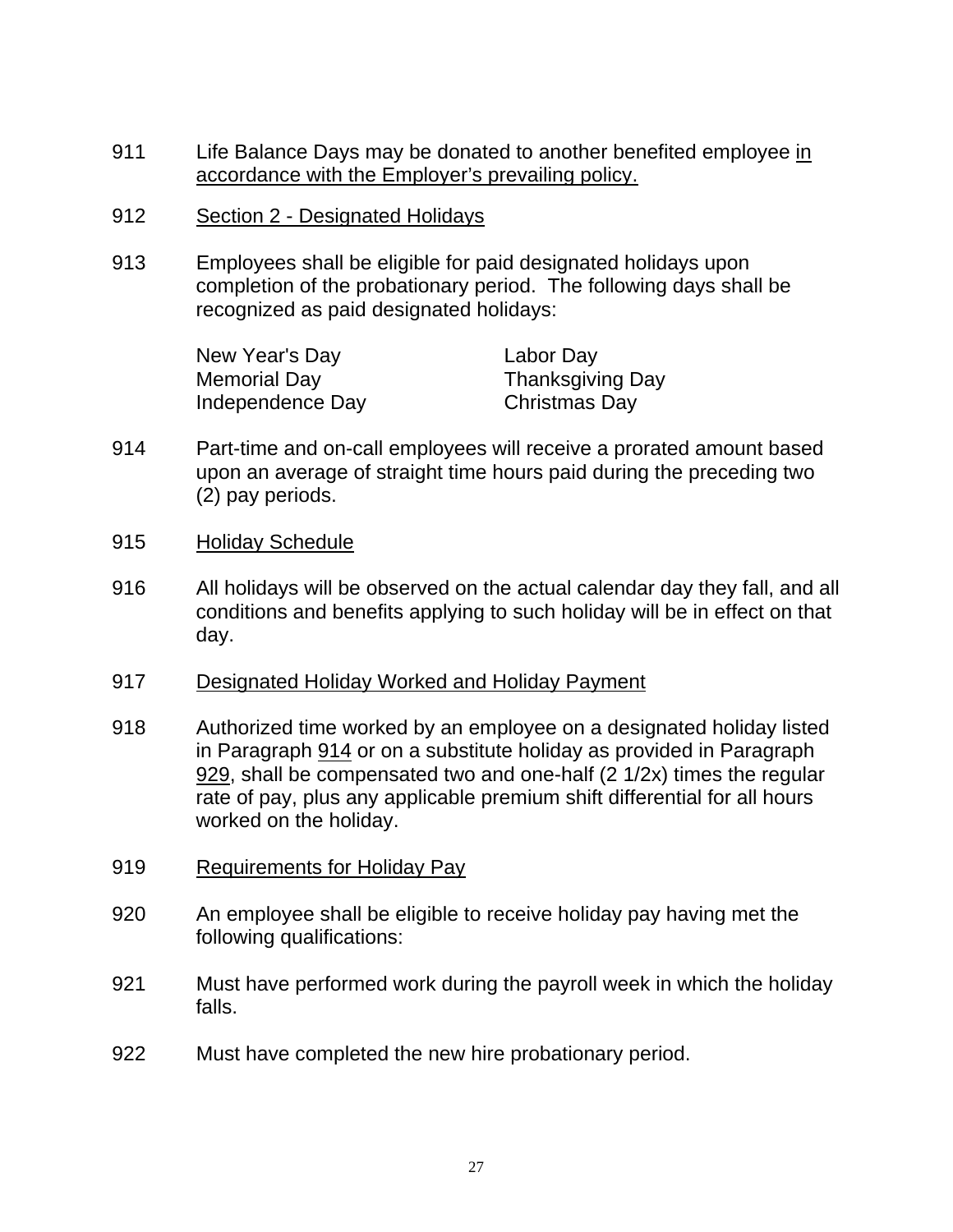- 923 Must have worked both the last scheduled shift prior to the holiday and the next scheduled shift following the holiday, unless an absence from one or both of such shifts is due to sickness, or because of death in the employee's immediate family (Paragraph 926), or because of a similar good cause. Employees repeatedly being absent from work on the day before, day of, or day after a holiday, may be required to furnish a written certification for such absences.
- 924 No holiday pay shall be paid to an employee for any holiday which occurs during a period of layoff or leave of absence or which occurs following the effective date of termination or employment.
- 925 No holiday pay shall be paid to an employee who is scheduled to work on a holiday and fails to do so; unless such absence is because of sickness or because of death in the immediate family
	- spouse/domestic partner who is registered with the state/local government or has a KP affidavit of domestic partnership, and the family members listed below of the employee or his/her spouse or domestic partner
	- parent, step parent, parent in-law, in loco parentis parent
	- daughter, step daughter, daughter in-law, step daughter in-law
	- son, step son, son in-law, step son in-law
	- sister, step sister, sister in-law, step sister in-law
	- brother, step brother, brother in-law, step brother in-law
	- in loco parentis child, legal ward, legal guardian, foster child, adopted child
	- grandparent, step grandparent
	- grandchildren, step grandchildren
	- relative living in the same household as the employee

or because of similar good cause. Employees who are absent on a holiday because of personal injury or illness may be required to be examined by a physician to prove a bona fide illness or injury. Employees with good attendance records will not be required to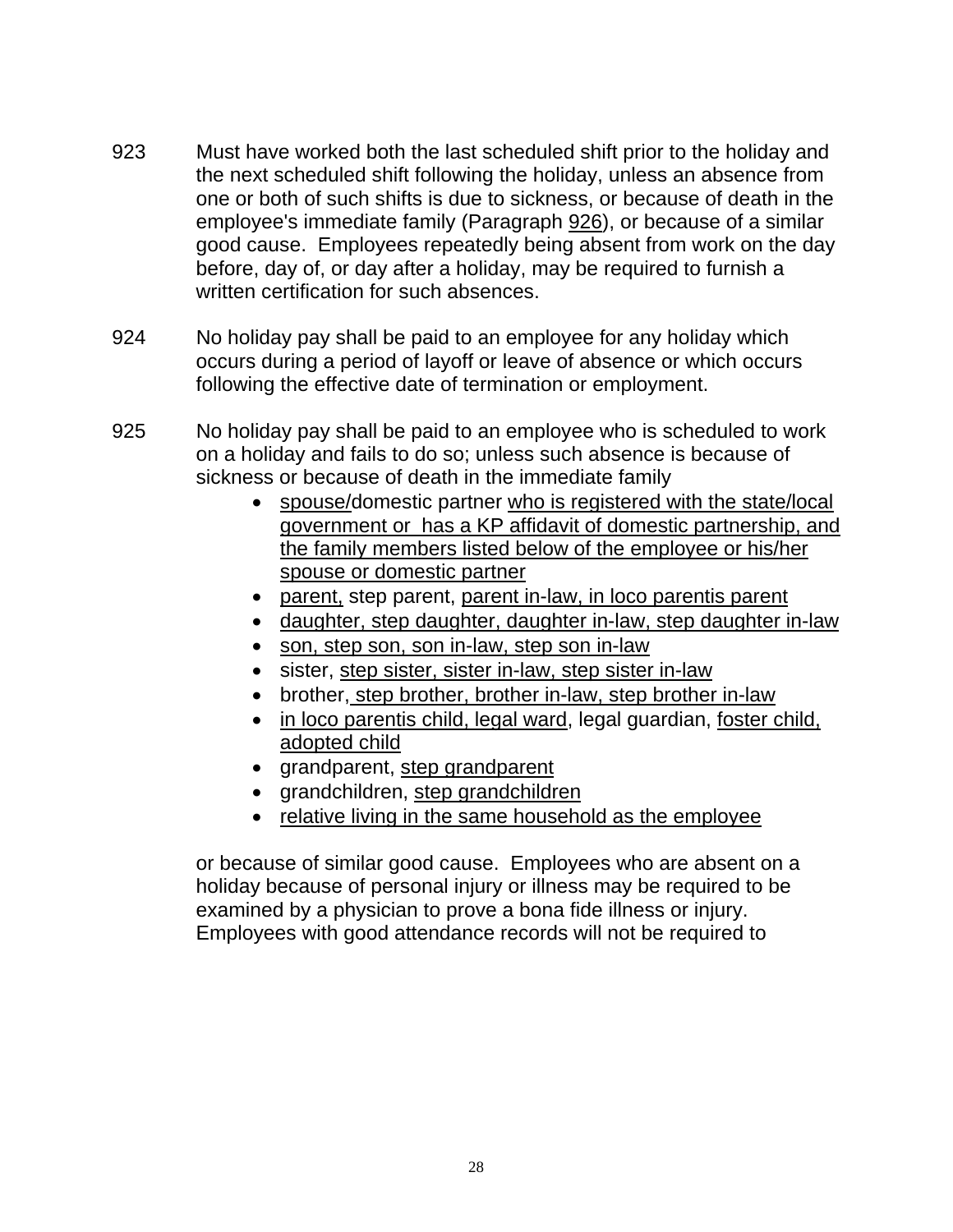provide physician certification unless the employee gives cause to suspicion the absence.

## 926 Holiday Work Schedule and Notification

- 927 An employee who is normally scheduled to work on a day on which a holiday falls may not be displaced by a more senior employee. Employees in a section may request assignment or non-assignment to work a holiday on the basis of seniority. Should all employees exercise seniority for non-assignment, the Employer shall assign employees by inverse seniority beginning with the least senior employee first among the entire section, based on classification seniority within said section to work the holiday.
- 928 Designated Holiday Falling on Employee's Day Off
- 929 If an employee's regularly scheduled day off falls on a holiday, he/she shall receive a substitute day off of his/her choice, subject to the efficiency of operations, within (90) days preceding or ninety (90) days following the holiday with full pay. Such substitute day off shall be considered as the holiday for pay purposes.
- 930 Unworked Holiday Pay
- 931 Unworked holiday pay for full-time employees shall be calculated at the employee's straight time hourly rate times eight (8) hours. Paid unworked holidays shall not be considered as time worked for the purposes of calculating overtime.
- 932 Holiday Pay
- 933 A non-full-time employee who works five (5) or more days in a payroll period in which a holiday falls and who meets the eligibility qualifications shall receive the same holiday pay as full-time employee. Vacation, Sick Leave and Life Balance days utilized will be considered as time worked for the purposes of counting toward the five (5) days.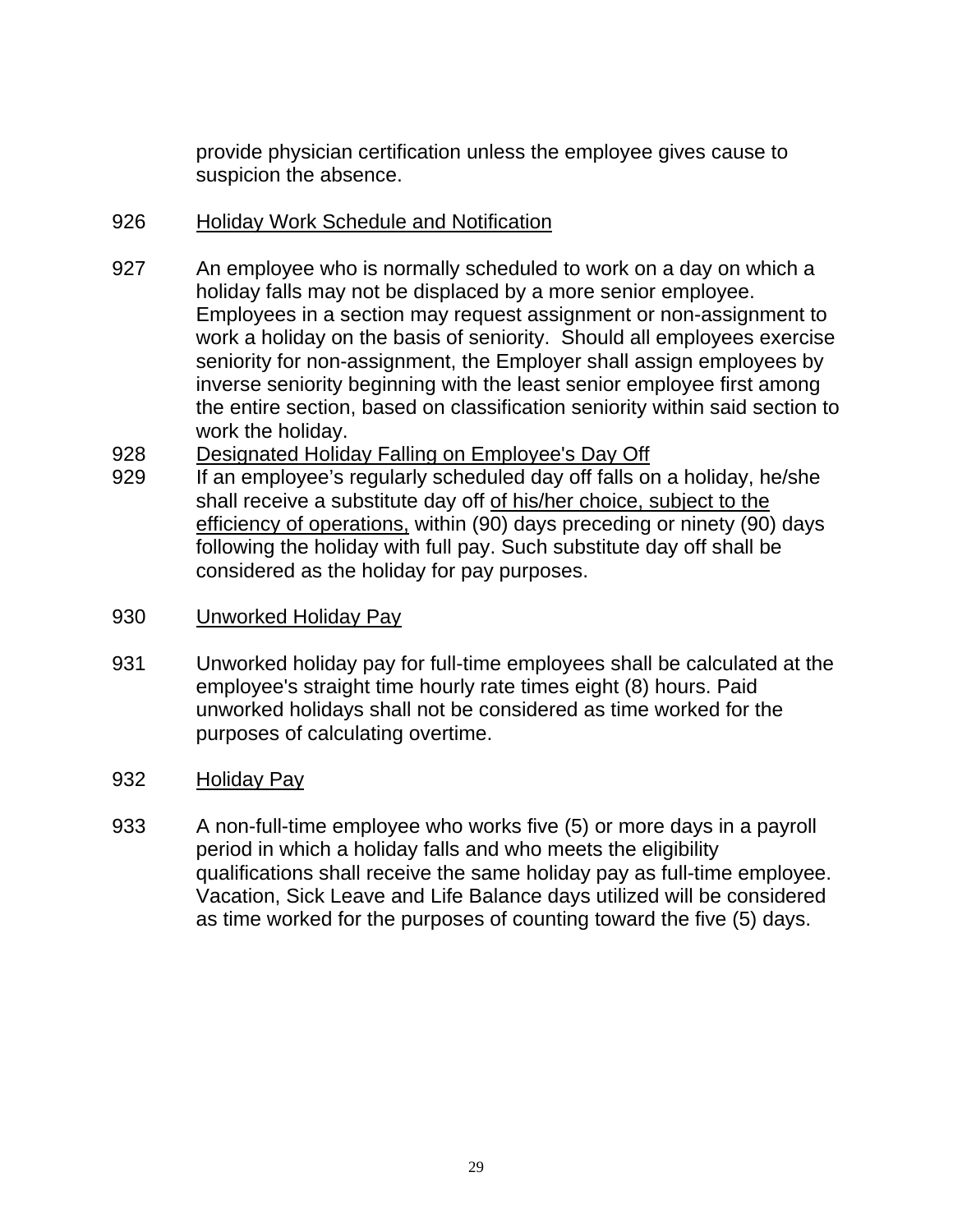- 934 A non-full-time employee who works less than five (5) days in a payroll period in which a holiday falls and who meets the eligibility qualifications shall receive holiday pay on the basis of the total hours worked in the pay period in which the holiday is observed divided by ten (10) and multiplied by the employee's average straight-time hourly rate of earnings in the pay period. An unworked holiday, Vacation, Sick Leave and Life Balance will count as a day worked in computing such pay.
- 935 Holiday Falling During Vacation, Sick Leave or Life Balance Usage
- 936 If a holiday occurs during an authorized Vacation, Sick Leave, Life Balance period or if a holiday falls within an authorized paid leave, the employee shall receive eight (8) hours of unworked holiday pay for that designated holiday.
- 937 Section 3 Vacation
- 938 Vacation Eligibility Date
- 939 The Vacation eligibility date determines the employee's accrual rate and it is their date of hire, unless it is adjusted for unpaid leaves of absence or for the period of time that the employee worked in ineligible status.
- 940 An employee shall not forfeit any accrued rights earned prior to the commencement of the leave during an authorized leave of absence without pay.
- 941 The Vacation eligibility date shall mean that period of continuous employment with the Employer, less any absence from employment which exceeds sixty (60) days. Leaves of absence of sixty-one (61) days or more will be deducted in their entirety from the eligibility date. Service credit shall continue during the entire period of the leave of absence due to industrial illness or injury and Union Leave.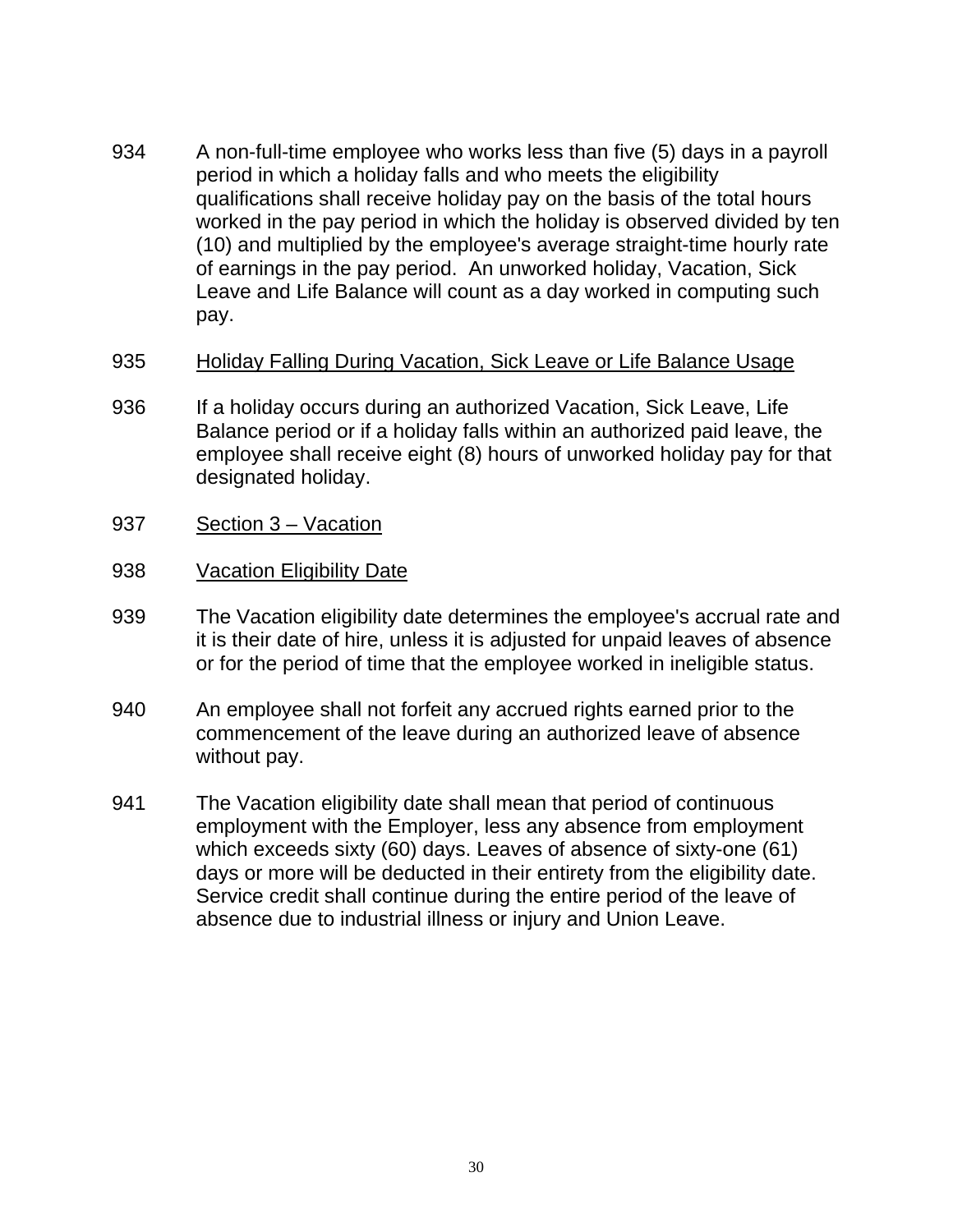### 942 Vacation Schedule

943 Each full-time employee shall accrue Vacation hours on a monthly basis in accordance with the following schedule:

| Length of Service | Hours per Month | Days per Month | Days per Year |
|-------------------|-----------------|----------------|---------------|
| 0-4 Years         | 6.66            | .83            | 10.00         |
| 5-8 Years         | 10.00           | 1.25           | 15.00         |
| 9-11 Years        | 13.33           | 1.66           | 20.00         |
| 11 Years or more  | 16.66           | 2.08           | 25.00         |

944 Part-time and on-call employees will accrue Vacation hours in accordance with the above schedules prorated on the basis of an average of straight time hours paid during the preceding two (2) pay periods.

#### 945 Use of Vacation

946 The primary use for Vacation will be for leisure time away from work. Employees must provide prior notice in accordance with departmental policy in order to take Vacation. Vacation may be used, at the employee's option, during an approved Family Leave.

### 947 Vacation Pay

- 948 Employees shall not receive their shift differential with Vacation pay. Vacation pay shall be at the base hourly wage rate the employee is receiving on the date time off is taken.
- 949 Vacation shall not be considered as time worked for the purposes of calculating overtime.
- 950 A non-full-time employee shall receive Vacation, Sick Leave, Life Balance pay for time taken off in less than weekly increments based upon prescheduled hours (hour for hour) on that day(s). For Vacation and Sick Leave taken in weekly increments, non-full-time employees shall receive pay based upon the total hours compensated (not to exceed forty (40) hours per week) in the two (2) pay periods immediately preceding the time off, divided by four (4).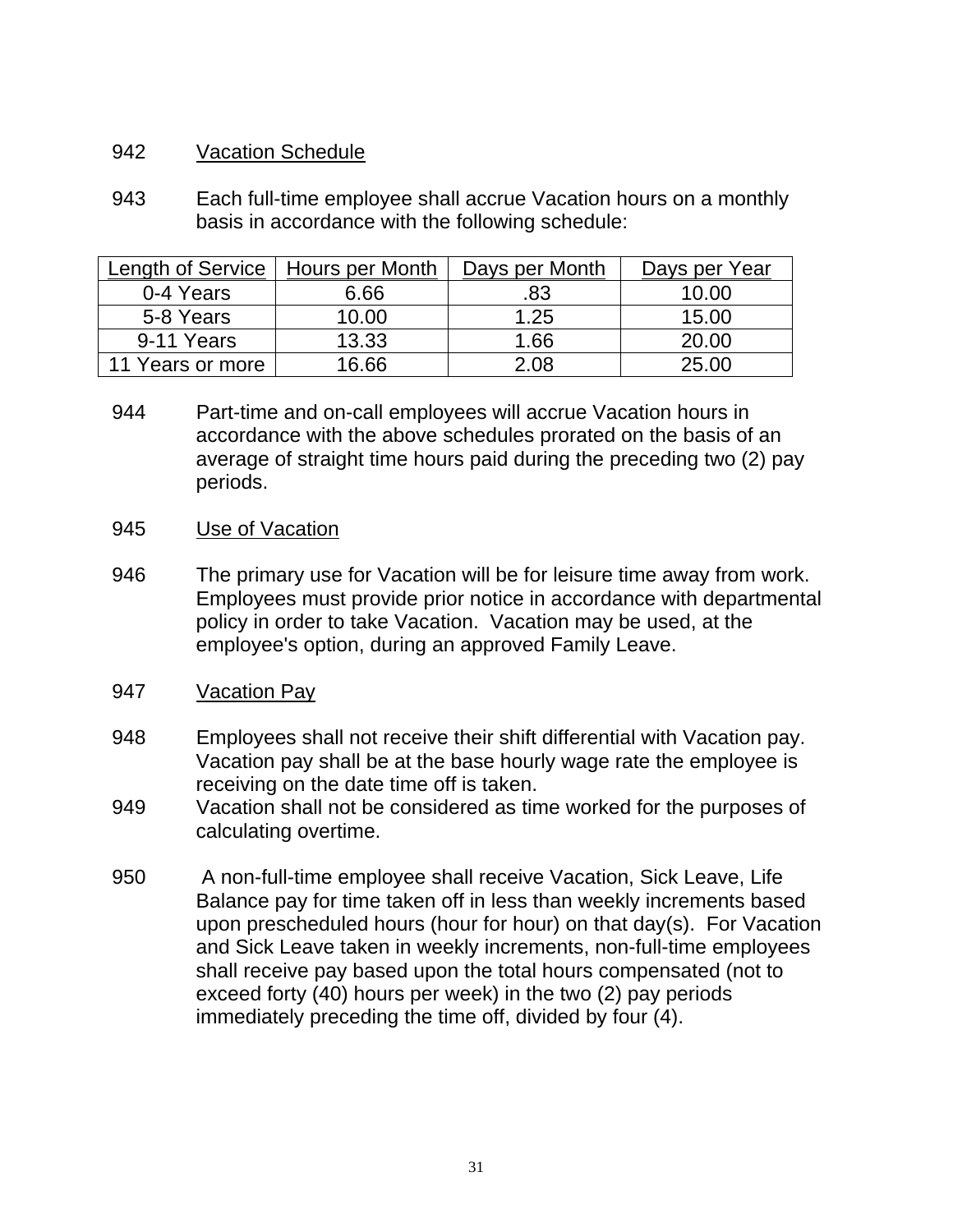### 951 Vacation Longevity Pay

- 952 Employees with fifteen (15) years to twenty (20) years of continuous service shall be entitled to vacation longevity pay of twenty-five dollars (\$25) per each vacation week in addition to their regular vacation pay. For employees utilizing vacation bank days, longevity pay will be prorated.
- 953 Employees with twenty (20) or more years of service shall be entitled to vacation longevity pay of forty-five dollars (\$45) per each vacation week in addition to their regular vacation pay. For employees utilizing vacation bank days, longevity pay will be prorated.
- 954 Non-full-time employees with fifteen (15) years to twenty (20) years of continuous service, and twenty (20) or more years of continuous service shall be entitled to prorated vacation longevity pay. Such proration shall be as set forth in Paragraph 947, and will be based on the twenty-five dollar (\$25.00) and the forty-five dollar (\$45.00) per each applicable vacation week.
- 955 Vacation Accumulation and Donation
- 956 Employees may accumulate up to a maximum of twice their annual Vacation accrual.
- 957 Employees may donate Vacation hours to eligible co-workers in accordance with the Employer's prevailing policy.
- 958 Vacation at Termination or Retirement
- 959 An employee who terminates employment or retires will receive payment for all accrued and unused Vacation at the base hourly wage rate the employee is receiving on that date.
- 960 Cash Out Irrevocable Election
- 961 Employees may elect to cash out vacation during the annual election period in accordance with the employer's guidelines.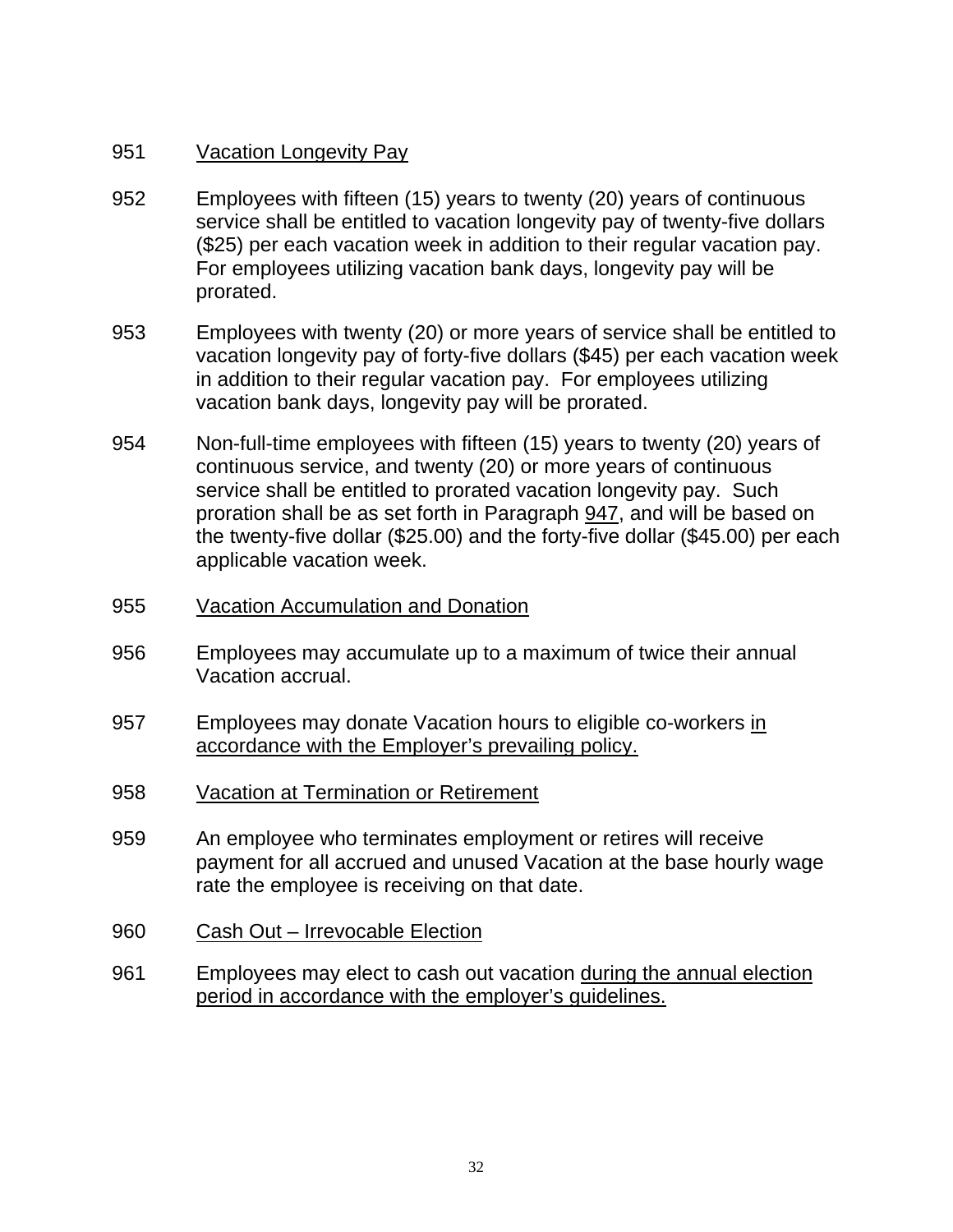## 962 Requesting Vacation

963 Vacation requests for increments of one (1) week or more must be submitted, in writing, each year to the employee's immediate supervisor prior to January 31. However, employees on temporary transfers or temporary lateral moves must submit their annual vacation request to their home department. Employees are entitled to bid up to their total annual vacation accrual in accordance with the vacation schedule (reference Paragraph 943). The approved Vacation schedule shall be posted by February 28, each year and shall apply from March 1 through the last day of February of the following year. Should a conflict arise in Vacation requests received, the supervisor and/or department head shall use the employee's seniority as a basis for granting Vacation requests only is such requests were submitted in a timely manner. Vacations shall be scheduled within each seniority section by classification. Vacation preferences will be awarded by seniority, applying Local 7600 bargaining unit seniority. During the vacation granting process, should an employee's vacation slot be denied, he/she will be placed on a cancellation list for the denied weeks. Employees who accept permanent transfers and permanent lateral moves between sections must reschedule their vacation year utilizing available open weeks. However, those employees who accept a temporary transfer or temporary lateral move may be awarded open vacation weeks in the department to which they transferred or accepted a lateral move, provided the annual vacation granting process is completed in said department. Nothing in this Paragraph shall preclude the Employer from posting the schedule earlier if possible. If accrued Vacation has been exhausted, previously approved Vacation increments may be canceled. If extraordinary circumstances occur which cause an employee to exhaust his/her vacation bank before a scheduled vacation occurs, such situations will be evaluated on a case-by-case basis.

964 Life Balance Days in Conjunction With Vacation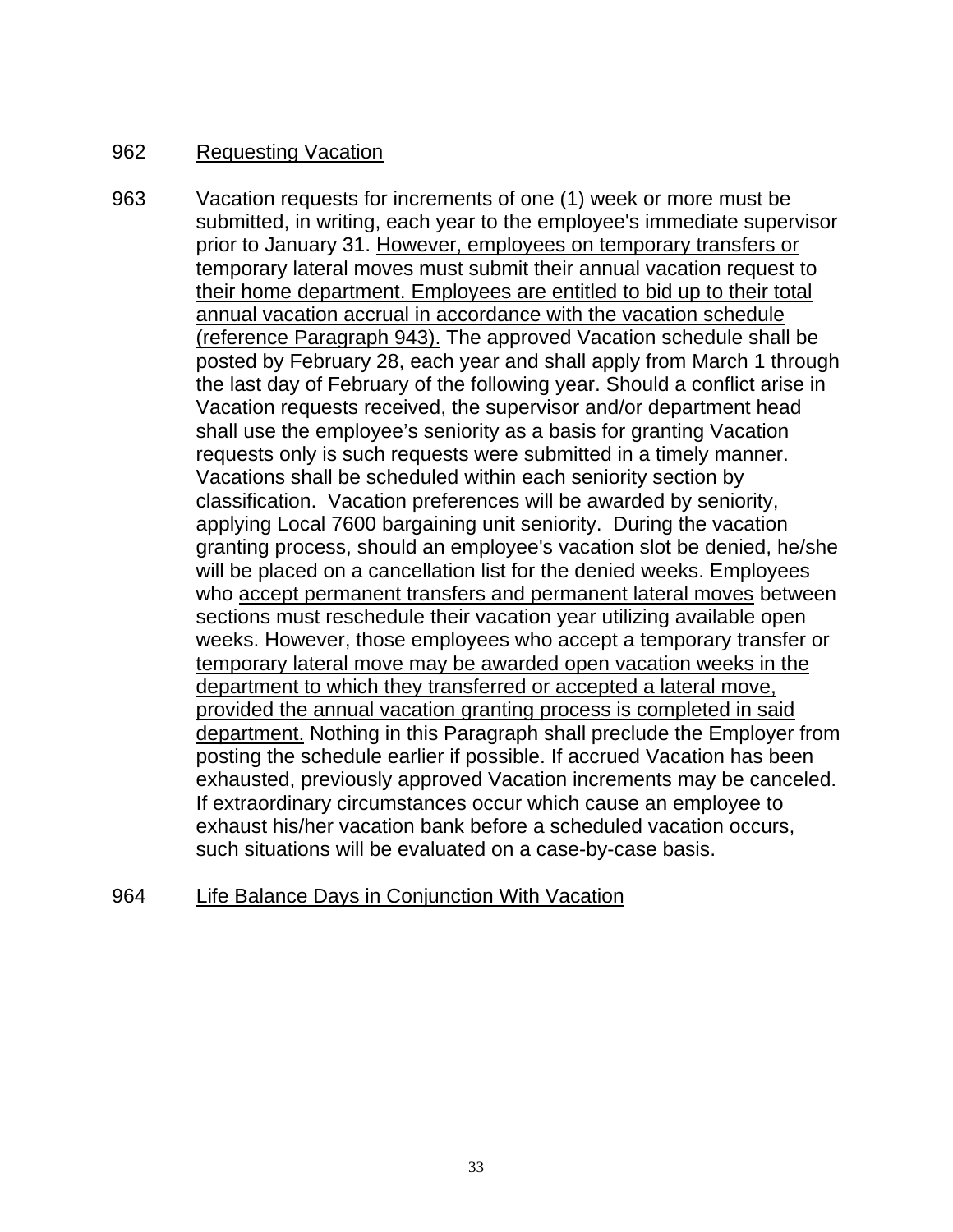- 965 An employee may utilize Life Balance in conjunction with vacation. The granting of Life Balance in conjunction with vacation shall occur only after the annual vacation granting has occurred.(Cross Reference paragraph ???).
- 966 Insofar as practicable, Vacation will be granted at the time desired by employees regardless of the time of year and will not be unreasonably denied. However, when efficient operation of the facility does not permit granting of Vacation requests, the Employer retains the final right to schedule Vacation.
- 967 Requests for Vacation in increments of less than five (5) days must be made a minimum of fourteen (14) calendar days before a desired date. The employee may request and receive an available existing date, subject to staffing needs and efficiency of operations (Cross Reference paragraph 910).
- 968 Section 4 Sick Leave and Income/Extended Income Protection Plan
- 969 Sick Leave shall be granted to an employee who becomes ill or injured. Sick Leave shall commence with the first  $(1<sup>st</sup>)$  day of any illness or injury. Certification may be required beginning the third  $(3^{rd})$ consecutive day or whenever it appears to be justified. Sick Leave may be used for medical or dental appointments.
- 970 Sick Leave hours will be earned on the basis of ten (10) hours per month of each calendar month of employment. In accordance with the above schedule, part-time and on-call employees will accrue based on an average of straight time hours paid in the preceeding two (2)pay periods.
- 971 Sick Leave time off for which pay is received shall not be considered an interruption of continuous service.
- 972 Sick Leave shall not be considered as time worked for computing overtime.
- 973 Sick Leave pay shall not include regular shift differential for employees.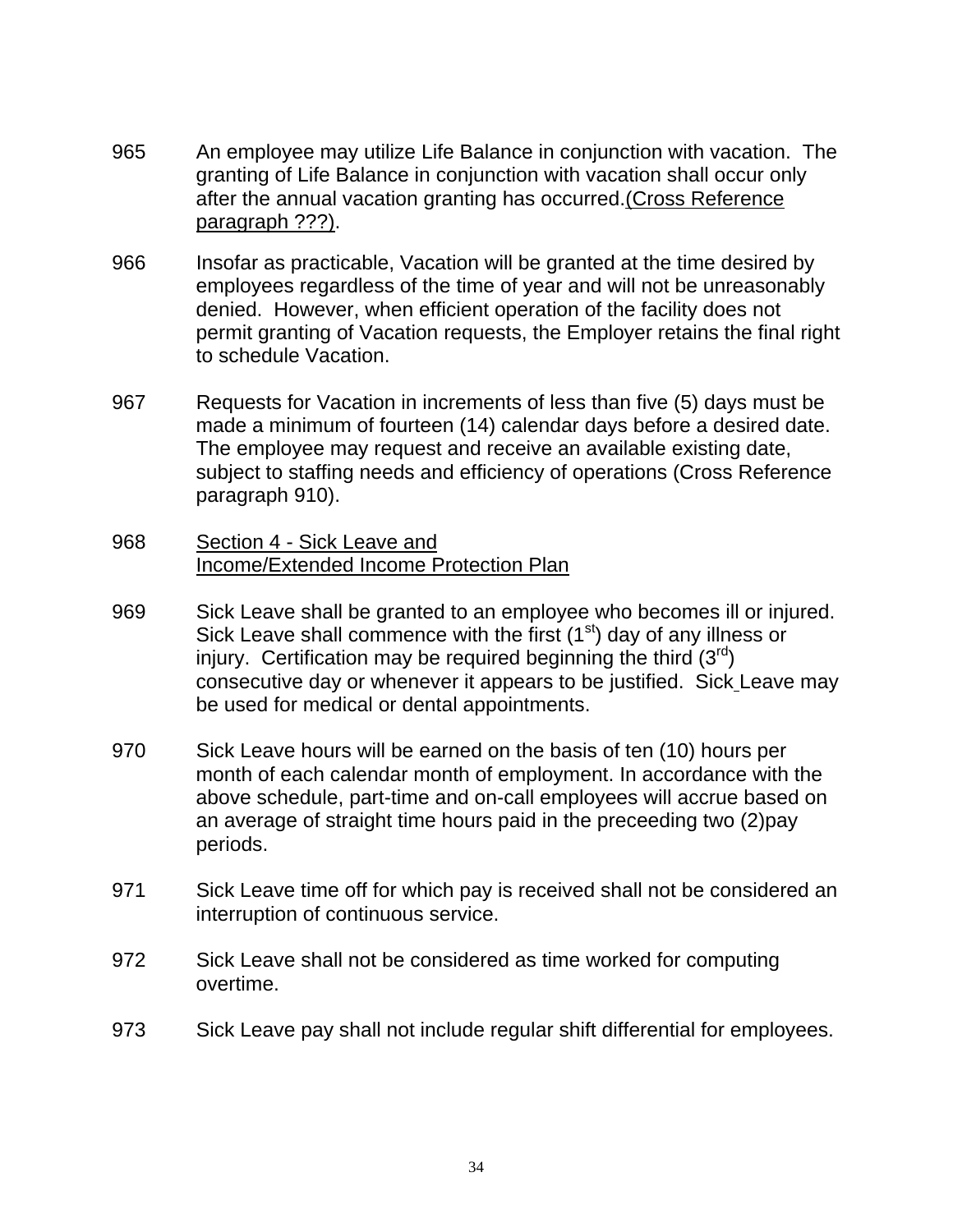974 Employees with a Sick Leave Bank of two-hundred fifty (250) or more at the time of termination or retirement will have all unused hours in their Sick Leave Bank converted to Credited Service for Basic Pension Plan calculation purposes, provided they are vested in the Pension Plan.

#### 975 Income Protection and Extended Income Protection

- 976 Employees who are scheduled to work twenty (20) or more hours per week or on-call employees compensated at least 260 hours per quarter shall be provided with Income Protection and Extended Income Protection Plan. Whether the employee is eligible for Income Protection and Extended Income Protection is based on length of service.
- 977 Employees with less than two (2) years of service, Income Protection benefits shall be payable upon the exhaustion of sick leave for the duration of one (1) year from the date the employee first (1st) became disabled or when no longer disabled, whichever is less. Vacation and Life Balance Days may be converted to Sick leave immediately prior to the exhaustion of Sick Leave.
- 978 Employees with two (2) or more calendar years of service, Extended Income Protection benefits shall be payable after the exhaustion of sick leave or three (3) months of disability, whichever is later, and shall continue for the duration of five (5) years from the date the employee becomes disabled or is no longer disabled or if over age sixty (60) according to the Duration of Benefits schedule, whichever is less. The Extended Income Protection benefits due to psychological related disabilities and/or alcohol/drug abuse are limited to a maximum of three (3) years from the date of disability, unless the employee was institutionalized at the end of the three (3) year period. In this event, benefits would continue to three (3) months after release from the institution. Vacation and Life Balance Days may be converted to Sick Leave immediately prior to the exhaustion of Sick Leave.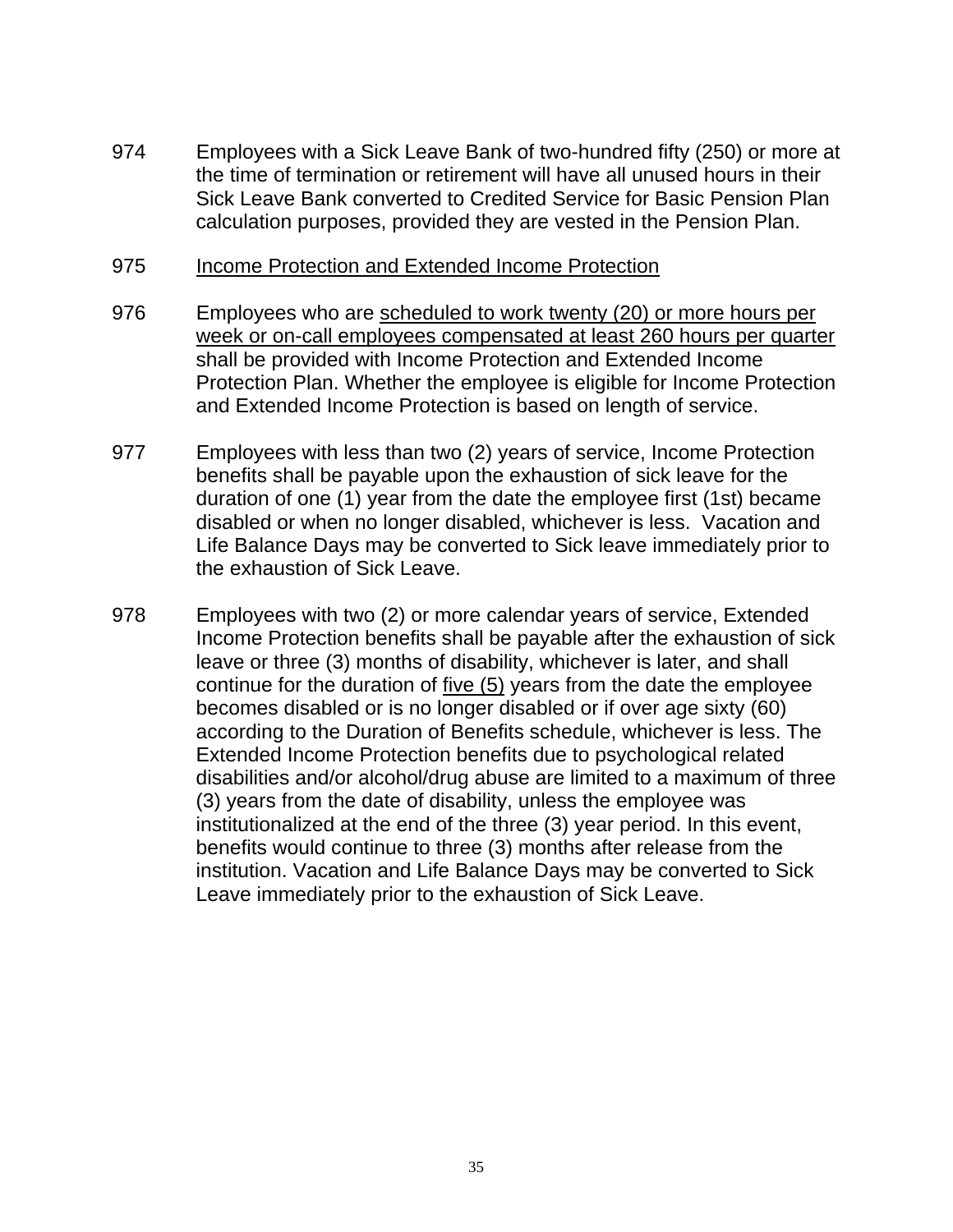- 979 Income Protection and Extended Income Protection benefits are payable at a level of fifty percent (50%) of base hourly rate times scheduled hours per month, sixty percent (60%) with integration with other statutory plans or seventy percent (70%) with an approved rehabilitation employment program (prorated for employees less than full-time). The minimum integrated benefit (prorated for employees less than full-time) provided by the program during the first (1st) year of disability will not be less than one-thousand dollars (\$1,000.00) per month.
- 980 Income Protection and Extended Income Protection coverage terminates at the end of employment or upon transfer to an ineligible status.
- 981 The intent of the above Income Protection and Extended Income Protection language is to provide a summary of benefits available. Income Protection and Extended Income Protection benefits are governed by the Employer's contract with the insurance company.
- 982 Section 5 Integration of Compensation Benefits and Sick Leave
- 983 Employees who are eligible for basic State Disability Insurance (SDI) benefits shall have their paid Sick Leave reduced by the amount of the SDI benefit the employee is eligible to receive, so that combined SDI pay and Sick Leave pay totals normal straight time salary. The reduced amount of Sick Leave payment shall then be charged against the employee's Sick Leave Bank. Employees who are eligible for Workers' Compensation Insurance (WCI) payments will have the same method of integration with Employer-paid Sick Leave. Employees may elect to waive integrated Sick Leave benefits with Workers' Compensation Insurance payments, provided said election is made within seven (7) calendar days of the inception of the absence, and provided further that said election shall be irrevocable for the duration of said absence. Should the employee fail to elect nonintegration within said seven (7) calendar day period, the option of nonintegration will not be available. In the payment to employees on Sick Leave, disability or Workers' Compensation, the Employer will deduct taxes in accordance with Federal and State laws.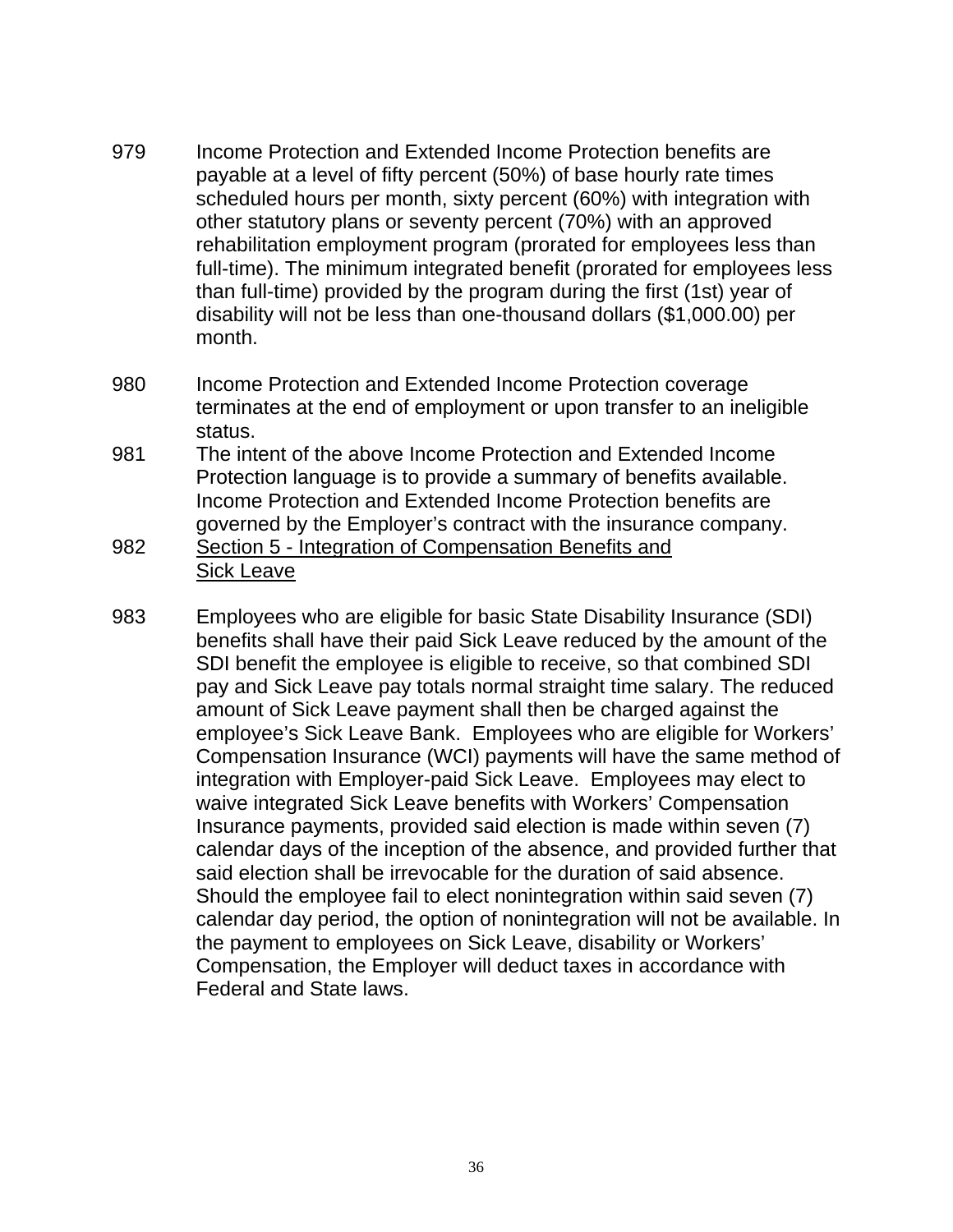- 984 It is the employee's responsibility to promptly file claims for any eligible compensation benefits, and to report the amount of such benefits to the Employer's Human Resources Office.
- 1000 ARTICLE X SENIORITY

#### 1001 Seniority Factors

1002 In the application of seniority, in all cases of promotion, transfer, increase or decrease in forces, the following factors listed below shall be considered. However, only where both factors b and c are relatively equal shall continuous service be the determining factor.

Continuous service.b. Meets requirements of job posting.

c. Physical fitness.

#### 1003 Probationary Employees

- 1004 Full-time Employees -
- 1005 Probationary employees shall be new employees and those hired after a break in continuity of service and shall be engaged for a trial period of ninety (90) calendar days which shall not include a formalized training/orientation period mutually agreed upon, in writing, by union and management, by department/area/classification. For purposes of this paragraph only, training/orientation periods are those scheduled days during which instruction and/or on-the-job training take place. Training periods will not exceed twenty-five (25) working days, and training periods can be extended upon mutual consent of the parties. A probationary employee who is absent in the aggregate more than ten (10) work days for any reason shall have the excess of ten (10) working days added to his/her probationary period. During such probationary period, an employee may be transferred, laid off, or terminated at the exclusive discretion of the Employer. Probationary employees continued in the service of the Employer subsequent to the successful completion of the probationary period shall receive full continuous service credit from date of original hiring.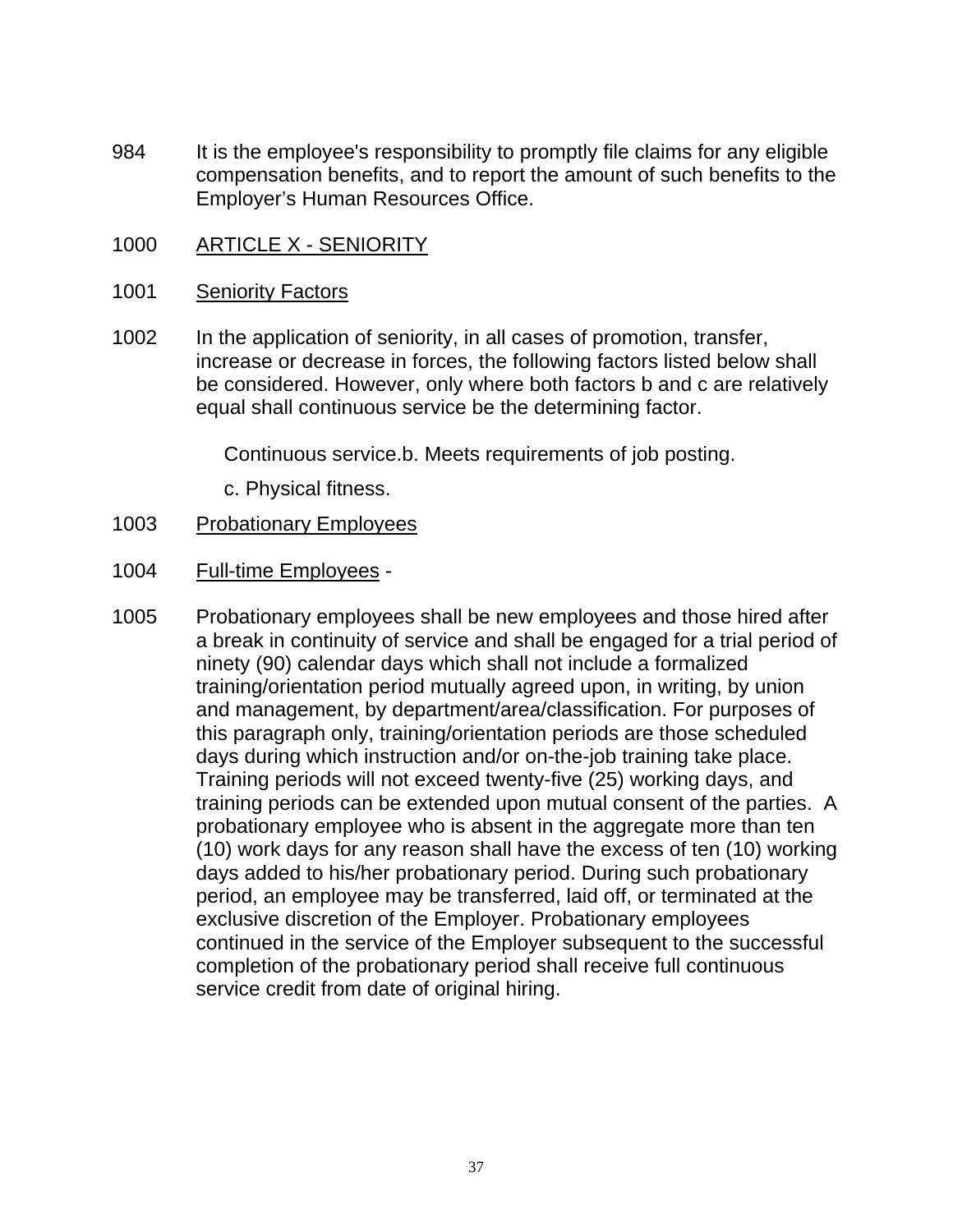# 1006 Part-time and On-Call Employees

- 1007 Probationary employees shall be new employees and those hired after a break in continuity of service and shall be engaged for a trial period of seventy-five (75) working days which shall not include a formalized training/orientation period mutually agreed upon, in writing, by union and management, by department/area/ classification. For purposes of this paragraph only, training/orientation periods are those scheduled days during which instruction and/or on-the-job training take place. Training periods will not exceed twenty-five (25) working days and training periods can be extended upon mutual consent of the parties. Any work performed on a given day will constitute a full work day under the terms of this provision. During this period, these employees may be transferred, laid off, or terminated at the exclusive discretion of the Employer. Probationary employees continued in the service of the Employer subsequent to the successful completion of the probationary period shall receive full continuous service credit from date of original hiring.
- 1008 The parties agree that requests for extensions to the probationary period would occur through mutual agreement between an International Union Representative or designee and a Regional Labor Relations Representative or designee. Further, the parties agree that such requests should not be unreasonably denied.
- 1009 Floating
- 1010 Management and the Union will meet to determine a mutually acceptable method of floating within departments/sections/ modules/ units.
- 1011 Reduction in Force and Recall (cross reference Item 12 in Letter of Understanding)
- 1012 Reduction in force shall be accomplished by job classification within each entity and medical center.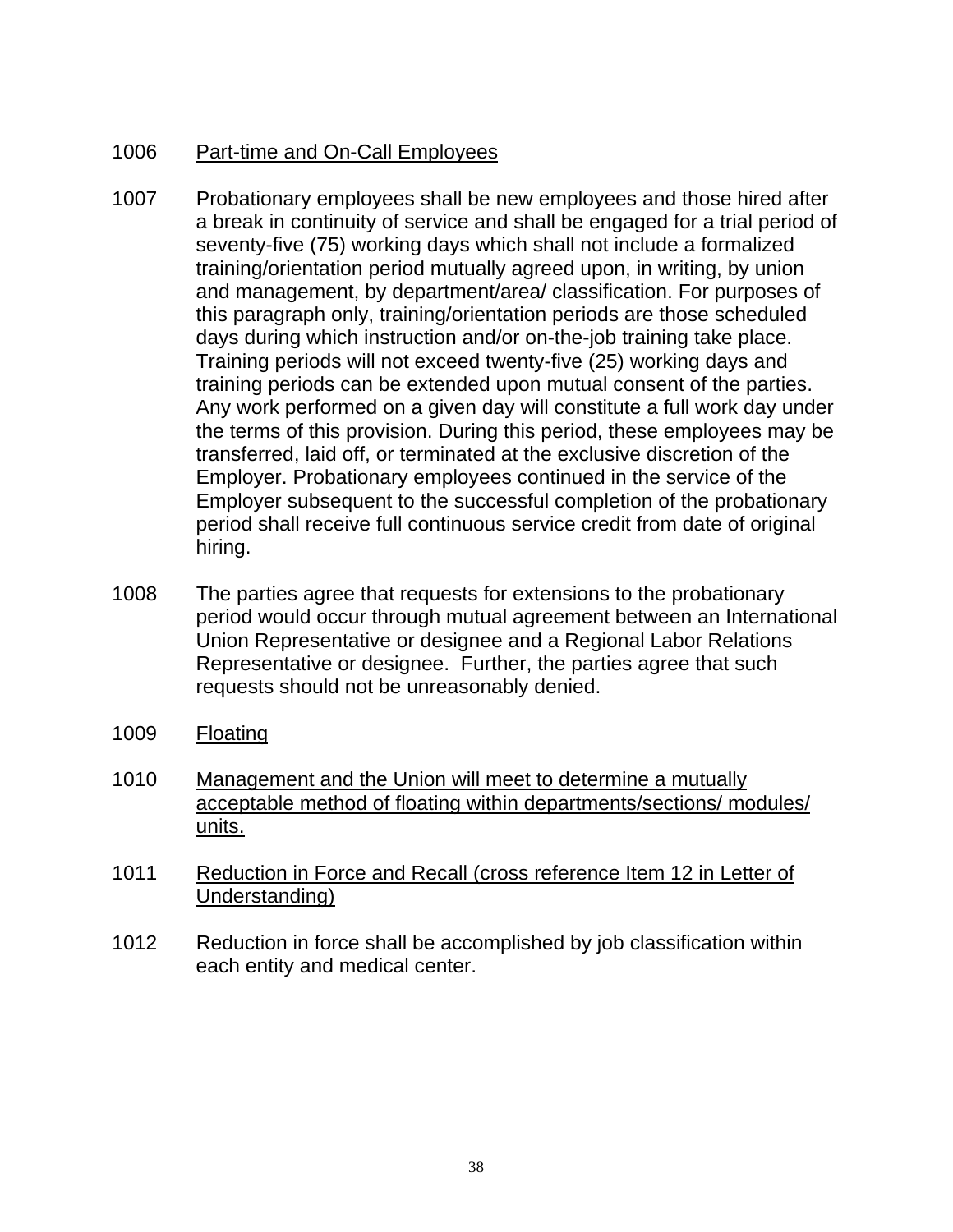- 1013 A full-time employee whose position has been eliminated due to a force reduction may exercise seniority, applying classification date, to displace a less senior full-time employee in the same classification within the entity, if qualified to perform the work.
- 1014 A full-time employee who is unable to retain a full-time position in the same classification within the entity may exercise seniority rights as provided in Paragraphs 1051 and 1057, or may elect to be placed into part-time or on-call status displacing a less senior part-time or on-call employee. Whether said employee will continue to be employed will depend upon available part-time or on-call work and said employee's relative part-time or on-call seniority.
- 1015 A full-time employee who is unable to retain a part-time or on-call position within the medical center will be laid off.
- 1016 Prior to displacing an employee as a result of a closing of an entire medical office facility which results in the elimination of an entire classification, the Employer will seek to place the affected employee(s) into vacant positions for which they qualify.
- 1017 The above notwithstanding, the following language shall only apply in the event of a reduction in force caused by the closing of an entire medical office facility which results in the elimination of an entire classification. Where a full-time employee cannot displace a least senior employee in his/her current classification/entity and said employee cannot displace a part-time or on-call employee per Paragraph 1014, then such employee may displace the least senior employee in any former classification (former department) covered by this Agreement. For the purposes of this paragraph only, an employee may use bargaining unit seniority to determine displacement rights. An employee must also satisfy all current job requirements before such displacement may occur.
- 1018 A part-time employee who has been displaced or whose position has been eliminated due to a force reduction may exercise seniority (applying job classification service) to displace the least senior part-time employee on the same shift in the same classification within the entity.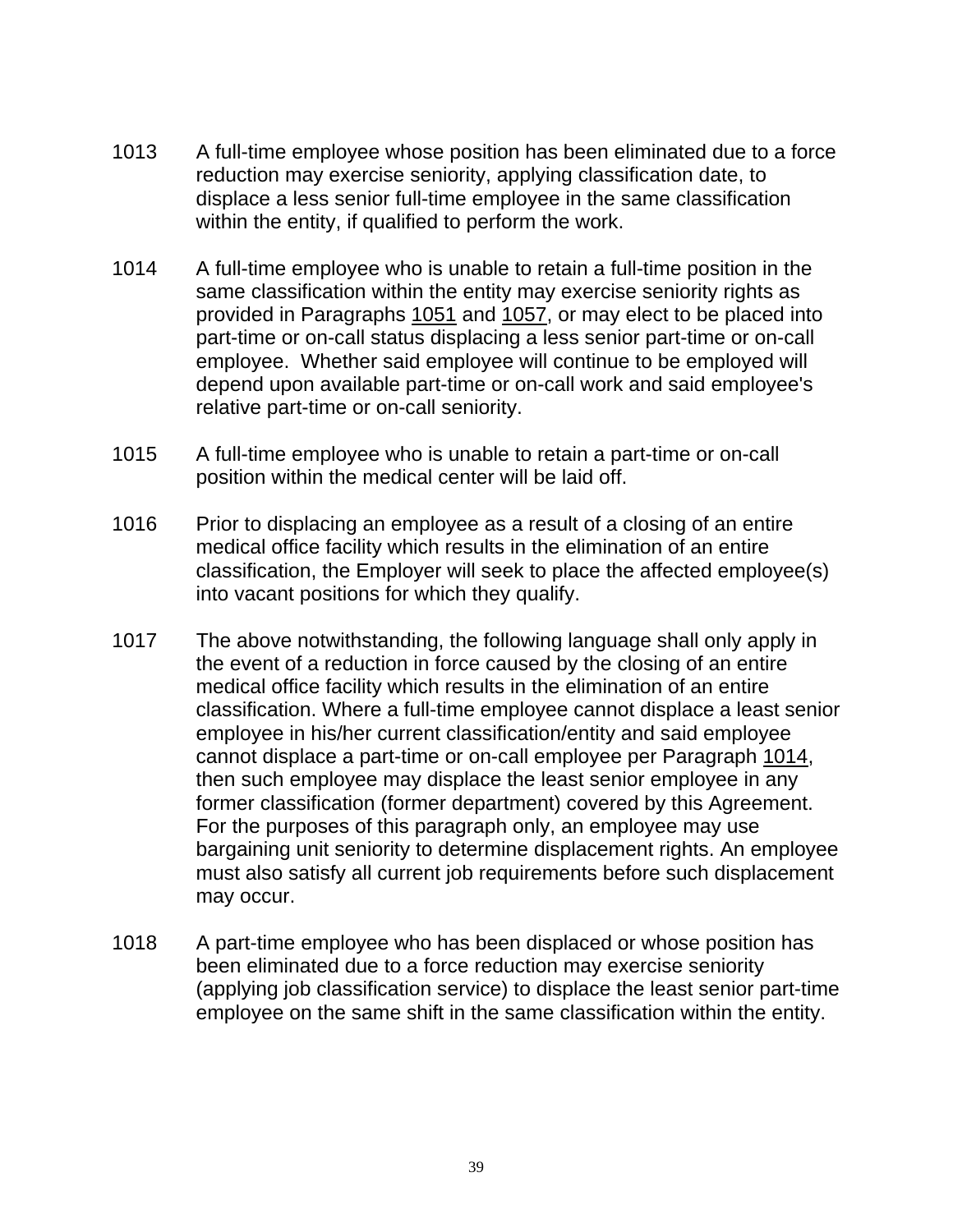- 1019 A part-time employee who is unable to retain a part-time position on the same shift within the same job classification and entity, may exercise seniority (applying job classification service) to displace the least senior part-time employee in the same classification within the entity.
- 1020 A part-time employee who is unable to retain a part-time position in the same job classification within the entity may exercise seniority rights as provided in Paragraphs 1051 and 1057 or may elect to be placed into on-call status displacing a less senior on-call employee. Whether said employee will continue to be employed will depend upon available oncall work and said employee's relative on-call seniority.
- 1021 A part-time employee who is unable to retain an on-call position within the medical center will be laid off.
- 1022 An on-call employee who has been displaced or whose position has been eliminated due to a force reduction may exercise seniority (applying job classification service) to displace the least senior on-call employee on the same shift in the same classification within the entity.
- 1023 An on-call employee who is unable to retain an on-call position on the same shift within the same classification and entity, may exercise seniority (applying job classification service) to displace the least senior on-call employee in the same classification within the entity.
- 1024 An on-call employee who is unable to retain an on-call position in the same classification within the entity may exercise seniority rights as provided in Paragraph 1051 and 1057.
- 1025 An on-call employee who is unable to retain any position within the medical center will be laid off.
- 1026 Prior to displacing an employee as a result of a closing of an entire medical office facility which results in the elimination of an entire classification, the Employer will seek to place the affected employee(s) into vacant positions for which they qualify.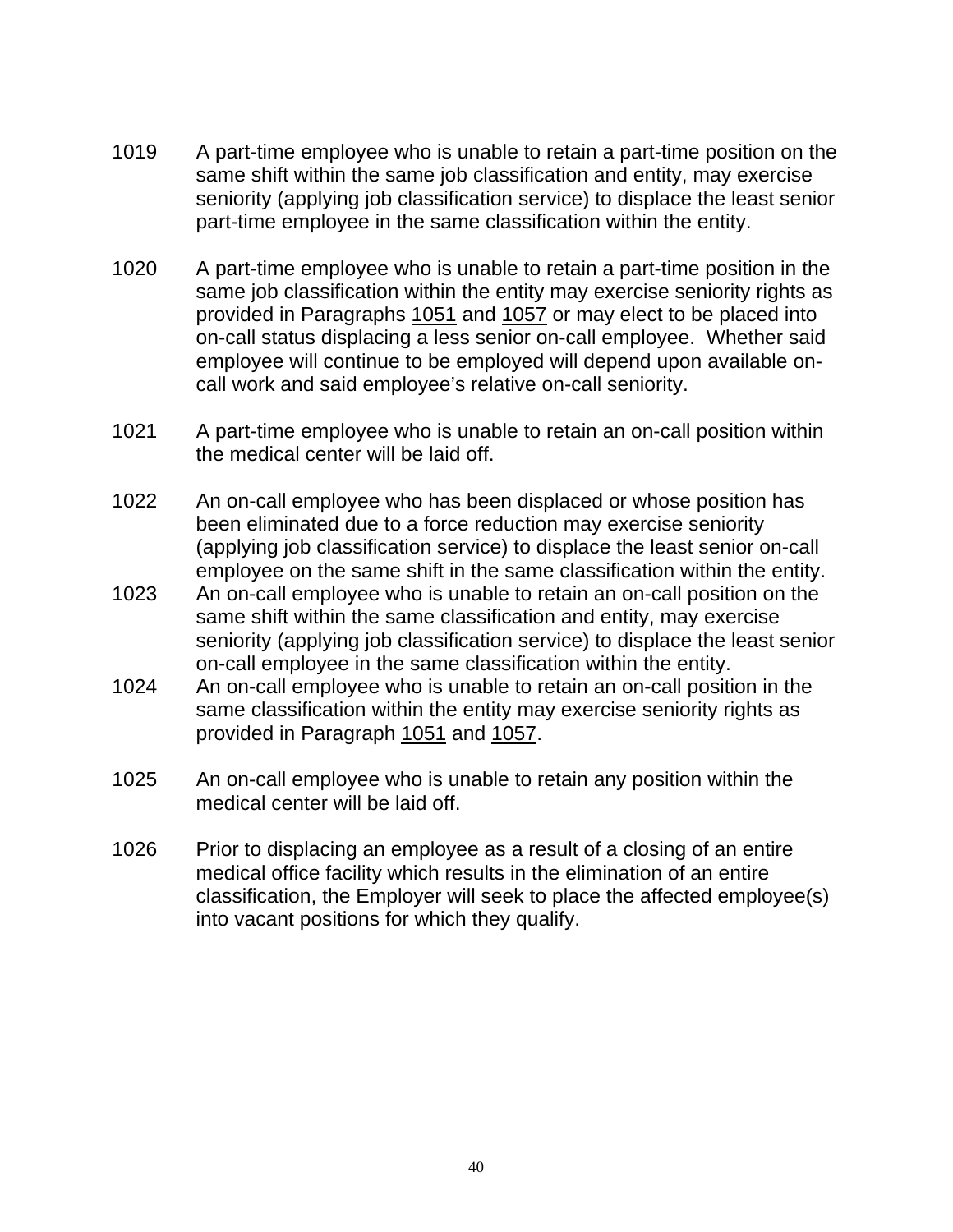- 1027 The above notwithstanding, the following language shall only apply in the event of a reduction in force caused by the closing of an entire medical office facility which results in the elimination of an entire classification. An on-call employee who is unable to retain a position in the same classification per Paragraph 1023 may displace the least senior on-call employee in any former classification (former department) covered by this Agreement. For the purposes of this paragraph only, an employee may use bargaining unit seniority to determine displacement rights. An employee must also satisfy all current job requirements before such displacement may occur.
- 1028 An employee who is displaced by a more senior employee during the course of a force reduction may exercise seniority as provided in this reduction in force procedure.
- 1029 An employee holding recall rights will have first right of recall to the job classification within the entity and medical center from which displaced. Recall rights for active employees shall be limited to a period of time equal to said employee's continuous service, or two (2) years, whichever occurs first.
- 1030 When it becomes necessary to reduce force on a temporary basis because of a reduced work load, force will be reduced by shift and department, or units where departments are subdivided into units.
- 1031 Employees will be reduced in order of reverse seniority and notified of nonavailability of work in the following order:
	- First: Employees on overtime.
	- Second: On-call float pool employees.
		- Third: On-call employees from other departments/units.
	- Fourth: On-call employees from said department/unit not on set schedules.
		- Fifth: On-call employees from said department/unit on set schedules.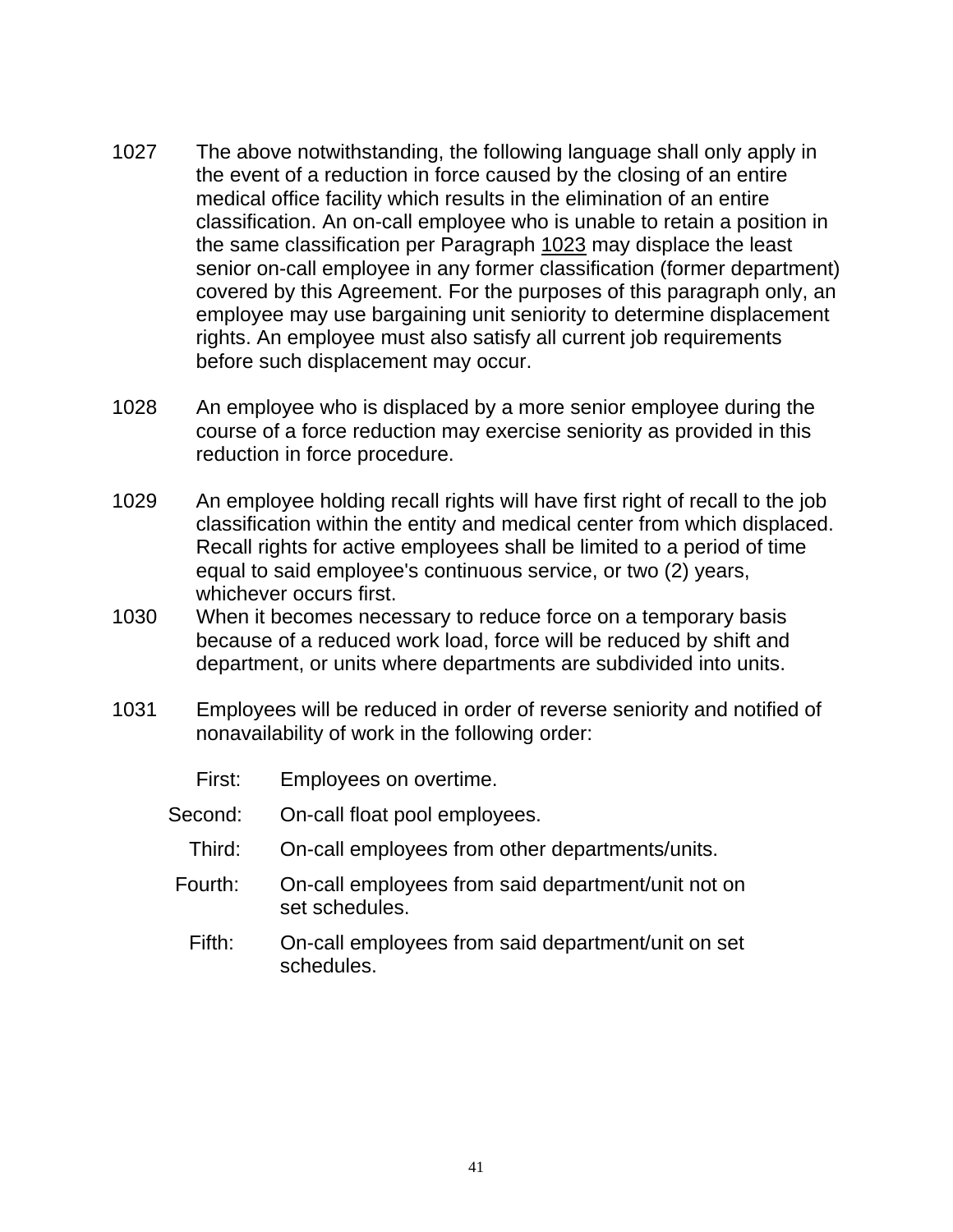| Sixth:    | Temporary part-time employees from other departments/units.              |
|-----------|--------------------------------------------------------------------------|
| Seventh:  | Temporary full-time employees from said department/unit.                 |
| Eighth:   | Part-time employees from other departments/units or part-time<br>floats. |
| Ninth:    | Part-time employees from said department/unit                            |
| Tenth:    | Full-time employees from other departments/units or full-time            |
|           | floats.                                                                  |
| Eleventh: | Full-time employees from said department/unit.                           |

- A. Employees identified in steps one (1) through seven (7) of the order of displacement shall not have displacement rights in other departments/units when affected by involuntary cancellation.
- B. Employees affected by involuntary cancellation identified in steps eight (8) through eleven (11) in the order of displacement shall have the right to exercise seniority to displace the least senior employee on the same shift within established modules.
- C. Involuntary cancellation modules will be established by the Employer. Any modification of these involuntary cancellation modules will require a thirty (30) calendar day notice to the Union. Upon receipt of said notice the Union may request a meeting with the Employer to discuss the effects of said change. The Employer agrees that said changes will not be arbitrary or capricious.
- D. Involuntary cancellations will be based upon inverse seniority and qualifications. Involuntary cancellations of part-time, on-call and other personnel will be performed consistent with the provisions of Paragraph 1031.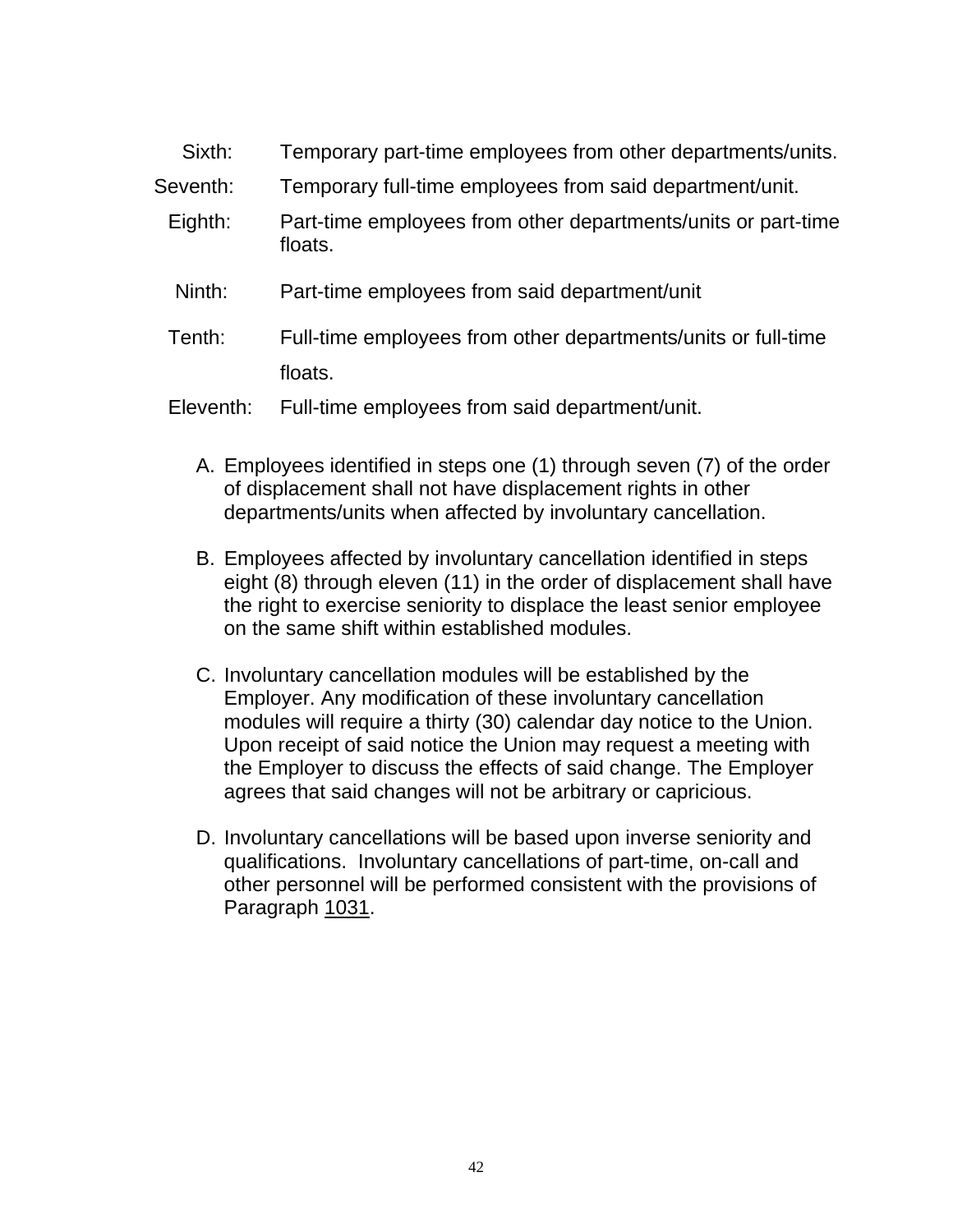1032 Employees on layoff status with active recall rights may submit a written application (transfer request) (as required by Paragraph 1033) to any job vacancy a location represented by United Steelworkers, Local 7600, and if otherwise qualified for the position, will be preferred over outside applicants. An employee who changes Medical Centers by application of this provision will forfeit recall rights to said employee's former Medical Center.

#### 1033 Posting and Filling of Permanent Job Vacancies

- 1034 Notice of all permanent full-time, part-time, and/or on-call job vacancies will be posted for a period of seven (7) calendar days at the Medical Centers (Fontana/Riverside) where the vacancy occurs. Further, such notices will also be posted, for the same seven (7) day period, in the Human Resources Office of the non-originating Medical Center (Fontana or Riverside).
- 1035 During this period, it will be the responsibility of interested employees to submit a transfer request for consideration to such permanent vacancy to the Human Resources Office. Transfer requests will be date and time stamped during regular Human Resources business hours. If transfer request is submitted after regular business hours, it will be time stamped for five (5) o'clock p.m.
- 1036 Member Service Area (MSA) on-call positions will be posted by Medical Center. In addition to MSA positions, volunteers within classification may be utilized at locations throughout the MSA.
- 1037 Absence of transfer request for consideration to permanent job vacancy on the part of an employee will imply non-interest in the vacancy.
- 1038 Employees who may be absent for justifiable reasons (vacation, sick leave, personal leaves of absence, etc.) may submit a transfer request in writing to the Human Resources Office for a specific job vacancy at the beginning or during the period of their absence. Such transfer requests will be date and time stamped in accordance with Paragraph 1035. Should such a vacancy occur, the employee will be considered for such, based on their seniority. Failure to submit a transfer request would indicate that the employee is waiving all rights to any vacant position that occurs during their absence. In cases where the employee has indicated an interest in multiple positions and more than one such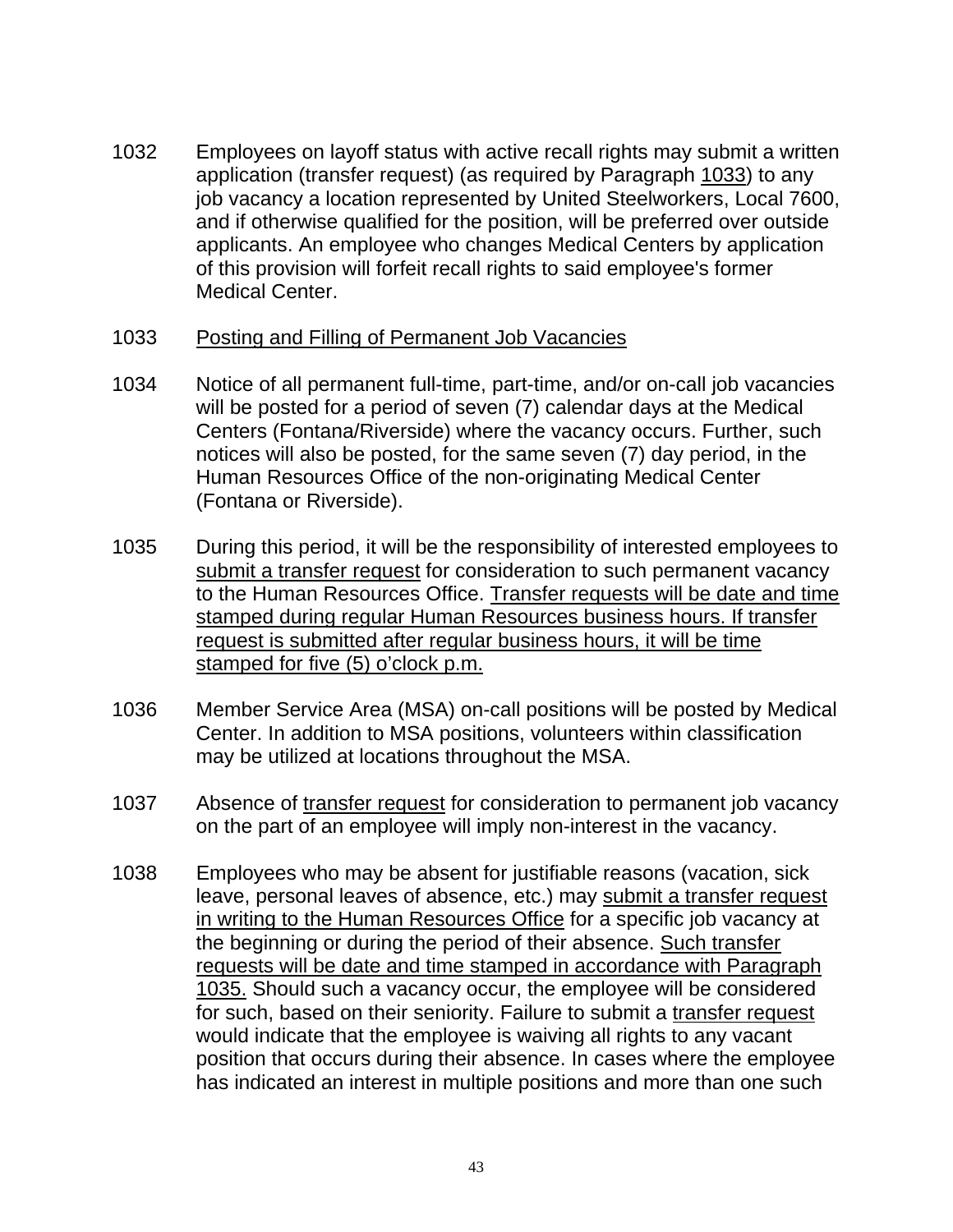position is posted at the same time, the Employer will attempt to contact the employee to determine which applicable position would be their primary choice. Employees who are granted transfers and lateral moves must be available for work within sixty (60) calendar days after the transfer or lateral move is awarded. Union and Management may meet to discuss reducing or extending time limits based on mutual agreement.

- 1039 Awarding of Permanent Job Vacancies
- 1040 Permanent job vacancies will be awarded on the basis of seniority and qualifications in the following order except as provided in Paragraph 1044.
	- A. Lateral Moves
	- B. Transfers
- 1041 If permanent job vacancies remain after exhausting the provisions of Paragraph 1040, then qualified employees who have submitted a timely Transfer Request from either Fontana or Riverside Medical Centers, will be preferred over applicants not covered by this Collective Bargaining Agreement. Should two (2) or more employees apply, seniority shall prevail by bargaining unit service.
- 1042 Lines of Progression
- 1043 Lines of progression have been established in departments as identified in Appendix D. Either party may request establishing additional lines of progression. Such lines of progression shall first be reviewed by the Seniority Committee and may then be implemented after approval of the International Staff Representative and the Manager of Labor Relations (or designee).
- 1044 Permanent job vacancies in departments with lines of progression will be awarded on the basis of seniority and qualifications in the following order: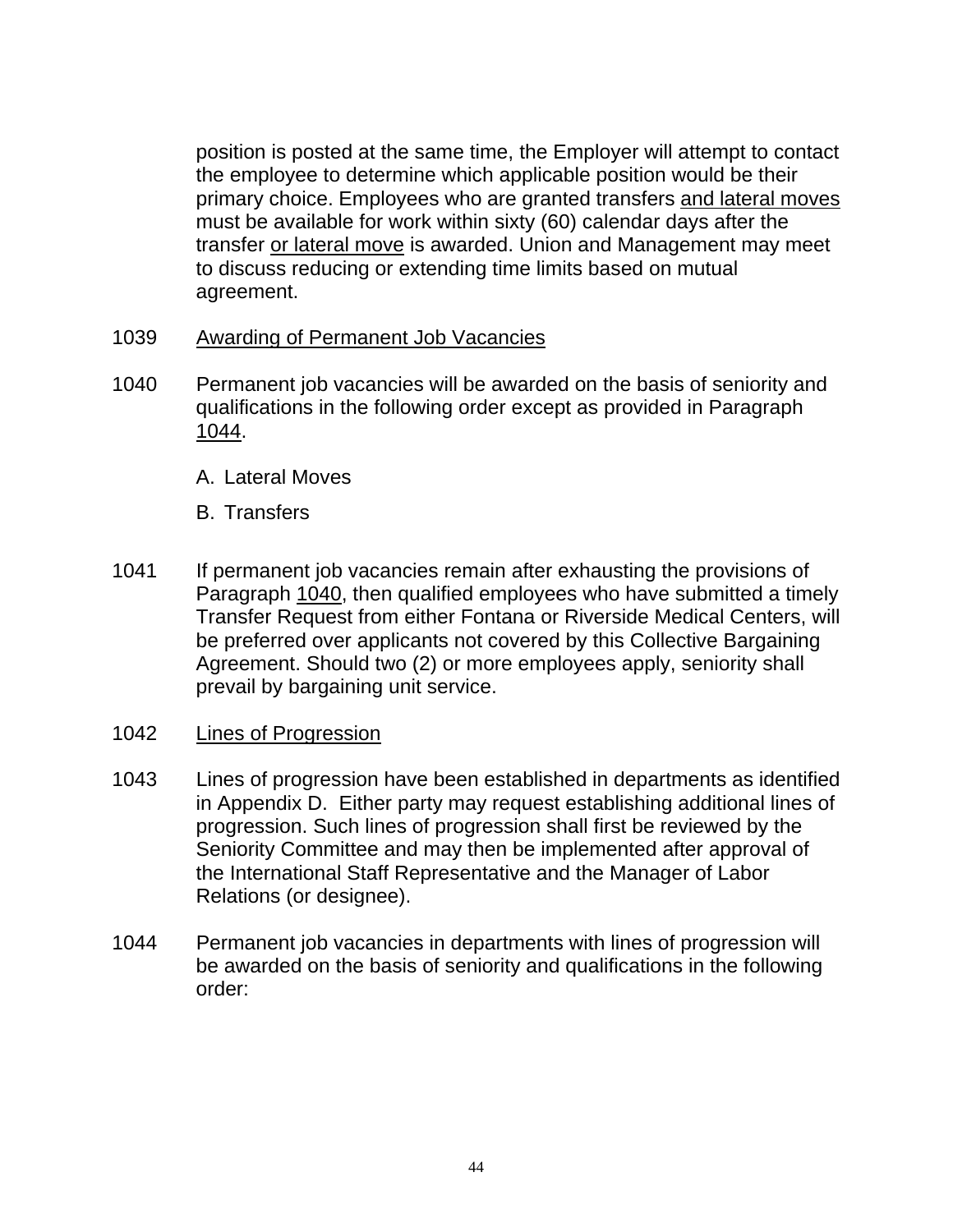- A. Employees within the classification and department (using classification seniority).
- B. Employees in identified classifications within the department (using bargaining unit seniority).
- 1045 An employee, who is in a Line of Progression classification and who has previously held status in the classification where the vacancy exists, may submit a transfer request for bid on such vacancy without loss of classification seniority.
- 1046 For purposes of job bids only, Lead classification and the classification they lead will have integrated seniority and will be considered a line of progression.
- 1047 Employees within a Line of Progression may transfer to another position within a Line of Progression more than once within a calendar year.
- 1048 For a temporary reduction in force, the provisions in Article X, Paragraphs 1030 and 1031 shall apply.
- 1049 Procedures for the filling of daily "move-ups" will be established for each department on an individual basis. The Employer will establish these procedures, giving consideration to the input of the employees within the department. Established procedures will be reviewed with the Seniority Committee prior to implementation.
- 1050 If permanent job vacancies remain after exhausting the provisions of Paragraph 1044, then the provisions of Paragraphs 1040 and 1041 apply.
- 1051 Lateral Moves
- 1052 A lateral move is defined as a change in job assignment within a classification, such as a change in medical center, department, entity, location, shift, scheduled days off, status, or combinations thereof.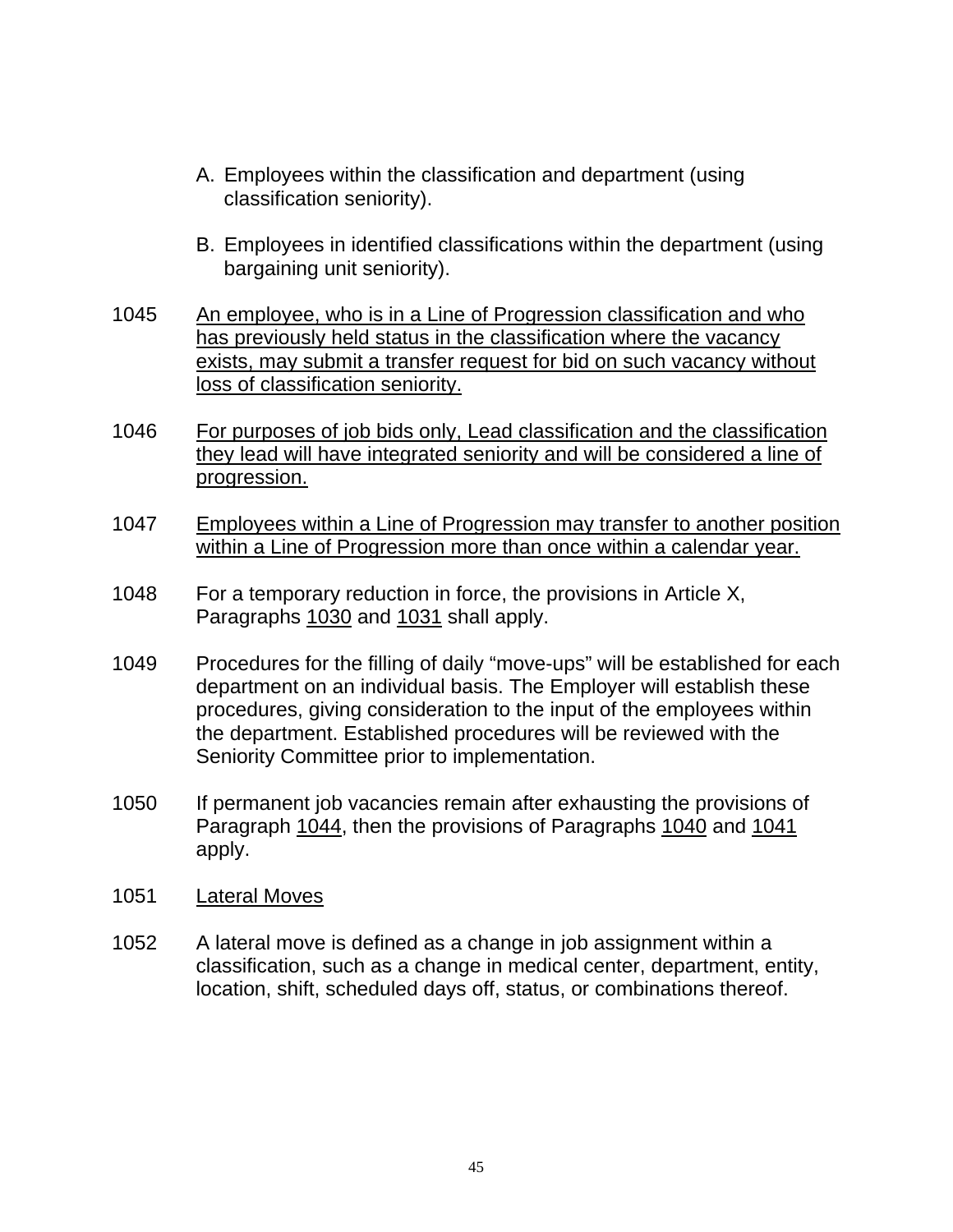- 1053 When a permanent job vacancy involving a lateral move occurs, the senior most qualified employee in the job classification, who submits a transfer request form for consideration shall be entitled to the permanent vacancy, however, all employees holding recall rights to such job will have first right of recall.
- 1054 An employee will be entitled to return to their former job assignment within seven (7) working days or fourteen (14) calendar days whichever occurs first at the employee's discretion, when granted a job opening within the same classification.
- 1055 Where an employee in the classifications of Medical Assistant I, Medical Assistant II, Hospital LVN, Clinic LVN or Lead classification for any of these previously mentioned classifications, makes a lateral move involving a change in department, facility, or unit, the Employer may, for justifiable reasons, return said employee to their former job assignments within a thirty (30) calendar day period. Employees in these specific job classification will also be entitled to return to their former job assignment within thirty (30) calendar days.
- 1056 Where there are other qualified bidders for any vacated position, it will not be reposted but will be assigned to the next senior qualified bidder. In those cases where there is only one bidder, the job will be reposted in accordance with Paragraph 1034.
- 1057 Transfer Procedure
- 1058 A transfer is defined as any change in job classification. Employees desiring a transfer must follow the provisions of Paragraph 1033.
- 1059 Upon completion of six (6) months' service in the original hiring department, employees will be considered for transfer to job vacancies based on seniority (applying bargaining unit service) and qualifications.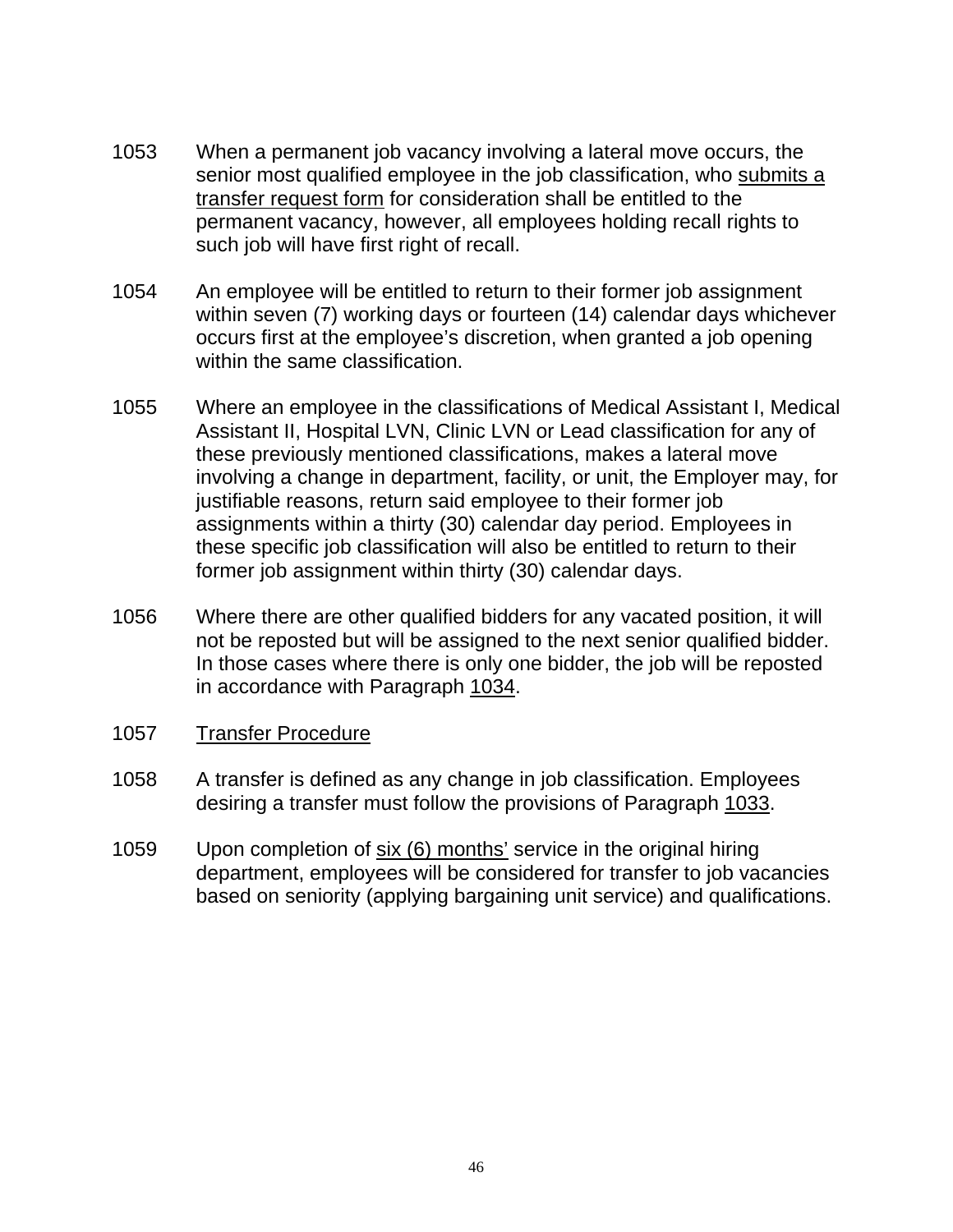- 1060 A permanent vacancy within a seniority section shall be posted throughout the Medical Center. Interested Medical Center employees may apply for the vacancy by submitting a timely Transfer Request. The transfer opportunity will be awarded by seniority, applying the measure of service outlined below in the following order:
	- A. Employees in the same classification within the Medical Center, applying classification seniority earned within said classification at the Medical Center. Seniority shall be calculated from most recent date of entry into the classification in the Medical Center.
	- B. Employees in other classifications within the Medical Center applying 7600 bargaining unit seniority.
- 1061 A permanent vacancy which has not been filled after exhausting Paragraph 1060 of this Transfer Procedure will be offered to other bargaining unit employees outside of the medical center, applying classification seniority first. If not filled, then using bargaining unit seniority before each vacancy is offered to outside applicants.
- 1062 Within the first sixty (60) days after transfer, the Employer may return the employee to the former job for just reason or the employee may return to the previous job upon personal request. For part-time and oncall employees, the time frame will be ninety (90) calendar days. The return period for all employees will be automatically extended by any absences of one (1) week or more. Where there are other qualified bidders for the vacated position, it will not be reposted but will be assigned to the next senior qualified bidder. In those cases, where there are no other qualified bidders, the job will be reposted in accordance with Paragraph 1034. Any resultant vacancies will be considered contingent permanent assignment pending completion of the probationary period by the original transferring employee. If said employee returns or is returned to the former job within the probationary period, all employees holding contingent permanent assignments shall return to their former positions and status. This same procedure shall apply to any employee who is awarded a resultant vacancy.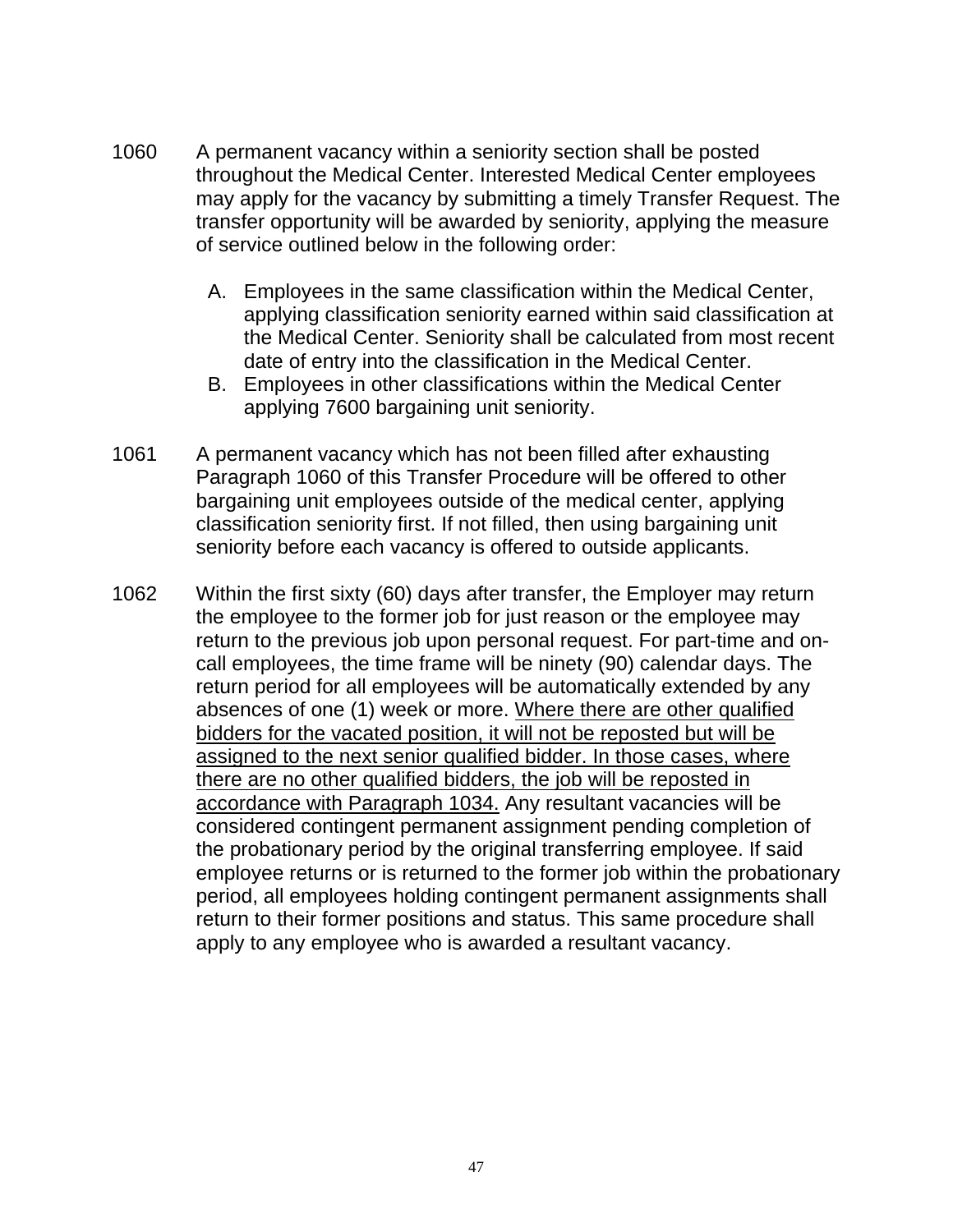- 1063 An employee transferred for their own convenience, or for the convenience of the Employer, from one job classification to another job classification and who is subsequently laid off or displaced from all jobs in the second job classification shall have the right to return to the prior job classification with accumulated seniority to the job from which originally transferred. The returned employee will be entitled to displace the less senior employee in the original job where qualified, and must have seniority over any incumbent. Such employee shall hold seniority rights only in the job classification from which, and the job classification to which the transfer is made, and seniority rights in any previous job classification shall terminate upon such transfer.
- 1064 Should a transferred employee elect to take a voluntary layoff from the new job classification rather than exercise seniority to take another job in that job classification, the employee's seniority rights in the original job classification shall continue; such employee shall have only the right to be called back to openings in the job classification from which the voluntary layoff occurred.
- 1065 Should an employee exercise all seniority rights but still be laid off, the employee shall be entitled to be recalled by seniority to the jobs for which qualified, and for which valid recall rights are held in either job classification.

#### 1066 Application of Super Seniority

- 1067 Should an employee submit Transfer Requests to more than one (1) position and be denied an opportunity to transfer to any of the applied for positions because of undue dilution, said employee shall be granted super seniority to all positions applied for which he/she would have been the prevailing applicant. Once said employee exercises super seniority to any position, the super seniority benefit to other positions shall terminate.
- 1068 Transfer and Lateral Move Restrictions
- 1069 Employees will be eligible to change job assignments, permanent transfers no more than once within a one (1) calendar year period (except where lines of progression are in place) and lateral moves no more than twice within a one (1) calendar year period.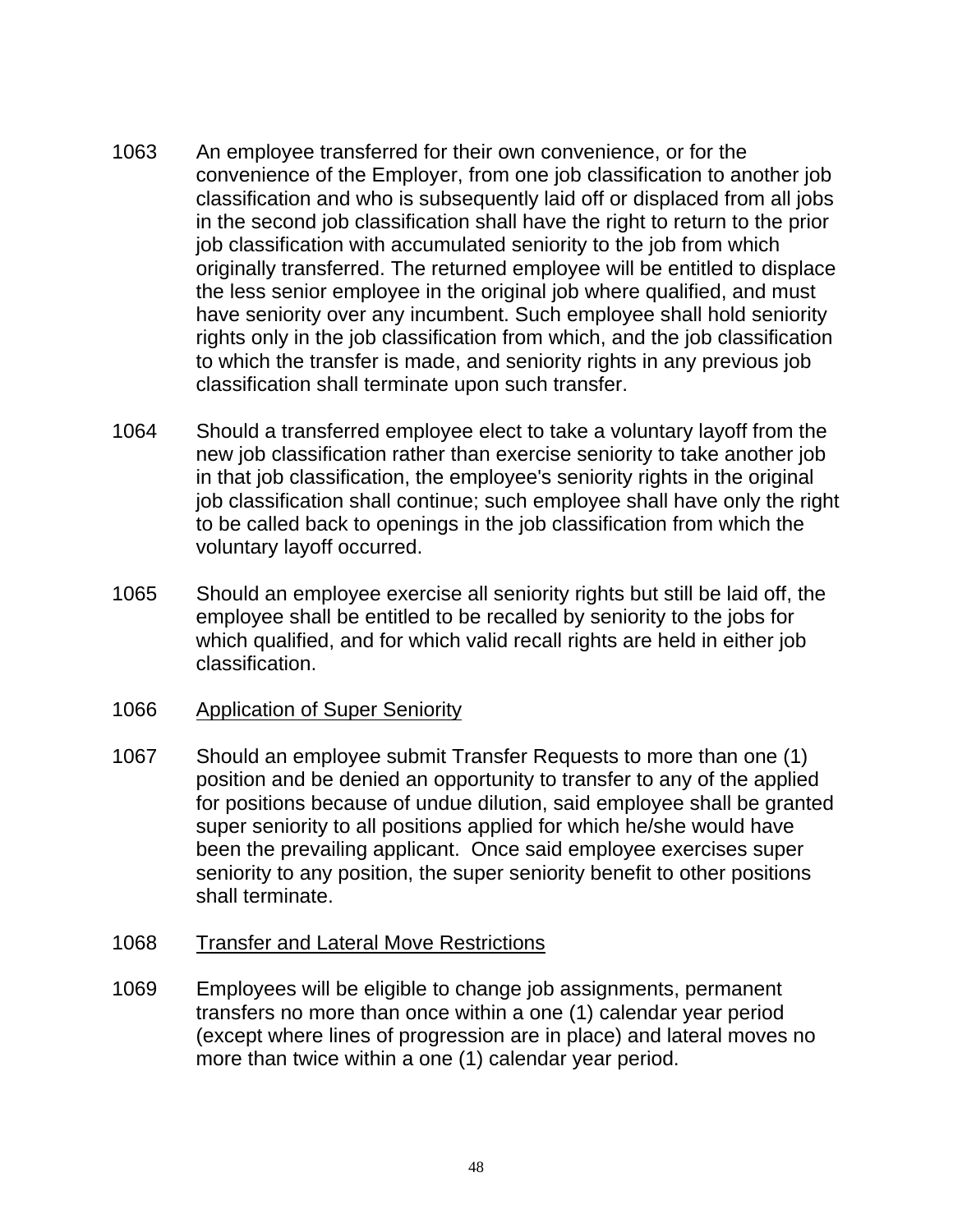- 1070 Instances in which the employee accepts a transfer or lateral move and thereafter withdraws request or voluntarily returns to their former position will count for purposes of Paragraph 1067, but instances in which the employee is returned by the Employer will not.
- 1071 Employees who have a current Final Warning Three (3) Day Suspension disciplinary action may be denied a transfer and/or lateral move until expiration of said disciplinary action. (This language applicable to the time period prior to April 1, 2002.)

### 1072 Posting and Filling of Temporary Job Vacancies

- 1073 Any temporary full-time or part-time vacancy shall be filled from on-calls within the job classification, except for full-time employees within job classification bidding for shift or days off preference. If such temporary full-time vacancy will be for an anticipated duration of more than thirty (30) calendar days, such vacancy will be filled according to Paragraph 1033. All temporary on-call vacancies shall be filled from the on-call list regardless of duration.
- 1074 Employees shall be eligible for temporary transfers and temporary lateral moves no more than twice within any one (1) calendar year. An employee who has accepted a temporary transfer or temporary lateral move may not bid on another temporary transfer or temporary lateral move until the employee has fulfilled the initial posted temporary position timeframe. However, such employee may bid on a permanent position. Notice of extension of the posted timeframe for temporary positions is to be made to the Union in writing.
- 1075 New hire employees shall not be eligible for a temporary or permanent lateral move outside of the original hiring department until completion of their initial probationary period.
- 1076 The requirement to fill a temporary vacancy according to Paragraph 1033 applies only to the original vacancy.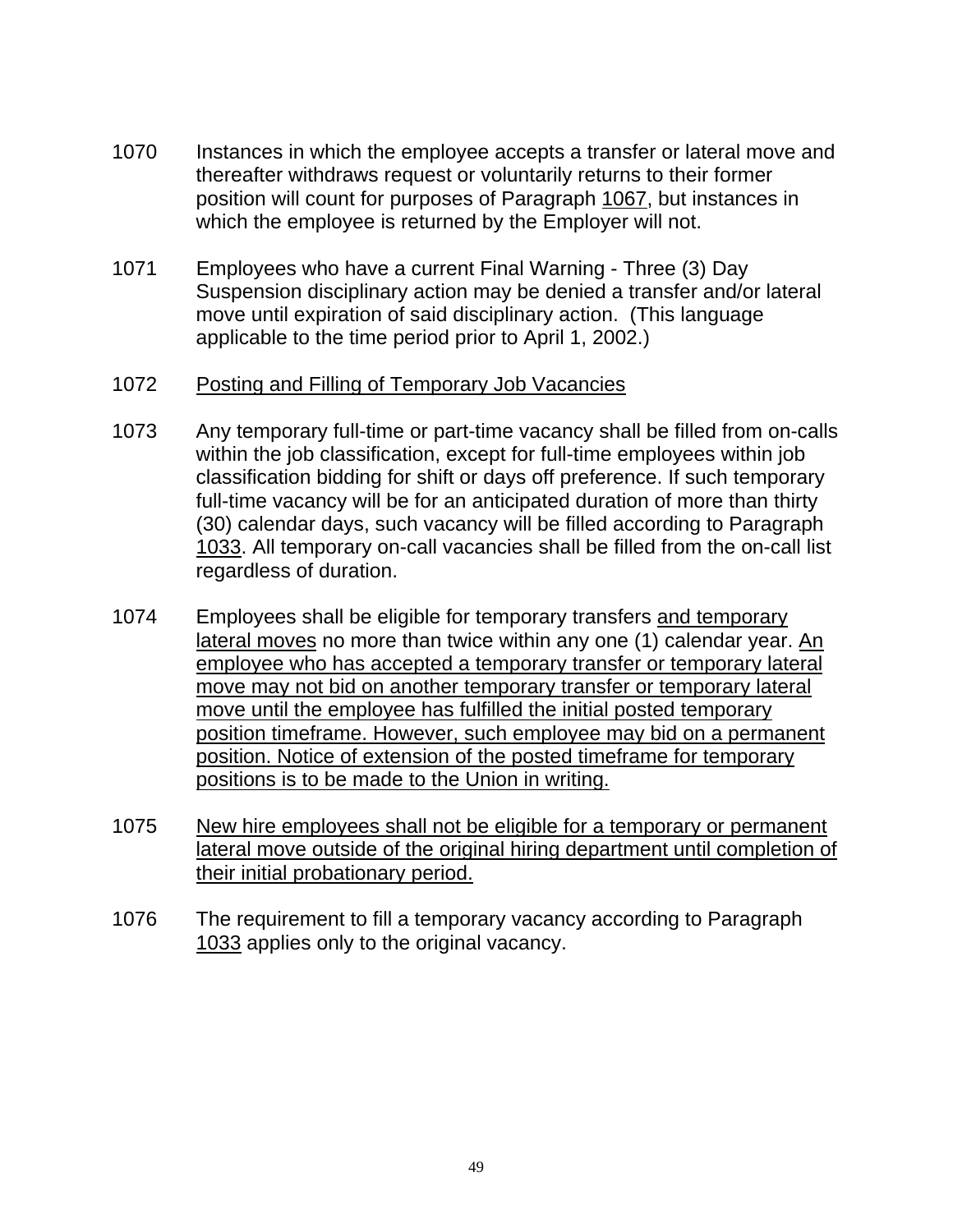# 1077 Rights on Refusal of Lower-Rated Jobs

- 1078 An employee who is displaced from his/her job classification shall not be obligated to exercise seniority rights to take a downgrade, but may elect to take a layoff from said job classification. An employee taking layoff shall have the right to exercise recall seniority rights to any permanent job vacancies in said job classification. Said laid off employee shall be entitled to displace any employee who continues to be employed in said job classification or who becomes employed thereafter.
- 1079 If the employee on voluntary layoff is later offered a lower-rated job than the job from which laid off, but refuses to accept the lower job, the employee shall not lose recall rights to the job from which laid off.
- 1080 In the event such laid off employee later accepts a lower-rated job, there shall be no loss of recall rights to the higher rated job from which he/she was laid off. Thereafter, the employee shall be entitled to exercise seniority rights whenever a vacancy occurs in his/her job classification.

### 1081 Employment in Another Job Classification After Layoff

- 1082 An employee who is laid off from a job does not lose recall rights to vacancy in such job to which the employee is entitled through seniority and qualifications, by reason of acceptance of another job. However, if the employee is notified of a vacancy/recall in a job to which entitled, by seniority and ability, the employee shall elect within two (2) working days either to take such vacancy or to remain in the job as then assigned. If the employee elects to remain in the job, then all seniority rights in the job from which laid off and any prior job in which the employee may hold seniority rights shall terminate.
- 1083 If an employee, having been laid off, is employed in another job classification and is laid off from the latter job classification, the employee shall maintain seniority and recall rights only in the job classification from which first laid off, and shall have no recall rights in the job classification from which the latter layoff occurred.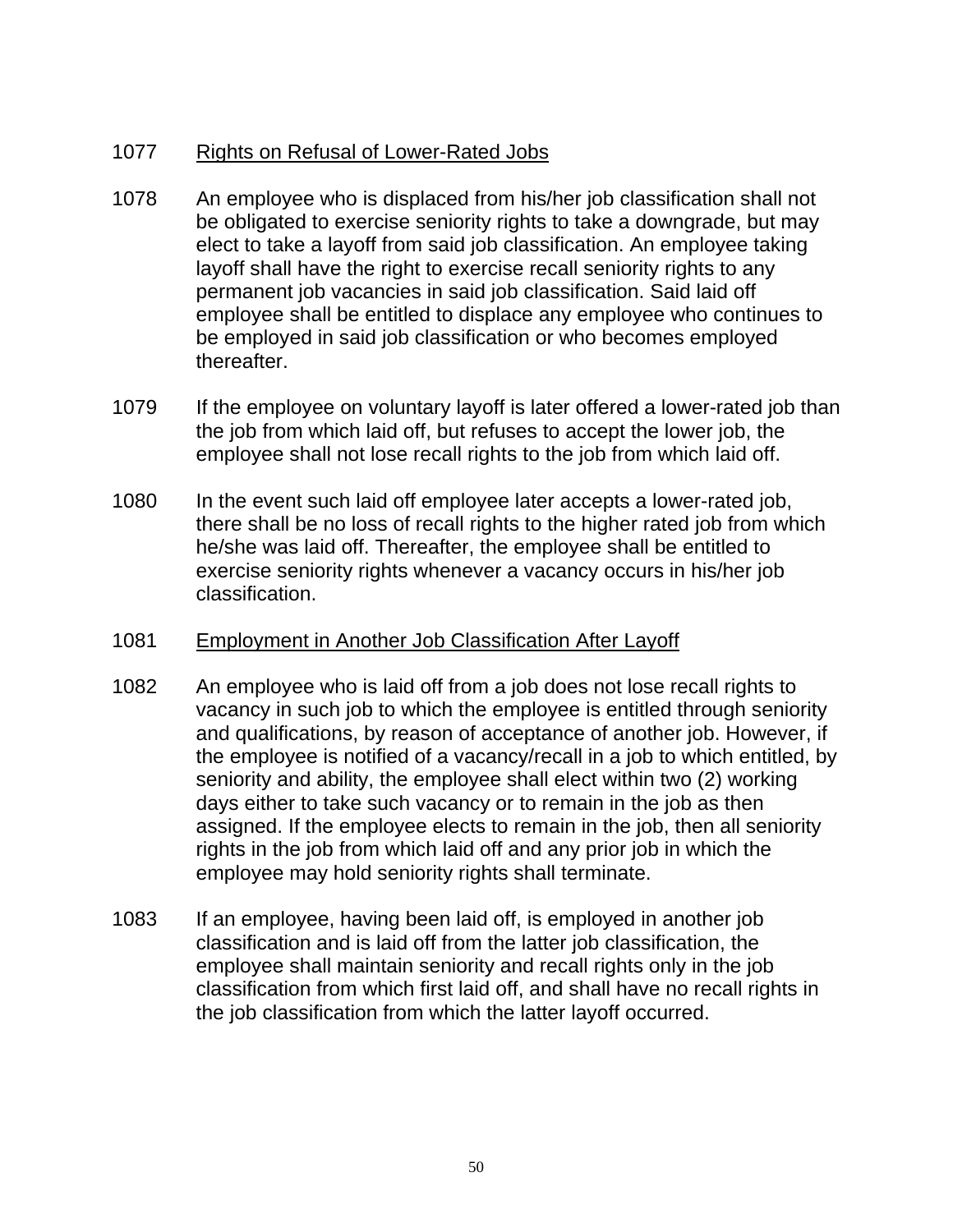1084 If an employee, having been laid off from one job classification is employed in another job classification, but resigned from the latter job classification, or is discharged therefrom by reason of inability to perform the work, or lack of physical fitness, the employee shall maintain seniority rights in the job classification from which first laid off.

### 1085 Seniority Committee

1086 A Seniority Committee, comprised of representatives of the Union (two (2) from Riverside Medical Center, two (2) from Fontana Medical Center and two (2) from other locations represented by United Steelworkers, Local 7600,) and six (6) representatives of the Employer (two (2) from Riverside Medical Center, two (2) from Fontana Medical Center), and two (2) from other locations represented by United Steelworkers, Local 7600, such as the Corona Call Center, Corona Data Center, and Ontario Regional Records Retention Center ) shall be established for the purpose of reviewing as necessary any seniority related issues as presented by either party with the objective of resolving such issues. The Committee will not consider grievances. The Committee shall have no authority to modify existing seniority practices, but may jointly recommend such changes to the Employer's Manager of Labor Relations, or designee, and the International Union for final approval.

### 1087 Seniority Lists

1088 Each November 1, a seniority list will be published for each seniority section indicating each employee's company seniority date (i.e., original, continuous Kaiser service date), bargaining unit seniority, classification seniority and status in the classification (full-time, parttime, on-call) within the Medical Center and at all locations represented by United Steelworkers, Local 7600. The Employer shall establish seniority sections within the Medical Center in which seniority shall apply. Once established, seniority sections may be changed by agreement between the parties. Failing agreement, the Employer may implement a change in sections, however, the Union may challenge any unilateral change by the Employer through the grievance procedure.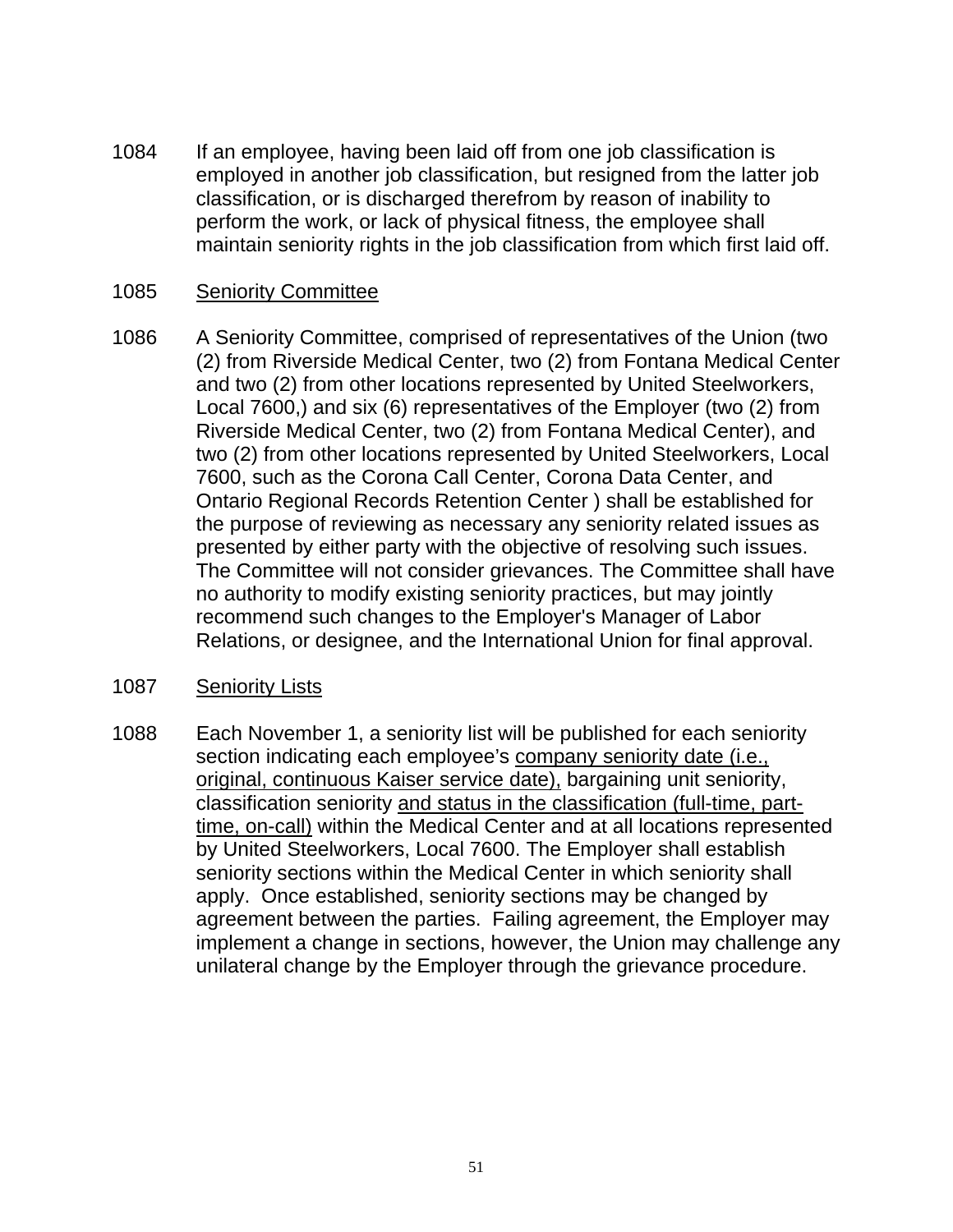# 1089 Determination of Seniority Within a Classification

- 1090 Unless established elsewhere in this Agreement, an employee's measure of continuous service for purposes of seniority shall be determined on the basis of job classification seniority within the Medical Center or another location represented by United Steelworkers, Local 7600. An employee's job classification seniority date shall mean the continuous period of employment measured from the date the employee assumes the duties of the classification. A more senior employee will not be disadvantaged in classification seniority because of an involuntary delay in start date.
- 1091 Bargaining Unit Seniority
- 1092 Bargaining Unit Seniority is defined as the continuous period of employment measured from the date the employee last entered the Local 7600 Bargaining Unit.
- 1093 Where two (2) or more employees hold the same job seniority date in a given classification, the employee with the earliest company seniority date (i.e., original, continuous Kaiser service date) shall be determined as having the earlier job seniority date. In the event the above dates are the same, the earliest submission date of the employment application or transfer request form from which hired shall prevail.
- 1094 Tiebreaker
- 1095 In the event, two (2) or more employees have the same employment application date, the employee having the earliest time stamp on the employment application shall be considered as having the greater bargaining unit seniority for further tiebreaking purposes.
- 1096 In the event the preceding steps are insufficient to determine a relative seniority date, the parties agree to an immediate meeting to discuss this problem and to arrive at an equitable and mutually agreeable solution.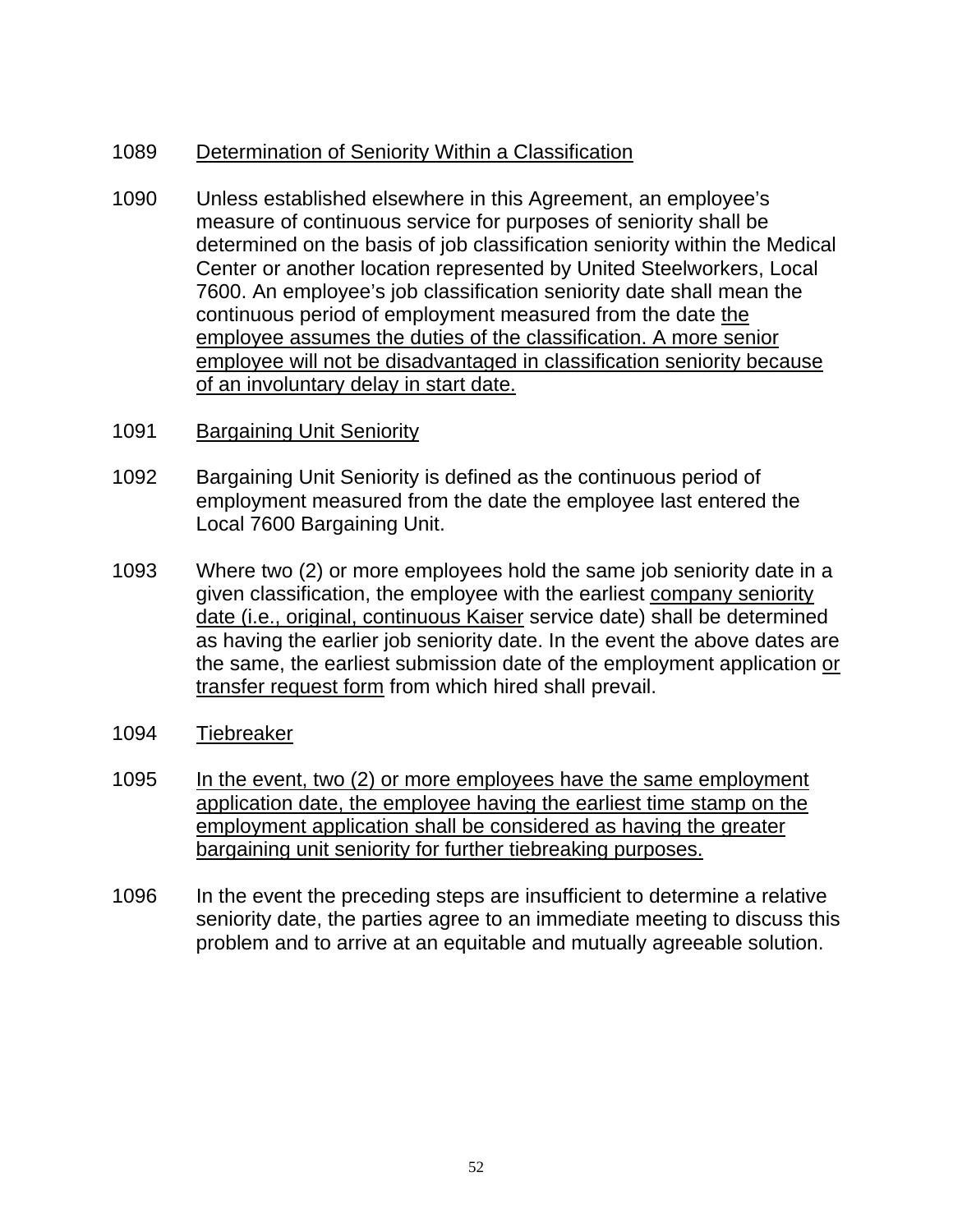#### 1097 Loss of Seniority

1098 There shall be no deduction of seniority for any time lost which does not constitute a break in continuous service. Continuous service is broken by:

Voluntary termination of employment.

Discharge for cause.

Failure to report for work within ten (10) days after written notice, by registered mail to the employee's last known address, upon recall from layoff. The ten (10) days shall commence to run on the day the written notice to return to work is mailed to employee's last known address.

Absence due to a compensable disability incurred during the course of employment, which continues more than thirty (30) days beyond the termination of the period of which the statutory compensation is payable, or beyond the period used in calculating a lump sum payment. The Employer agrees to notify the employee by registered mail one (1) week prior to such termination.

Absence from work due to layoff which exceeds a period of time equal to said employee's continuous service, or two (2) years, whichever occurs first.

Absence from work due to a personal disability which exceeds the time limits specified in Paragraph 1328.

Retirement.

Transfer out of the bargaining unit.

Failure to report to work as scheduled following an authorized leave of absence.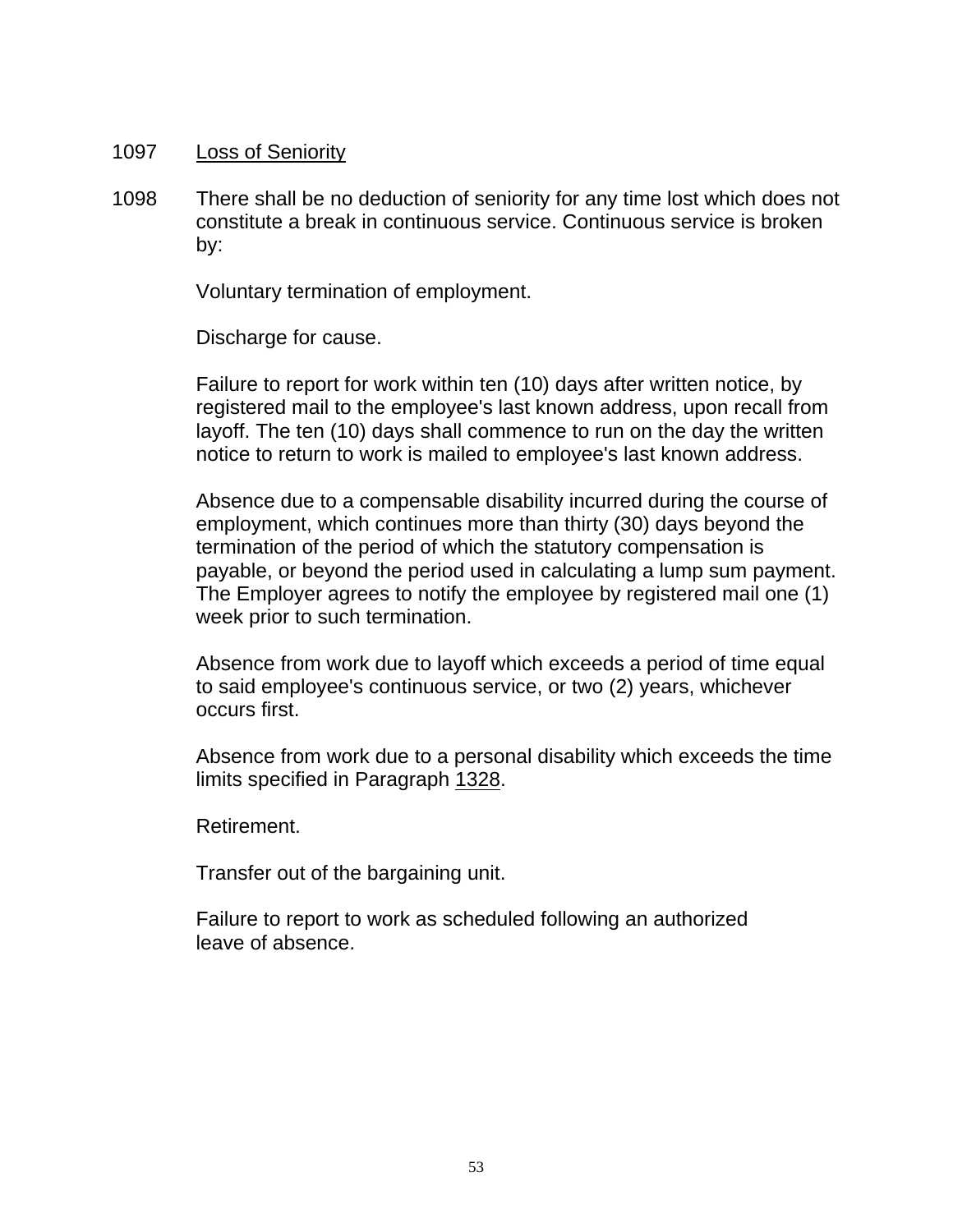# 1099 Notice of Termination/Resignation

- 10-100 In recognition of the difficulties that may be imposed on the Employer to obtain and train replacements, employees covered by this Agreement who plan to terminate their employment should submit written notice of their intended resignation to the Employer as far in advance as possible, allowing at least two (2) week's notice.
- 10-101 Personnel Records Controlling
- 10-102 The records of the Human Resources Office shall be controlling and shall be accepted as correct by both the Employer and the Union in the determination of pertinent dates. The records of the Payroll Department shall be resorted to only as it is necessary.
- 10-103 Notice of Vacancies
- 10-104 The Human Resources Office will advise the local Union president and/or a member of the local Grievance Committee in writing of all job vacancies, permanent, part-time, on-call and temporary. Such notice will be given within a reasonable period of time depending on the circumstances. In the event the position is not posted within thirty (30) days, the Employer will notify the Union and Human Resources in writing of the reason for the delay. Dialogue between the Union and the Employer/Manager is encouraged.
- 10-105 Absenteeism
- 10-106 In recognition of the difficulties imposed upon the Employer through failure of employees to comply with working schedules, any employees reporting late for, or absenting themselves from work without just cause, may be disciplined by the Employer subject to the provisions of this Agreement or the National Agreement. Employees shall give prior notice to the Employer whenever they either report late or absent themselves from work.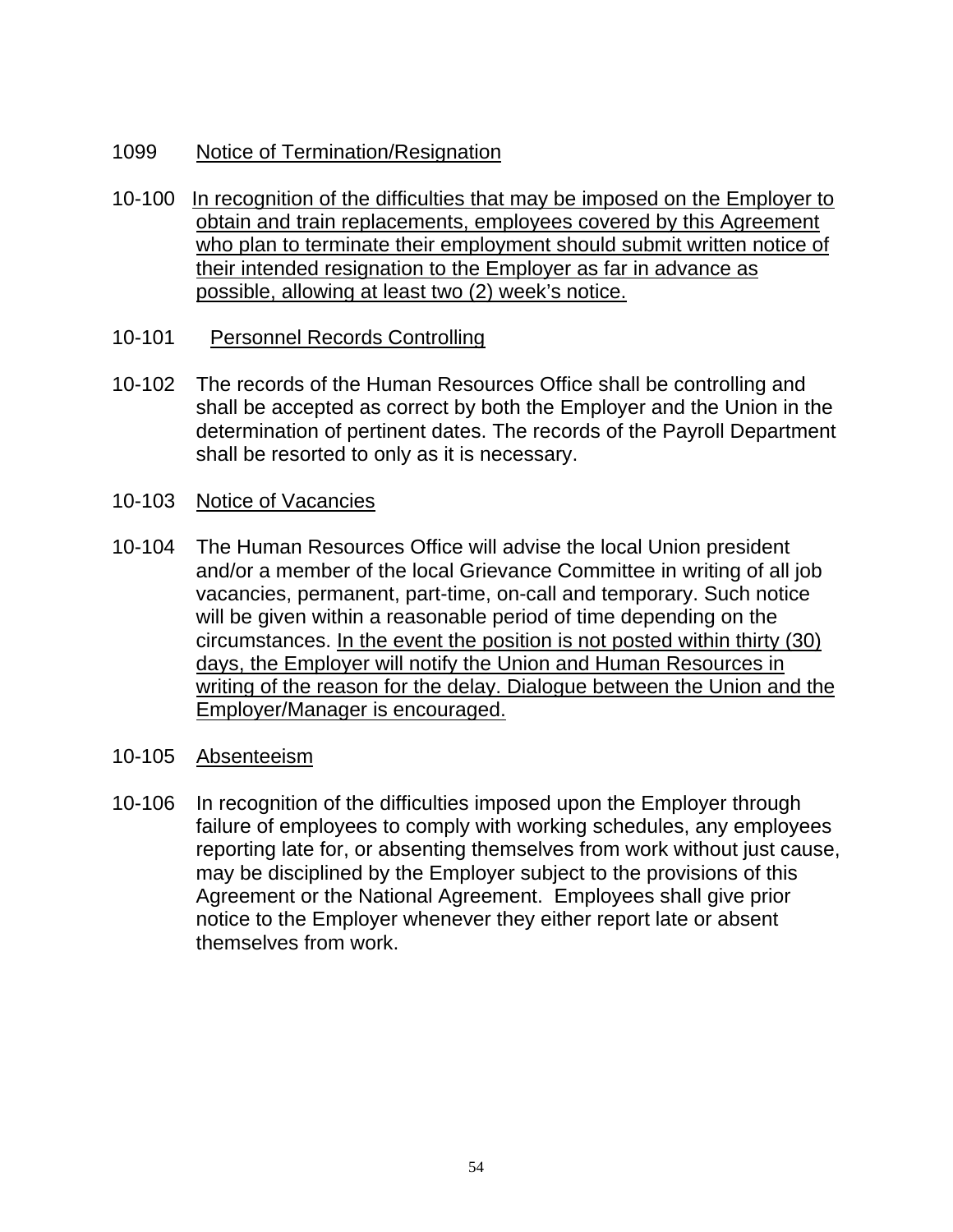### 10-107 Days Off and Shift Preference

- 10-108 Classification seniority will be used in pre-scheduling days off, start times by shift, and for shift preference, but only to the extent that it will not adversely affect or impair the efficiency of the operation.
- 10-109 On-call Seniority Provisions
- 10-110 The following seniority provisions shall be applicable to on-call employees:
- 10-111 On-call employees shall have rights to permanent and temporary fulltime and part-time vacancies within their job classifications on the basis of seniority, meets the requirements of the job posting and physical fitness in accordance with the Seniority Provisions.
- 10-112 Employees involuntarily transferring from full-time and part-time to oncall status will be placed on the on-call list on the basis of their job classification seniority.
- 10-113 Employees unable to continue in a full-time or part-time status due to extenuating circumstances will be considered for on-call status on an individual basis subject to review and determination by the Employer and the Union.

### 10-114 Retention of Certain Employee Benefits by Transferees

- 10-115 The Employer agrees that employees transferring to a location represented by United Steelworkers, Local 7600, such as the Corona Call Center, Corona Data Center, and Ontario Regional Records Retention Center from other Kaiser Permanente Medical Care Programs will be entitled to retain their length of service, from most recent date of hire, for purposes of accruing vacation and accumulating sick leave.
- 10-116 The Employer agrees that employees who transfer from one of the Employer's facilities, who are provided pension benefits under an Employer's Pension Fund, to the Employer Fontana Pension Fund without interruption of continuous service with the Employer, will receive full service credit to determine retirement eligibility. Employees who transfer from the Employer's Fontana Pension Fund without interruption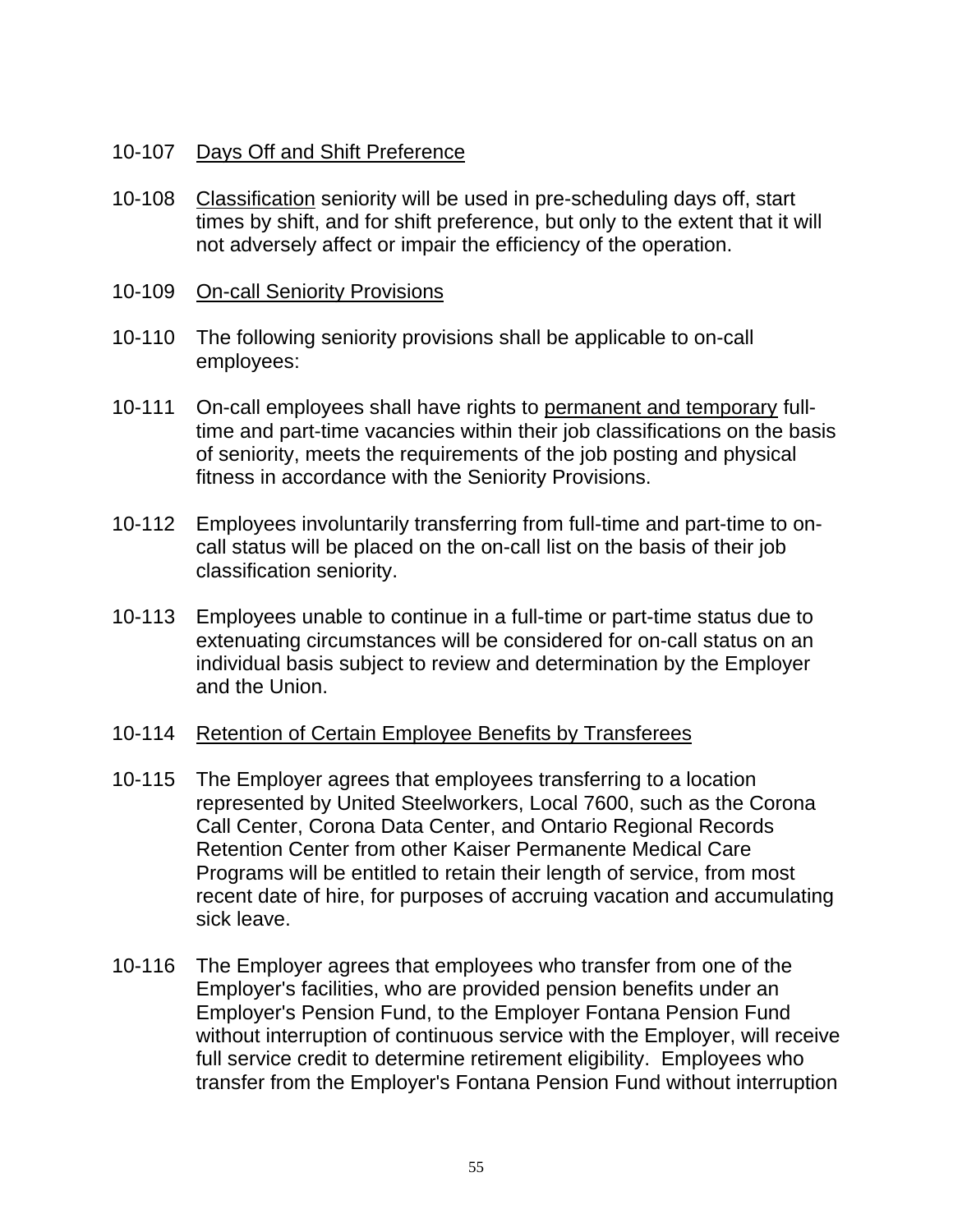of continuous service, to one of the other Employer's facilities, who are provided pension benefits under another Employer's Pension Fund will receive full service credit to determine retirement eligibility. The employees' pension benefit will be calculated upon the amount of credited service and level of benefit in effect at the time of retirement under each appropriate Employer's Pension Fund.

- 10-117 The above pertains only to bona fide prearranged transfers.
- 10-118 Automation and/or Technological Change
- 10-119 The Employer and the Union will carefully review the status of any employees displaced by automation and/or technological change. The Employer will review the status of employees affected by such changes in order to provide suitable retraining or alternate employment wherever practicable. Any mutually agreed placement shall not be construed to violate this Agreement.
- 10-120 Return to Bargaining Unit
- 10-121 Employees who are promoted or transferred out of the bargaining unit to a non-bargaining position within an area represented by the United Steelworkers, Local 7600, shall have full return rights to their formerly held job and lower rated jobs in the bargaining unit, provided such return occurs within a thirty (30) calendar day period.
- 10-122 Returns may be made for any reason.
- 10-123 Seniority will continue to accrue to the promoted or transferred employee for up to thirty (30) calendar days after leaving the bargaining unit.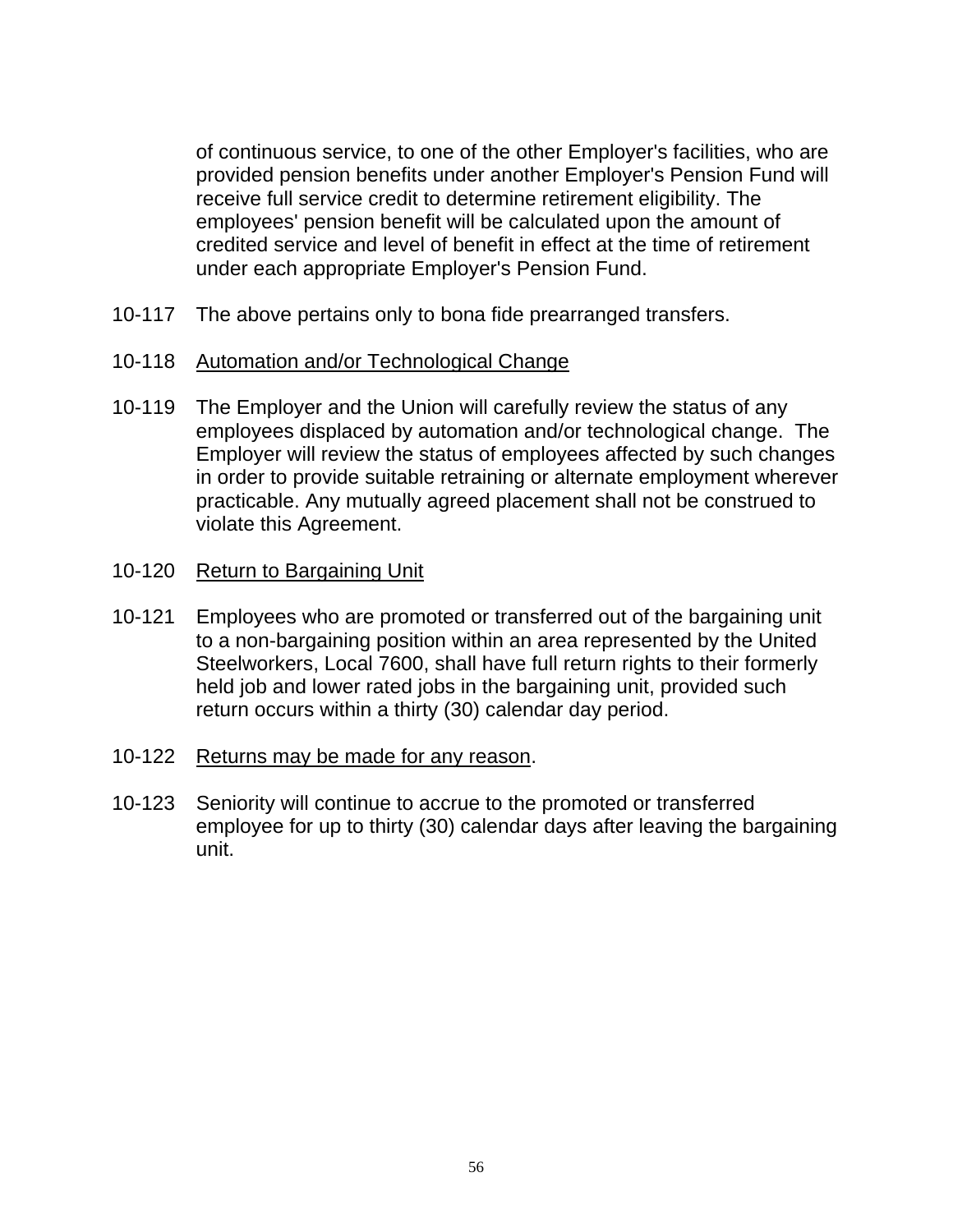# 1100 ARTICLE XI - GRIEVANCES AND ARBITRATION

1101 This Article, which shall be available to both the Union and the Employer, is to provide for the presentation and equitable adjustment of grievances. Should any difference(s) arise between the Employer and the Union relating to wages, hours of work, or other conditions of employment of any employee or group of employees, the dispute shall be disposed of in accordance with the provisions of this Article.

#### 1102 Grievance Procedure

- 1103 A grievance must be presented within twenty-one (21) calendar days after the occurrence of the grievance in order to be considered timely.
- 1104 Step One
- 1105 An employee who believes that a justifiable request or complaint exists will first discuss the request or alleged complaint in a meeting with the immediate supervisor in an attempt to resolve the problem. The Grievance Committeeperson may be present as the employee wishes. The supervisor shall give the aggrieved employee a verbal answer within twenty-four (24) hours of the initial complaint meeting.
- 1106 In the event the complaint is not adjusted to the satisfaction of the employee, the grievance shall be reduced to writing within five (5) calendar days on forms provided by the Employer, and signed by the employee and the Grievance Committeeperson. The completed grievance will be dated, and delivered to the supervisor by the Grievance Committeeperson.
- 1107 The supervisor must then answer, sign and date the grievance and return the Union's copies to the Grievance Committeeperson within seven (7) calendar days following the date the issue was presented in writing to Step One.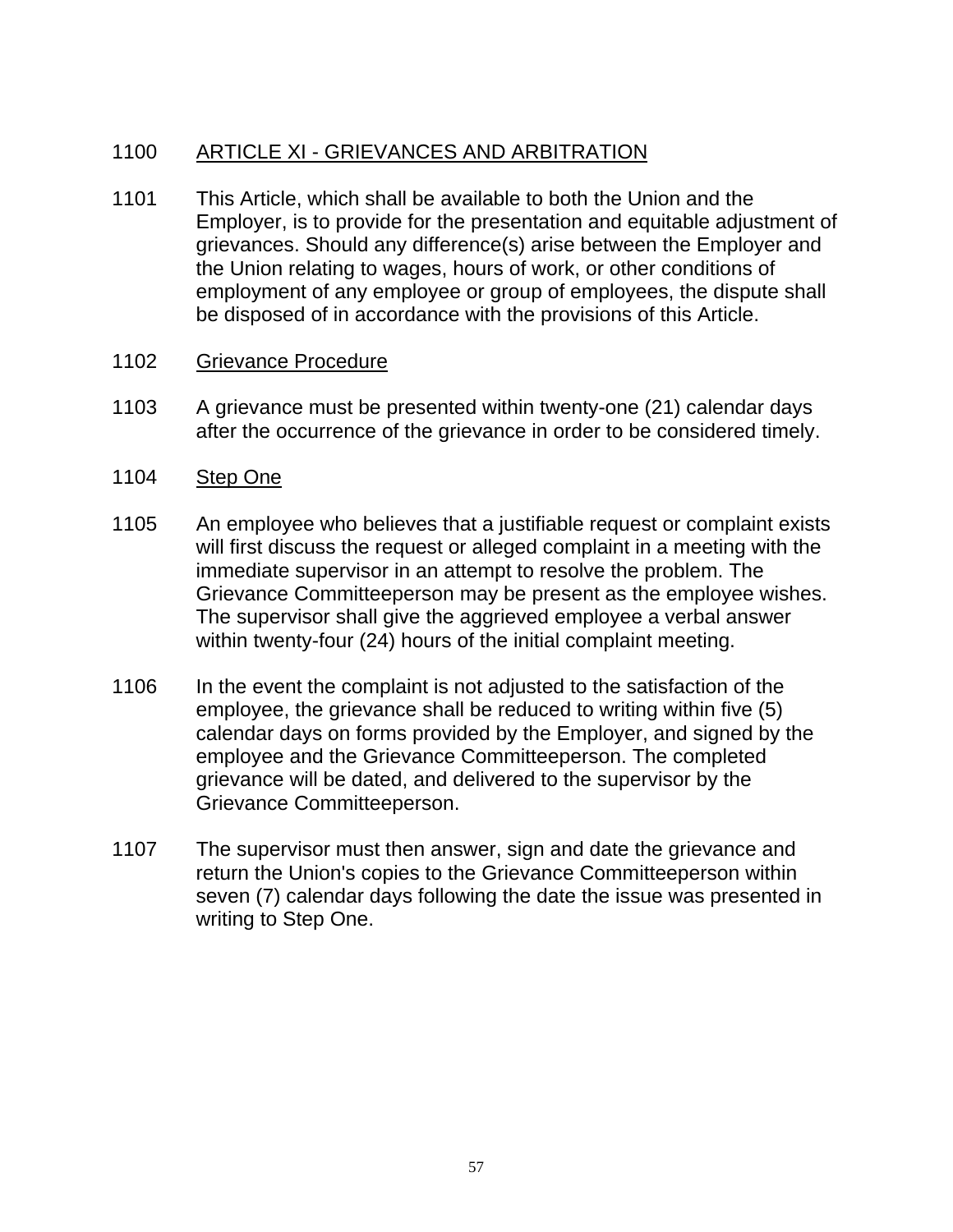## 1108 Step Two

- 1109 In the event the grievance is not settled in Step One, a written notice of appeal to Step Two shall be served within seven (7) calendar days following the Step One answer. The appeal shall state the subject matter of the grievance, give the identifying number, and the objections of the appealing party to the previous answer.
- 1110 A Step Two grievance hearing will be held on a mutually agreeable date usually not more than fifteen (15) calendar days following the appeal. The Step Two hearing must include the Hospital Administrator or designee and/or Clinics Administrator or designee, the Human Resources Department Representative, and the Grievance Committee, the grievant and any others the parties feel are knowledgeable toward the full presentation of information.
- 1111 Minutes may be kept on Step Two meetings by the respective parties at their discretion.
- 1112 Unless mutually extended, the Employer will have ten (10) calendar days in which to give its answer to the Step Two hearing.
- 1113 Step Three
- 1114 If the grievance is not settled in Step Two, a written notice of appeal to Step Three shall be served within seven (7) calendar days following answer of the grievance in Step Two. The appeal notice shall again state the subject matter of the grievance, give the identifying number, and the objections of the appealing party to the previous answer.
- 1115 A Step Three grievance hearing shall be held upon a mutually agreeable date usually not more than fifteen (15) calendar days after appeal. Representatives of the Employer's Regional offices and representatives of the International Union, or their designees, shall conduct a hearing with the purpose of attempting to settle the grievance.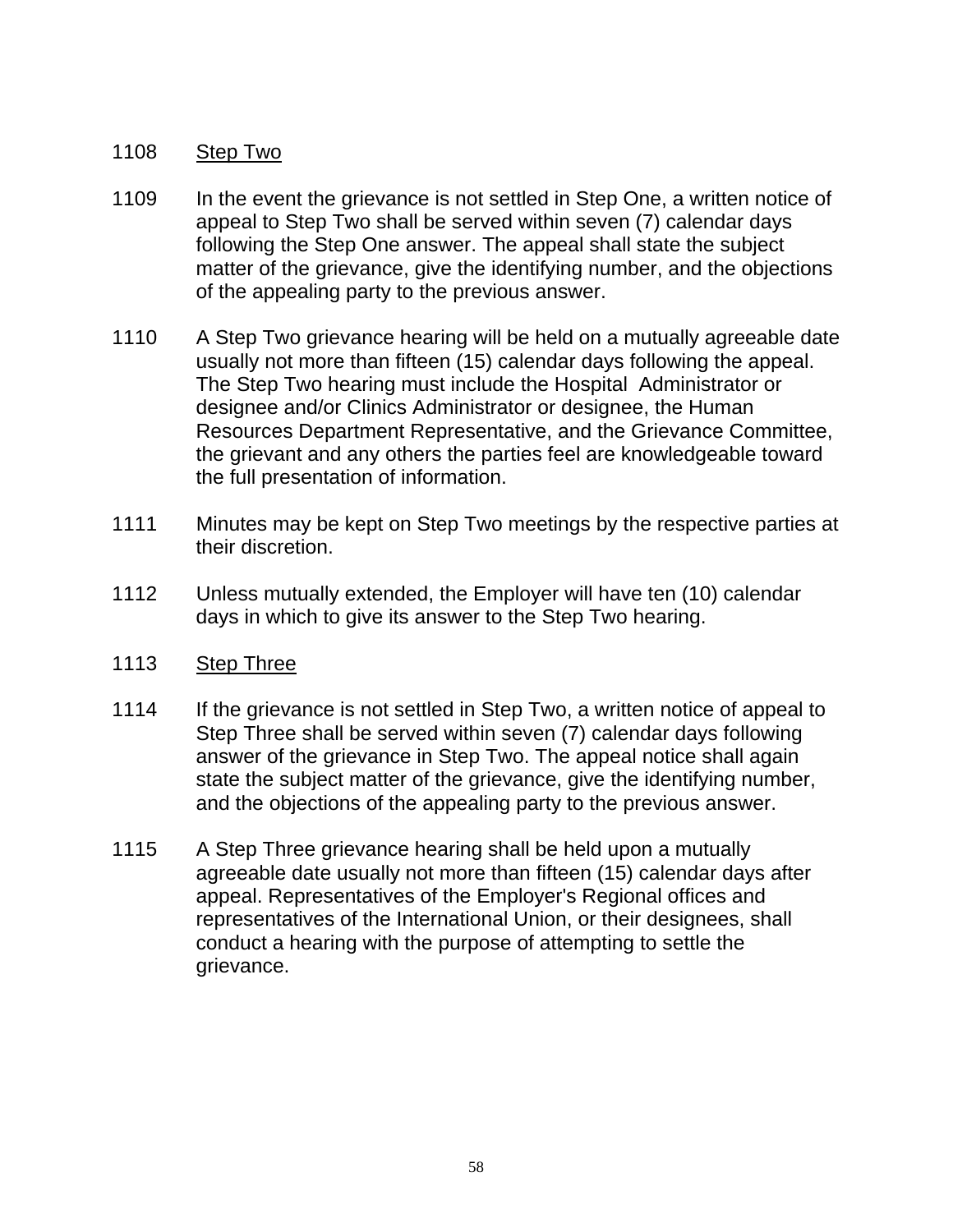- 1116 In addition to the International Union Representatives who participate in Step Three of the grievance procedure, the Grievance Committee will be permitted to participate. Other Company and/or Union witnesses who may participate in this step will do so only to the extent of the presentation of evidence pertinent to resolving the problem.
- 1117 Either party may request a further statement of facts to be made available not later than five (5) calendar days preceding the date for the Step Three meeting.
- 1118 The total number of meetings required in Step Three to reach a satisfactory conclusion shall be determined jointly between the representatives of the parties.
- 1119 Unless mutually extended, the Employer will have fifteen (15) calendar days following the final hearing in which to give its answer to the Step Three hearing.
- 1120 Mediation
- 1121 The parties agree to the utilization, for selected grievances, of the following mediation procedure. Such process should occur following the Employer's Step Three response and prior to Union submission to arbitration.
	- A. A grievance may only be referred to mediation by mutual agreement of the parties following a timely appeal to arbitration.
	- B. The mediator shall be selected by mutual agreement of the parties. The mediator shall serve for a one-day session and is thereafter subject to removal by either party. In the event the parties are unable to agree upon the selection of a mediator, this mediation procedure shall not be effective. The parties may select more than one (1) mediator to serve in future sessions, and if such is done, the mediators will rotate oneday assignments, unless removed.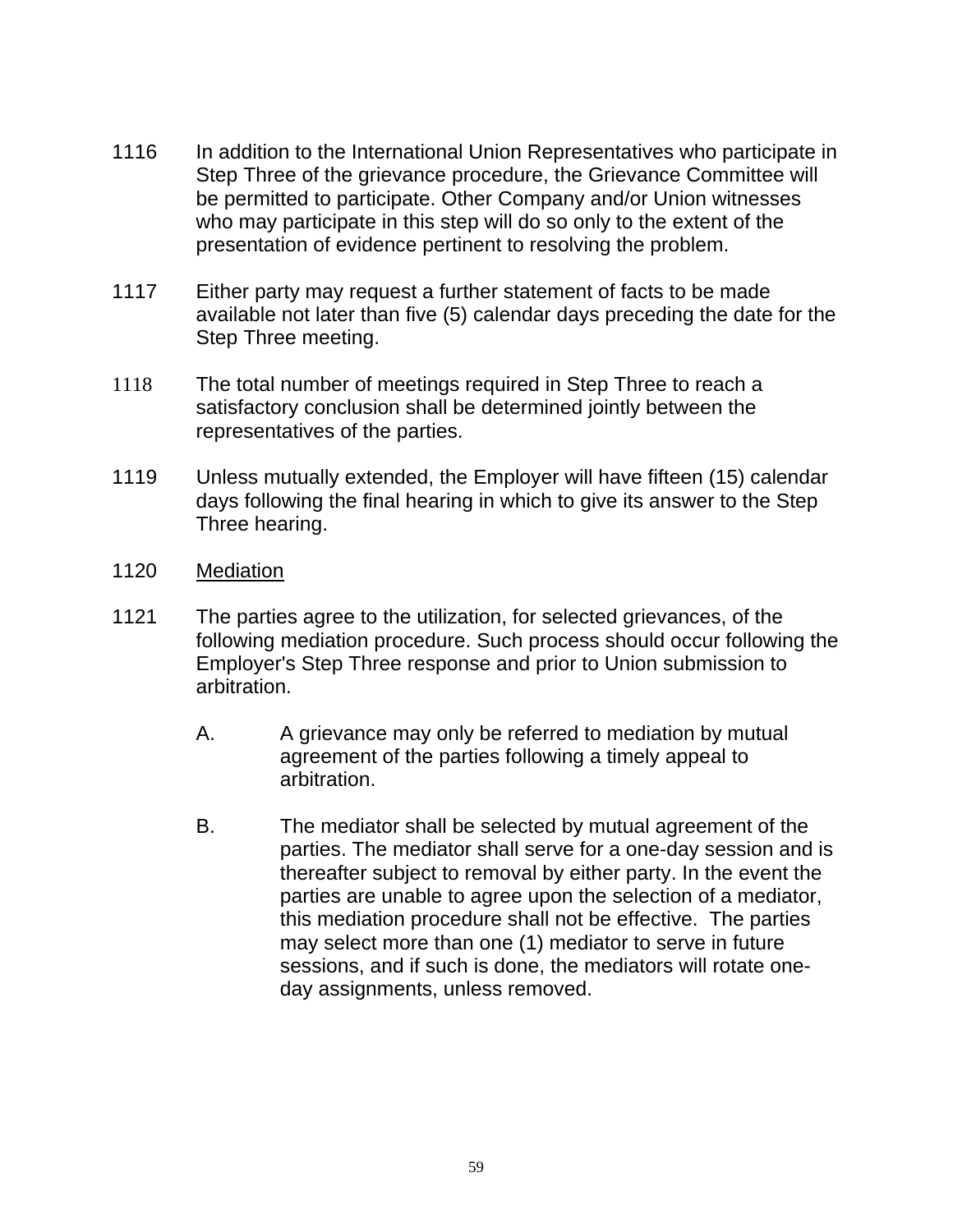- C. The expenses and fees of the mediator shall be shared equally by the parties.
- D. Attendance at mediation sessions shall be limited to the following:

| UNION:            | Spokesperson<br><b>Grievance Chairperson</b><br>Grievant                          |
|-------------------|-----------------------------------------------------------------------------------|
| <b>EMPLOYER:</b>  | Spokesperson<br>Human Resources Representative                                    |
| <b>OBSERVERS:</b> | Either party may invite observers limited to<br>a reasonable number who shall not |

- participate in the mediation process. E. Neither attorneys nor court reporters nor any other type of note takers shall be allowed to be present at the proceedings.
- F. The mediation proceedings shall be entirely informal in nature. The relevant facts shall be elicited in a narrative fashion by each party's spokesperson to the extent possible, rather than through the examination of witnesses. The rules of evidence will not apply and no record of the proceedings will be made.
- G. Either party may present documentary evidence to the mediator, which shall be returned to the parties at the conclusion of the proceedings.
- H. The primary effort of the mediator should be to assist the parties in settling the grievance in a mutually satisfactorily manner. In attempting to achieve a settlement, the mediator is free to use all of the techniques customarily associated with mediation, including private conferences with only one party.
- I. If settlement is not achievable, the mediator will provide the parties with an immediate opinion, based on the Collective Bargaining Agreement, as to how the grievance would be decided if it went to arbitration. Said opinion would not be final and binding, but would be advisory; the mediator's opinion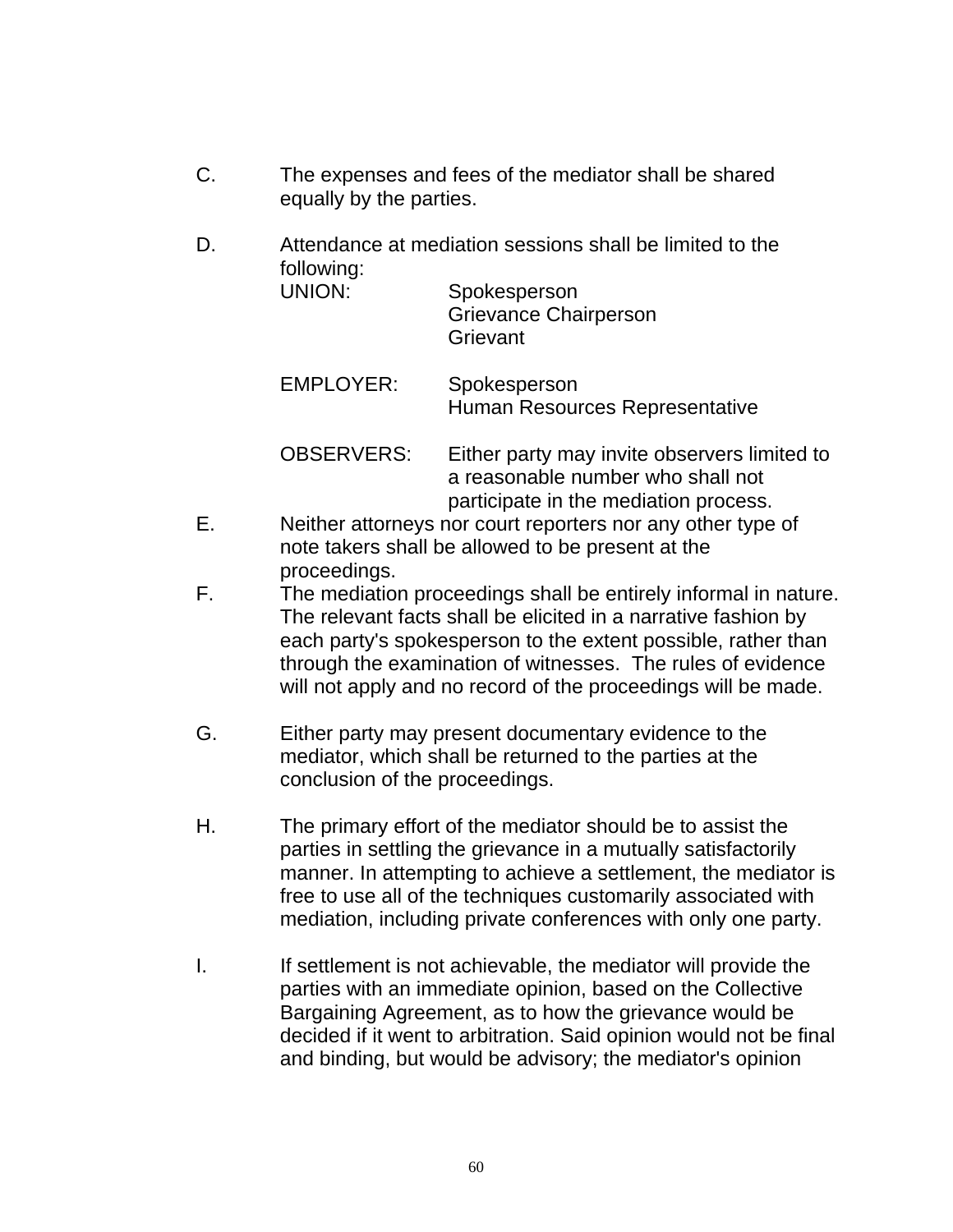shall be given orally together with a statement of reasons for such.

- J. The mediator's verbal opinion shall be given strong consideration, and should be used as a basis for further settlement discussion, or for withdrawal or granting of the grievance. The mediator, however, shall have no authority to compel the resolution of the grievance.
- K. If the grievance is not settled, withdrawn, or granted pursuant to these procedures, the parties are free to arbitrate.
- L. If the grievance is arbitrated, the mediator shall not serve as the arbitrator, and nothing said nor done during the mediation process, either by the parties or the mediator, shall be used during arbitration.
- M. The grievant will be permitted time off from work subject to staffing availability to attend mediation proceedings and without loss of pay.
- 1122 Step Four Arbitration
- 1123 If the grievance is not satisfactorily settled at Step Three, a written notice of appeal to arbitration shall be made within fifteen (15) calendar days of the Step Three answer. The appeal notice shall once again state the subject matter of the grievance, give identifying number, and objections of the appealing party to the previous answer.
- 1124 By separate agreement the parties have selected a panel of nine (9) arbitrators.
- 1125 In the event the panel is discontinued, an arbitrator may be appointed by mutual agreement of the parties. If mutual agreement cannot be reached on the selection of an arbitrator, it is agreed that the parties will jointly make request to the Federal Mediation and Conciliation Service for a panel of arbitrators.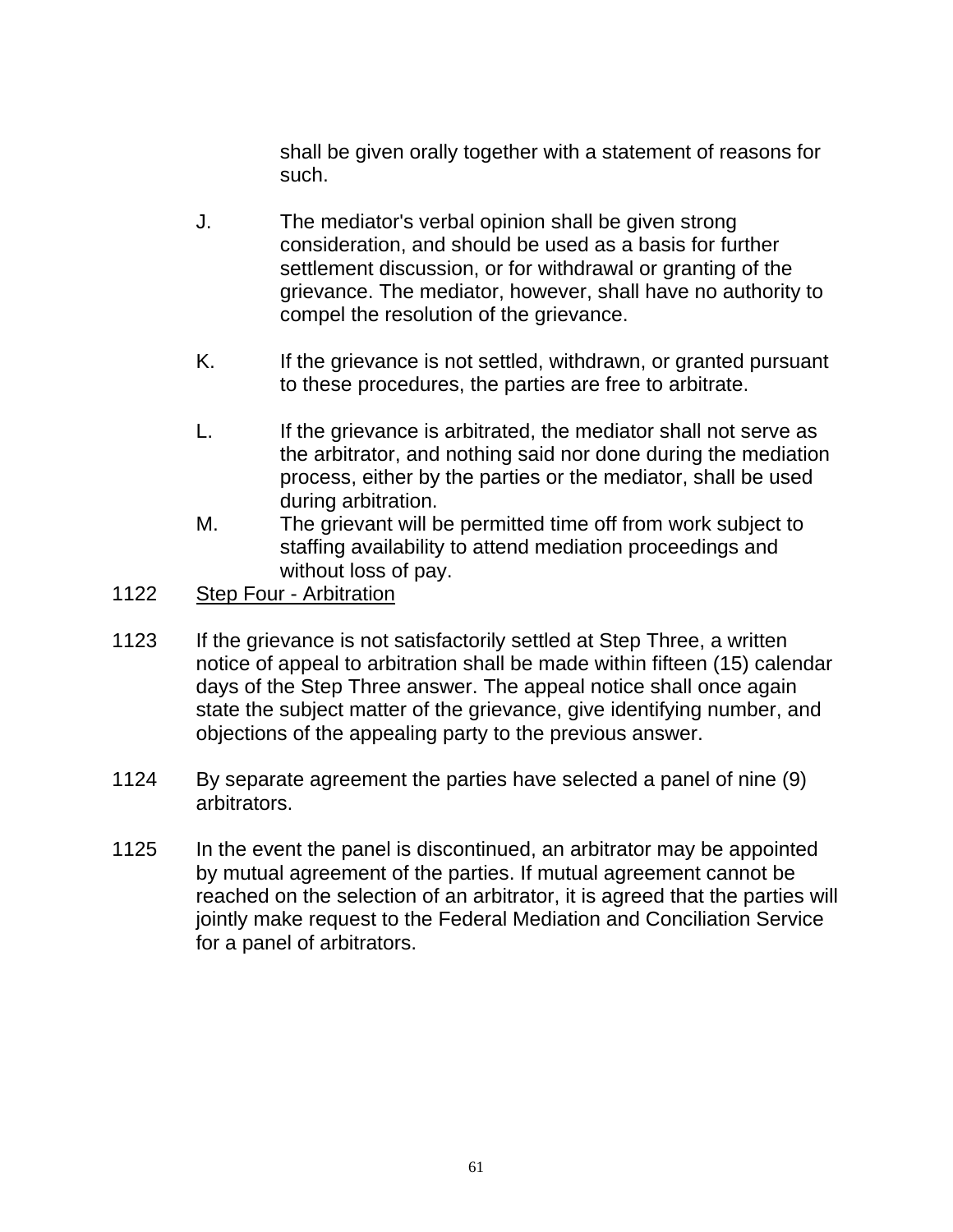- 1126 The expenses and salary of the Arbitrator shall be shared equally by the Employer and the Union.
- 1127 The Arbitrator shall have no authority to add to, subtract from, or to change any of the terms or conditions of this Agreement.
- 1128 The decision of the Arbitrator shall be final and binding on the parties. The Arbitrator shall render a decision within thirty (30) calendar days after the matter has been finally submitted, unless the parties mutually extend such time limits.
- 1129 General
- 1130 Grievances by the Employer, and grievances of a general nature by the Union shall be initiated directly in Step Two. Grievances involving the administration of the pension or other insured fringe benefits shall be initiated at Step Two.
- 1131 Steps One or Two may be waived by mutual agreement of parties.
- 1132 Failure of either of the parties to comply with the existing time limits in answering any step of the grievance procedure will result in automatic appeal of the grievance to the next higher step of the grievance procedure. The above does not exclude mutual agreement to waive time limits at any of the steps of the grievance procedure in the event there are extenuating circumstances affecting either of the parties.
- 1133 Problems which may arise from time to time regarding work load shall be brought by the employee or the Union on such employee's behalf to the appropriate department head or supervisor for discussion and resolution. In the event the matter is not resolved it may be introduced into the grievance procedure at Step Two.
- 1134 The President of the Local, or designee, and the Grievance Committee Chairperson, or designee, shall not lose pay through their participation in grievance or disciplinary meetings with Management. For Step Two and Step Three grievance meetings one (1) additional Union representative will not lose pay as a result of their participation in the grievance meeting.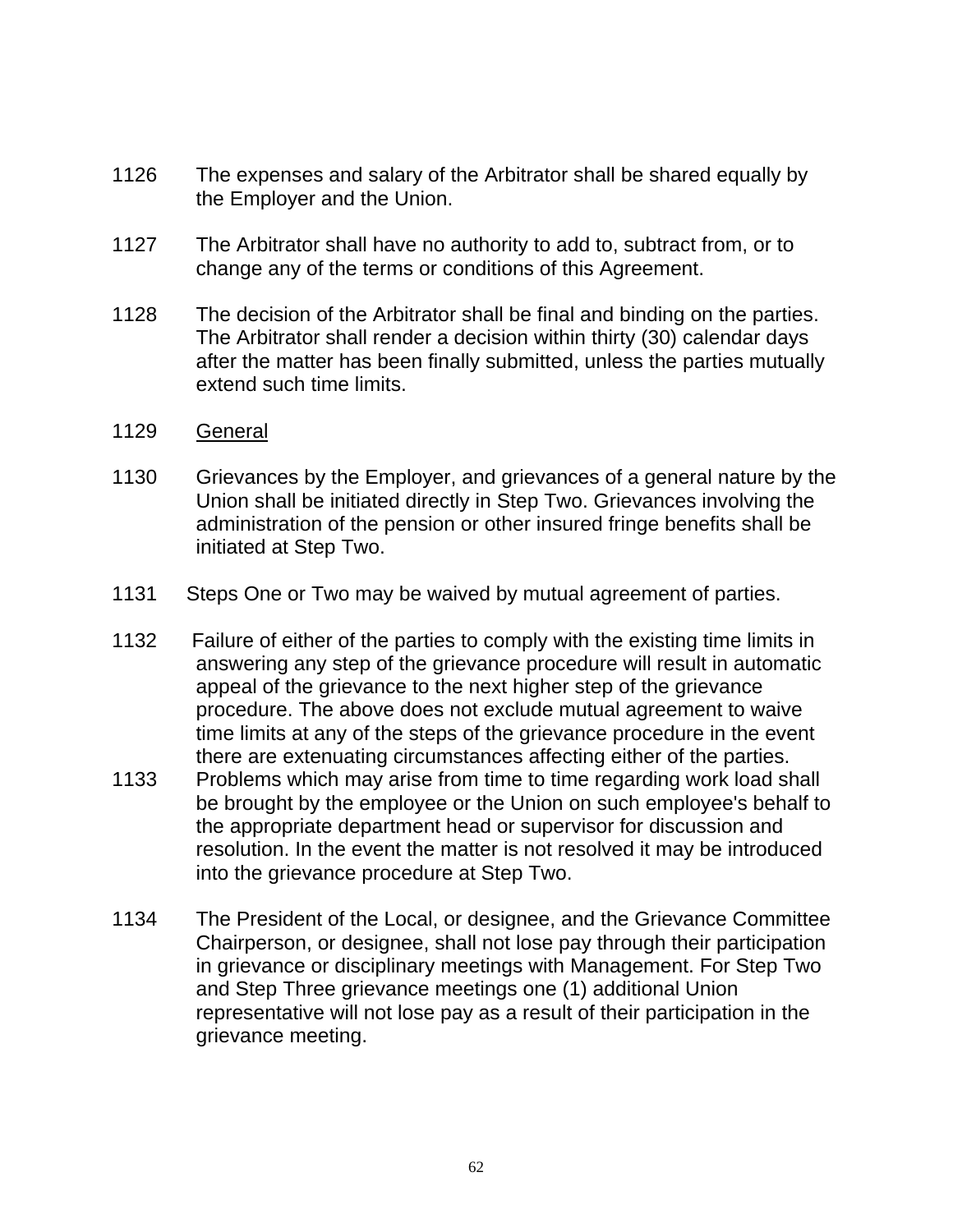# 1200 ARTICLE XII - DISCHARGE CASES

- 1201 The Employer may conclude that an employee's conduct justifies discharge. If the employee believes that the discharge is unjust, the employee may request a discharge hearing by filing a Step Two grievance. The hearing will take place within seven (7) calendar days from the date the grievance is filed.
- 1202 Nothing shall preclude the employee from discussing the discharge with the immediate supervisor or department head, with or without the Grievance Committeeperson present prior to the filing of such grievance.
- 1203 At the discharge hearing, the facts concerning the case shall be made available to both parties. Following the hearing, the Employer will render a decision in accordance with the regular procedure of Step Two of the Grievance Procedure. The decision may be to reverse the discharge, depending upon the facts of the case.
- 1204 If the discharge is revoked, the employee shall be returned to employment and receive full compensation at his/her regular rate of pay for the time lost less any disciplinary suspension. In the event the Employer does not revoke the discharge, the employee may within seven (7) calendar days, appeal the grievance to Step Three.
- 1205 Additional decisions and appeals may be made in accordance with the remaining steps of the Grievance Procedure. Should it be determined by the Employer in Step Two or Three, or by the Arbitrator at Step Four, that the employee has been discharged without just and sufficient cause, the employee shall be reinstated. Such reinstatement may be with full back pay, no back pay or partial back pay as mutually agreed to by the parties or as determined by the Arbitrator.
- 1206 The Employer and Union agree that investigatory suspension will only take place when the Employer has reason to believe that the employee should be removed from the working environment in order to ensure employee, patient and visitor health, safety and well-being, or to protect the assets of the Organization. Under normal circumstances, the investigatory suspension shall be no longer than seven (7) calendar days.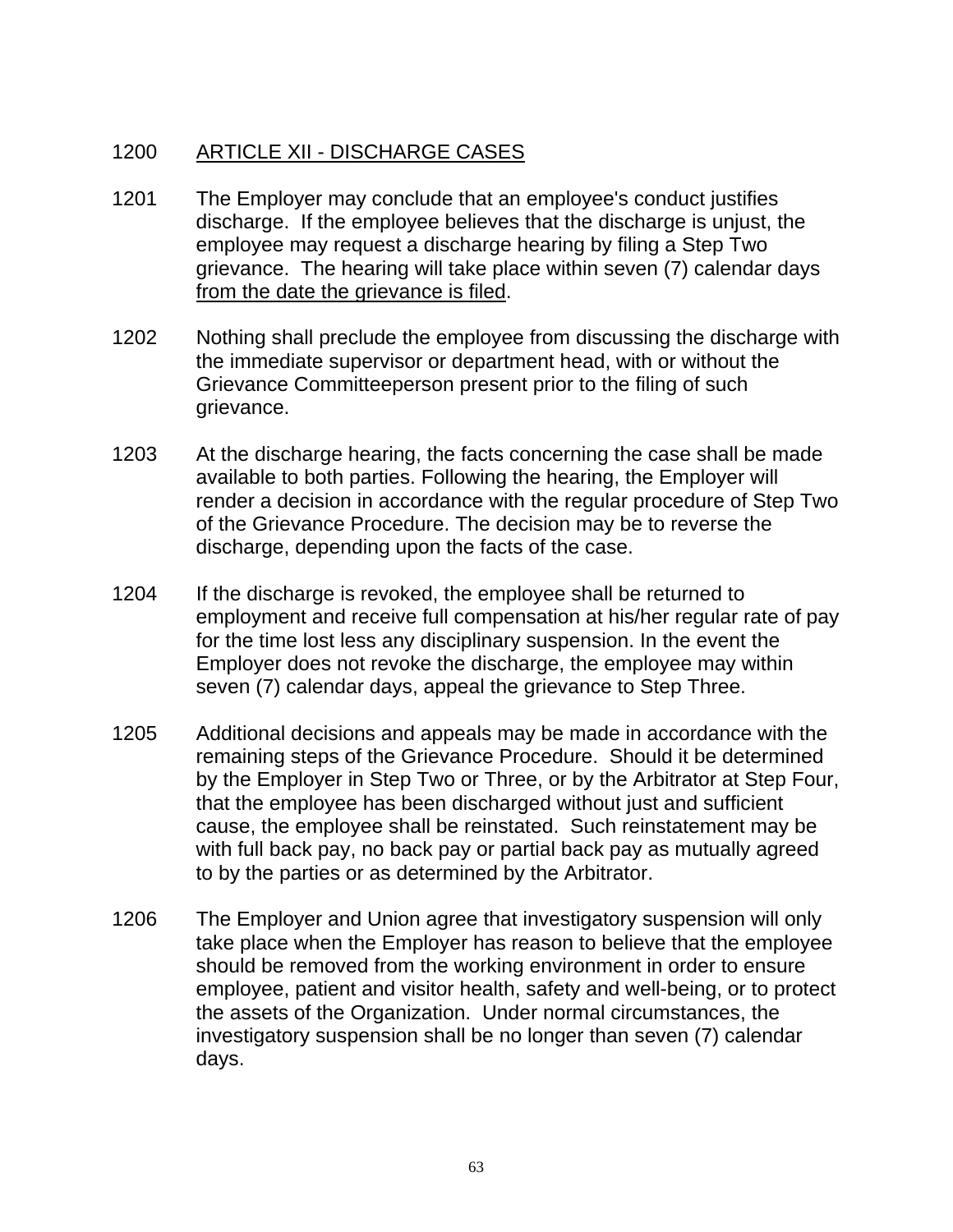- 1207 The Employer must notify the Union when an investigatory suspension is likely to exceed seven (7) calendar days.
- 1208 The foregoing shall not preclude a compromise settlement of a discharge case mutually agreed upon by the Employee and the Union.
- 1209 Notice of Disciplinary Action
- 1210 The Employer agrees to remove from an employee's personnel records, or any other file, any Notice of Disciplinary Action and/or memos for incidents of unsatisfactory performance for which there has been no recurrence of the same nature for one (1) year. Said one (1) year period shall commence on the date the Notice of Disciplinary Action and/or memo was issued, and will automatically be extended by any absences of sixty (60) consecutive calendar days or more for a period of time equal to the duration of said absence.
- 1211 Employees will be made aware of counseling notices, and other memorandum which pertain to disciplinary action(s).
- 1212 Discipline shall be administered in a timely manner.
- 1300 ARTICLE XIII LEAVES OF ABSENCE
- 1301 Eligibility
- 1302 Leaves of absence without pay may be granted to full-time, part-time and on-call employees at the discretion of the Employer. All requests for leaves of absence by employees shall be requested in writing on the form provided by the Employer. In order to be eligible for a leave of absence (not to include Family Leave of Absence), an employee must have at least six (6) calendar months of continuous service. However, in the case of disabilities related to pregnancy, the six (6) month eligibility requirement is waived for the purposes of the Medical Leave of Absence.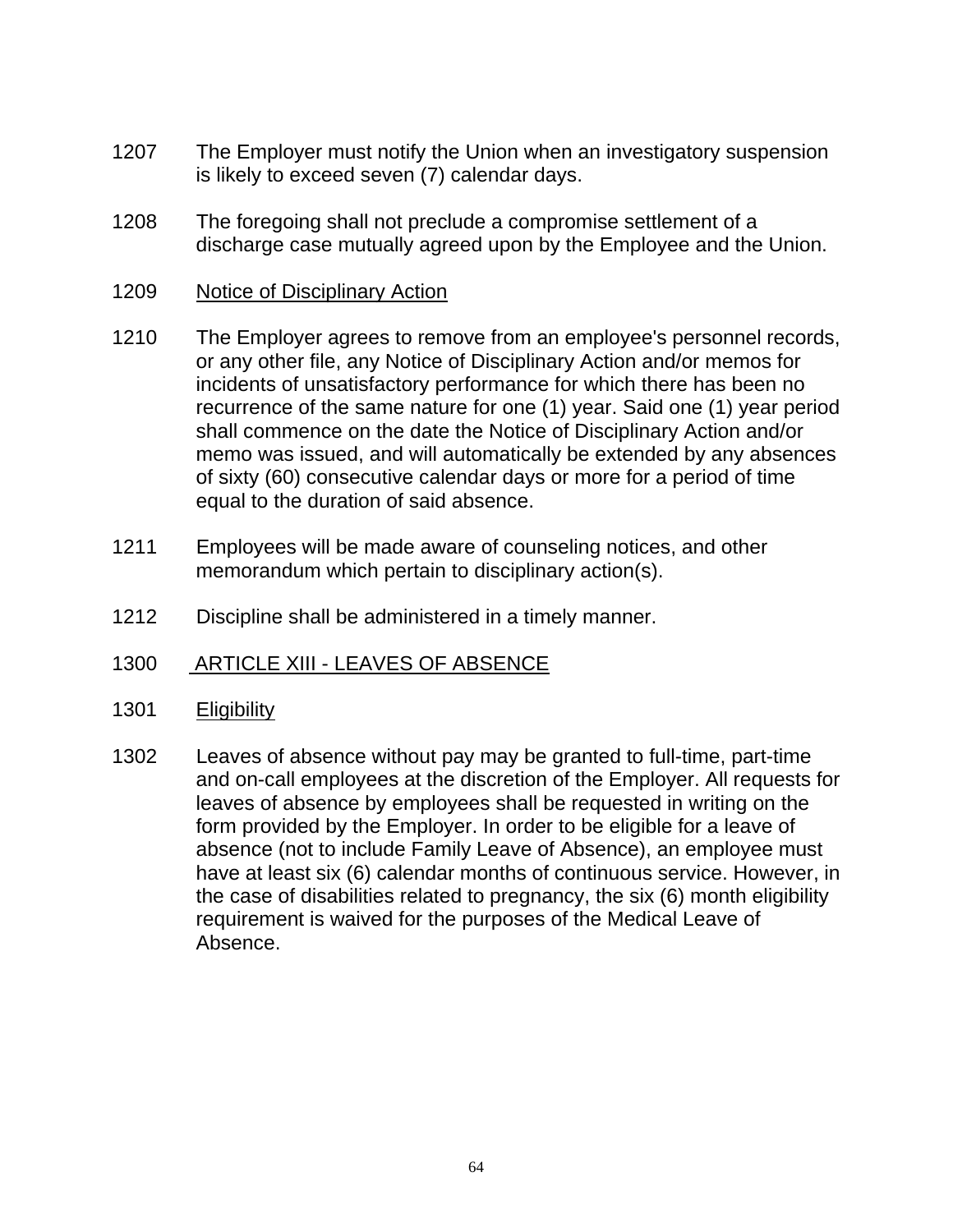# 1303 Personal Leave of Absence

1304 Personal Leaves of Absence without pay may be granted for justifiable reasons, subject to the eligibility requirements, for specific time periods not to exceed thirty (30) calendar days. Under extenuating circumstances, the Employer shall give consideration to extending Personal Leaves of Absences. However, such extensions shall be granted at the discretion of the Employer and shall not exceed thirty (30) calendar days. Personal leaves of absence for situations covered by Family Leave will not be considered until the provisions described in the Family Leave Section have been exhausted.

# 1305 Medical Leave of Absence

- 1306 Upon the exhaustion of accrued sick leave, Medical Leaves of Absence, without pay, for nonoccupational related disabilities, including conditions related to pregnancy, shall be granted subject to the eligibility requirements for the period of disability, provided the employee furnishes a physician's certification setting forth the necessity for such a leave and the anticipated duration of the disability. Physician recertification will be required at the expiration of each previous certification for continued eligibility.
- 1307 Employees with six (6) months or more but less than one (1) year of continuous service shall be eligible for a Medical Leave of Absence for a specific period of time not to exceed ninety (90) calendar days. Employees with one (1) year or more but less than three (3) years of continuous service shall be eligible for a Medical Leave of Absence for a specific period of time not to exceed one hundred eighty (180) calendar days. Employees with three (3) or more years of continuous service shall be eligible for a Medical Leave of Absence for a specific period of time not to exceed three hundred sixty-five (365) calendar days.
- 1308 Under extenuating circumstances, an employee may request and the Employer may grant an extension to the maximum period of Medical Leave of Absence. However, the granting of such an extension is at the sole discretion of the Employer.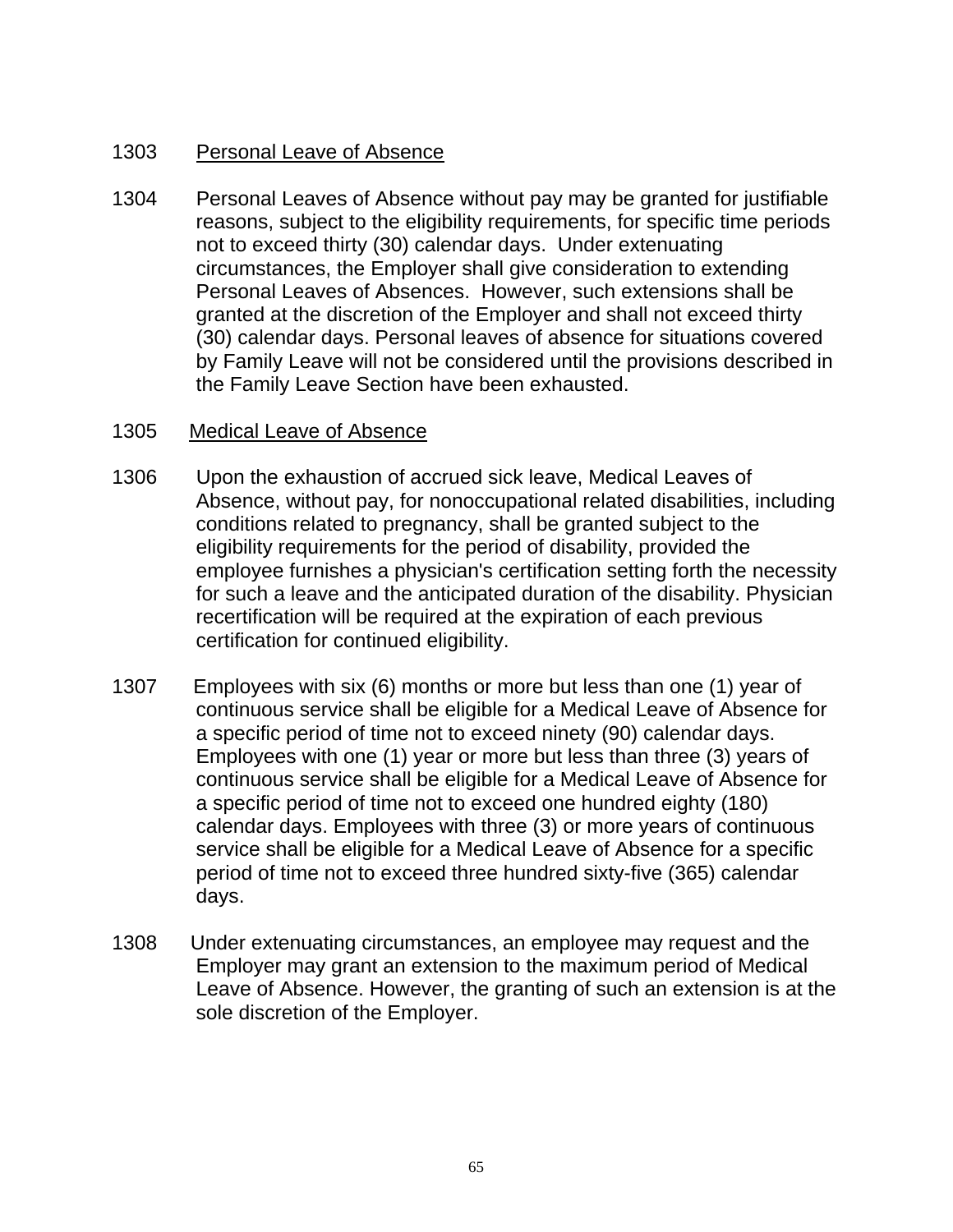1309 No employee will be compelled by the Employer to take vacation time during a period of Medical Leave. However, at the point an employee's sick leave account is exhausted during an extended medical absence of more than thirty (30) calendar days, accrued vacation hours may be converted to sick leave hours, in forty (40) hour increments, at the request of the employee. In extenuating circumstances, the Employer may waive the prior notification requirement. Such vacation hours are considered converted sick leave hours rather than accrued sick leave hours.

#### 1310 Occupational Injury or Illness Leave of Absence

- 1311 Commencing on the first (1st) day of employment, for those absences covered by Workers' Compensation, employees will be eligible for an Occupational Injury or Illness Leave of Absence for up to a maximum period of two (2) years. The two (2) year calculation period shall commence on the date the employee exhausts Sick Leave benefits. Such leaves shall be continuous, provided the employee furnishes a physician's certification, until the employee is released by the attending physician.
- 1312 The Employer will place employees released to return to work from an occupational injury or illness without medical restrictions, to their former position at their regular rate of pay as soon as reasonable, not to exceed seven (7) days.
- 1313 The Employer will place employees released to return to work from an occupational injury or illness on a temporarily restricted basis in their former job, provided the employee can perform the essential functions of the position in light of the medical restrictions or, if said restriction(s) relate to a disability protected by the Americans With Disabilities Act, as a reasonable accommodation, in an appropriate alternate position at their regular rate of pay. Other bargaining unit employees shall not be displaced in the accommodation process. The Union will be notified of any such temporary assignments out of job classification.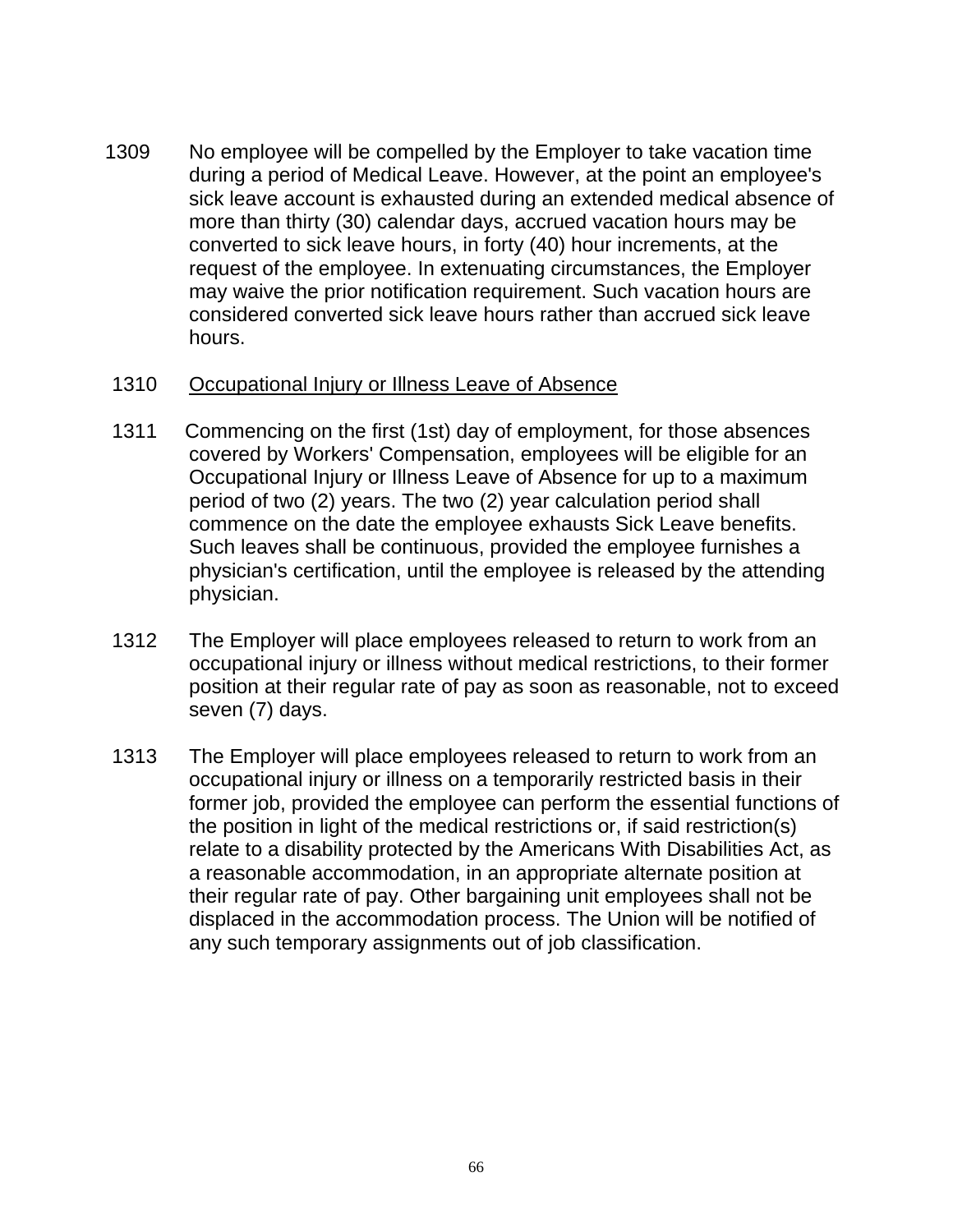- 1314 The Employer will place employees released to return to work from an occupational injury or illness on a permanently restricted basis in their former job provided the employee is physically capable of performing the essential functions of the position. If the employee is unable to perform the essential functions of their former job, that employee may then exercise seniority rights as provided in this Agreement. Where appropriate, the Employer will provide all reasonable accommodations and necessary vocational/rehabilitation training program benefits as approved by the Division of Industrial Accidents/Workers' Compensation Appeals Board pursuant to the administration of the California Labor Code.
- 1315 An Occupational Injury or Illness Leave of Absence shall be extended throughout any period of temporary disability or permanent disability for a period not to exceed thirty (30) days after the employee has been awarded a permanent disability by the Workers' Compensation Appeals Board.
- 1316 Upon release by the attending physician for occupational injury or illness, the Employer may request that the employee provide a return-towork authorization containing the name of physician, signature, clarification of disability, and date released to return to work, within sufficient time to enable the Employer to conduct an analysis of essential functions and reasonable accommodations, if any.
- 1317 Military Leave of Absence
- 1318 All employees will be afforded the opportunity to take a Military Leave of Absence in accordance with the provisions of USERRA, as amended and other applicable statutes. Any alleged violation of this paragraph must be pursued under the provisions of that Act.
- 1319 Commencing on the first day of employment, employees called for training duty in the National Guard or any of the reserve units of the United States Armed Forces, after furnishing the Employer with a certificate of evidence of such service, shall be granted a Military Leave of Absence without pay. In those cases where employees are in a reserve status and serve an annual two (2) week commitment, employees may request and receive vacation pay for the period of absence, if otherwise eligible. In no case will employees receive pay, other than vacation pay, for a Military Leave of Absence. Prior to the granting of Military Leave or vacation as referred to herein, the Employer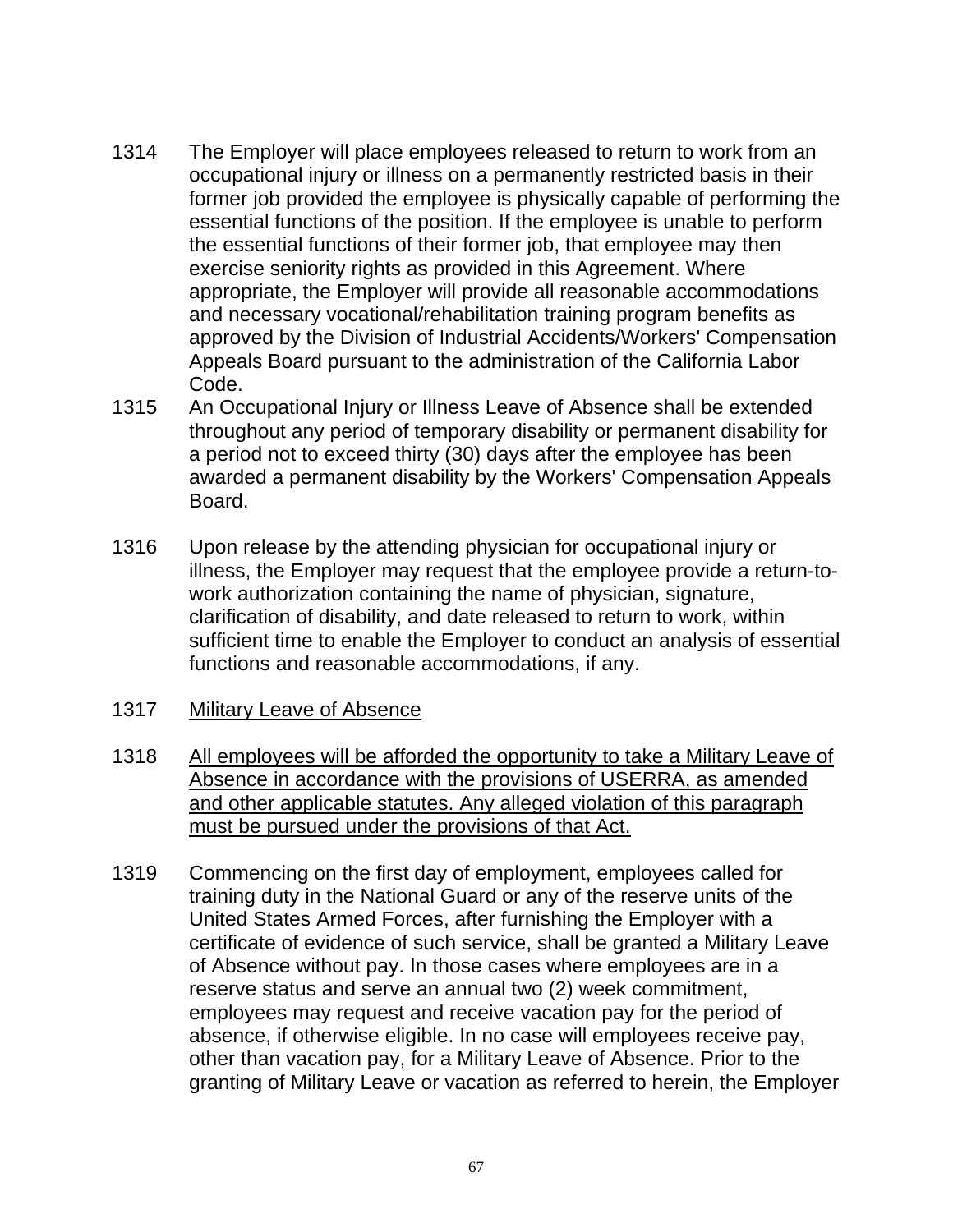may require an employee to submit a copy of the appropriate military orders.

- 1320 The Employer shall accord to each employee who applies for reemployment, after conclusion of his/her military service, such reemployment rights as he/she shall be entitled to under the then existing statutes. It is understood that the employee must make application for reemployment within the time limits specified under the law.
- 1321 The Employer agrees that employees on extended military duty will have their Vacation, Life Balance Days, Sick Leave and other benefits restored upon reinstatement in accordance with the above named statues.
- 1322 Military leaves of Absence will be granted in accordance with the Employer's Military Leave Policy or State and Federal Law.
- 1323 Personal Time Off
- 1324 Commencing on the first day of employment, where circumstances warrant, an employee may request and may receive Personal Time Off without pay for short periods of time not to exceed five (5) work days. Such requests shall not be unreasonably denied. In a verifiable emergency, on duty employees may ask for Personal Time Off which shall be granted on a momentary notice and, such employees will be released from duty as soon as possible. It shall not be a condition of the granting of Personal Time Off that the employee secure his/her own replacement. Employees may not be denied Personal Time Off because they have accumulated Vacation, Life Balance Days or Sick Leave. The Employer considers critical illness of immediate family members to be a justifiable reason to request Personal Time Off or Leave of Absence, and that unpaid time off will be granted if staffing considerations permit. Requests for paid time off will be granted prior to non-emergency requests for Personal Time Off.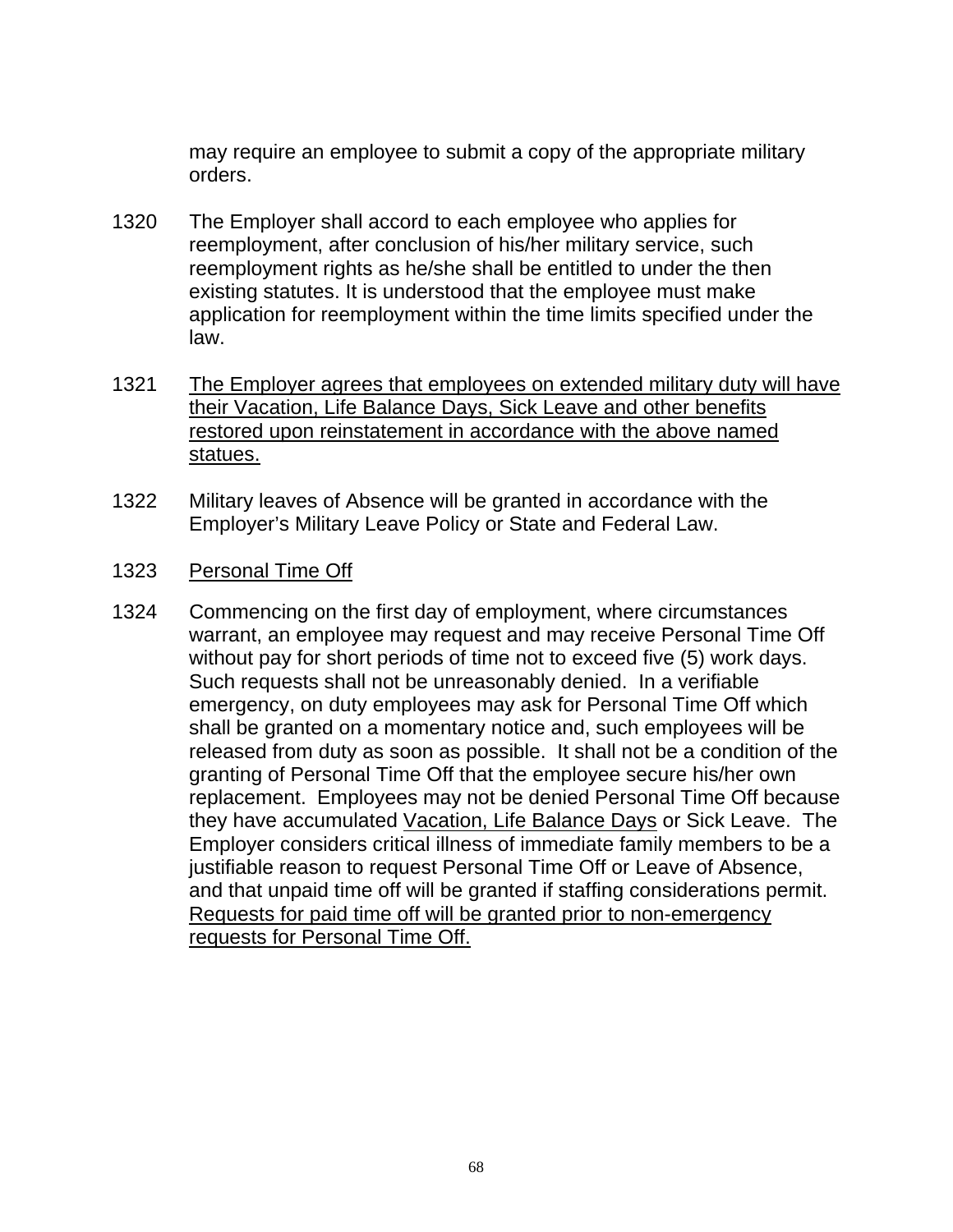# 1325 Family Leave of Absence

- 1326 The Employer will comply with the provisions of the California Family Rights Act of 1991, as amended, and with the provisions of the Federal Family and Medical Leave Act of 1993, as amended. Any alleged violations of this Paragraph must be pursued under the procedures of those Acts.
- 1327 Leaves for situations which are covered by Family Leave and other contractual leave provisions will be considered to run concurrently when determining the maximum duration for both types of leave.
- 1328 Return from Leave of Absence
- 1329 Employees shall give as much notice as possible of their intent to return from an authorized leave of absence. The Employer will reinstate employees returning from an authorized leave of absence on their next available shift unless business reasons necessitate otherwise. Such employees will be reinstated to their former job in which they were employed prior to the leave of absence. If the former job is no longer available, the employee may exercise his/her seniority rights as they existed at the time the job was modified or deleted had the employee not been on leave of absence.
- 1330 Employees on nonoccupational Medical Leave of Absence who are unable to return to work at the expiration of the authorized leave of absence period shall be placed on medical layoff with the following understandings:
	- a. Employees with six (6) months or more but less than one (1) year of continuous service will retain full seniority rights to his/her job for ninety (90) calendar days, and recall rights to said job classification for an additional ninety (90) calendar days thereafter. If said employee has not returned to work within such nine (9) month period, he/she will be terminated.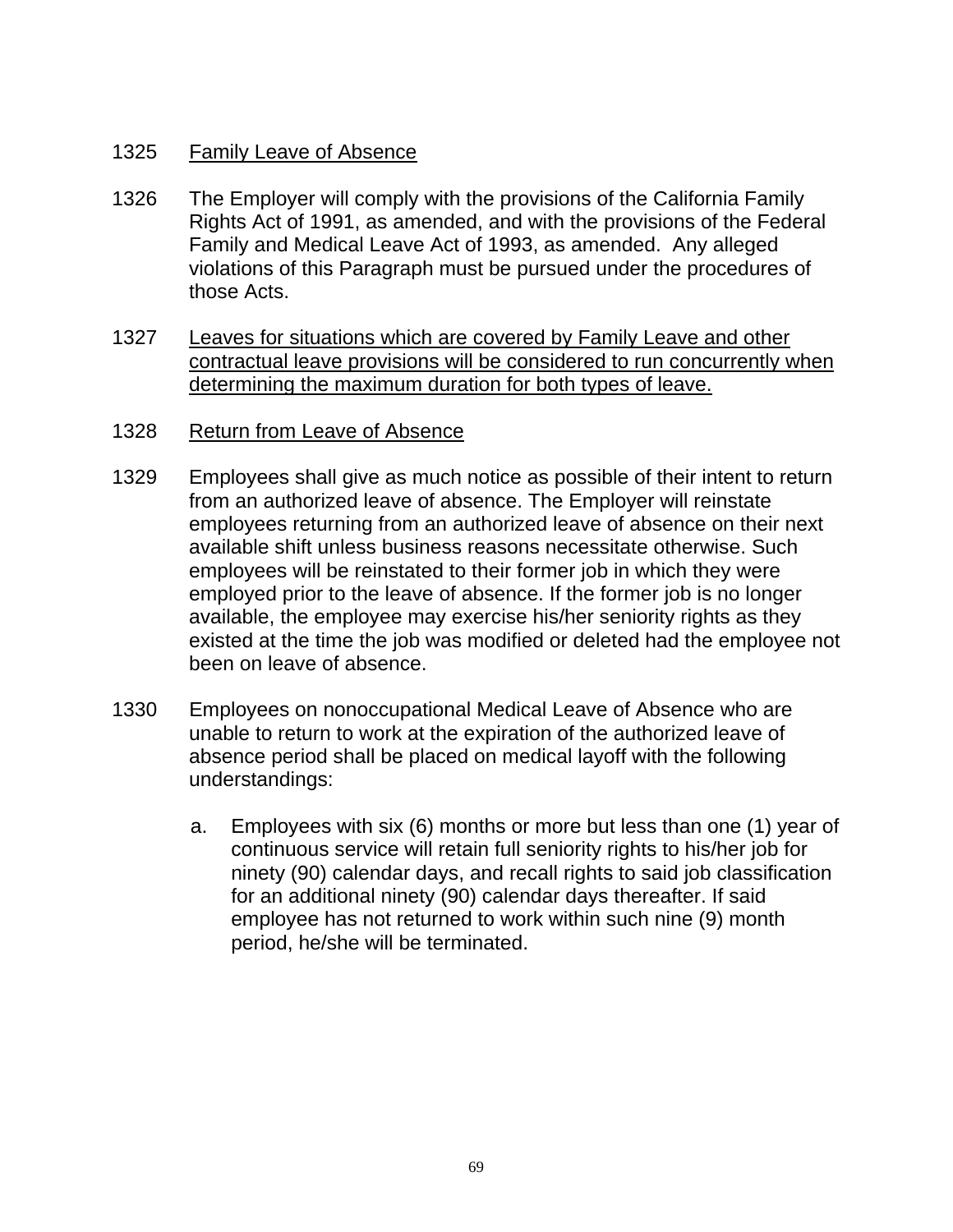- b. Employees with one (1) year or more but less than three (3) years of continuous service will retain full seniority rights to his/her job for ninety (90) calendar days, and recall rights to said job classification for an additional ninety (90) calendar days thereafter. If said employee has not returned to work within such one (1) year period, he/she will be terminated.
- c. Employees with three (3) or more years of continuous service will retain full seniority rights to his/her job for one hundred eighty (180) calendar days, and recall rights to said job classification for an additional one hundred eighty (180) calendar days thereafter. If said employee has not returned to work within such two (2) year period, he/she will be terminated.

#### 1331 Benefits While on Medical Leave

- 1332 Premiums for continued Health Plan coverage (including vision benefit, Mental Health and prepaid prescription drug), Dental Plan coverage and Employer-paid Group Life Insurance coverage during an authorized Medical Leave and, in the case of disabilities due to pregnancy, will be paid by the Employer for a period of the leave, providing three (3) calendar months elapse between incidents of application. For this purpose, an initial incident of application will be considered to end when the maximum period of the initial authorized Medical Leave expires, according to an employee's eligibility for Medical Leave.
- 1333 Employees on a Medical Leave are eligible for benefit accruals of accrued Vacation, Sick Leave, and Life Balance Days for one (1) month.

# 1334 Benefits While on Occupational Injury or Illness Leave

1335 Premiums for continued Health Plan coverage (including vision benefit, Mental Health and prepaid prescription drug), Dental Plan coverage and Employer-paid Group Life Insurance coverage during an authorized Occupational Injury or Illness Leave will be paid by the Employer during the entire period of leave.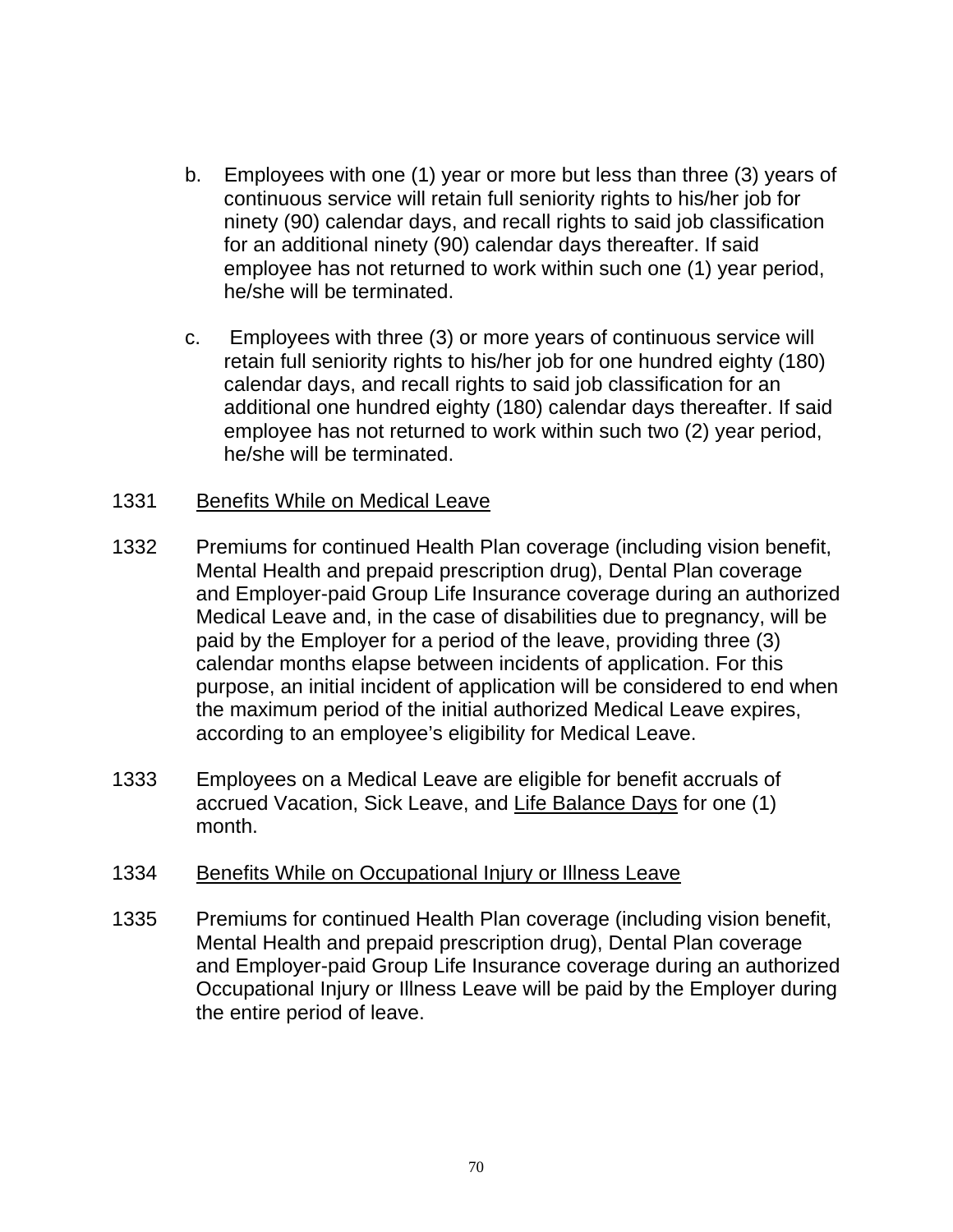- 1336 Employees on an Occupational Injury or Illness Leave are eligible for benefit accruals of accrued Vacation and Sick Leave and Life Balance Days for one (1) month.
- 1337 Benefits While on Family Leave
- 1338 Premiums for continued Health Plan coverage (including vision benefit, Mental Health and prepaid prescription drug), Dental Plan coverage and Employer-paid Group Life Insurance coverage during an authorized Family Leave will be paid by the Employer during the entire period of leave.
- 1339 Employees on a Family Leave are eligible for benefit accruals of accrued Vacation, Sick Leave, and Life Balance Days for one (1) month.
- 1340 Benefits While on Personal Leave
- 1341 Premiums for continued Health Plan coverage (including vision benefit, Mental Health and prepaid prescription drug), Dental Plan coverage and Employer-paid Group Life Insurance coverage during an authorized Personal Leave will be paid by the Employer during the entire period of leave not to exceed thirty (30) calendar days.
- 1342 Employees on a Personal Leave are eligible for benefit accruals of accrued Vacation, Sick Leave and Life Balance Days for one (1) month.
- 1343 Education Leave/Home Study Leave
- 1344 Education Leave/Home Study Leave, for the purpose of maintaining and upgrading professional skills, shall be granted to those employees in classifications where a license or certificate issued by the State of California is required for employment.
- 1345 Such leave or Home Study Leaves will be granted up to five (5) workdays per year for full-time employees and three (3) workdays per year for part-time and on-call employees after the completion of two (2) full years of continuous service. Pay for such leave will be at straight time. Education Leave or Home Study will not be cumulative from year to year. For the purpose of pay for Home Study, a minimum of six (6) CEU's is necessary to qualify for eight (8) hours straight time pay and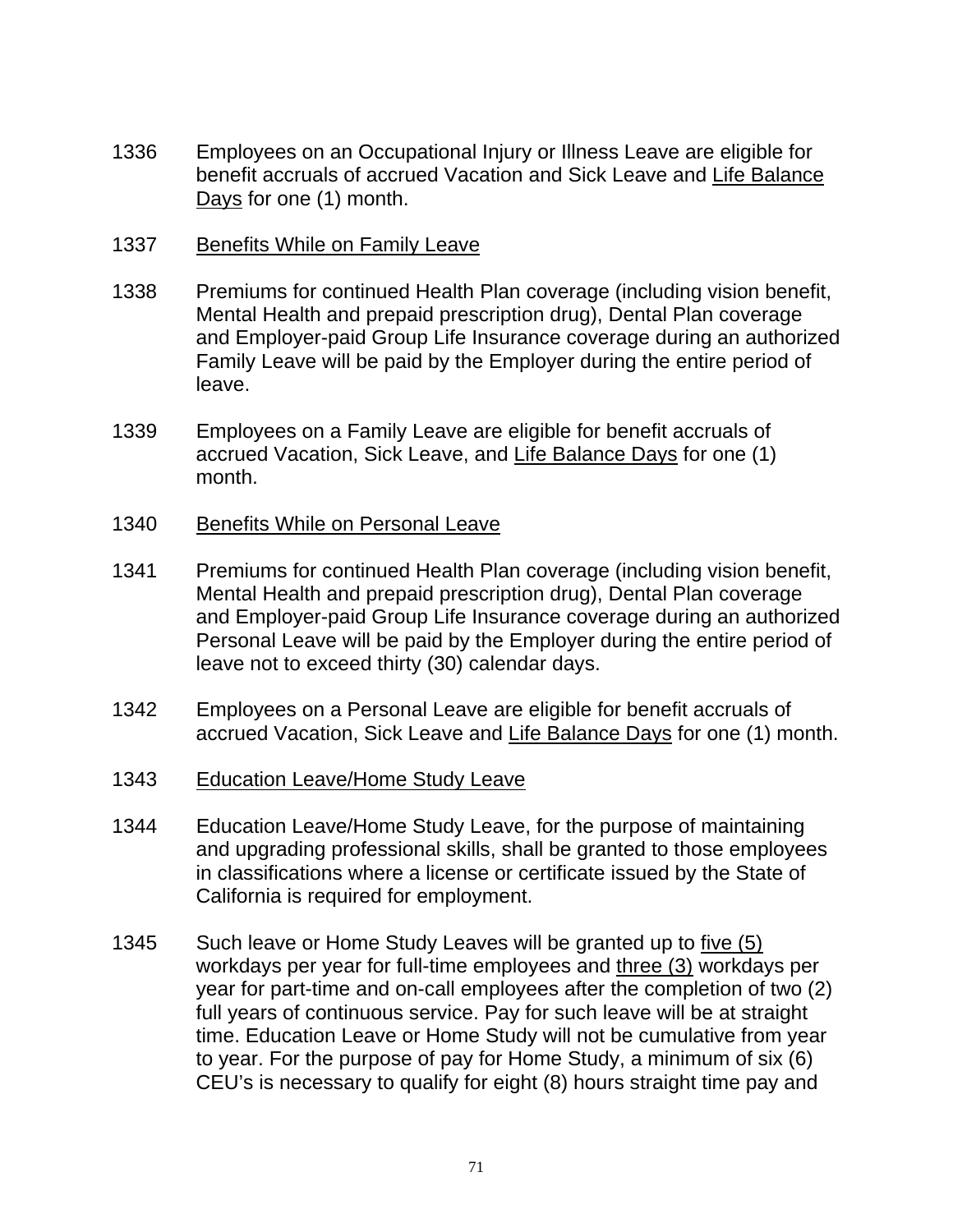an employee will not receive such pay until after they evidence that the CEU's have been credited.

- 1346 Request for such leave should be submitted to local management sufficiently in advance of the program to enable scheduling for the employee's absence. Consistent with the purposes set forth above, final approval for attendance must be obtained from local management.
- 1347 In addition, management consideration for paid leave shall be given any employee in any classification who requests permission to attend classes, seminars, workshops, etc., which shall enhance the quality of medical care and medical care support services provided at the facility.
- 1348 Those employees directed by the Employer to attend an education program shall have all costs of the program paid by the Employer and shall be compensated for all hours they would have been scheduled to work.

#### 1349 Tuition Reimbursement

1350 The Employer's standard education tuition reimbursement program will apply to employees who are regularly scheduled to work at least twenty (20) hours a week, and who have at least six (6) months of service, and who successfully complete approved courses.

# 1400 ARTICLE XIV - HEALTH PLAN, INSURANCE, DENTAL AND **PENSION**

1401 The basic provisions for Employer provided health plan coverage, life insurance coverage, dental coverage and the pension plan are defined as provided for in the Local Agreement.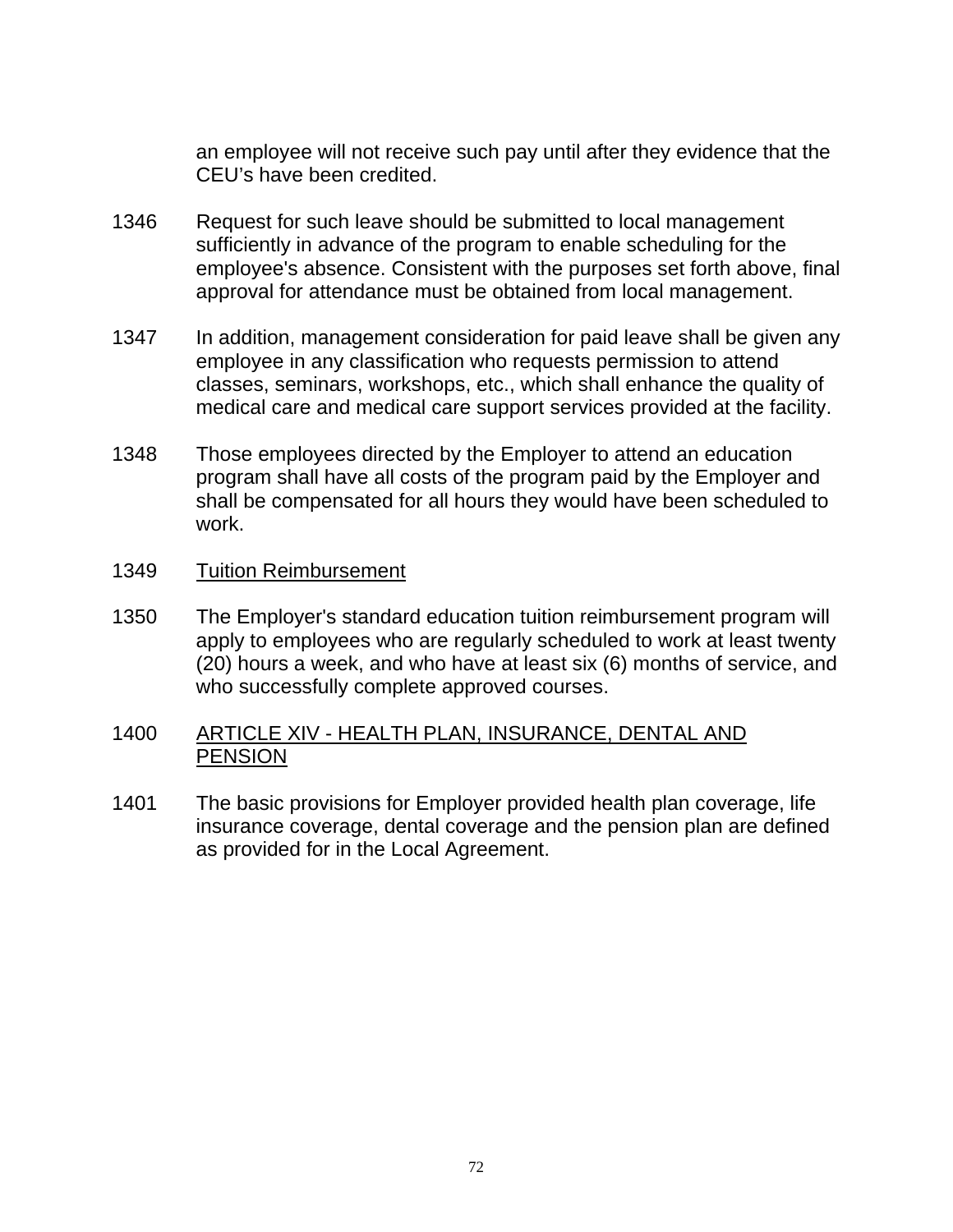# 1402 Employee Health Plan Coverage

- 1403 The Employer will provide each full-time employee with medical coverage under the Kaiser Foundation Health Plan. Health Plan Coverage for all newly hired employees and their eligible dependents will become effective on the first (1st) day of the calendar month following the employee's date of hire. Eligible terminated employees will continue to receive Health Plan Coverage until the last calendar day of the month in which the termination occurs.
- 1404 An eligible employee and such employee's eligible dependents will be entitled to Employer-paid Kaiser Foundation Health Plan Coverage, which includes inpatient, outpatient, mental health benefits, vision care, prepaid prescriptions and a coordination of benefits provision. In addition, Health Plan Coverage will cover reconstructive surgery, postsurgical prosthetic devices for mastectomies and a Durable Medical/Prosthetics and Orthotics benefit consistent with benefits provided to other groups. There is a five dollar (\$5.00) co-payment for each doctor's office visit and each prescription. Office visits for mental health will have a five dollar (\$5.00) co-payment per visit after twenty (20) visits per calendar year. Effective January 1, 2002, the Employer will reimburse the five dollar (\$5.00) co-payment for the first twenty (20) mental health visits per calendar year.
- 1405 All non-full-time employees shall be eligible to become a member of the Kaiser Foundation Health Plan, and to purchase coverage at the established rates. Eligibility for Employer-paid coverage shall be based on actual hours worked during each calendar quarter. Calendar quarters shall be designated as follows:

| January, February and March    | <b>1st Calendar Quarter</b> |
|--------------------------------|-----------------------------|
| April, May and June            | 2nd Calendar Quarter        |
| July, August and September     | <b>3rd Calendar Quarter</b> |
| October, November and December | 4th Calendar Quarter        |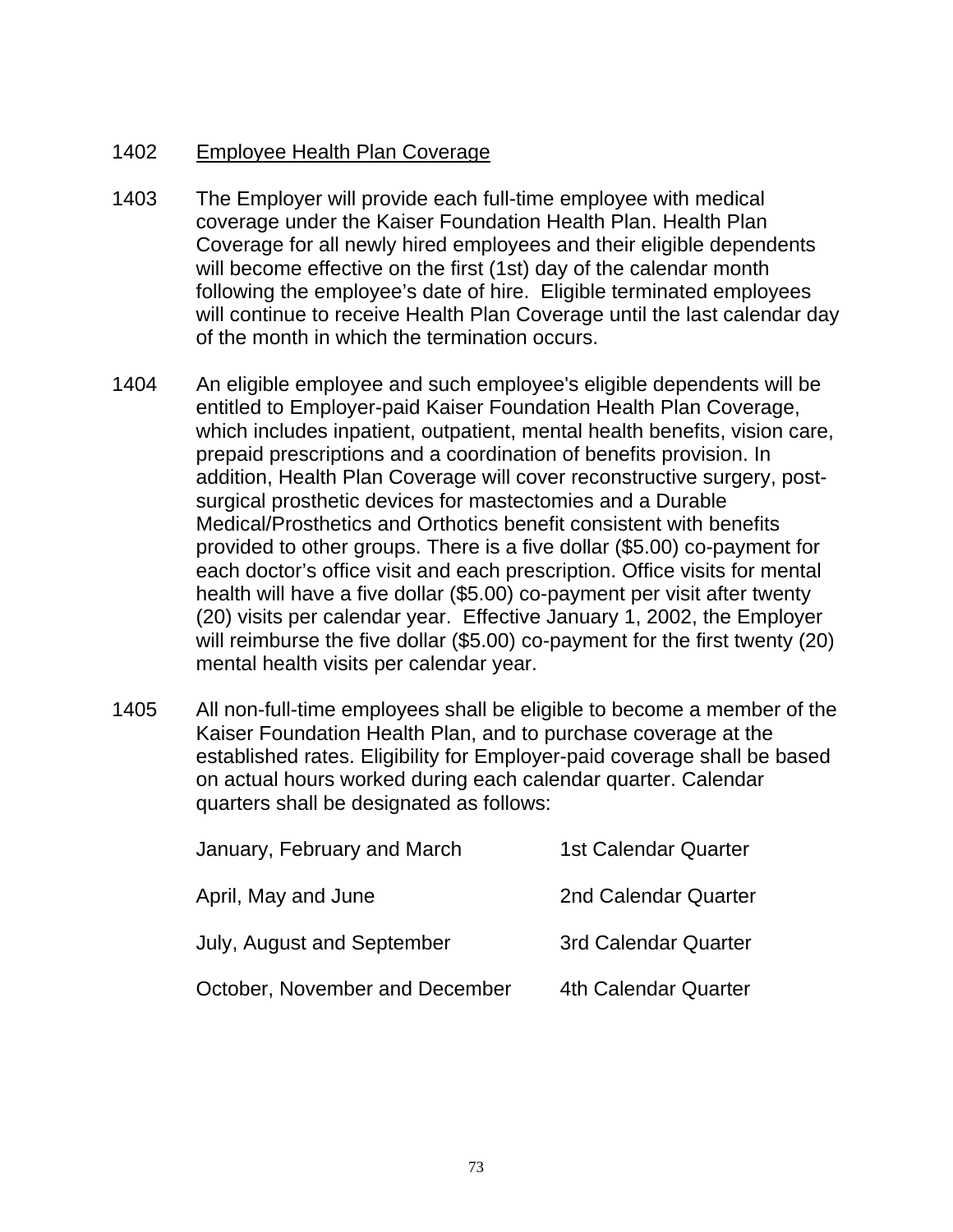- 1406 Any non-full-time employee who actually works two-hundred sixty (260) hours during any calendar quarter shall be eligible for Employer-paid coverage, including eligible dependents, in the following calendar quarter.
- 1407 Non-full-time employees who do not complete two-hundred sixty (260) hours of actual work in a calendar quarter will be billed through payroll deduction for Health Plan Coverage for themselves and eligible dependents on a monthly basis during the calendar quarter of ineligibility. Such monthly payments will be for coverage during the same month in which the deduction is made. Hours worked during a quarter of ineligibility will be used to determine eligibility in the following calendar quarter.
- 1408 Newly hired non-full-time employees shall become eligible for Health Plan Coverage on the first of the month following employment. Any non-full-time employee who actually works forty (40) hours during a payroll period shall be eligible for Employer-paid Health Plan Coverage, including spouse and eligible dependent children, for that payroll period. This method of eligibility shall continue until the employee has been employed for a full calendar quarter, or completes two-hundred sixty (260) hours of work by the end of the calendar quarter of hire.
- 1409 Effective January 1, 2001, eligible dependents will include spouse, domestic partner, unmarried dependent children up to limiting age twenty-five (25) without student certification, including stepchildren. Physically or mentally handicapped children (special dependent) are also covered regardless of age, provided such handicap or retardation occurred prior to the dependent children turning age twenty-five (25). Annual certification of incapacity or dependency may be required by the Kaiser Foundation Health Plan.

#### 1410 Retiree Health Plan Coverage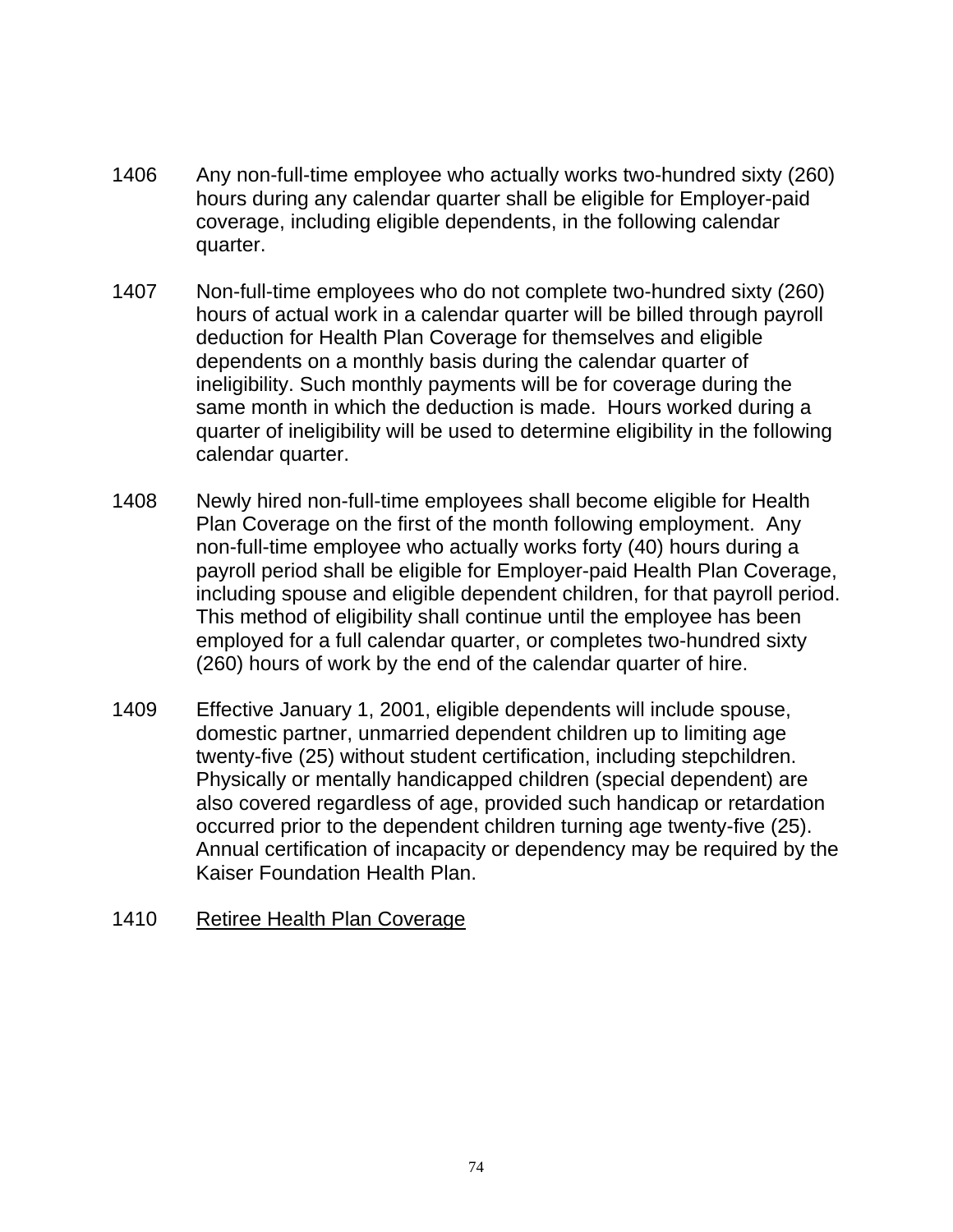# 1411 Early Retirement

1412 Kaiser Foundation Health Plan Coverage, Employer-paid, shall be provided at age sixty-five (65) to each eligible employee who retires prior to age sixty-five (65) and has fifteen (15) years or more of service with the Kaiser Permanente Medical Care Program. However, employees who have ten (10) years of service prior to January 1, 1990 will be eligible for Employer-paid Health Plan at their Early retirement date. Coverage will also be extended to the spouse/domestic partner of the eligible retiree and for eligible dependent children until they reach limiting age. "Special dependent" children who meet the eligibility requirements will also receive health care coverage for the life of the retiree. Upon attaining age sixty-five (65), the retiree and/or spouse/domestic partner must enroll in Parts A and B of Medicare in order to be eligible for continued Health Plan coverage. Once enrolled in Medicare, the retiree and/or spouse/domestic partner will thereafter be provided Employer-paid Health Plan Coverage coordinated with Medicare. Premiums for the cost of Part B of Medicare shall be the responsibility of the retiree and/or spouse/domestic partner. For employees hired prior to November 1, 1986, the Employer will reimburse the retiree and/or spouse/domestic partner the cost of Part B of Medicare on a quarterly basis.

# 1413 Disability Retirement

1414 Kaiser Foundation Health Plan Coverage, Employer-paid, shall be provided to each eligible employee who retires under disability provisions prior to age sixty-five (65). Coverage will also be extended to the spouse/domestic partner of the eligible retiree and for eligible dependent children until they reach limiting age. "Special dependent" children who meet the eligibility requirements will also receive health care coverage for the life of the retiree. Upon reaching eligibility for Medicare benefits or attaining age sixty-five (65), whichever is earlier, the retiree and/or spouse must enroll in Parts A and B of Medicare in order to be eligible for continued Health Plan Coverage. Once enrolled in Medicare, the retiree and/or spouse will thereafter be provided Employer-paid Health Plan Coverage coordinated with Medicare. Premiums for the cost of Part B of Medicare shall be the responsibility of the retiree. For employees hired prior to November 1, 1986, the Employer will reimburse the retiree and/or spouse/domestic partner the cost of Part B of Medicare on a quarterly basis.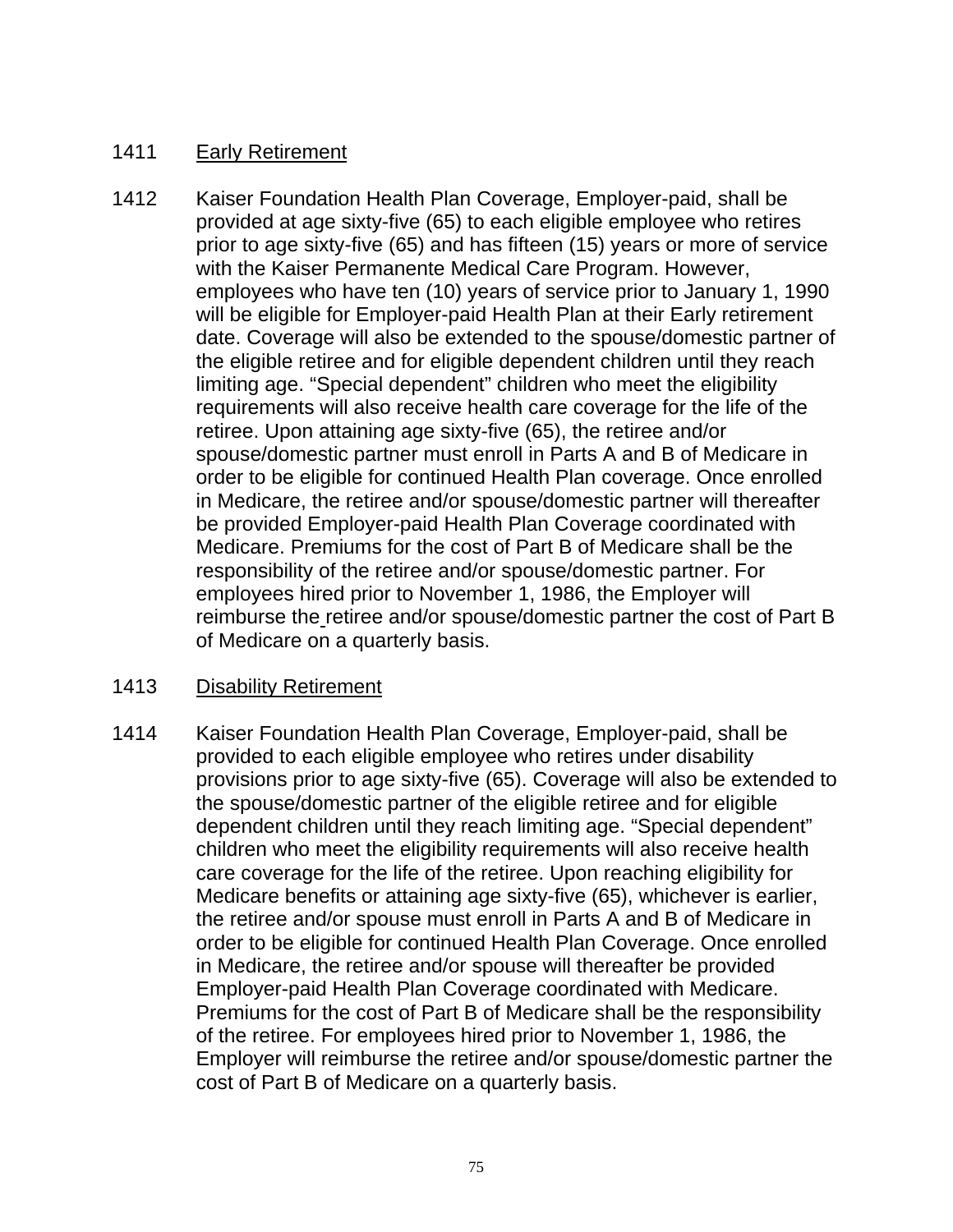# 1415 Normal Retirement

1416 Kaiser Foundation Health Plan Employer-paid Coverage coordinated with Medicare shall be provided to each eligible employee who retires at age sixty-five (65) and has fifteen (15) years or more of service with the Kaiser Permanente Medical Care Program, provided the employee enrolls in Parts A and B of Medicare when first eligible. Coverage will also be extended to the spouse/domestic partner of the eligible retiree provided the spouse/domestic partner enrolls in Parts A and B of Medicare when first eligible or at the spouse's or domestic partner's time of retirement. Coverage shall continue for eligible dependent children until they reach limiting age. "Special dependent" children who meet the eligibility requirements will also receive health care coverage for the life of the retiree. An employee and/or spouse/domestic partner who does not enroll in Parts A and B of Medicare when eligible, will not receive retiree health care benefits. Premiums for the cost of Part B of Medicare shall be the responsibility of the retiree and/or spouse/domestic partner. For employees hired prior to November 1, 1986, the Employer will reimburse the cost of Part B of Medicare on a quarterly basis. The preceding fifteen (15) year service requirement shall apply to employees hired on or after November 1, 1986.

# 1417 Postponed Retirement

1418 Kaiser Foundation Health Plan Employer-paid Coverage coordinated with Medicare shall be provided to each eligible employee who retires beyond age sixty-five (65) and has fifteen (15) years or more of service with the Kaiser Permanente Medical Care Program and who enrolls in Parts A and B of Medicare at the time of retirement. Coverage will also be extended to the spouse/domestic partner of the eligible retiree provided the spouse enrolls in Parts A and B of Medicare at time of spouse's/domestic partner's retirement or when first eligible. Coverage shall continue for eligible dependent children until they reach limiting age. "Special Dependent" children who meet the eligibility requirements will also receive health care coverage for the life of the retiree. An employee and/or spouse/domestic partner who does not enroll in Parts A and B of Medicare at retirement will not receive health care benefits. Premiums for the cost of Part B of Medicare shall be the responsibility of the retiree. For employees hired prior to November 1, 1986, the Employer will reimburse the retiree and/or spouse/domestic partner the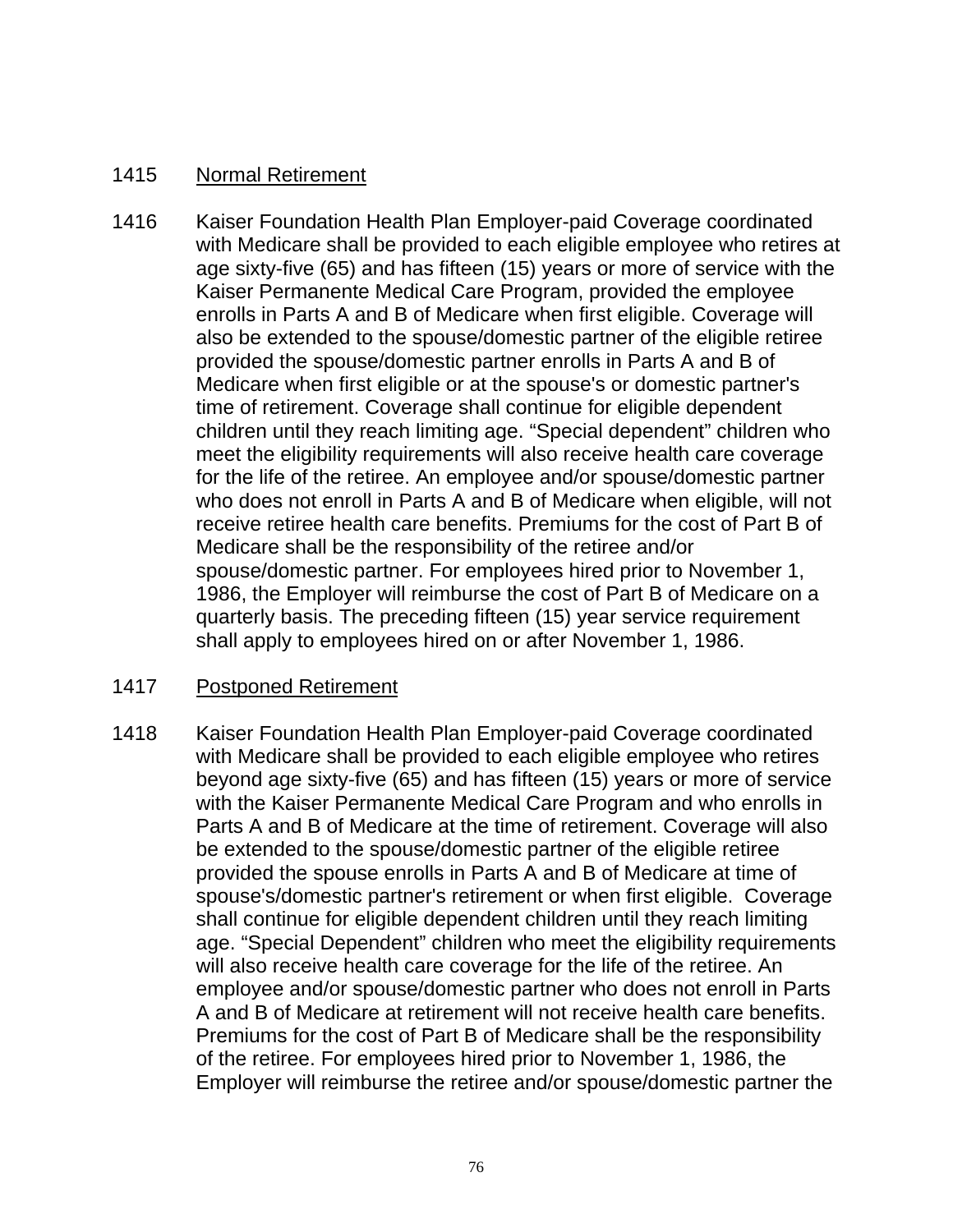cost of Part B of Medicare on a quarterly basis. The preceding fifteen (15) year service requirement shall apply to employees hired on or after November 1, 1986.

- 1419 Upon the death of the retiree, who at the time of retirement had fifteen (15) or more years of service, Employer-paid coverage shall continue according to the deceased retiree's Health Plan eligibility for the spouse until remarriage or death and for eligible dependent children until they reach limiting age. The preceding fifteen (15) year service requirement shall apply to employees hired on or after November 1, 1986.
- 1420 In the event an employee who has fifteen (15) or more years of service, and who has met the eligibility requirements for Early, Normal or Postponed retirement dies while actively employed, Kaiser Foundation Health Plan Coverage will be provided to the spouse and eligible dependent children when said retiree would have been eligible for coverage, provided the spouse has not remarried and will continue until remarriage or death. Coverage will continue for eligible dependent children until they reach limiting age. Upon the death of the employee, a "special dependent" child who is beyond limiting age will be given the option to convert coverage. The preceding fifteen (15) year service requirement shall apply to employees hired on or after November 1, 1986.
- 1421 The Employer will make available an alternate medical plan to all eligible retirees and eligible dependents who reside outside of the Southern California Health Plan service area. Retirees who reestablish residence within the service area will be returned to the available Kaiser Foundation Health Plan Coverage within sixty (60) days of written notification of return to the Southern California Health Plan service area. Premiums for the alternate medical plan will not exceed the premiums for Kaiser Foundation Health Plan Coverage.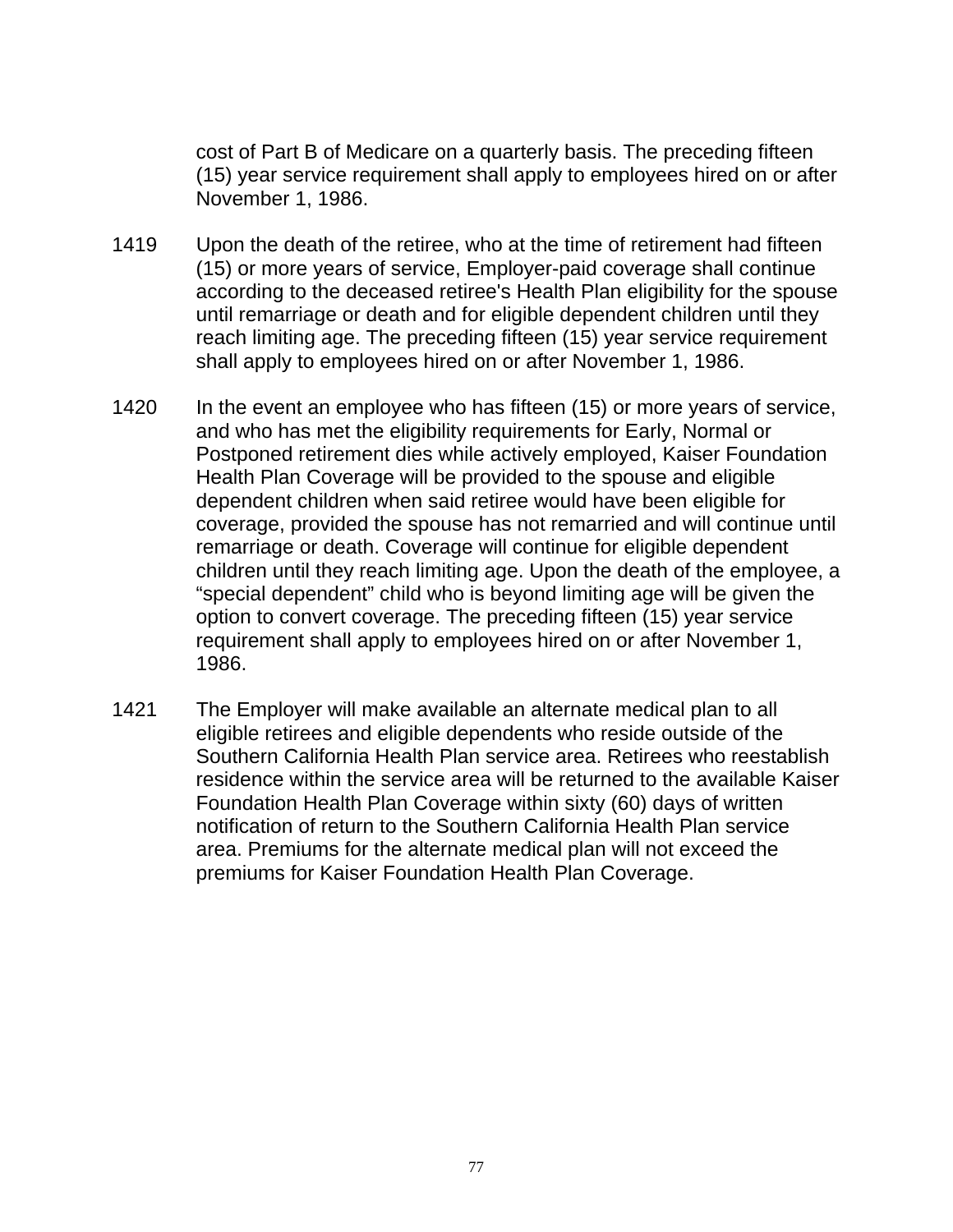# 1422 Retiree Health Plan Modification

1423 Employees who retire and/or become eligible for Kaiser Foundation Health Plan Coverage on or after March 15, 1996, will have a five dollar (\$5.00) co-pay for each doctor's office visit and each prescription. Effective January 1, 2002, the Employer will reimburse the five dollar (\$5.00) co-payment fee for the first twenty (20) Mental Health visits per calendar year.

#### 1424 Health Plan Coverage Coordinated with Medicare (On or After November 1, 1989)

- 1425 Effective November 1, 1989, the Employer will provide Kaiser Foundation Health Plan Coverage coordinated with Medicare to all eligible retirees and/or spouses who become eligible for Medicare on or after November 1, 1989 at the time of Normal or Postponed retirement or when first eligible after Early or Disability retirement. Should the retiree and/or spouse elect nonenrollment or to disenroll in the current Medicare coordinated Health Plan Coverage program, the retiree must pay the difference between the Employer's cost for the Medicare coordinated program and the non-Medicare coordinated coverage premiums.
- 1426 Health Plan Coverage Coordinated with Medicare (Prior to November 1, 1989)
- 1427 The Employer will offer Employer-paid Kaiser Foundation Health Plan Coverage coordinated with Medicare to all retirees (and spouses) who become eligible for Medicare prior to November 1, 1989. Retirees who elect not to enroll in this current program will continue to receive Employer-paid Health Plan Coverage with no change in benefits. Following enrollment in the current Medicare coordinated program, if said retiree residing in the Southern California service area elects to disenroll, the retiree will receive non-Medicare coordinated coverage and must pay the difference between the Employer's cost for the current Medicare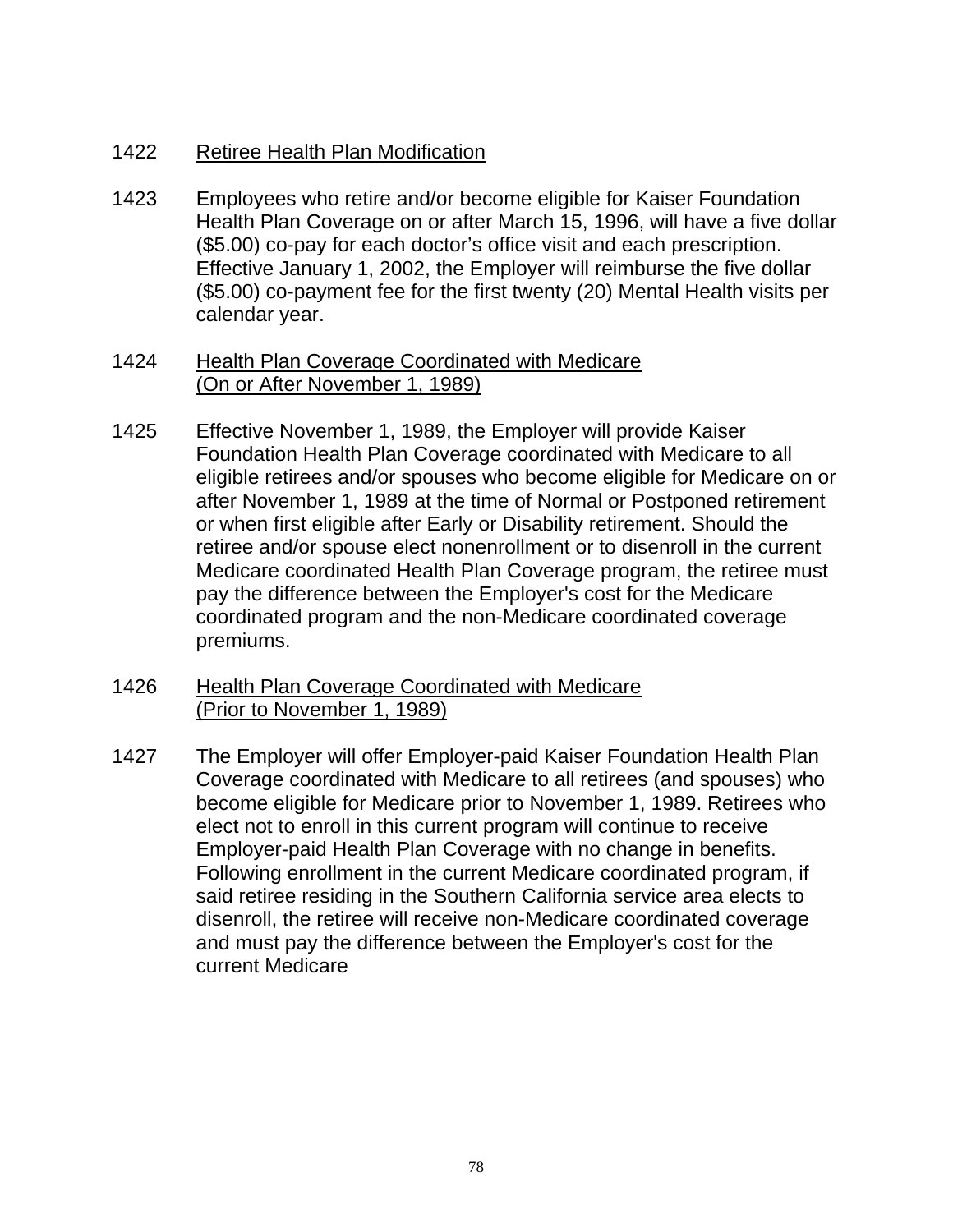coordinated program and non-Medicare coordinated coverage premiums.

#### 1428 Dental Plan

- 1429 Full-time and non-full-time employees who meet the eligibility requirements set forth for Health Plan Coverage and such employee's dependents will be provided with an Employer-paid dental plan on the first (1st) of the month following six (6) months of employment.
- 1430 Effective January 1, 2001, eligible dependents will include spouse, domestic partner, unmarried dependent children up to limiting age twenty-five (25) without student certification, including stepchildren and unmarried children up to age twenty-five (25). Physically or mentally handicapped children are also covered regardless of age, provided such handicap or retardation occurred prior to age twenty-five (25). Annual certification of incapacity and dependency may be required by the Kaiser Foundation Health Plan.
- 1431 All newly hired employees who are eligible or become eligible for dental during their first (1st) three (3) years of employment must elect a prepaid dental program. Upon completion of three (3) years of service, an employee may elect to continue coverage in the prepaid dental or elect Delta Dental Plan during any subsequent open enrollment period.

# 1432 Pre-paid Dental Plans

1433 The Employer will offer pre-paid dental plans to all eligible employees. Any cost for the optional plan which exceeds the Employer's monthly cost for the Delta Dental Plan shall be borne by the employee. To determine the cost of the Delta Dental Plan, prior to April 1 of each year, the Employer will compute the monthly premium amount paid for the Delta Dental Plan by dividing the previous calendar year cost by the number of employees covered in that year, divided by twelve (12) months.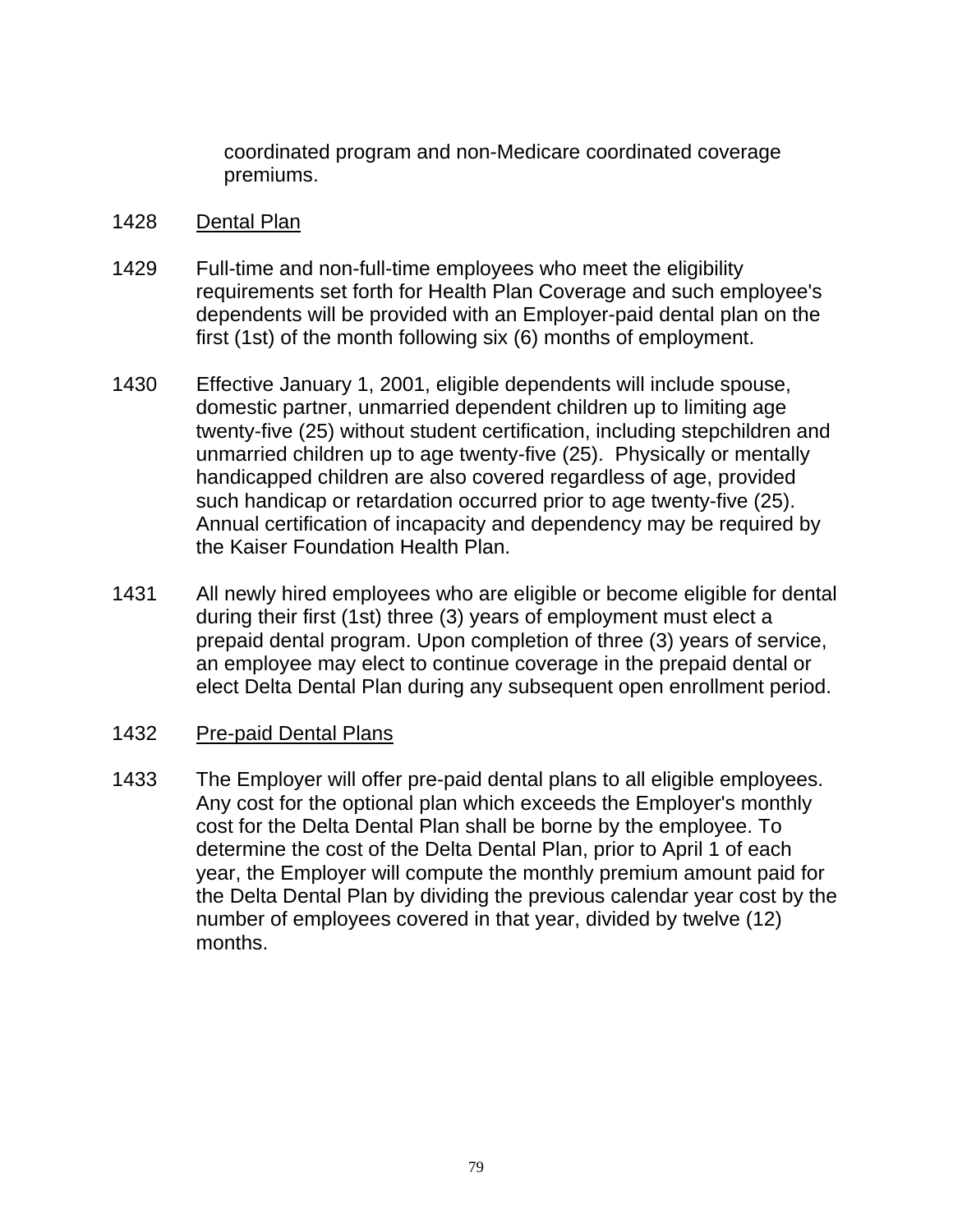- 1434 After three (3) years of service, eligible employees have the option of Delta Dental. Dental coverage for basic services provides payment of seventy percent (70%) and, effective April 1, 1996, fifty percent (50%) for major services, of the usual, customary and reasonable (UCR) charges. The UCR applies to Delta Dental member dentists only. Non-Delta Dental member dentists will be paid at seventy percent (70%) for basic services and fifty percent (50%) for major services of the Table of Allowances.
- 1435 The dental plan includes diagnostic and preventative benefit which pays 100% of the usual, customary and reasonable dentist's fees for the following procedures:
	- 1. Prophylaxis (twice each year).
	- 2. Prophylaxis with fluoride treatment.
	- 3. Examinations.
	- 4. Full mouth x-rays (once every three (3) years).
	- 5. Bite-wing x-rays (every six (6) months).

6. Space maintainers (for patients under eighteen (18) in the event of a lost tooth).

This benefit applies only to Delta Dental member dentists.

# 1436 Orthodontia Benefit

- 1437 An orthodontia benefit is available for dependent children. Work must start before the child's eighteenth (18th) birthday. The benefit provides for a payment of 50% of covered services to a maximum payment of \$1,000 per child per lifetime. This maximum is in addition to the maximum allowed for other services. Non-member Delta Dental Orthodontists will be paid in accordance with a Table of Allowances for Orthodontia.
- 1438 Group Life Insurance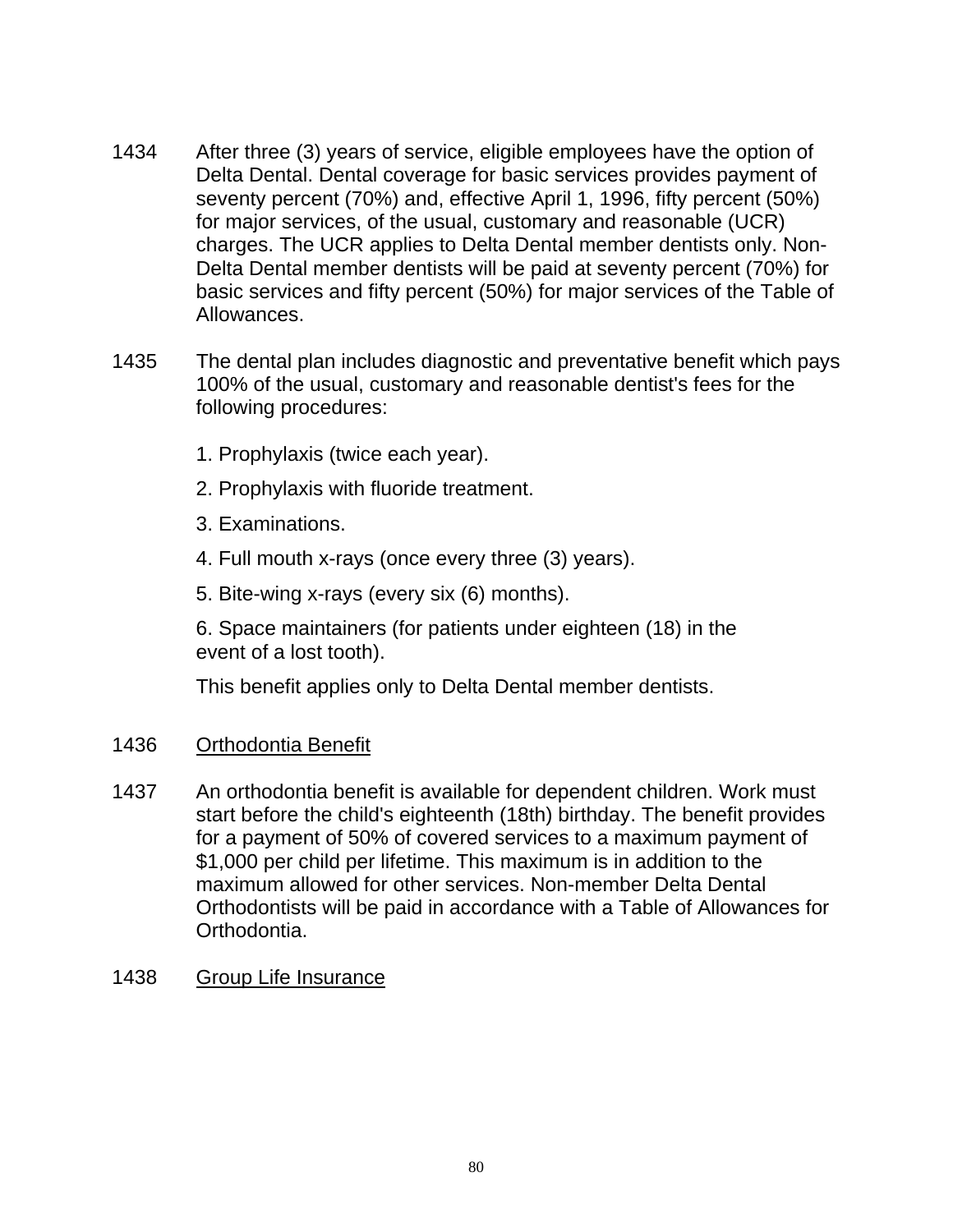- 1439 The Employer will provide each full-time employee scheduled to work thirty-two (32) or more hours per week covered by this Agreement with six thousand dollars (\$6,000) of Group Life Insurance coverage with a Total and Permanent Disability (T&PD) which pays out the face amount of the Life Insurance coverage in monthly installments in the event of disability, and six thousand dollars (\$6,000) in Accidental Death and Dismemberment (AD&D) coverage. These policies will be effective on the date of hire, and the premiums will be paid by the Employer.
- 1440 Non-full-time employees scheduled to work 20 to 31 hours per week shall be provided with a three thousand dollar (\$3,000) Group Life Insurance Policy and a three thousand dollar (\$3,000) Accidental Death and Dismemberment Policy with the premiums being paid by the Employer. Coverage shall become effective on the employee's date of hire.
- 1441 Employees who retire with Life Insurance under the provisions of the Kaiser Permanente Fontana Pension Plan will receive Employer-paid life insurance of three thousand dollars (\$3,000) and AD&D of three thousand dollars (\$3,000).
- 1442 Except for coverages continued under total and permanent disability provisions, all coverages which apply to active employees cease upon retirement or other termination of employment, subject to the provisions for conversion to individual policies.
- 1443 Optional Life Insurance
- 1444 An eligible employee may choose to purchase one of the following optional life insurance programs at the employee's cost.

|           |                   | <b>Accidental Death</b> |
|-----------|-------------------|-------------------------|
| Program   | <b>Basic Life</b> | and Dismemberment       |
| Program 1 | \$10,000          | \$10,000                |
| Program 2 | \$20,000          | \$10,000                |
| Program 3 | \$30,000          | \$10,000                |
| Program 4 | \$40,000          | \$10,000                |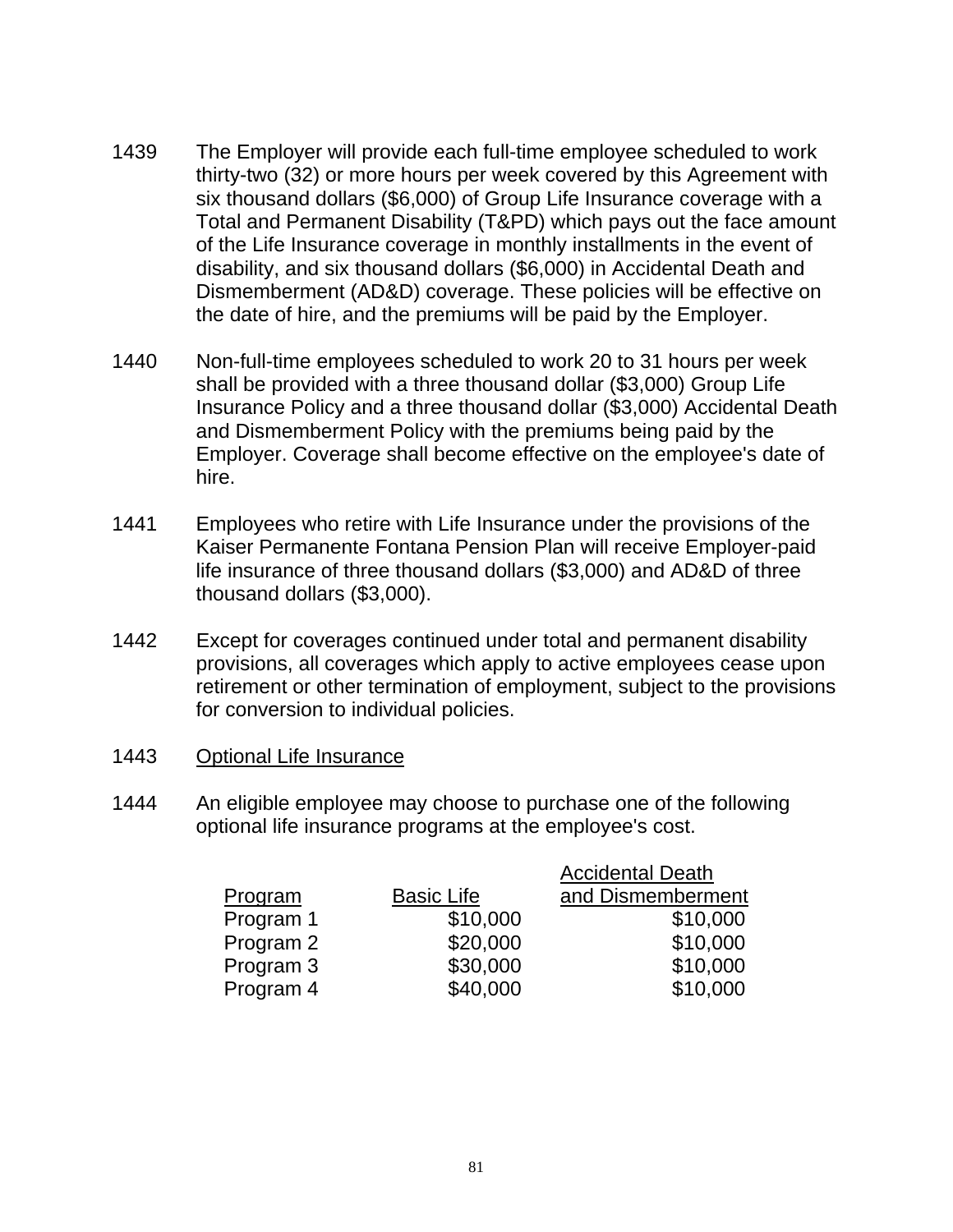- 1445 The employee must elect to purchase the optional life insurance at time of hire. Coverage will be effective on the date of hire. Full-time employees who elect coverage at a future date must provide proof of insurability.
- 1446 If an employee who has elected an optional life insurance program becomes totally and permanently disabled, \$10,000 in basic life coverage will be paid out in monthly installments under a total and permanent disability provision. If the employee has elected Program 2, Program 3 or Program 4, the remainder of his or her basic life coverage, not subject to the total and permanent disability provisions, would remain in force in accordance with the duration of benefit schedule or until the employee returns to work.
- 1447 Pension Plan
- 1448 The provisions of the Pension Agreement between the parties shall be part of this Agreement. The Pension Agreement shall be under separate cover.
- 1449 Limitations
- 1450 Coverages, limitations and exclusions of the foregoing Health Insurance Plan, Dental Plan and Life Insurance Plan are established by the Employer's Agreement with the insurance carrier.
- 1451 Tax Deferred Retirement Savings Plan
- 1452 The Employer has established the Kaiser Permanente 401k to provide eligible USW bargaining unit members with a tax deferred retirement savings plan. The future of the Plan and its provisions will be determined by the Employer.
- 1453 Survivor Benefit
- 1454 Each active full-time, part-time and regularly scheduled on-call employee will be provided a survivor benefit equal to one (1) month's base salary. This benefit is payable to a designated beneficiary during the period immediately following the death of the employee.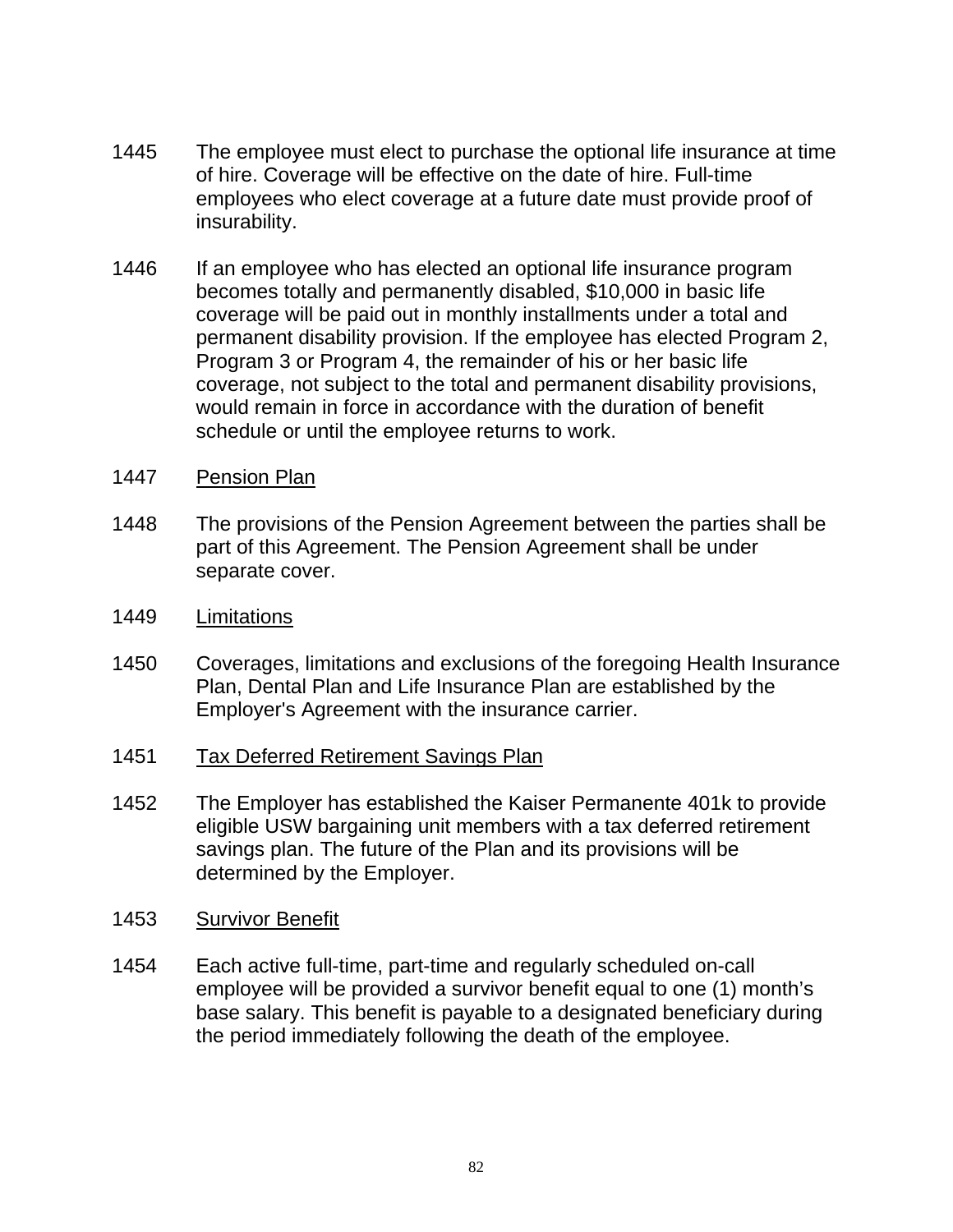# 1500 ARTICLE XV - PART-TIME, ON-CALL AND TEMPORARY EMPLOYEES

#### 1501 **Limitations of Benefits**

- 1502 Part-time, on-call and temporary personnel may be scheduled to work on a basis other than the normal and regular workweek in a particular department. The purpose of this Article is to specify limitations of benefits covering such employees under this Agreement.
- 1503 Definitions
- 1504 Part-time employee shall mean an employee who is regularly scheduled to work less than full-time on a pre-determined/fixed basis. All part-time positions, unless mutually agreed upon by the Union and Employer will be posted a minimum of twenty (20) hours per week. Part-time employees who volunteer for additional hours outside their posted positions will be given as much advance notice as possible of available hours; part-time employees will not be required to volunteer for or to accept additional hours.
- 1505 An on-call employee is an employee who is scheduled to work a minimum of twenty (20) hours per week but not more that forty (40) hours per week.
- 1506 On-call variable employees are those employees that are scheduled at least twenty (20) hours per week but may be called in as needed to fill vacancies or to assist where additional work is necessary.
- 1507 On-call set employees are those employees who are regularly scheduled to work a specific schedule.
- 1508 All on-call employees are expected to accept and work additional hours. Overtime shall be awarded in accordance with Paragraph 741.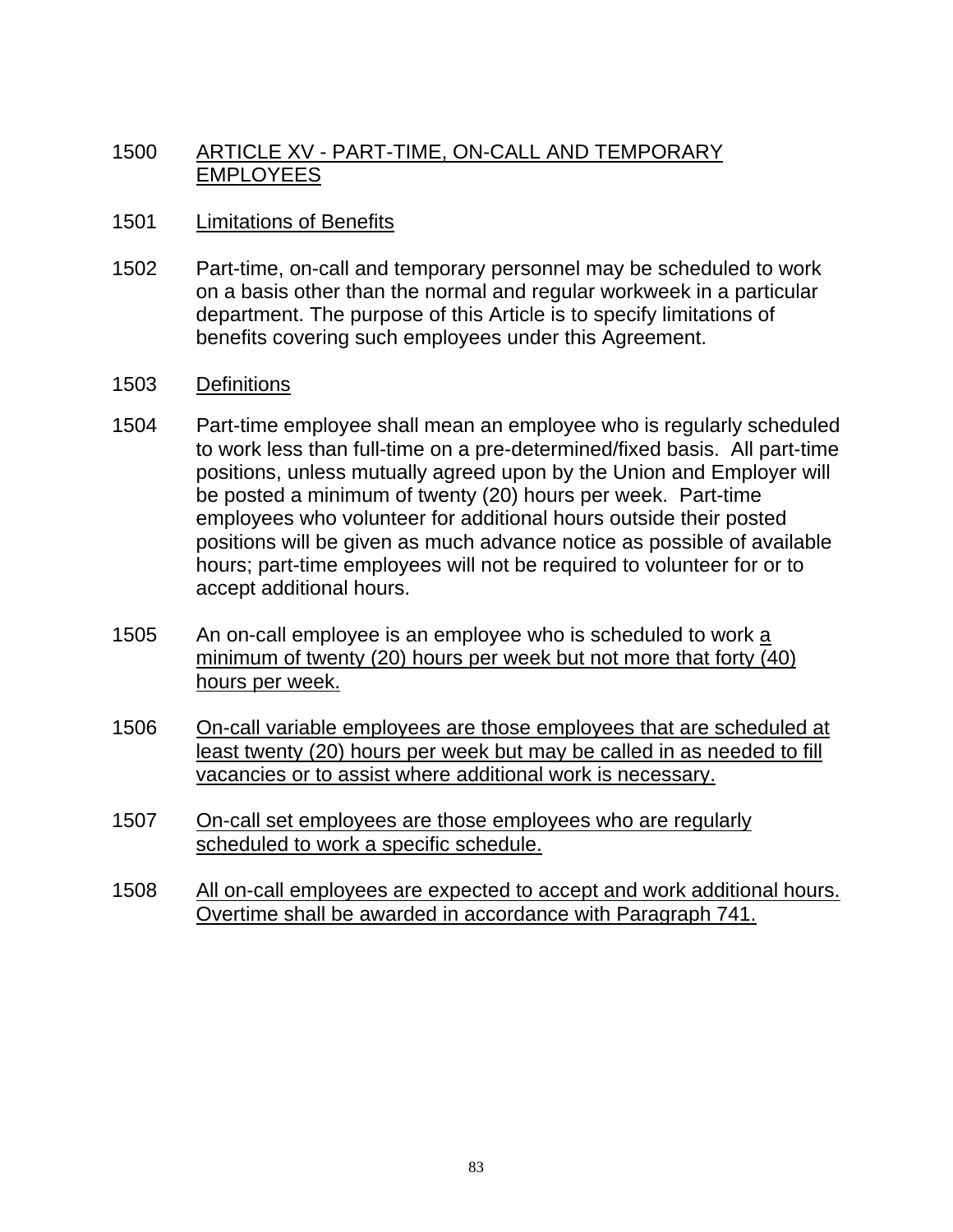- 1509 Non-Benefited Positions
- 1510 Based upon mutual agreement with the Union, confirmed in writing, non-benefited positions of less than twenty (20) hours per week may be posted.
- 1511 Temporary Employees
- 1512 Temporary employees shall mean those external employees hired for a specific period of time, not to exceed one hundred and eighty (180) calendar days to cover a vacancy for a specific employee. Temporary employees will not be extended beyond one hundred and eighty (180) calendar days. Temporary employees shall not accumulate seniority for any purpose. The employer will provide written notification to the Union when temporary employees are hired. Temporary employees are excluded from Paragraph 1003 (Probationary Employees).
- 1513 Temporary Agency Workers
- 1514 Temporary agency workers shall mean those workers who are selected by the Employer from a third party vendor for a specific period of time to fill temporary needs not filled by other collective bargaining agreement processes.
- 1515 Limitations
- 1516 The limitations of benefits as specified, contain all limitations indicated and intended by the parties, and all other provisions of this Agreement apply to all non-full-time employees.
- 1517 Benefits
- 1518 Holiday Pay
- 1519 A non-full-time employee who works five (5) or more days in a payroll period in which a holiday falls and who meets the eligibility qualifications shall receive the same holiday pay as full-time employees.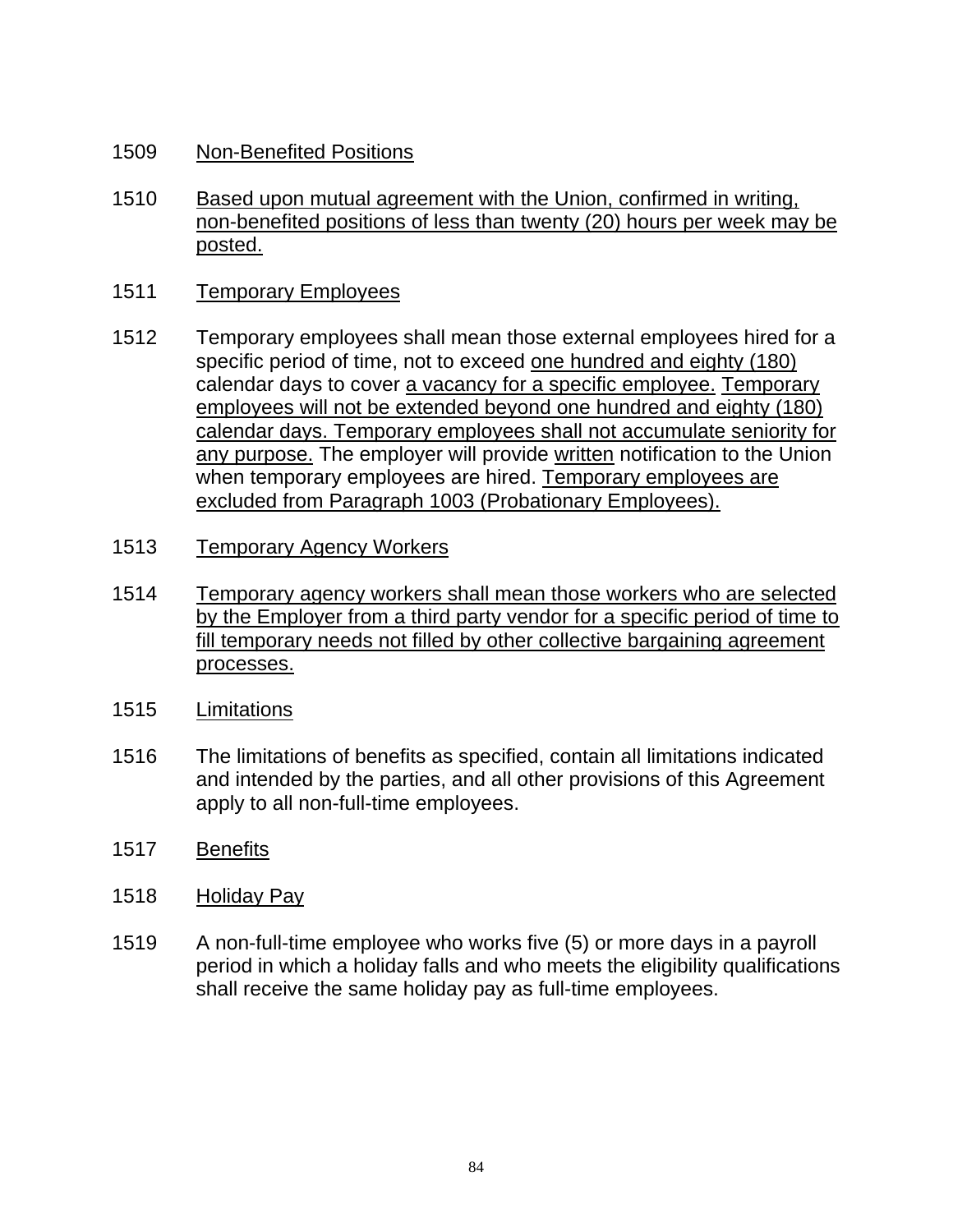- 1520 A non-full-time employee who works less than five (5) days in a payroll period in which a holiday falls and who meets the eligibility qualifications shall receive holiday pay on the basis of the total hours worked in the pay period in which the holiday is observed, divided by ten (10) and multiplied by the employee's average straight-time hourly rate of earnings in the pay period. An unworked holiday will count as a day worked in computing such pay.
- 1521 On-call Employees Work Allocation
- 1522 Under normal circumstances, and if sufficient work is available, the more senior employee in a unit or department shall be given first opportunity to perform such work. The parties agree that there may be situations wherein less senior on-call employees will be given first opportunity to perform such work in order to maintain an ample force of qualified on-call employees. (Cross Reference Article VII, Paragraph 730)

# 1600 ARTICLE XVI - NEW OR REVISED JOBS

- 1601 At such time as the Employer establishes a new job, or changes the job content of an existing job, a job description shall be written and a rate established for such new or changed job in accordance with the following procedure.
- 1602 Job Description and Rate
- 1603 When a new job description is established or an existing job is to be revised, the Employer will advise the Union of such job prior to the assignment of an employee to the position. The Employer will prepare a job description setting forth the duties of the new or revised job.
- 1604 Job Descriptions will be signed and dated by Senior Labor Relations Representative and United Steelworkers International Representative. A job description not signed by both the Company and Union Representatives will not be considered as an official job description for any purpose.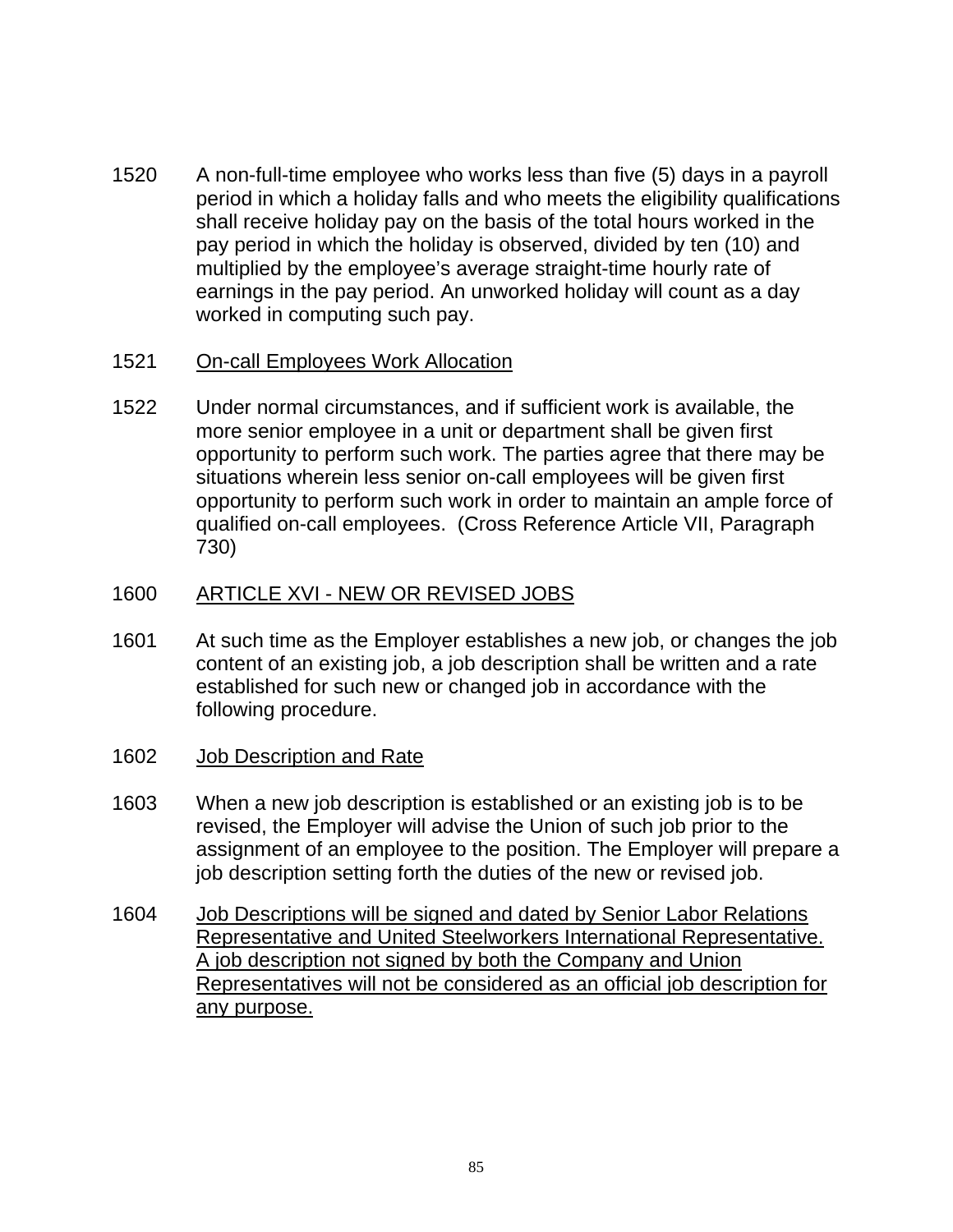- 1605 The Employer will also prepare a proposed rate to be applied to said job. Such rate shall be based upon the requirements of the job under consideration, its relation to the Employer's rate structure and to existing jobs as evaluated utilizing the Job Evaluation Manual agreed upon by the parties. A change in job duties shall not necessarily require a change in rate.
- 1606 Such description and proposed rate shall be presented to the Union in writing prior to the assignment of any employee to the job, or as soon thereafter as is possible, but not later than thirty (30) days after the job is established or revised. The purpose of this action will be to reach agreement with the Union concerning the content of the job description and the proposed rate.
- 1607 Should agreement be reached with the Union subject to the approval of the International Representative of the Union, the job and rate shall be placed in effect on a permanent basis and the rate shall not be subject to change except upon a subsequent revision of the job duties.
- 1608 Trial Period
- 1609 In the event no agreement is reached on the rate, the Employer may place the proposed rate into effect, and the Union may use the grievance procedure in objecting to the permanent rate for the job. Any such grievance shall be based upon the Job Evaluation Manual.
- 1610 No grievance shall be filed until a forty-five (45) calendar day trial period has elapsed from the date the proposed rate first became effective. Any such grievance shall be filed within a twenty-one (21) calendar day period following the trial period. If no grievance is filed, the proposed rate shall become a permanent rate.

#### 1611 Permanent Rate

1612 When the rate has been fixed by mutual agreement, or has become permanent under one of the above provisions, the permanent rate shall be paid from the date the job was established or revised, which shall, unless otherwise agreed, be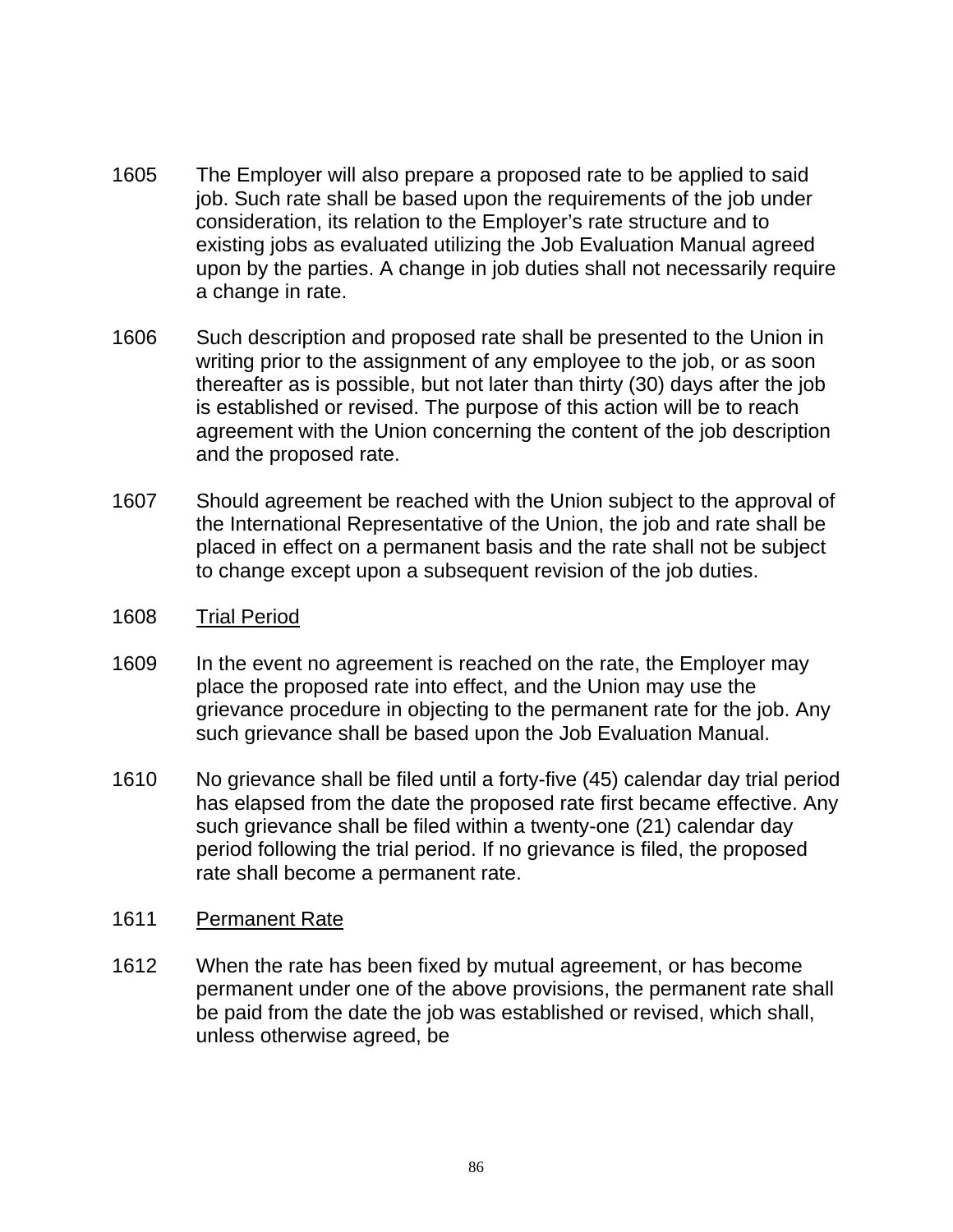deemed to be the date the job description and proposed rate were placed in effect by the Employer.

- 1613 Should the Union believe that a job has been changed or a new job established without use of the above procedure, the Union shall be entitled to file a grievance to secure an agreement regarding such change, in which event any change in rate shall be effective from the date such grievance is filed.
- 1614 The Employer will advise the Union of the implementation of all future non-bargaining unit jobs except those deemed by the Employer to be supervisory or managerial. Such notification will consist of a synopsis of the duties of the subject job.
- 1615 Job Evaluation
- 1616 The existing job evaluation program as defined in the job evaluation manual and agreed upon by both parties will be continued.

# 1700 ARTICLE XVII – SAFETY AND HEALTH

The Employer shall make reasonable provisions for the safety and health of the employees during the hours of their employment, and to review unsafe conditions brought to its attention for any corrective action which may be necessary. The Employer and the Union and the employees recognize their obligations and/or right under existing Federal and State laws with respect to safety and health.

# 1800 ARTICLE XVIII - CONFIDENTIAL MEDICAL CHARTS

1801 The Employer does not condone the review and/or disclosure of contents of employee or other patient medical charts by any employee authorized access to contents of such medical charts in performance of their job duties. Supervisors will not initiate calls to physicians to discuss employee's medical problems or off-work orders.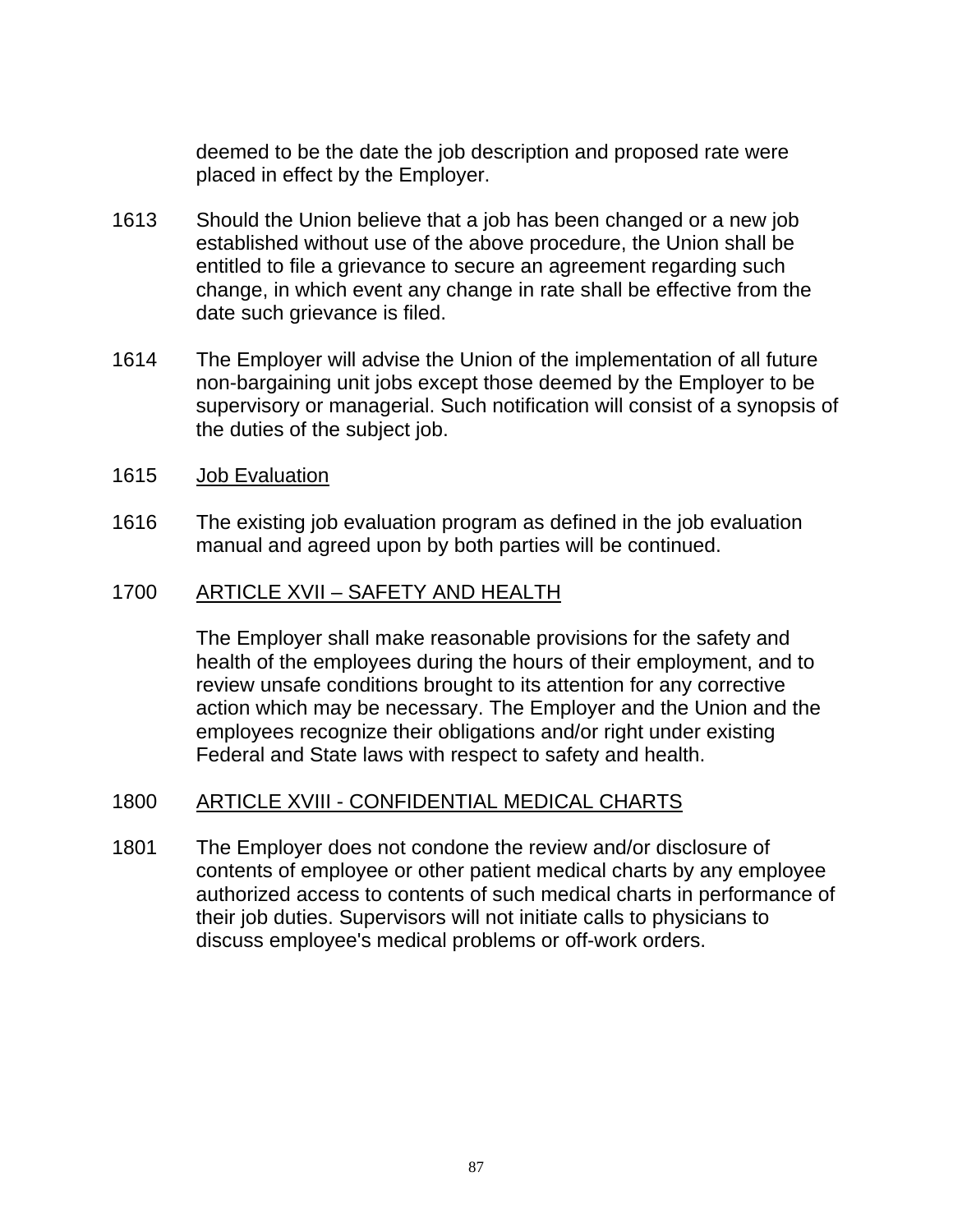1802 Employees whose job duties do not require any need for handling or having access to contents of medical charts will not and shall not, handle or have access to such medical charts. Any variation from this policy is a violation of confidentiality of medical records, medical ethics and specific agreement reached by the parties.

# 1900 ARTICLE XIX - SAVING CLAUSE

1901 If any Article, Section, Paragraph, Clause or Phrase of this Agreement shall by any State, Federal or other law, or by decision of any Court, be declared or held illegal, void, or unenforceable, the remaining portions of this Agreement shall continue to be valid and in full force and effect.

#### 2000 ARTICLE XX - BULLETIN BOARDS

2001 The Employer will provide bulletin board(s) for the posting of Union material. When new facilities are opened, the location and number of said bulletin board(s) will be determined by mutual consent. The Employer will also provide a key to the Union for all new bulletin boards that are enclosed.

# 2100 ARTICLE XXI - TERMINATION DATE AND NOTICE

#### 2101 Termination Date

2102 The terms and conditions of this Agreement shall continue in effect until 12:01 a.m., October 1, 2010, unless extended or modified by mutual agreement of the parties hereto. Notice to terminate the terms and conditions of this Agreement shall be in writing and shall be given at least ninety (90) days prior to the above date by either of the parties of this Agreement. During the ninety (90) day period, the parties shall meet for the purpose of negotiating a new Agreement concerning wages, rate of pay, hours of work, and other conditions of employment.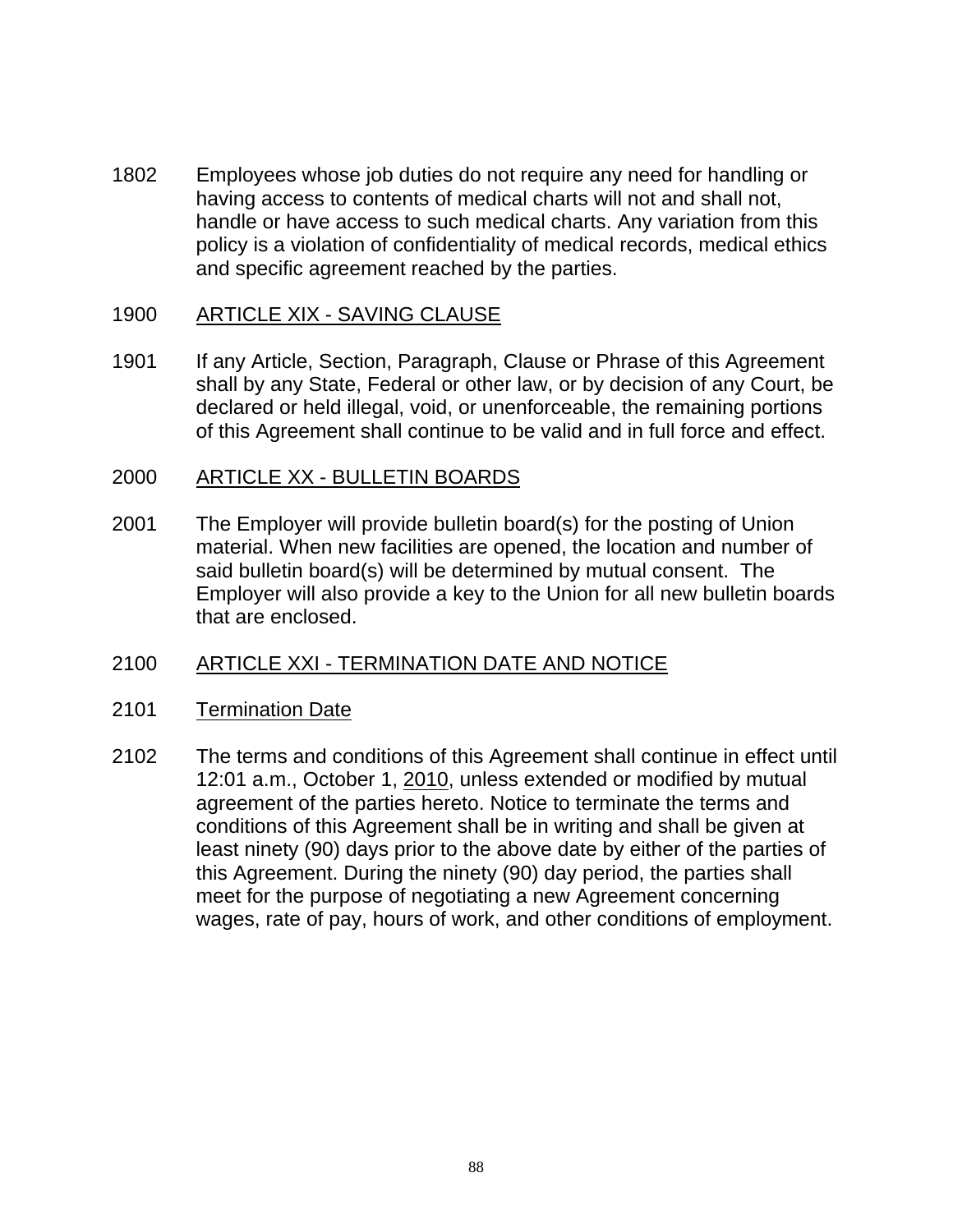# 2103 Notice

2104 Any notice to be given under this Agreement shall be given by registered mail, and if by the Employer, be addressed to the United Steelworkers, Five Gateway Center, Pittsburgh, Pennsylvania 15222, and if by the Union, to the Employer at 393 East Walnut Street, Pasadena, California 91188. Either party may by like written notice, change the address.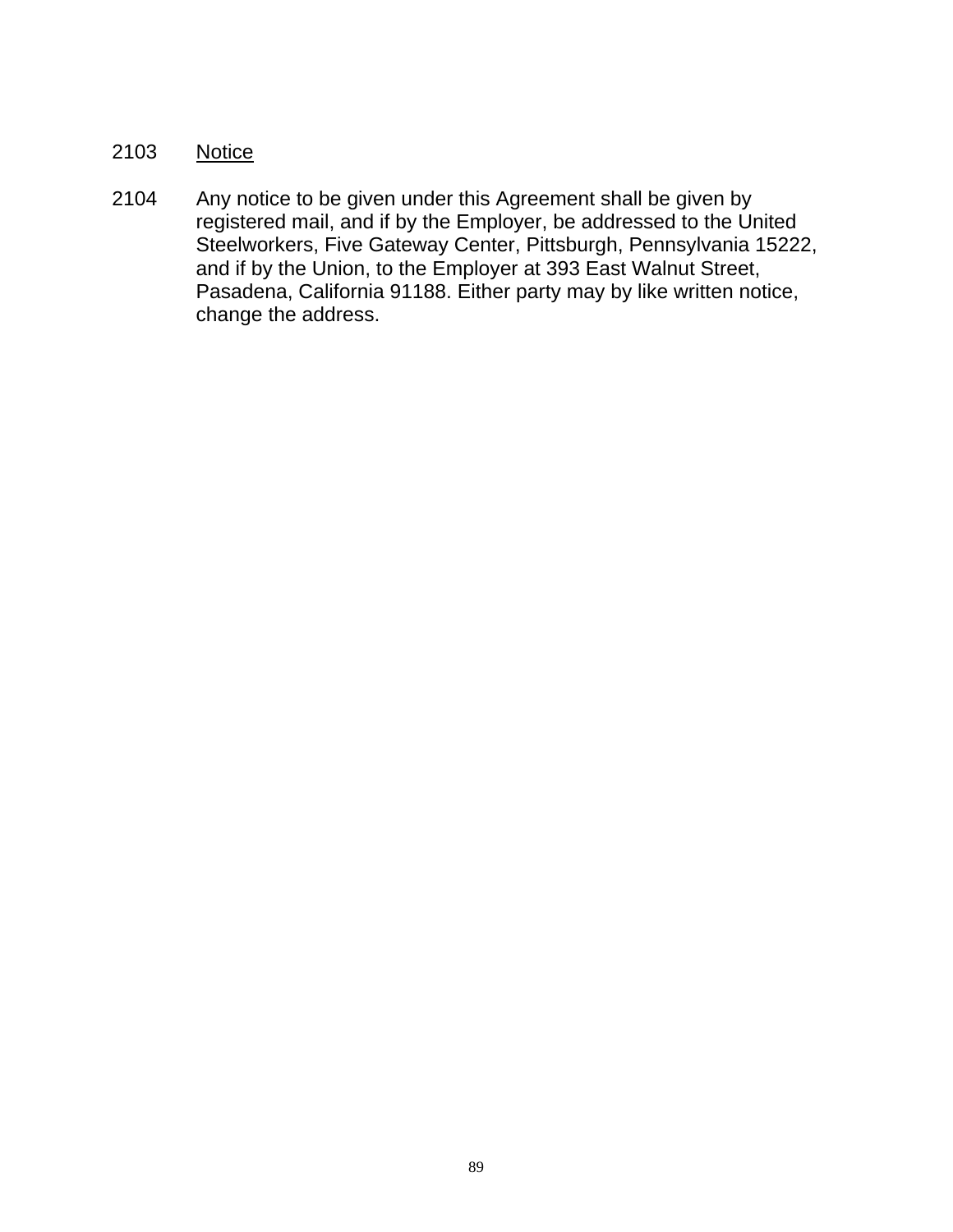In witness whereof, the parties hereto affix their signatures.

# KAISER FOUNDATION HOSPITALS, KAISER FOUNDATION HEALTH PLAN, and SOUTHERN CALIFORNIA PERMANENTE MEDICAL GROUP

/S/ J. Weisz M.D J. Weisz M.D.

/S/ Greg Christian Greg Christian

/S/ Benjamin K. Chu M.D. Benjamin Chu

/S/ Thomas J Williamson T.Williamson

/S/ Patti Carson P. Carson

/S/ George Velasco\_\_\_\_ George Velasco

/S/ Kathy Sager Kathy Sager

/S/ Kal Khoury **Kal Khoury** 

/S/ Jill Duplechan J. Duplechan

/S/ Michael A. Lynd M.A. Lynd

/S/ Barbara Gilkerson\_\_\_\_ Barbara Gilkerson

/S/ Kok Lim \_ Kok Lim

/S/ Theo Bruins\_ Theo Bruins

/S/ Susan Raney Susan Raney

/S/ Kim Labiaga K. Labiaga

/S/ Veronica Brunson Veronica Brunson

/S/ Michael A Belmont Michael A Belmont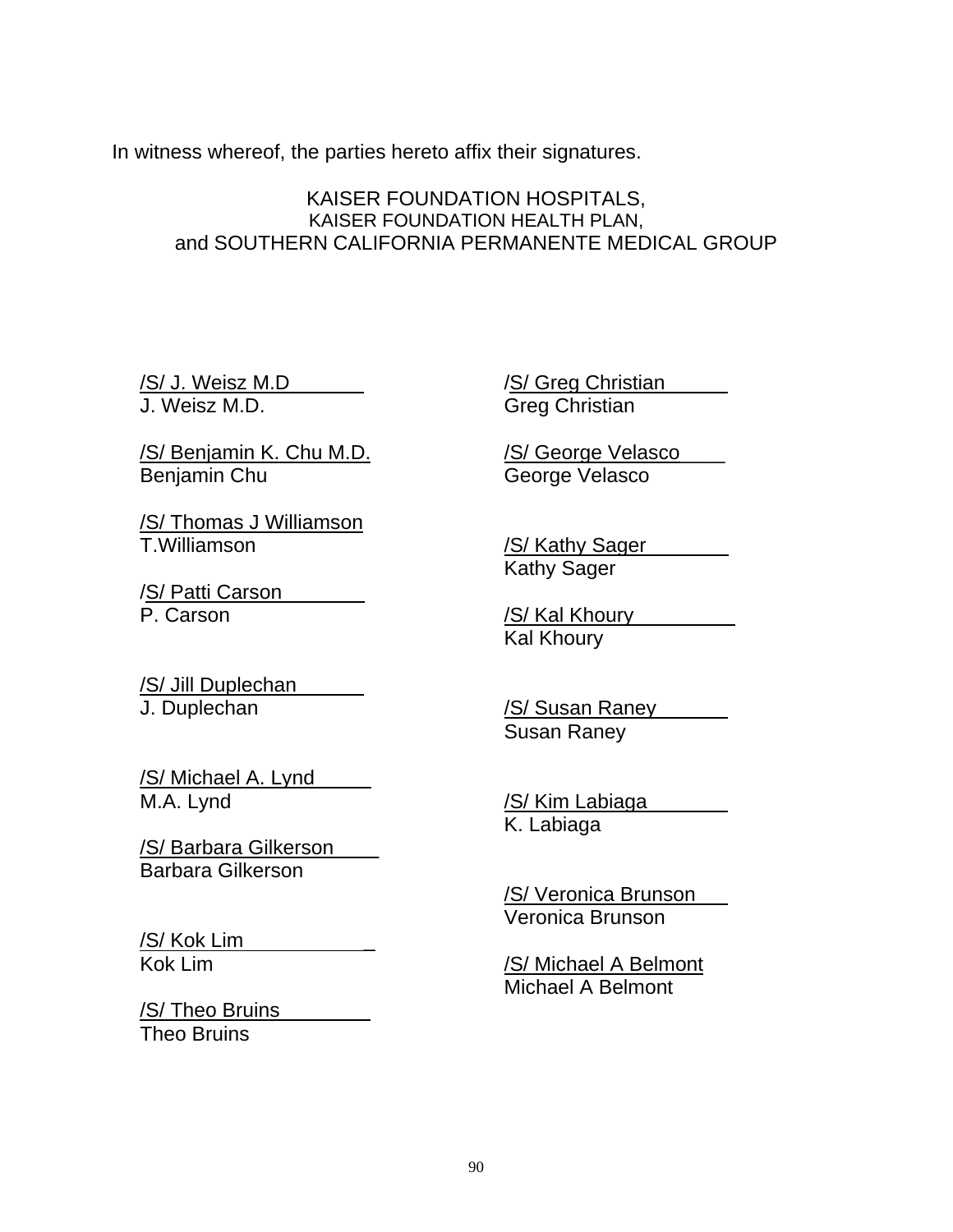In witness whereof, the parties hereto affix their signatures.

# UNITED STEEL, PAPER AND FORESTRY, RUBBER, MANUFACTURING, ENERGY ALLIED INDUSTRIAL AND SERVICE WORKERS INTERNATIONAL UNION, AFL-CIO-CLC

/S/ Leo W. Gerard Leo W. Gerard International President

/S/ James D. English James D. English Intl. Secretary/Treasurer

/S/ Thomas Conway Thomas Conway Intl. Vice President (Administration)

/S/ Fred Redmond Fred Redmond Intl. Vice President (Human Affairs)

/S/ Terry L. Bonds Terry L. Bonds, Director, District 12

/S/ Wayne A. Clary Wayne A. Clary, Sub-District Director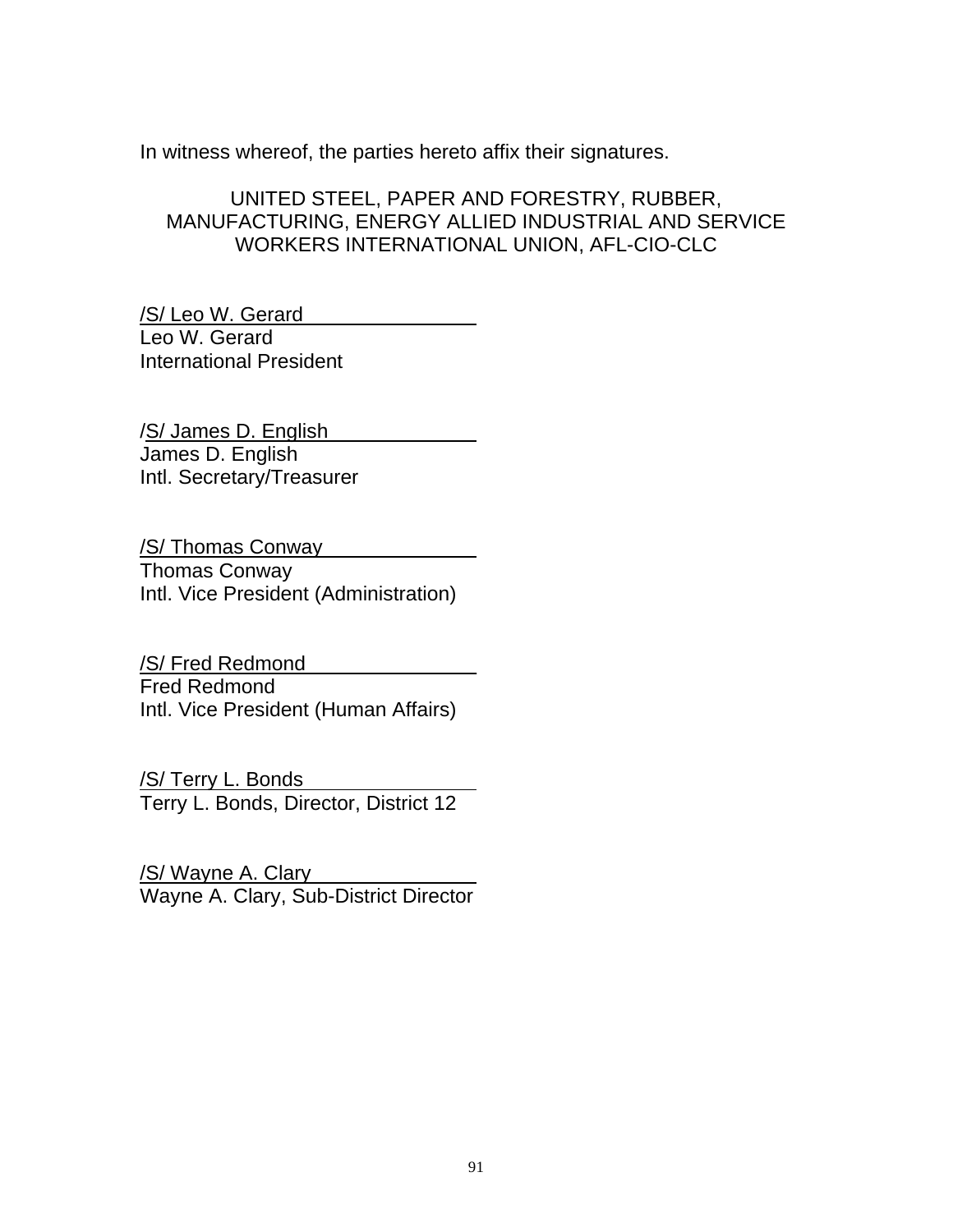In witness whereof, the parties hereto affix their signatures.

# NEGOTIATING COMMITTEE

S/ Wayne A. Clary Wayne A. Clary

/S/ Phil Rayner Phil Rayner

/S/ Roy Wiles Roy Wiles

**/S/ Virginia Fortner** Virginia Fortner

/S/ Janis Thorn Janis Thorn

/S/ Ruth Estes Ruth Estes

/S/ Sam Holly Sam Holly

/S/ Wanda Jenkins Wanda Jenkins

/S/ Sue Fram Sue Fram

/S/ Madeline Chero Madeline Chero

/S/ Loureen Evans Loureen Evans

/S/ Brenda Lancaster Brenda Lancaster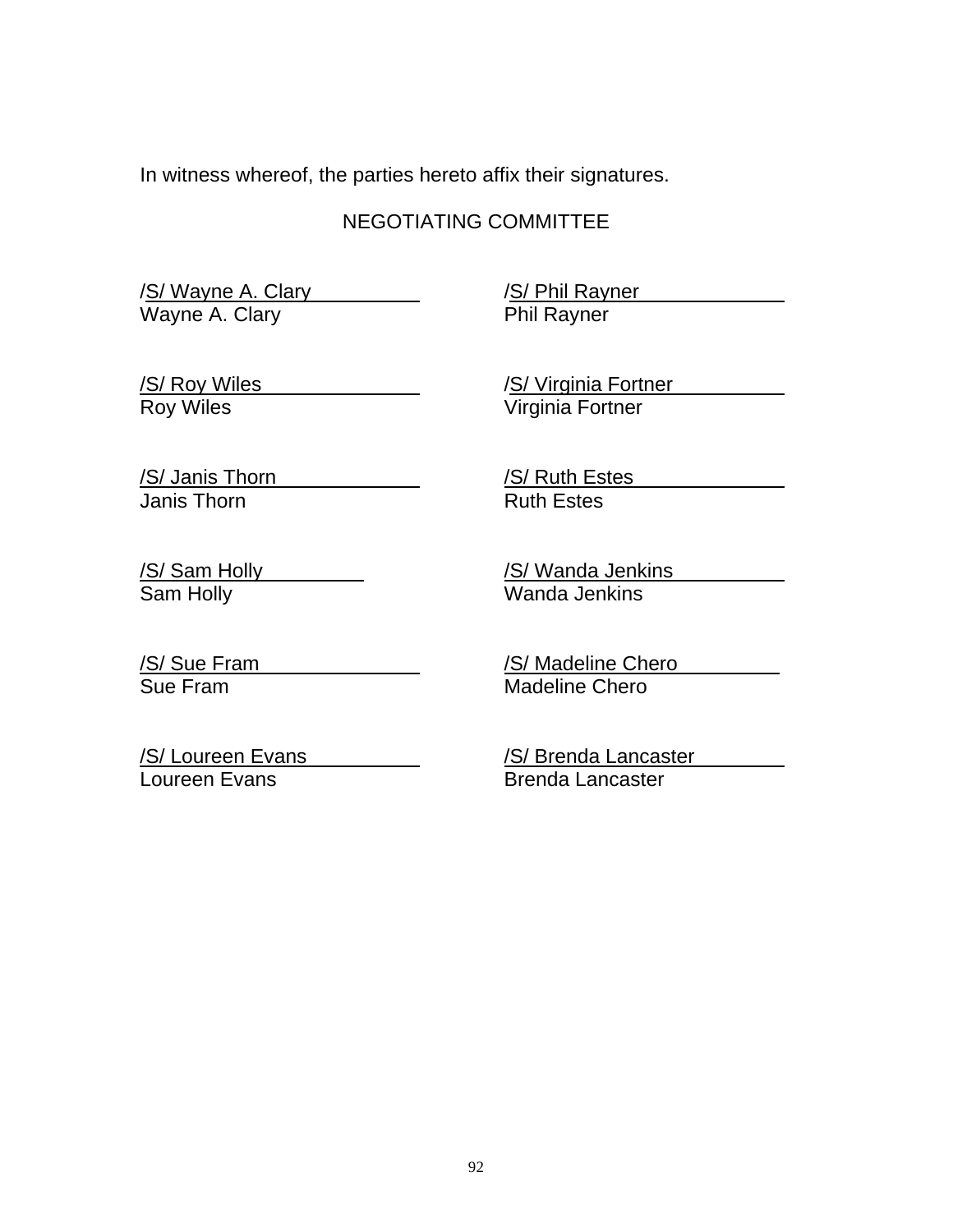# **Appendix A**

# **KAISER PERMANENTE MEDICAL CARE PROGRAM UNITED STEELWORKERS OF AMERICA LOCAL 7600**

# **JOB FAMILY DEFINITIONS**

# **SUPPORT SERVICE**

**THE SUPPORT SERVICE JOB FAMILY IS RESPONSIBLE FOR PROVIDING PHYSICAL ENVIRONMENT FOR MEMBERS, EMPLOYEES, MEDICAL STAFF AND THE GENERAL PUBLIC. THIS GROUP OF CLASSIFICATIONS INCLUDES, BUT IS NOT LIMITED TO ENVIRONMENTAL SERVICES, MATERIAL MANAGEMENT, AND FOOD SERVICES.** 

# **PATIENT CARE**

# **THE PATIENT CARE JOB FAMILY IS RESPONSIBLE FOR THE PROVISION OF SAFE AND APPROPRIATE PATIENT CARE. THIS GROUP OF CLASSIFICATIONS ROUTINELY ASSIST PHYSICIANS AND PROVIDERS CHARGED WITH THE CARE OF A PARTICULAR MEMBER.**

# **CLERICAL**

**THE CLERICAL JOB FAMILY IS RESPONSIBLE FOR THE PERFORMANCE OF GENERAL OR SPECIALIZED CLERICAL SUPPORT ACTIVITIES FOR A DEPARTMENT OR SERVICE. THIS GROUP OF CLASSIFICATIONS UTILIZES KNOWLEDGE OF POLICIES AND/OR PROCEDURES TO SUPPORT THE BUSINESS OPERATIONS OF THE MEDICAL CENTER OR FACILITY** 

# **TECHNICAL**

**THE TECHNICAL JOB FAMILY IS RESPONSIBLE FOR THE PROVISION OF OR SUPPORT TO THE APPROPRIATE DIAGNOSTIC AND/OR THERAPEUTIC SERVICES AS REQUIRED IN EXAMINATION, CARE AND TREATMENT OF MEMBERS. THIS GROUP OF CLASSIFICATION PROVIDES SERVICE TO MEMBERS AND THEIR FAMILIES AS DIRECTED BY THE MEDICAL STAFF.**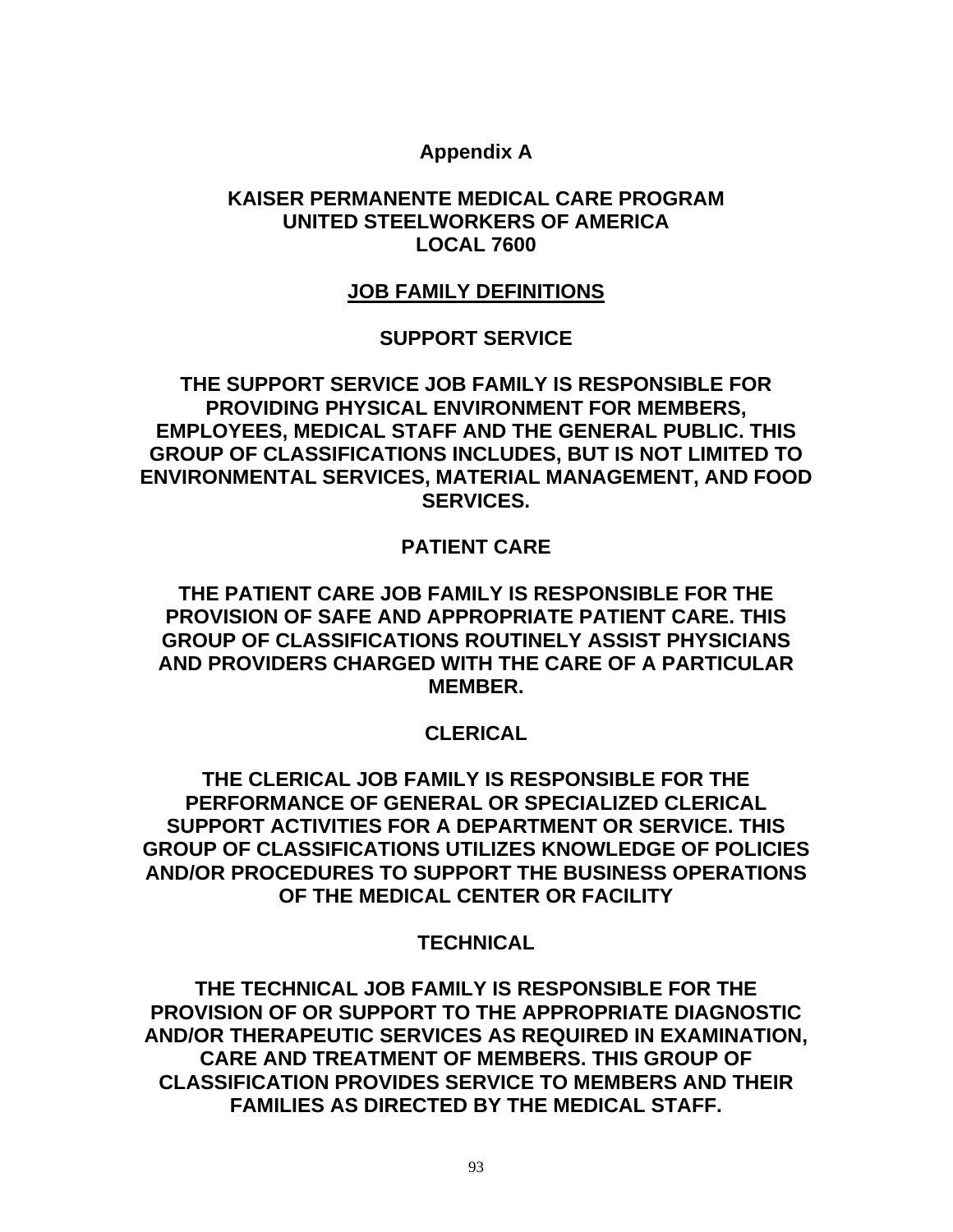#### **EQUIPMENT SERVICES**

# **THE EQUIPMENT SERVICES JOB FAMILY IS RESPONSIBLE FOR THE PROVISION OF MAINTENANCE OF NON-PATIENT AND PATIENT RELATED EQUIPMENT. THIS GROUP OF CLASSIFICATIONS SUPPORTS THE EFFICIENT PLANT AND FACILITY OPERATIONS AT THE MEDICAL CENTER AND/OR FACILITY.**

#### **INFORMATION TECHNOLOGY**

# **THE INFORMATION TECHNOLOGY JOB FAMILY IS RESPONSIBLE FOR THE PROVISION OF PRINT, TAPE, DISTRIBUTION, AND OPERATIONAL SUPPORT.**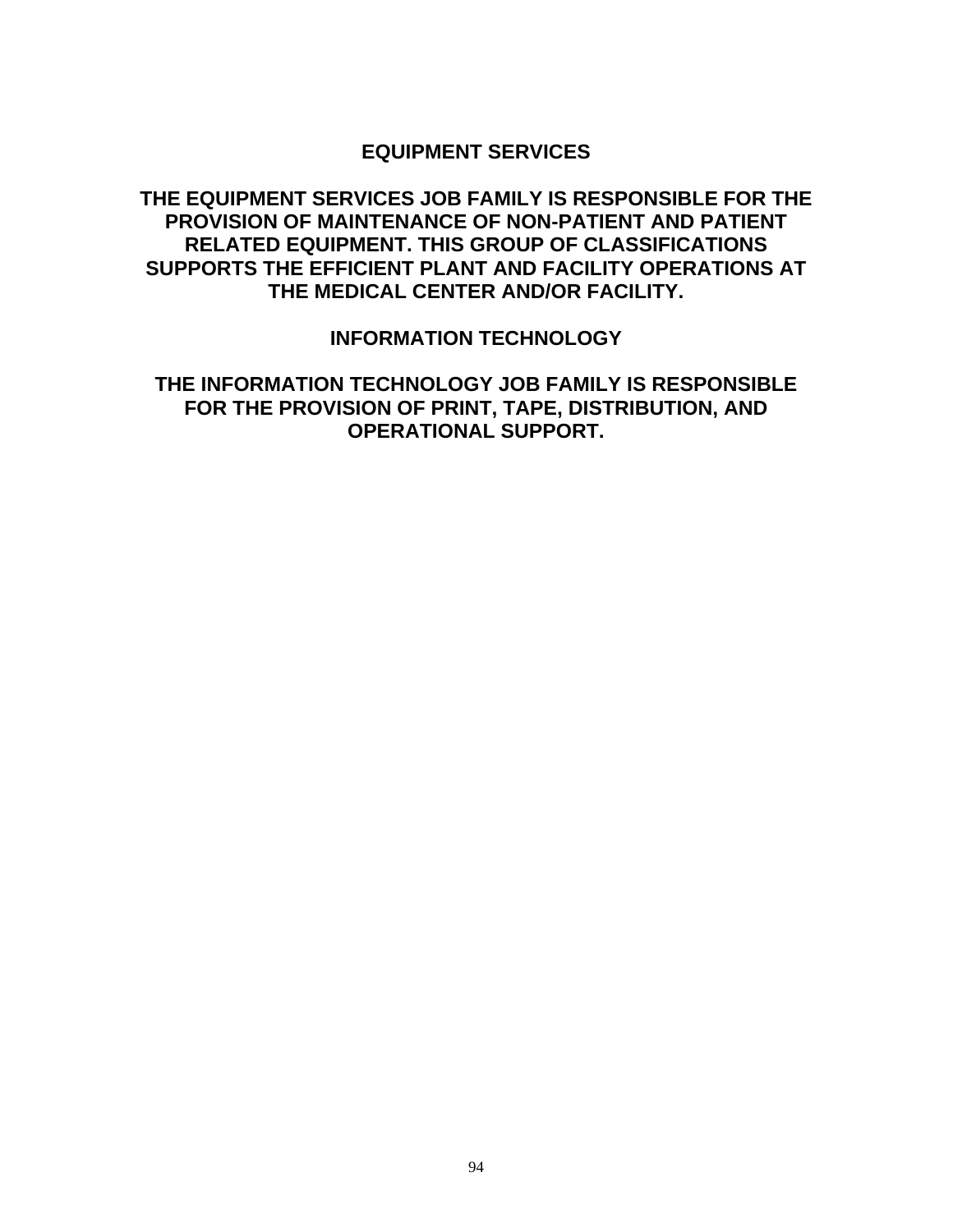# **SUPPORT SERVICES JOB FAMILY WAGE SCHEDULES**

| Grade<br>SS-A | Job Title<br>No Jobs                                                                                                         |
|---------------|------------------------------------------------------------------------------------------------------------------------------|
| SS-B          | Dietary Aide<br><b>Housekeeping Attendant</b><br>Linen Room Attendant                                                        |
| SS-C          | Dietary Storeroom Worker<br>Mail Room Messenger<br><b>Perioperative Assistant</b>                                            |
| SS-D          | <b>Lead Dietary Aide</b><br><b>Lead Housekeeping Attendant</b><br><b>Lead Linen Room Attendant</b><br><b>Storeroom Clerk</b> |
| SS-E          | Courier<br><b>Grill Cook</b><br><b>Lead Dietary Storeroom Worker</b>                                                         |
| SS-F          | <b>Storeroom Worker</b><br><b>Transportation Aide</b>                                                                        |
| SS-G          | <b>First Cook</b><br><b>Shipping/Receiving Clerk</b><br><b>Storeroom Worker/Driver</b>                                       |
| SS-H          | <b>Lead Storeroom Worker</b><br><b>Lead Transportation Aide</b><br><b>Pharmacy Stock Clerk</b><br><b>Truck Driver</b>        |
| SS-I          | No Jobs                                                                                                                      |
| SS-J          | <b>Truck Driver (Regional)</b>                                                                                               |
| SS-K          | <u>No Jobs</u>                                                                                                               |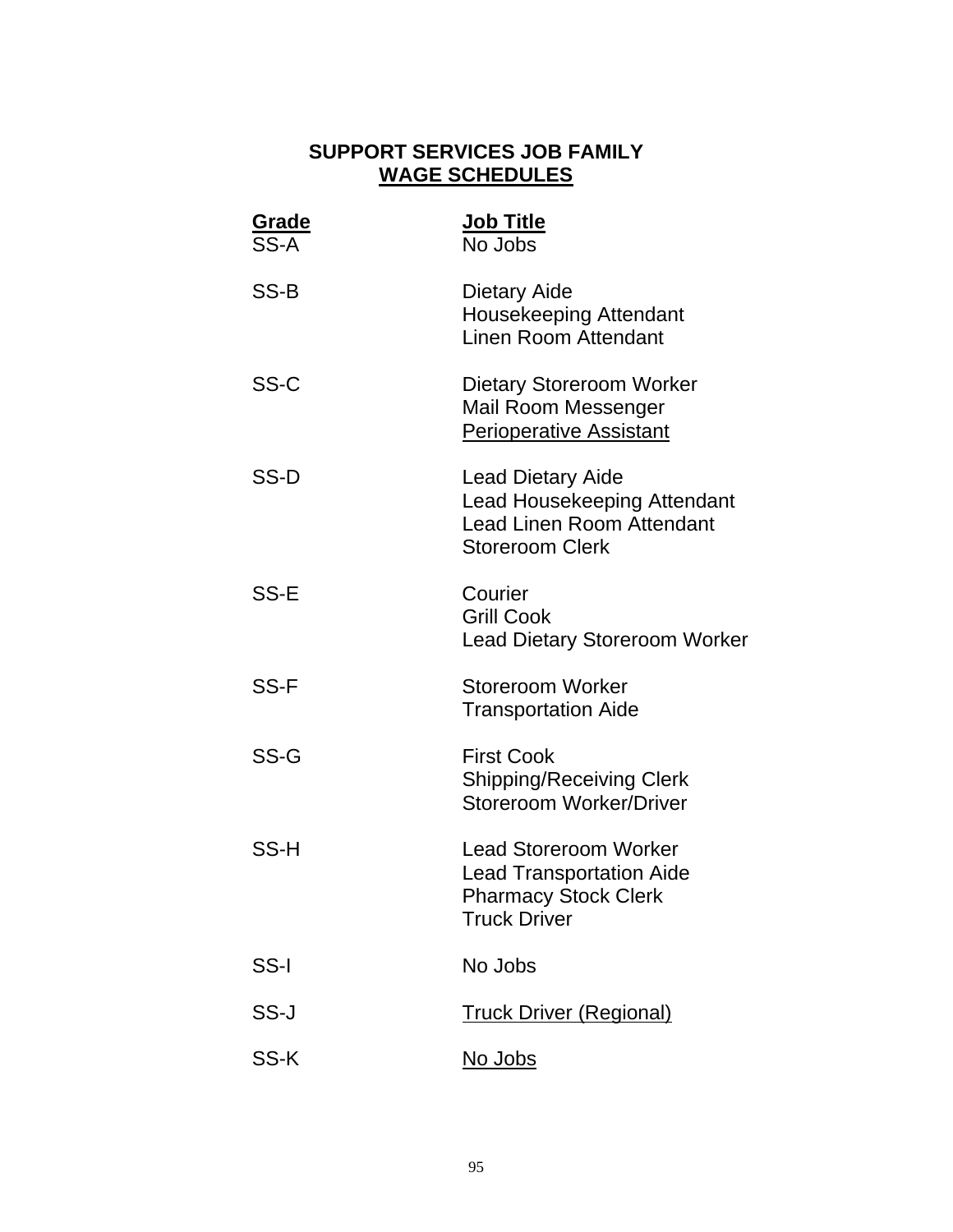# **Appendix A**

# **KAISER PERMANENTE MEDICAL CARE PROGRAM UNITED STEELWORKERS LOCAL 7600**

# **CLERICAL JOB FAMILY WAGE SCHEDULES**

| <b>Grade</b> | Job Title                                                                                                                                                                                                                                                                                                                                                                                                                                   |
|--------------|---------------------------------------------------------------------------------------------------------------------------------------------------------------------------------------------------------------------------------------------------------------------------------------------------------------------------------------------------------------------------------------------------------------------------------------------|
| $C-A$        | <b>Chart Room Clerk</b><br><b>Unit Secretary Trainee</b>                                                                                                                                                                                                                                                                                                                                                                                    |
| $C-B$        | Dept. Clerk I<br><b>Diet Clerk</b><br><b>Dietary Cashier</b><br><b>File Clerk</b><br><b>Home Health Clerk I</b><br><b>OHS Clerk</b><br><b>Safety and Security Clerk</b>                                                                                                                                                                                                                                                                     |
| $C-C$        | <b>Centrex Operator</b><br>Diagnostic Imaging File Clerk<br>Lead Chartroom Clerk<br><b>Receptionist I</b><br><b>Records Clerk I</b><br><b>Area Claims Clerk</b>                                                                                                                                                                                                                                                                             |
| $C-D$        | <b>Administrative Services Clerk</b><br><b>Anesthesia Clerk</b><br><b>Business Services Collection Clerk</b><br><b>Cancer Registry Clerk</b><br><b>Clerk Plant Services</b><br><b>Construction Liaison Clerk</b><br>Data Entry Clerk<br><b>Department Clerk II</b><br><b>Dietary Systems Clerk</b><br><b>DPST Data Entry Clerk</b><br><b>Emergency Room Clerk</b><br><b>Intermediate Clerk Typist</b><br><b>Inventory Control Assistant</b> |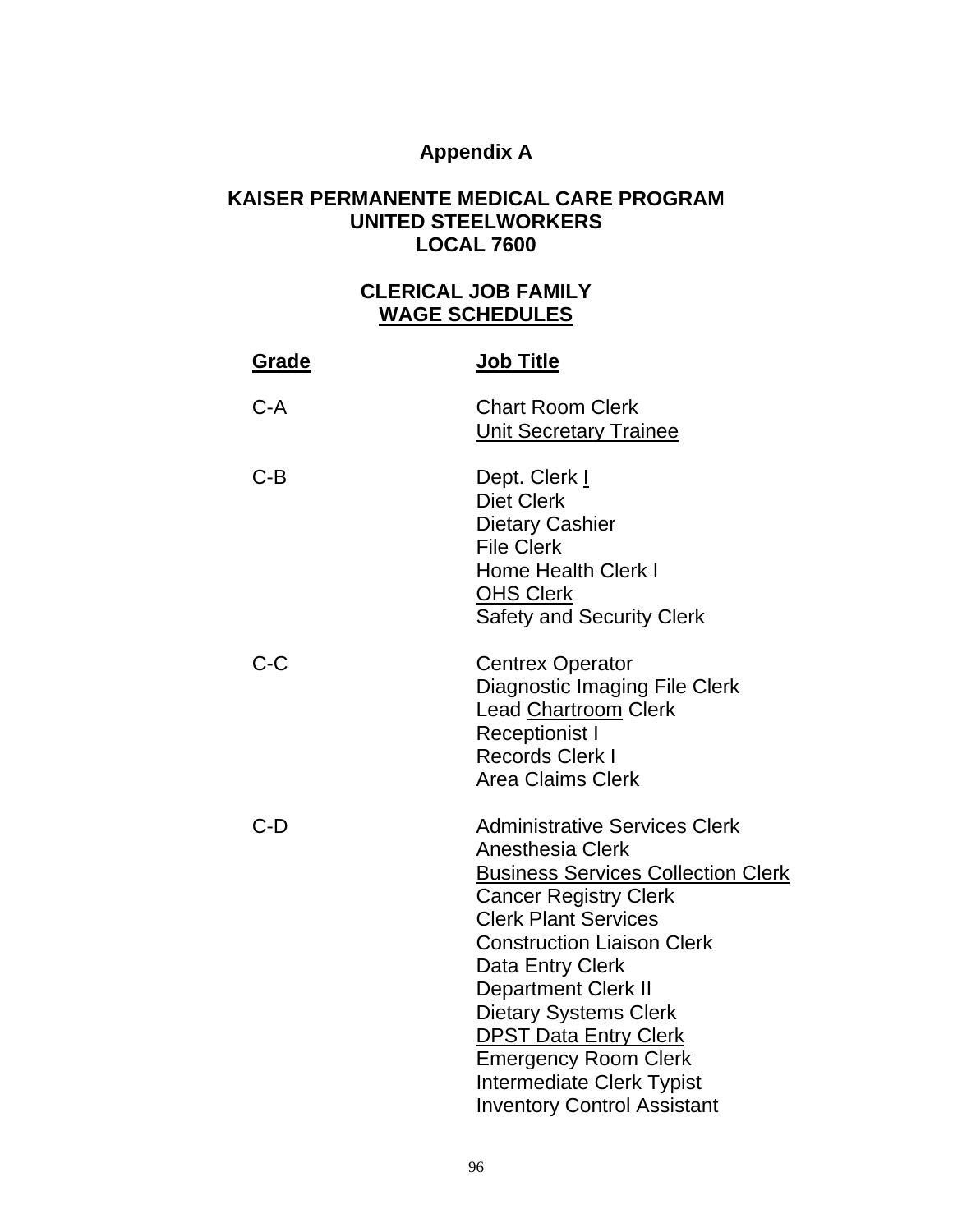| Grade | <b>Job Title</b>                                                                                                                                                                                                                                                                                                                                                                                                                                                                                                                                                                                                                                                                                                                                                                                       |
|-------|--------------------------------------------------------------------------------------------------------------------------------------------------------------------------------------------------------------------------------------------------------------------------------------------------------------------------------------------------------------------------------------------------------------------------------------------------------------------------------------------------------------------------------------------------------------------------------------------------------------------------------------------------------------------------------------------------------------------------------------------------------------------------------------------------------|
| $C-D$ | Lab/Pathology Department Clerk<br><b>Medical Library Clerk</b><br><b>Optical Customer Host</b><br><b>Pharmacy Assistant</b><br>Receptionist II/Cash Appt. Clerk<br>Receptionist (Radiology, Psychiatry)<br><b>Records Clerk II</b><br><b>Social Services Clerk</b><br>Subpoena Clerk<br><b>Surgery Scheduling Clerk</b>                                                                                                                                                                                                                                                                                                                                                                                                                                                                                |
| $C-E$ | <b>Admitting Clerk</b><br><b>Alcoholism Clerk</b><br><b>AOU Clerk</b><br><b>Business Office Clerk</b><br><b>Customer Services Representative</b><br>Diagnostic Imaging Scheduling Coordinator<br><b>Health Education Clerk</b><br>Home Health Clerk II<br><b>Laboratory Assistant</b><br><b>Medical Library Technician</b><br><b>Member Health Education Clerk</b><br><b>Membership Service Clerk</b><br><b>OHS Claims Processor I</b><br><b>Ortho Surgery Scheduling Clerk</b><br><b>Outside Case Management Clerk</b><br><b>Psychiatric Social Clerk</b><br><b>Regional Chartroom Clerk</b><br><b>Respiratory Care Clerk</b><br><b>Scheduling Coordinator</b><br><b>Senior Centrex Operator</b><br><b>Unit Secretary</b><br><b>Volunteer Services Clerk</b><br><b>Wellness Resources Store Clerk</b> |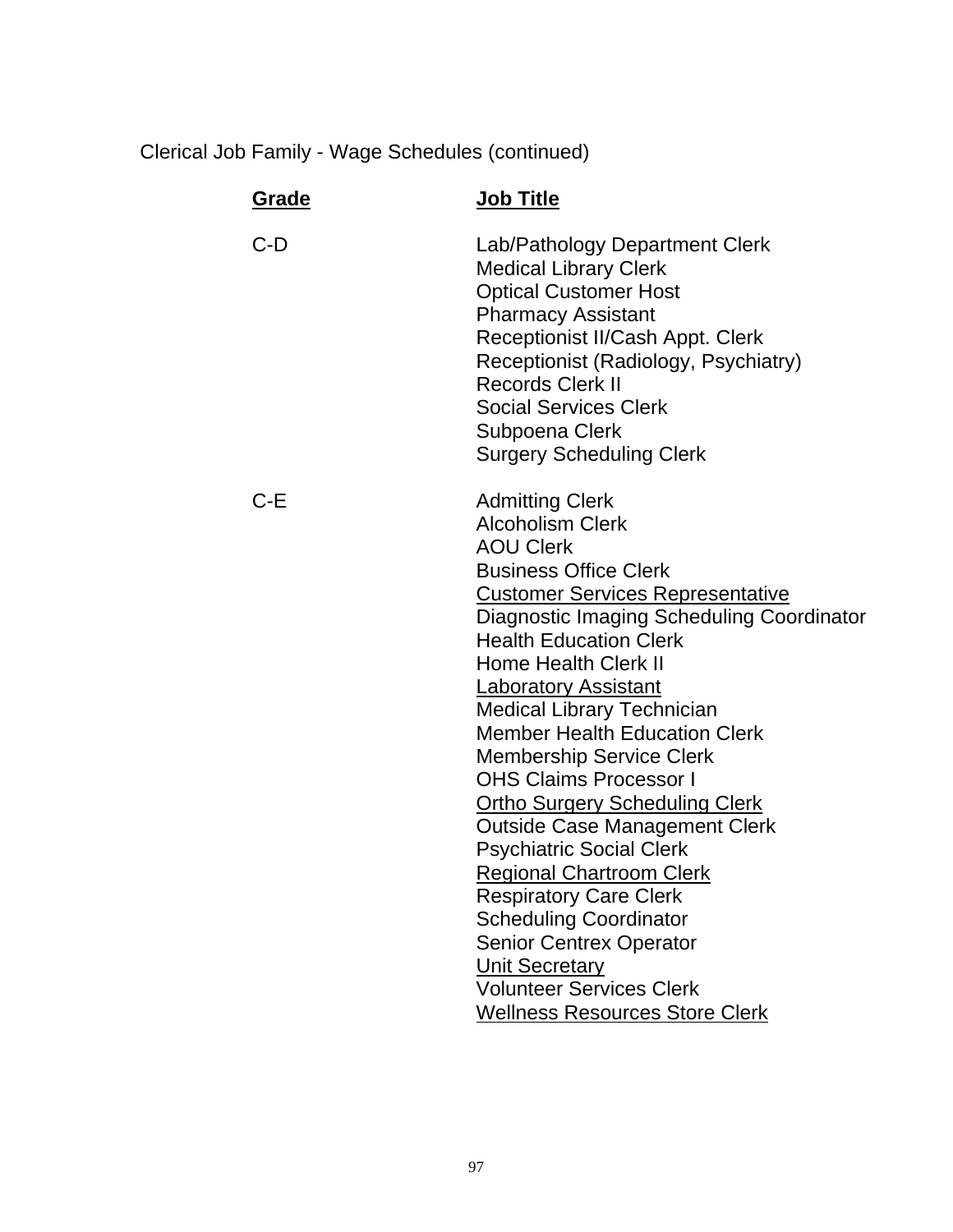| Grade | <b>Job Title</b>                                                                                                                                                                                                                                                                                                                                                                                                                                                                                                                                                                                                                                                                                                                                   |
|-------|----------------------------------------------------------------------------------------------------------------------------------------------------------------------------------------------------------------------------------------------------------------------------------------------------------------------------------------------------------------------------------------------------------------------------------------------------------------------------------------------------------------------------------------------------------------------------------------------------------------------------------------------------------------------------------------------------------------------------------------------------|
| C-F   | A/P Liaison Clerk<br><b>Clerk Typist/Peds</b><br>Diagnostic Imaging File Clerk<br><b>Diagnostic Imaging Scheduling</b><br>Coordinator<br><b>DPST Claims Adjuster</b><br>Home Health Clerk III<br><b>Insurance Clerk</b><br><b>Lead Clerk Plant Services</b><br><b>Lead Data Entry Clerk</b><br><b>Lead Pharmacy Assistant</b><br>Lead Receptionist II/Cash Appt.Clerk<br><b>OHS Claims Processor I</b><br>Lead Receptionist (Radiology, Psychiatry)<br><b>Lead Surgery Scheduling Clerk</b><br><b>Medical Transcriptionist I</b><br><b>Membership Services Representative</b><br><b>Orthopedic Liaison</b><br><b>Patient Support Representative I</b><br><b>Records Clerk III</b><br><b>Senior Appointment Clerk</b><br><b>Tool Crib Attendant</b> |
| C-G   | <b>Biller I</b><br><b>DPST Collector</b><br><b>Diagnostic Imaging Scheduling</b><br><b>Coordinator II</b><br><b>Education and Research Secretary</b><br><b>Education and Research Transcriber</b><br><b>Insurance Clerk II</b><br><b>Lead Home Health Clerk</b><br><b>Lead Regional Chartroom Clerk</b><br>Master Scheduler<br><b>Medical Secretary</b><br><b>Psych Social Clerk II</b><br><b>Records Clerk IV</b><br>Records Technician I<br><b>Revenue Support Clerk</b>                                                                                                                                                                                                                                                                         |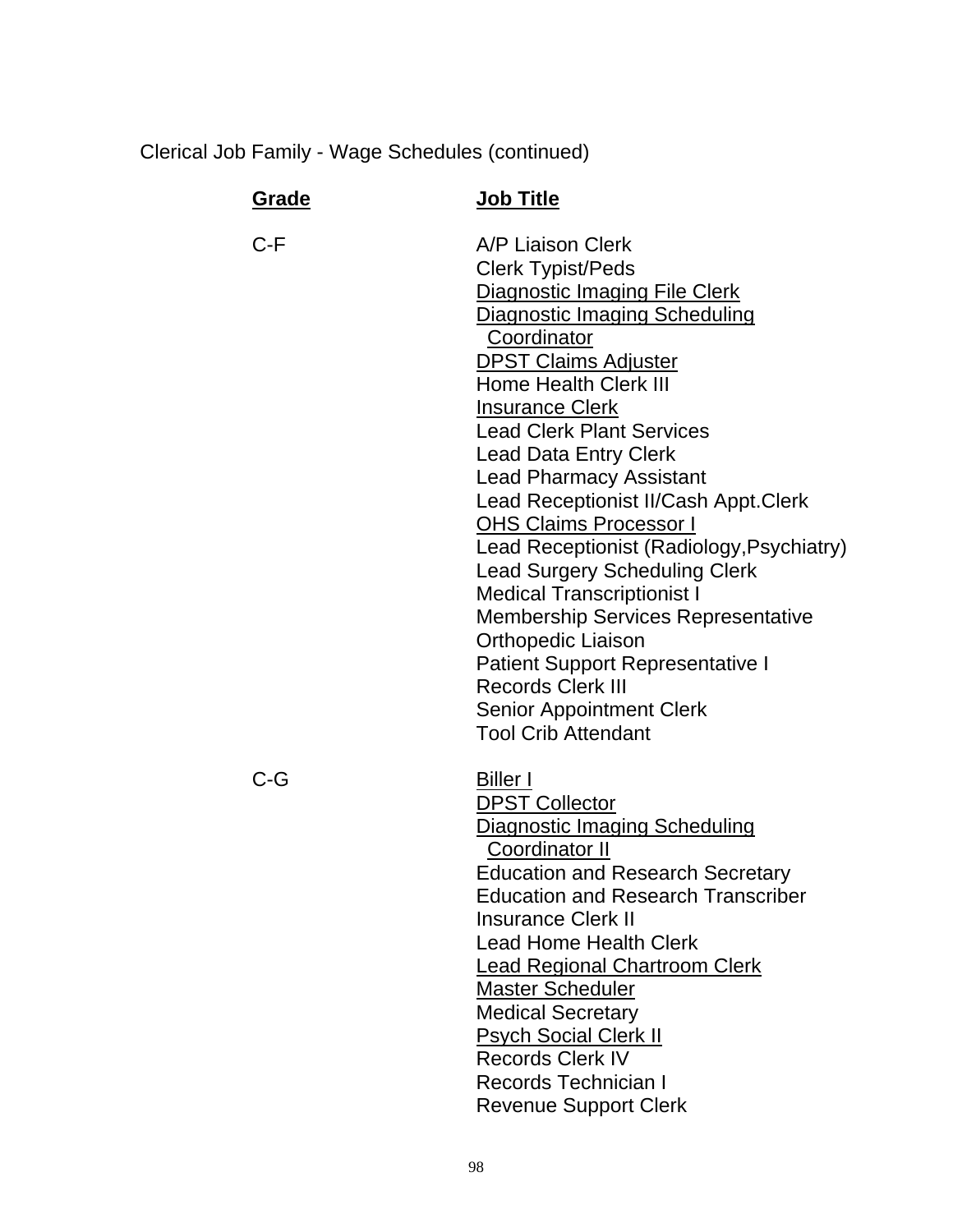| Grade      | <b>Job Title</b>                                                                                                                                                                                                                                                                     |
|------------|--------------------------------------------------------------------------------------------------------------------------------------------------------------------------------------------------------------------------------------------------------------------------------------|
|            | <b>Senior Admitting Clerk</b><br><b>Senior Business Office Clerk</b><br>Senior Membership Service Clerk<br><b>Senior Psychiatric Clerk</b>                                                                                                                                           |
| $C-H$      | <b>Abstract Clerk</b><br><b>Cancer Registrar Assistant</b><br><b>Lead Diagnostic Imaging File Clerk</b><br><b>Lead Records Clerk III</b><br><b>Medical Transcriptionist II</b><br><b>Quality Assurance Secretary</b>                                                                 |
| $C-I$      | <b>Cancer Registrar</b><br><b>DPST Revenue Biller</b><br>Lead Diagnostic Imaging Scheduling<br>Coordinator<br><b>OHS Claims Processor II</b><br><b>Patient Support Representative II</b><br><b>Records Technician II</b><br><b>Revenue Biller</b><br><b>Senior Medical Secretary</b> |
| $C-J$      | <b>Lead Medical Transcriber</b>                                                                                                                                                                                                                                                      |
| $C-K$      | <b>Financial Counselor</b><br><b>Lead Cancer Registrar</b><br><b>Lead Records Technician</b>                                                                                                                                                                                         |
| $C-L$      | <b>Logistics Coordinator</b>                                                                                                                                                                                                                                                         |
| $C-M$      | <b>Evaluation and Management Coder</b>                                                                                                                                                                                                                                               |
| $C-N$      | <b>Health Information Coder Trainee</b>                                                                                                                                                                                                                                              |
| <b>MSP</b> | <u>Cancer Registrar</u><br><u>ead Cancer Resistrar</u><br><u> Health Information Coder I</u>                                                                                                                                                                                         |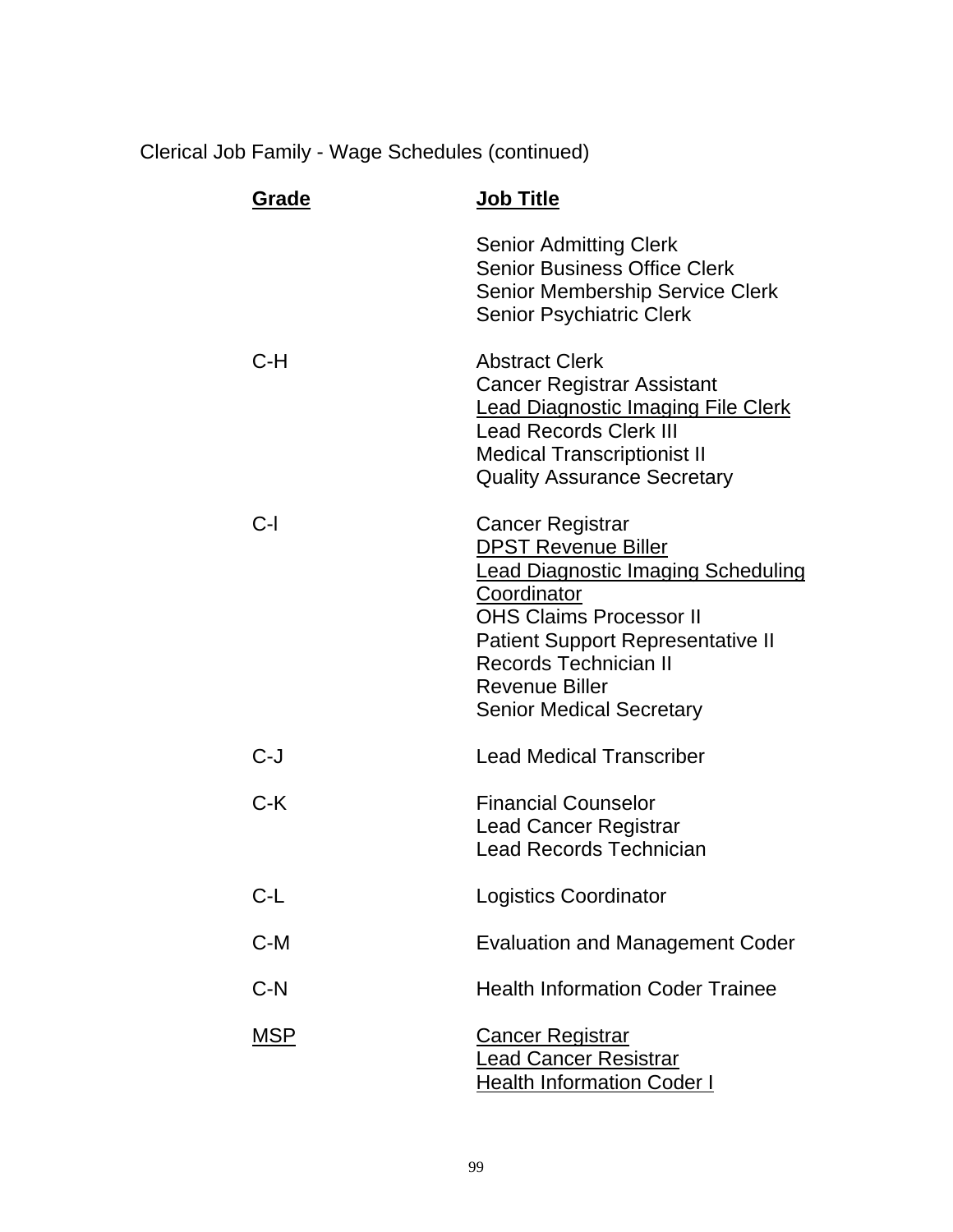**Grade Job Title**

MSP Health Information Coder II **Health Information Coder III**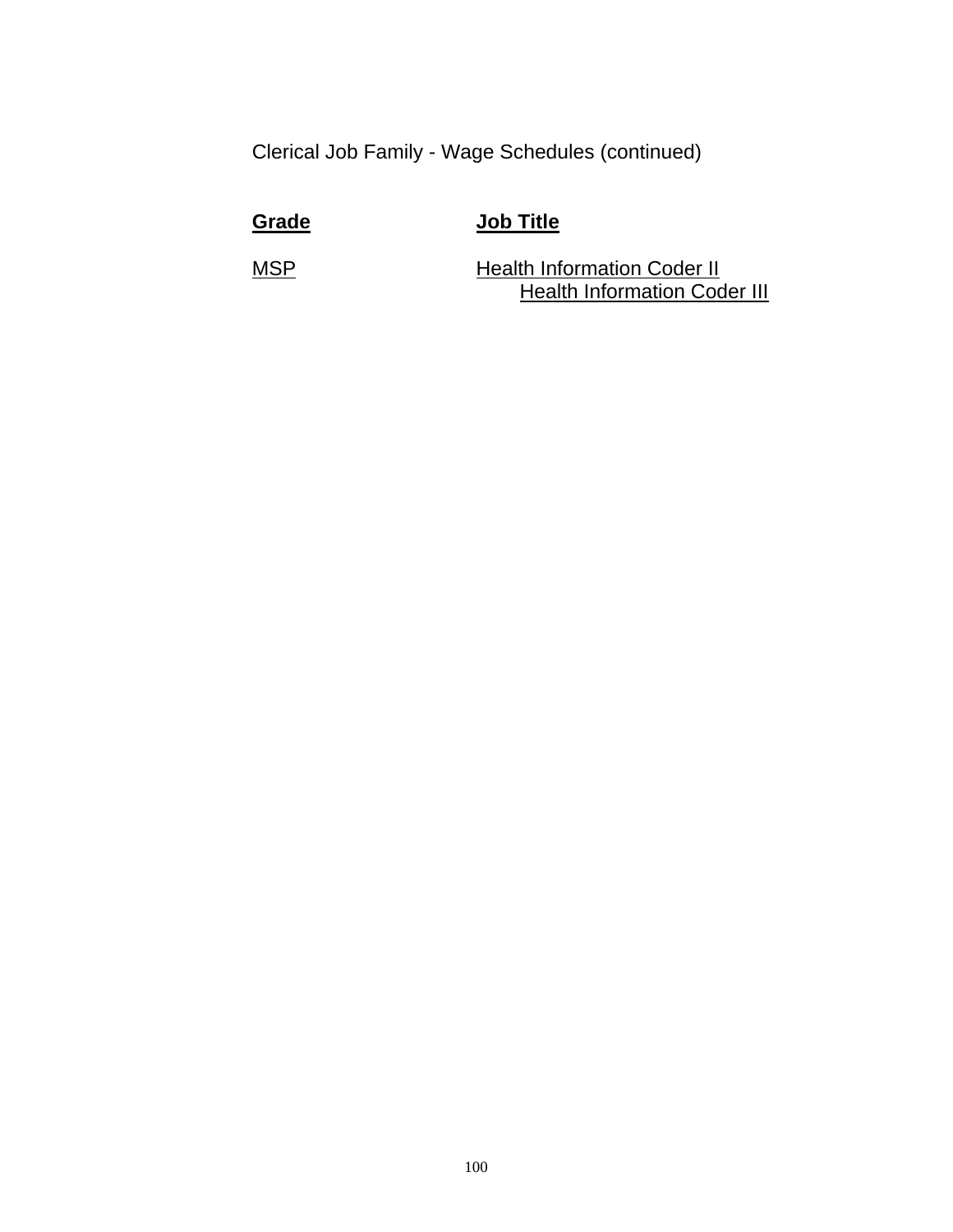## **Appendix A**

#### **KAISER PERMANENTE MEDICAL CARE PROGRAM UNITED STEELWORKERS LOCAL 7600**

## **PATIENT CARE JOB FAMILY WAGE SCHEDULES**

| Grade    | <b>Job Title</b>                                                                                                                                                              |
|----------|-------------------------------------------------------------------------------------------------------------------------------------------------------------------------------|
| $P.C.-A$ | <b>Medical Assistant I</b>                                                                                                                                                    |
| $P.C.-B$ | No Jobs                                                                                                                                                                       |
| $P.C.-C$ | <b>Junior Ortho Technician</b>                                                                                                                                                |
| $P.C.-D$ | No Jobs                                                                                                                                                                       |
| $P.C.-E$ | No Jobs                                                                                                                                                                       |
| $P.C.-F$ | <b>Patient Care Assistant Trainee</b><br><b>Physical Therapy Aide II</b>                                                                                                      |
| $P.C.-G$ | <u>No Jobs</u>                                                                                                                                                                |
| $P.C.-H$ | Home Health Aide<br><b>Trained Aide</b><br><b>Medical Assistant II</b><br><b>Patient Care Assistant</b><br><b>Rehabilitation Technician</b>                                   |
| $P.C.-I$ | <b>Emergency Care Assistant</b><br><b>Emergency Room Technician</b><br><b>Health Appraisal Assistant</b><br>Lift Technician<br>Ortho Technician<br><b>Senior Trained Aide</b> |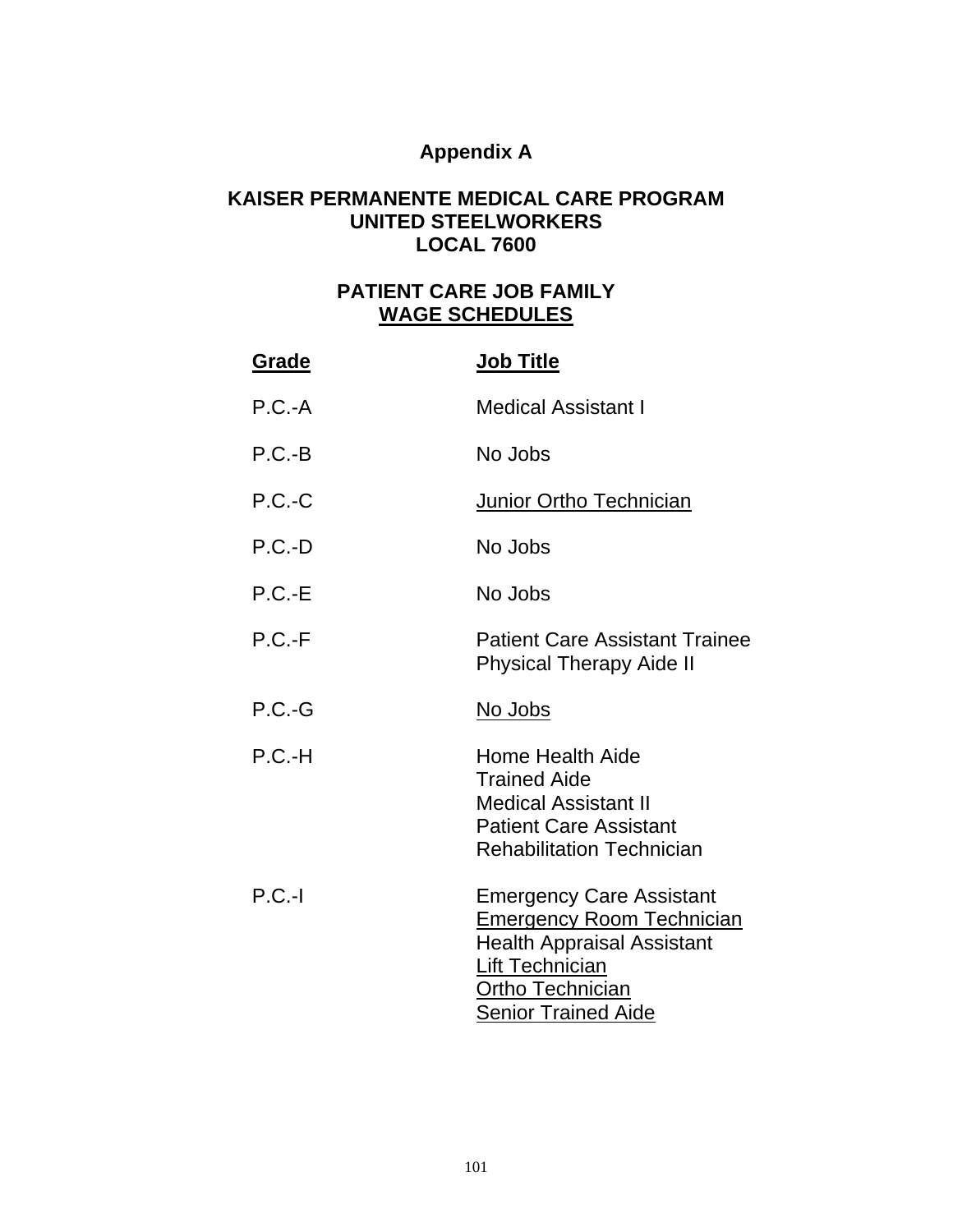Patient Care Job Family - Wage Schedules (continued)

| Grade      | <b>Job Title</b>                                                                                                                                             |
|------------|--------------------------------------------------------------------------------------------------------------------------------------------------------------|
| $P.C.-J$   | Cognitive Rehab Technician<br>Diet Technician<br><b>Podiatry Technician</b>                                                                                  |
| $P.C.-K$   | <b>LVN-Inpatient</b><br><b>LVN-Outpatient</b><br><b>LVN-Newborn Hearing Coordinator</b><br><b>Physical Therapy Assistant</b><br>Senior Anesthesia Technician |
| $P.C.-AA$  | <b>Chemical Dependency Recovery Counselor</b>                                                                                                                |
| <b>MSP</b> | <b>Lead Respiratory Care Practitioner</b><br><b>Respiratory Care Pratitioner</b><br>Senior Ortho Technician                                                  |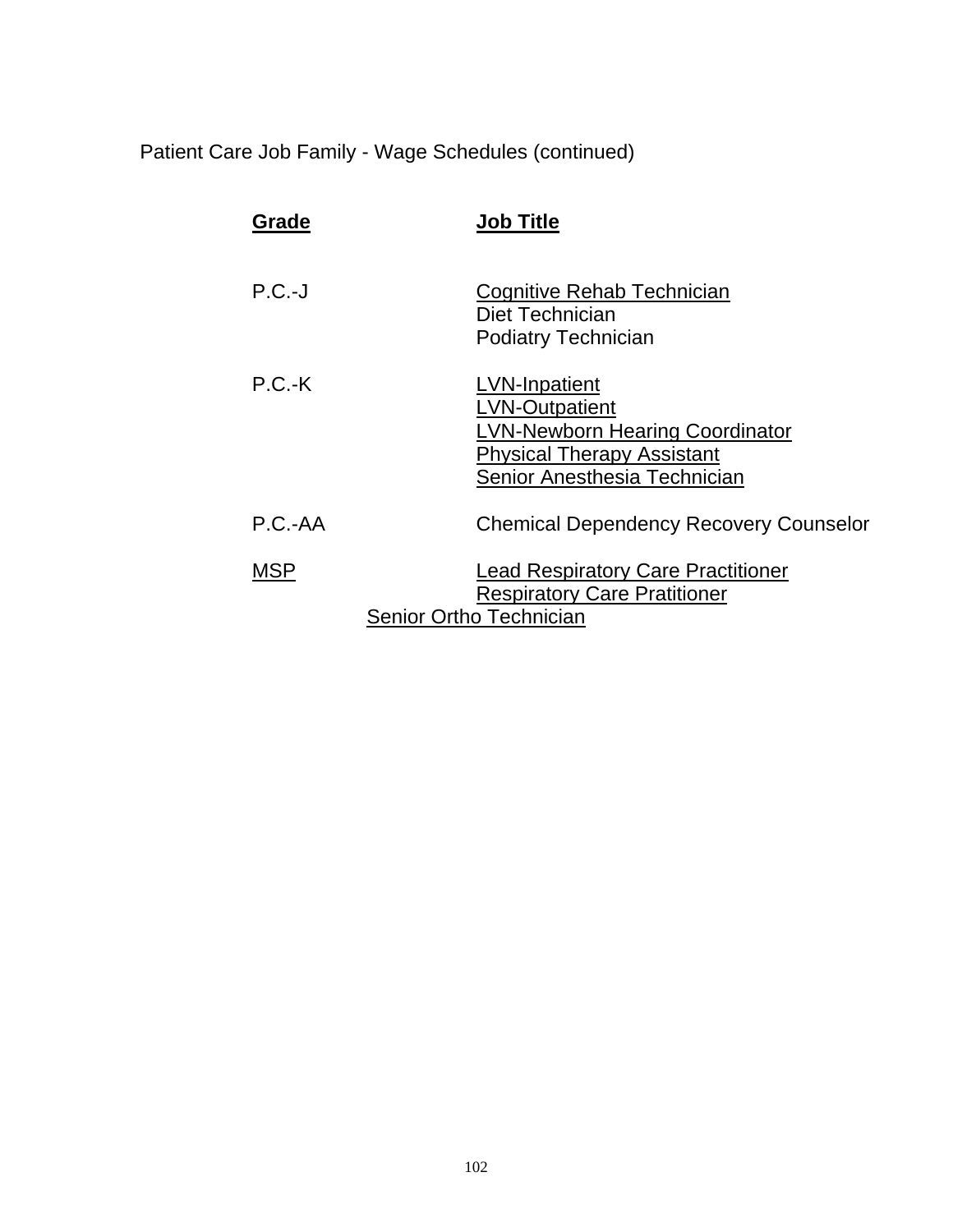## **Appendix A**

### **KAISER PERMANENTE MEDICAL CARE PROGRAM UNITED STEELWORKERS LOCAL 7600**

## **TECHNICAL JOB FAMILY WAGE SCHEDULES**

| Grade | <b>Job Title</b>                                                                                                                                   |
|-------|----------------------------------------------------------------------------------------------------------------------------------------------------|
| T-A   | Laboratory Aide                                                                                                                                    |
| $T-B$ | Anesthesia Technician<br><b>EKG Technician I</b><br><b>Monitor Technician</b>                                                                      |
| $T-C$ | <b>Central Processing Aide</b><br><b>Central Service Technician</b><br><b>Operating Room Aide</b><br><b>Pathology Assistant</b>                    |
| $T-D$ | <b>Diagnostic Imaging Assistant</b><br><b>EKG Technician II</b><br><b>Morgue Attendant</b><br>Phlebotomist<br><b>Tissue Assistant</b>              |
| T-E   | <b>Histology Technician</b><br><b>Lead Central Service Technician</b><br><b>Senior Operating Room Aide</b><br><b>Sterile Processing Technician</b> |
| T-F   | <b>Outpatient Pharmacy Technician</b><br>Senior EKG Technician                                                                                     |
| T-G   | Lead Sterile Processing Technician                                                                                                                 |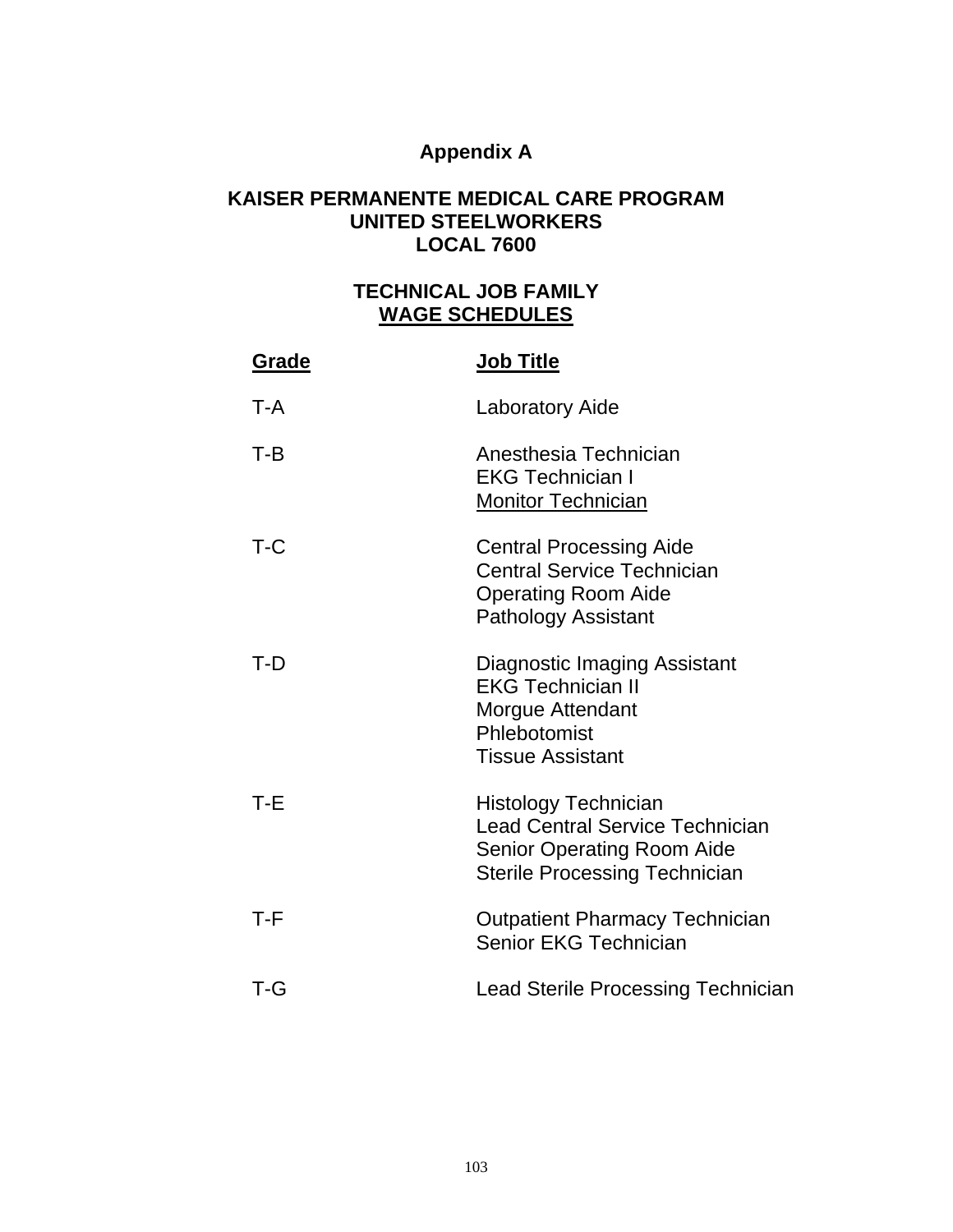Technical Job Family - Wage Schedules (continued)

| Grade      | <b>Job Title</b>                                                                                                                                                                                                   |
|------------|--------------------------------------------------------------------------------------------------------------------------------------------------------------------------------------------------------------------|
| T-H        | <b>Hemodialysis Technician</b><br><b>Lead Outpatient Pharmacy Tech</b><br><b>Optometric Assistant</b><br>Radiology Processor Service Technician<br><b>Respiratory Care Technician</b><br><b>Urology Technician</b> |
| T-I        | No Jobs                                                                                                                                                                                                            |
| T-J        | <b>Inpatient Pharmacy Technician</b>                                                                                                                                                                               |
| T-K        | <u>No Jobs</u>                                                                                                                                                                                                     |
| T-L        | Cardiac Exercise Technician                                                                                                                                                                                        |
| T-M        | No Jobs                                                                                                                                                                                                            |
| $T-N$      | <b>Pulmonary Function Technician</b>                                                                                                                                                                               |
| $T-O$      | <b>Senior Pulmonary Function</b><br><b>Technician</b>                                                                                                                                                              |
| $T - P$    | <b>Outpatient Pharmacy Technician Trainee</b>                                                                                                                                                                      |
| <b>MSP</b> | <b>Surgical Technician</b>                                                                                                                                                                                         |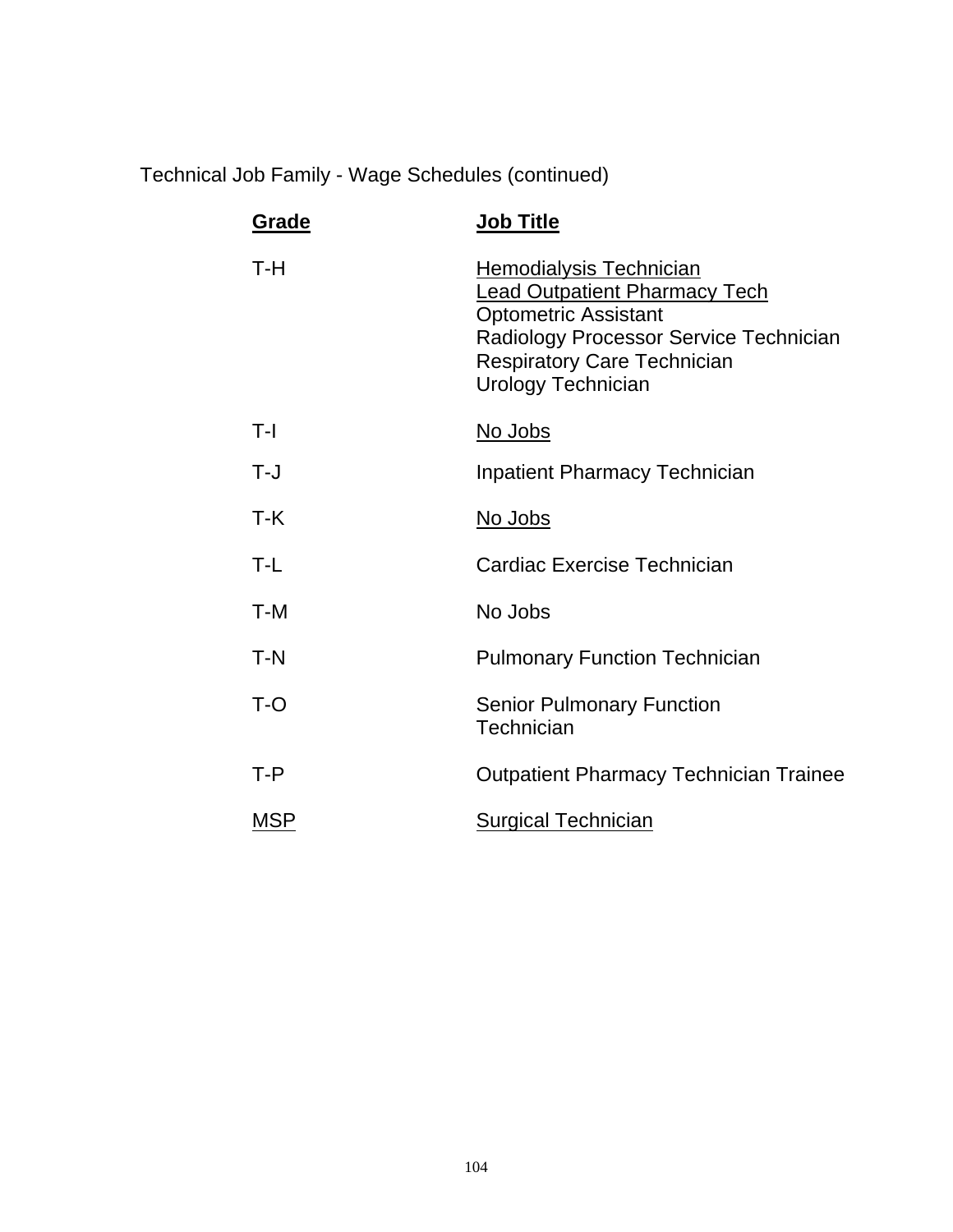# **Appendix A**

### **KAISER PERMANENTE MEDICAL CARE PROGRAM UNITED STEELWORKERS LOCAL 7600**

## **EQUIPMENT SERVICES JOB FAMILY WAGE SCHEDULES**

| Grade    | <b>Job Title</b>                                                                   |
|----------|------------------------------------------------------------------------------------|
| $E.S.-A$ | <b>Maintenance Attendant</b>                                                       |
| $E.S.-B$ | <b>Plant Engineer I</b>                                                            |
| $E.S.-C$ | <b>Biomedical Equipment Tech (BMET)</b><br><b>Plant Engineer II</b>                |
| $E.S.-D$ | <b>Certified Biomedical Equipment Tech</b><br>(CBMET)<br><b>Plant Engineer III</b> |
| $E.S.-E$ | No Jobs                                                                            |
| $E.S.-F$ | <b>Lead Biomedical Equipment Tech</b><br><b>Lead Plant Engineer</b>                |
| $E.S.-K$ | Locksmith                                                                          |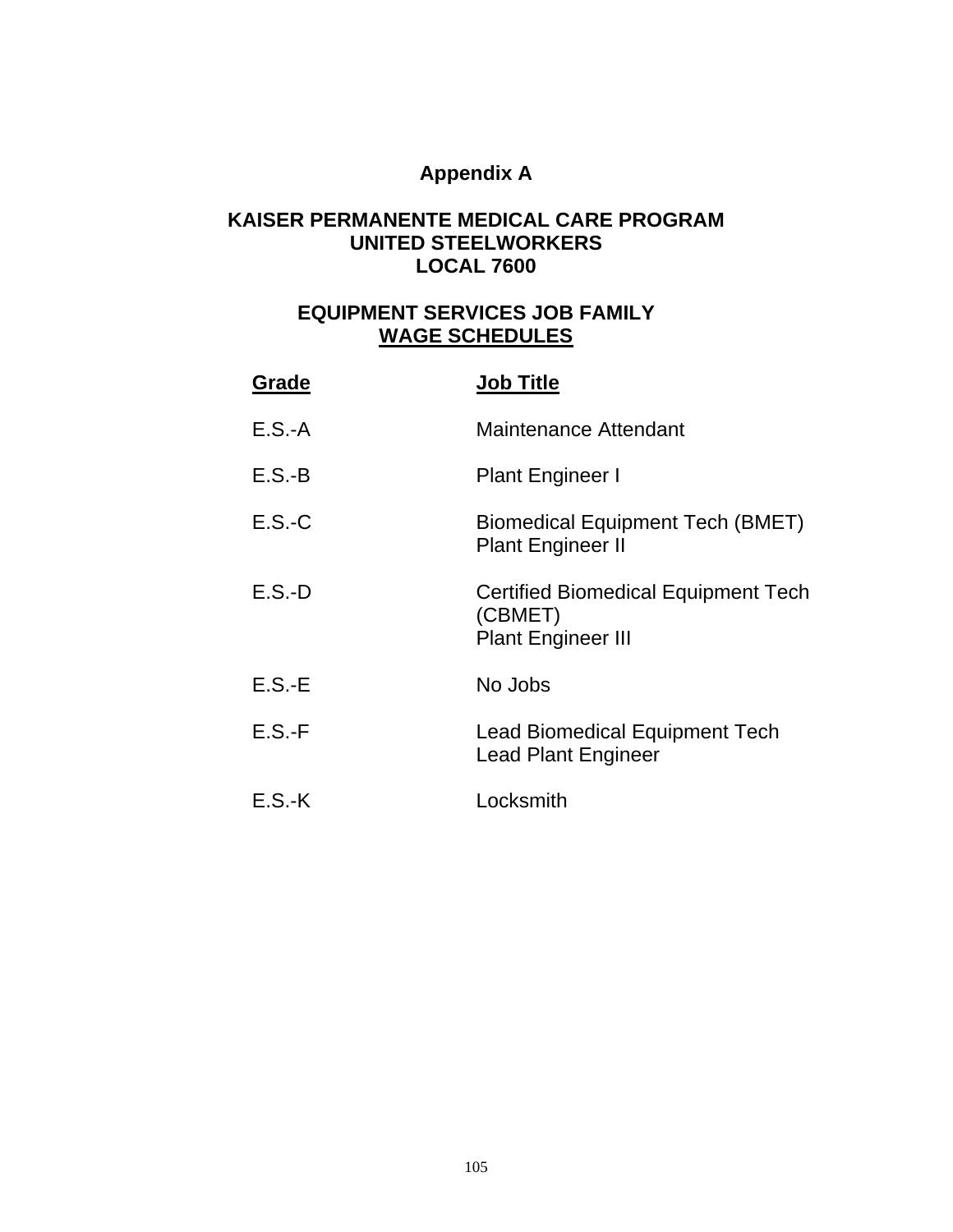## **Appendix A**

#### **KAISER PERMANENTE MEDICAL CARE PROGRAM UNITED STEELWORKERS LOCAL 7600**

### **CORONA DATA CENTER**

### **INFORMATION TECHNOLOGY JOB FAMILY WAGE SCHEDULES**

| Grade      | <b>Job Title</b>                  |
|------------|-----------------------------------|
| I.T. - A   | No Jobs                           |
| $I.T. - B$ | <b>Distribution Control Clerk</b> |
| $I.T. - C$ | <b>Peripheral Control Clerk</b>   |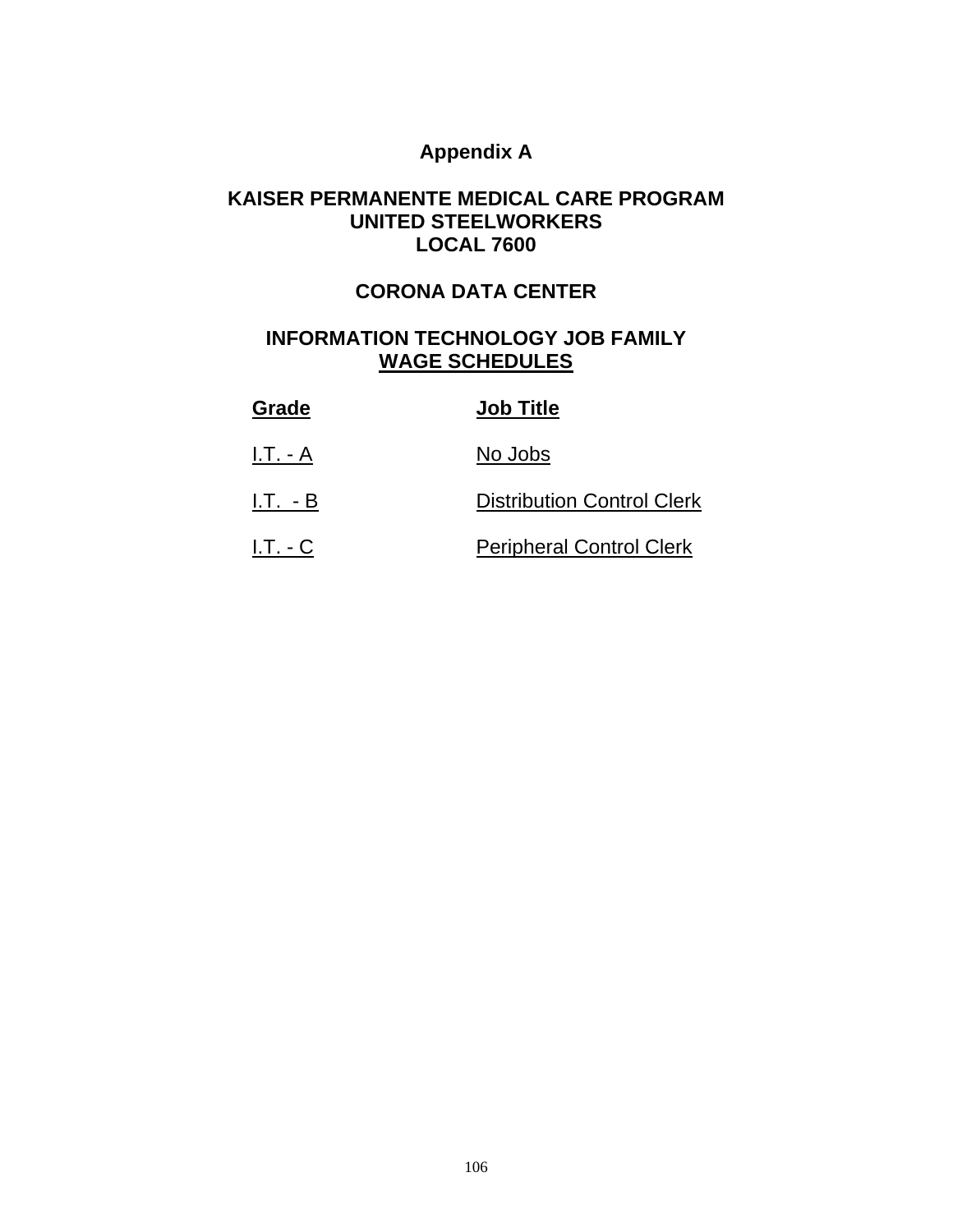#### **U.S.W., LOCAL 7600 Wage Rates SUPPORT SERVICES JOB FAMILY Appendix B Effective October 1, 2005**

|                                  |              | <b>JOB</b>  | <b>EFFECTIVE</b>       | STEP <sub>1</sub> | STEP <sub>2</sub> | STEP <sub>3</sub> | STEP 4           | STEP <sub>5</sub> | STEP <sub>6</sub> | <b>10 YR</b> | <b>15 YR</b> | <b>20 YR</b> | <b>25 YR</b> |
|----------------------------------|--------------|-------------|------------------------|-------------------|-------------------|-------------------|------------------|-------------------|-------------------|--------------|--------------|--------------|--------------|
| <b>JOB TITLE</b>                 | <b>GRADE</b> | <b>CODE</b> | <b>DATE</b>            | <b>START</b>      | 6 MO              | <b>1 YR</b>       | <b>2 YR</b>      | 3 YR              | <b>5 YR</b>       | <b>LNG</b>   | <b>LNG</b>   | <b>LNG</b>   | <b>LNG</b>   |
|                                  |              |             |                        |                   |                   |                   |                  |                   |                   |              |              |              |              |
| <b>LAB ATTENDANT</b>             | Α            | 35580       | 10/1/2005              | 10.422            | 10.943            | 11.489            | 12.065           | 12.720            | 13.304            | 13.604       | 13.704       | 13.804       | 13.904       |
| SUPPLY ATTENDANT                 |              | 47841       | 10/1/2006              | 10.839            | 11.381            | 11.949            | 12.548           | 13.229            | 13.836            | 14.136       | 14.236       | 14.336       | 14.436       |
|                                  |              |             | 10/1/2007              | 11.273            | 11.836            | 12.427            | 13.050           | 13.758            | 14.389            | 14.689       | 14.789       | 14.889       | 14.989       |
| <b>DIETARY AIDE</b>              | B            | 45444       | 10/1/2005              | 10.601            | 11.132            | 11.690            | 12.275           | 12.890            | 13.535            | 13.835       | 13.935       | 14.035       | 14.135       |
| HOUSEKEEPING ATTENDANT           |              | 40140       | 10/1/2006              | 11.025            | 11.577            | 12.158            | 12.766           | 13.406            | 14.076            | 14.376       | 14.476       | 14.576       | 14.676       |
| <b>KITCHEN PORTER</b>            |              | 45422       | 10/1/2007              | 11.466            | 12.040            | 12.644            | 13.277           | 13.942            | 14.639            | 14.939       | 15.039       | 15.139       | 15.239       |
| LINEN ROOM ATTENDANT             |              | 40145       |                        |                   |                   |                   |                  |                   |                   |              |              |              |              |
| APPAREL ATTENDANT                | C            | 47857       | 10/1/2005              | 10.781            | 11.320            | 11.886            |                  | 13.106            | 13.760            | 14.060       | 14.160       | 14.260       | 14.360       |
| DIETARY STOREROOM WORKER         |              | 45442       | 10/1/2006              | 11.212            | 11.773            | 12.361            | 12.481<br>12.980 | 13.630            | 14.310            | 14.610       | 14.710       | 14.810       | 14.910       |
| MAIL ROOM MESSENGER              |              | 24072       | 10/1/2007              | 11.660            | 12.244            | 12.855            | 13.499           | 14.175            | 14.882            | 15.182       | 15.282       | 15.382       | 15.482       |
| PERIOPERATIVE ASSISTANT          |              | 20953       |                        |                   |                   |                   |                  |                   |                   |              |              |              |              |
|                                  |              |             |                        |                   |                   |                   |                  |                   |                   |              |              |              |              |
| <b>LEAD DIETARY AIDE</b>         | D            | 45445       | 10/1/2005              | 10.963            | 11.511            | 12.087            | 12.692           | 13.325            | 13.992            | 14.292       | 14.392       | 14.492       | 14.592       |
| LEAD HOUSEKEEPING ATTENDANT      |              | 47849       | 10/1/2006              | 11.402            | 11.971            | 12.570            | 13.200           | 13.858            | 14.552            | 14.852       | 14.952       | 15.052       | 15.152       |
| <b>LEAD LINEN ROOM ATTENDANT</b> |              | 47859       | 10/1/2007              | 11.858            | 12.450            | 13.073            | 13.728           | 14.412            | 15.134            | 15.434       | 15.534       | 15.634       | 15.734       |
| RESPIRATORY CARE AIDE            |              | 35732       |                        |                   |                   |                   |                  |                   |                   |              |              |              |              |
| <b>STOREROOM CLERK</b>           |              | 40050       |                        |                   |                   |                   |                  |                   |                   |              |              |              |              |
| <b>COURIER</b>                   | E            | 20048       | 10/1/2005              | 11.141            | 11.699            | 12.283            | 12.896           | 13.542            | 14.217            | 14.517       | 14.617       | 14.717       | 14.817       |
| <b>GRILL COOK</b>                |              | 40117       | 10/1/2006              | 11.587            | 12.167            | 12.774            | 13.412           | 14.084            | 14.786            | 15.086       | 15.186       | 15.286       | 15.386       |
| LEAD DIETARY STOREROOM WORKER    |              | 45443       | 10/1/2007              | 12.050            | 12.654            | 13.285            | 13.948           | 14.647            | 15.377            | 15.677       | 15.777       | 15.877       | 15.977       |
| <b>PATIENT SERVICE DRIVER</b>    |              | 40127       |                        |                   |                   |                   |                  |                   |                   |              |              |              |              |
|                                  |              |             |                        |                   |                   |                   |                  |                   |                   |              |              |              |              |
| <b>STOREROOM WORKER</b>          | F            | 40045       | 10/1/2005              | 11.321            | 11.888            | 12.482            | 13.109           | 13.761            | 14.449            | 14.749       | 14.849       | 14.949       | 15.049       |
| <b>TRANSPORTATION AIDE</b>       |              | 40124       | 10/1/2006<br>10/1/2007 | 11.774<br>12.245  | 12.364<br>12.859  | 12.981<br>13.500  | 13.633<br>14.178 | 14.311<br>14.883  | 15.027            | 15.327       | 15.427       | 15.527       | 15.627       |
|                                  |              |             |                        |                   |                   |                   |                  |                   | 15.628            | 15.928       | 16.028       | 16.128       | 16.228       |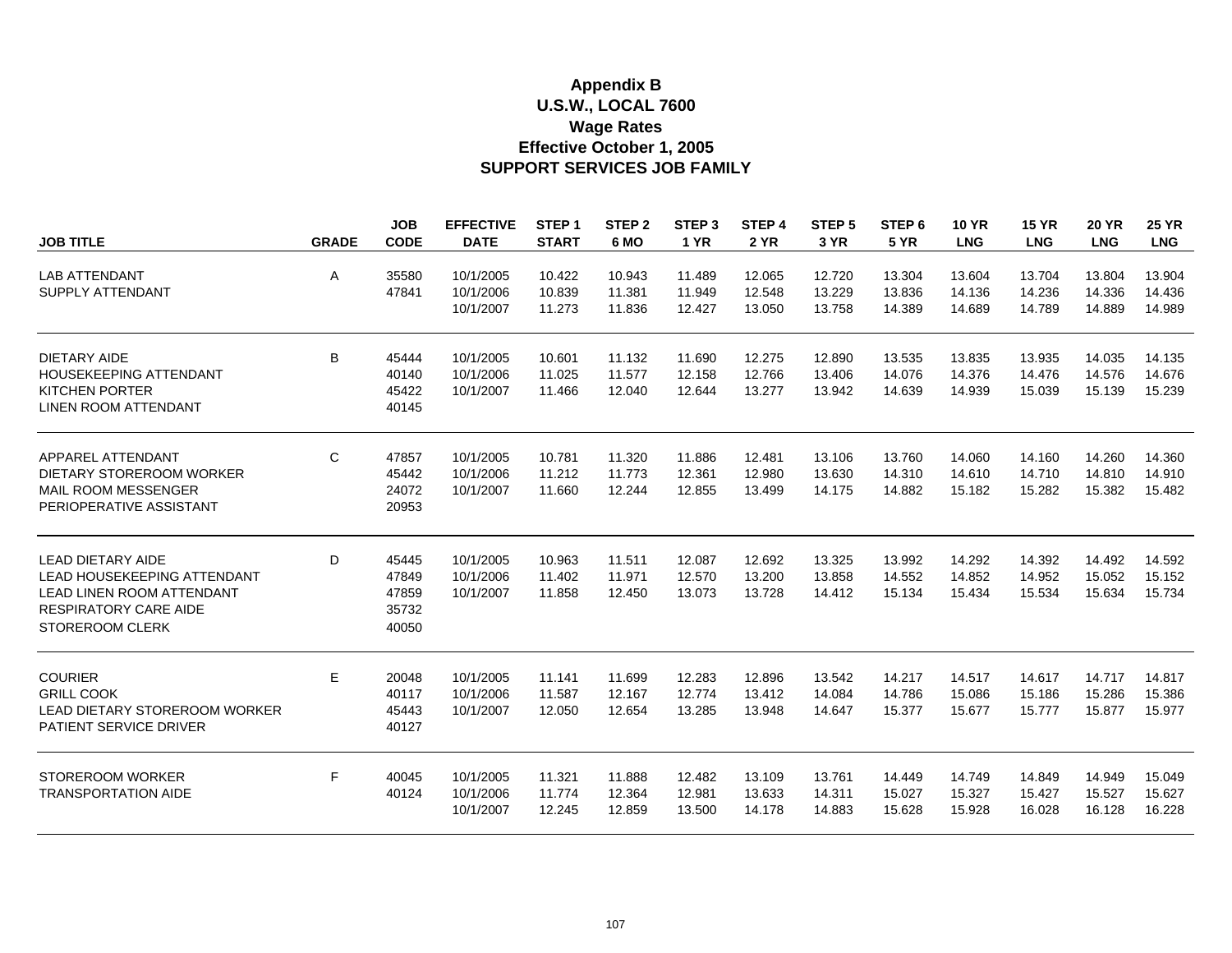#### **U.S.W., LOCAL 7600 Wage Rates SUPPORT SERVICES JOB FAMILY Appendix B Effective October 1, 2005**

|                                 |              | <b>JOB</b><br><b>CODE</b> | <b>EFFECTIVE</b> | STEP <sub>1</sub> | STEP <sub>2</sub> | STEP <sub>3</sub> | STEP 4      | STEP <sub>5</sub> | STEP <sub>6</sub> | <b>10 YR</b> | <b>15 YR</b> | <b>20 YR</b><br><b>LNG</b> | <b>25 YR</b> |
|---------------------------------|--------------|---------------------------|------------------|-------------------|-------------------|-------------------|-------------|-------------------|-------------------|--------------|--------------|----------------------------|--------------|
| <b>JOB TITLE</b>                | <b>GRADE</b> |                           | <b>DATE</b>      | <b>START</b>      | 6 MO              | <b>1 YR</b>       | <b>2 YR</b> | 3 YR              | <b>5 YR</b>       | <b>LNG</b>   | <b>LNG</b>   |                            | <b>LNG</b>   |
| <b>FIRST COOK</b>               | G            | 40110                     | 10/1/2005        | 11.564            | 12.143            | 12.749            | 13.388      | 14.055            | 14.759            | 15.059       | 15.159       | 15.259                     | 15.359       |
| SHIPPING/RECEIVING CLERK        |              | 40053                     | 10/1/2006        | 12.027            | 12.629            | 13.259            | 13.924      | 14.617            | 15.349            | 15.649       | 15.749       | 15.849                     | 15.949       |
| STOREROOM WORKER/DRIVER         |              | 40121                     | 10/1/2007        | 12.508            | 13.134            | 13.789            | 14.481      | 15.202            | 15.963            | 16.263       | 16.363       | 16.463                     | 16.563       |
| <b>LEAD STOREROOM WORKER</b>    | H            | 43535                     | 10/1/2005        | 11.742            | 12.330            | 12.944            | 13.593      | 14.278            | 14.990            | 15.290       | 15.390       | 15.490                     | 15.590       |
| <b>LEAD TRANSPORTATION AIDE</b> |              | 47711                     | 10/1/2006        | 12.212            | 12.823            | 13.462            | 14.137      | 14.849            | 15.590            | 15.890       | 15.990       | 16.090                     | 16.190       |
| OPERATING ROOM CORE ASST        |              | 36896                     | 10/1/2007        | 12.700            | 13.336            | 14.000            | 14.702      | 15.443            | 16.214            | 16.514       | 16.614       | 16.714                     | 16.814       |
| PHARMACY STOCK CLERK            |              | 20564                     |                  |                   |                   |                   |             |                   |                   |              |              |                            |              |
| **NO JOBS                       |              | $\overline{\phantom{a}}$  | 10/1/2005        | 11.925            | 12.520            | 13.147            | 13.803      | 14.495            | 15.219            | 15.519       | 15.619       | 15.719                     | 15.819       |
|                                 |              |                           | 10/1/2006        | 12.402            | 13.021            | 13.673            | 14.355      | 15.075            | 15.828            | 16.128       | 16.228       | 16.328                     | 16.428       |
|                                 |              |                           | 10/1/2007        | 12.898            | 13.542            | 14.220            | 14.929      | 15.678            | 16.461            | 16.761       | 16.861       | 16.961                     | 17.061       |
| <b>TRUCK DRIVER</b>             |              | 47712                     | 10/1/2005        | 12.101            | 12.706            | 13.343            | 14.012      | 14.711            | 15.449            | 15.749       | 15.849       | 15.949                     | 16.049       |
|                                 | J            |                           | 10/1/2006        | 12.585            | 13.214            | 13.877            | 14.572      | 15.299            | 16.067            | 16.367       | 16.467       | 16.567                     | 16.667       |
|                                 |              |                           | 10/1/2007        | 13.088            | 13.743            | 14.432            | 15.155      | 15.911            | 16.710            | 17.010       | 17.110       | 17.210                     | 17.310       |
|                                 |              |                           |                  |                   |                   |                   |             |                   |                   |              |              |                            |              |
| **NO JOBS                       | K            | $- -$                     | 10/1/2005        | 12.284            | 12.897            | 13.543            | 14.221      | 14.934            | 15.681            | 15.981       | 16.081       | 16.181                     | 16.281       |
|                                 |              |                           | 10/1/2006        | 12.775            | 13.413            | 14.085            | 14.790      | 15.531            | 16.308            | 16.608       | 16.708       | 16.808                     | 16.908       |
|                                 |              |                           | 10/1/2007        | 13.286            | 13.950            | 14.648            | 15.382      | 16.152            | 16.960            | 17.260       | 17.360       | 17.460                     | 17.560       |

\*\* MSI RULES APPLY WHEN ADDING A JOBCODE TO THIS PAYLINE

**Monthly equivalents of the hourly rates are shown for reference only and are based on an average work month of 173.333 hours**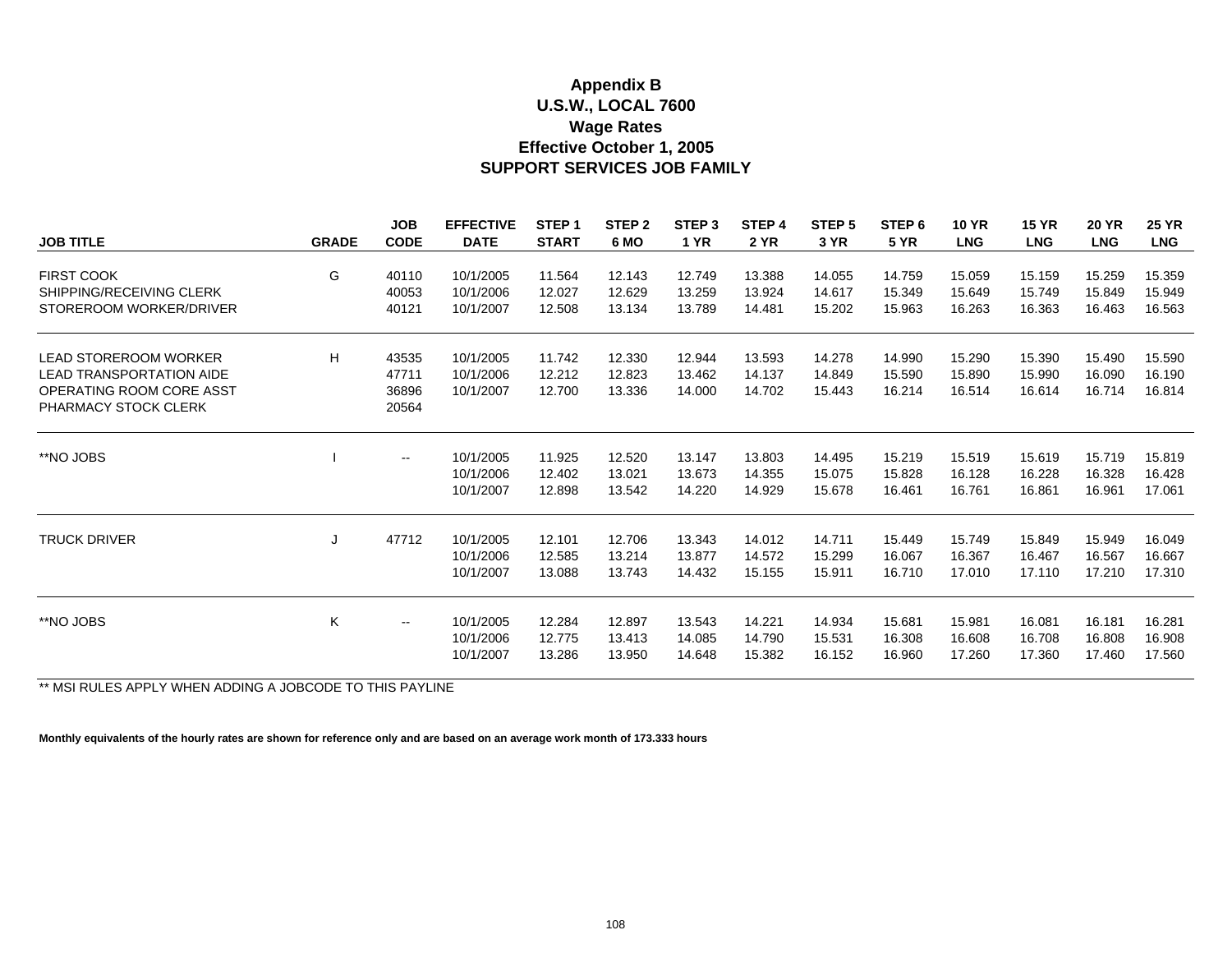| <b>JOB TITLE</b>                                                                                                                                                                                                                                                                                       | <b>GRADE</b> | <b>JOB</b><br><b>CODE</b>                                                              | <b>EFFECTIVE</b><br><b>DATE</b>     | STEP <sub>1</sub><br><b>START</b> | STEP <sub>2</sub><br>6 MO  | STEP <sub>3</sub><br><b>1 YR</b> | STEP <sub>4</sub><br><b>2 YR</b> | STEP <sub>5</sub><br>3 YR  | STEP <sub>6</sub><br><b>5 YR</b> | <b>10 YR</b><br><b>LNG</b> | <b>15 YR</b><br><b>LNG</b> | <b>20 YR</b><br><b>LNG</b> | <b>25 YR</b><br><b>LNG</b> |
|--------------------------------------------------------------------------------------------------------------------------------------------------------------------------------------------------------------------------------------------------------------------------------------------------------|--------------|----------------------------------------------------------------------------------------|-------------------------------------|-----------------------------------|----------------------------|----------------------------------|----------------------------------|----------------------------|----------------------------------|----------------------------|----------------------------|----------------------------|----------------------------|
| <b>CHART ROOM CLERK</b><br><b>CLERK TYPIST</b><br><b>INFORMATION CLERK I</b><br><b>LAB CLERK</b><br>UNIT SECRETARY TRAINEE                                                                                                                                                                             | Α            | 20324<br>24094<br>24100<br>20501<br>24934                                              | 10/1/2005<br>10/1/2006<br>10/1/2007 | 12.331<br>12.824<br>13.337        | 12.947<br>13.465<br>14.004 | 13.594<br>14.138<br>14.704       | 14.273<br>14.844<br>15.438       | 14.987<br>15.586<br>16.209 | 15.870<br>16.505<br>17.165       | 16.170<br>16.805<br>17.465 | 16.270<br>16.905<br>17.565 | 16.370<br>17.005<br>17.665 | 16.470<br>17.105<br>17.765 |
| <b>DEACTIVATION CLERK</b><br><b>DEPARTMENT CLERK I</b><br><b>DIET CLERK</b><br><b>DIETARY CASHIER</b><br><b>FILE CLERK</b><br><b>HOME HEALTH CLERK I</b><br>OHS CLERK<br><b>PARKING CASHIER</b><br>SAFETY AND SECURITY CLERK<br><b>SCREENING CLERK</b>                                                 | B            | 24521<br>24092<br>20421<br>20524<br>20037<br>20132<br>20504<br>43351<br>27541<br>24104 | 10/1/2005<br>10/1/2006<br>10/1/2007 | 12.533<br>13.034<br>13.555        | 13.163<br>13.690<br>14.238 | 13.820<br>14.373<br>14.948       | 14.511<br>15.091<br>15.695       | 15.240<br>15.850<br>16.484 | 16.134<br>16.779<br>17.450       | 16.434<br>17.079<br>17.750 | 16.534<br>17.179<br>17.850 | 16.634<br>17.279<br>17.950 | 16.734<br>17.379<br>18.050 |
| AREA CLAIMS CLERK<br><b>CENTREX OPERATOR</b><br><b>LEAD CHART ROOM CLERK</b><br>PRE-OP CLERK<br><b>RECEPTIONIST I</b><br><b>RECORDS CLERK I</b>                                                                                                                                                        | C            | 24135<br>24796<br>24609<br>24131<br>20511<br>20253                                     | 10/1/2005<br>10/1/2006<br>10/1/2007 | 12.741<br>13.251<br>13.781        | 13.376<br>13.911<br>14.467 | 14.045<br>14.607<br>15.191       | 14.746<br>15.336<br>15.949       | 15.482<br>16.101<br>16.745 | 16.398<br>17.054<br>17.736       | 16.698<br>17.354<br>18.036 | 16.798<br>17.454<br>18.136 | 16.898<br>17.554<br>18.236 | 16.998<br>17.654<br>18.336 |
| <b>ADMIN SERVICES CLERK</b><br>ANESTHESIA CLERK<br><b>CANCER REGISTRY CLERK</b><br><b>CLERK PLANT SERVICES</b><br><b>CONSTRUCTION LIAISON CLERK</b><br><b>DATA ENTRY CLERK</b><br><b>DEPARTMENT CLERK II</b><br><b>DIETARY SYSTEMS CLERK</b><br>DPST DATA ENTRY CLERK<br><b>INSURANCE RECEPTIONIST</b> | D            | 24021<br>24915<br>24434<br>25159<br>20067<br>20326<br>24093<br>24921<br>20205<br>20183 | 10/1/2005<br>10/1/2006<br>10/1/2007 | 12.947<br>13.465<br>14.004        | 13.594<br>14.138<br>14.704 | 14.273<br>14.844<br>15.438       | 14.988<br>15.588<br>16.212       | 15.735<br>16.364<br>17.019 | 16.664<br>17.331<br>18.024       | 16.964<br>17.631<br>18.324 | 17.064<br>17.731<br>18.424 | 17.164<br>17.831<br>18.524 | 17.264<br>17.931<br>18.624 |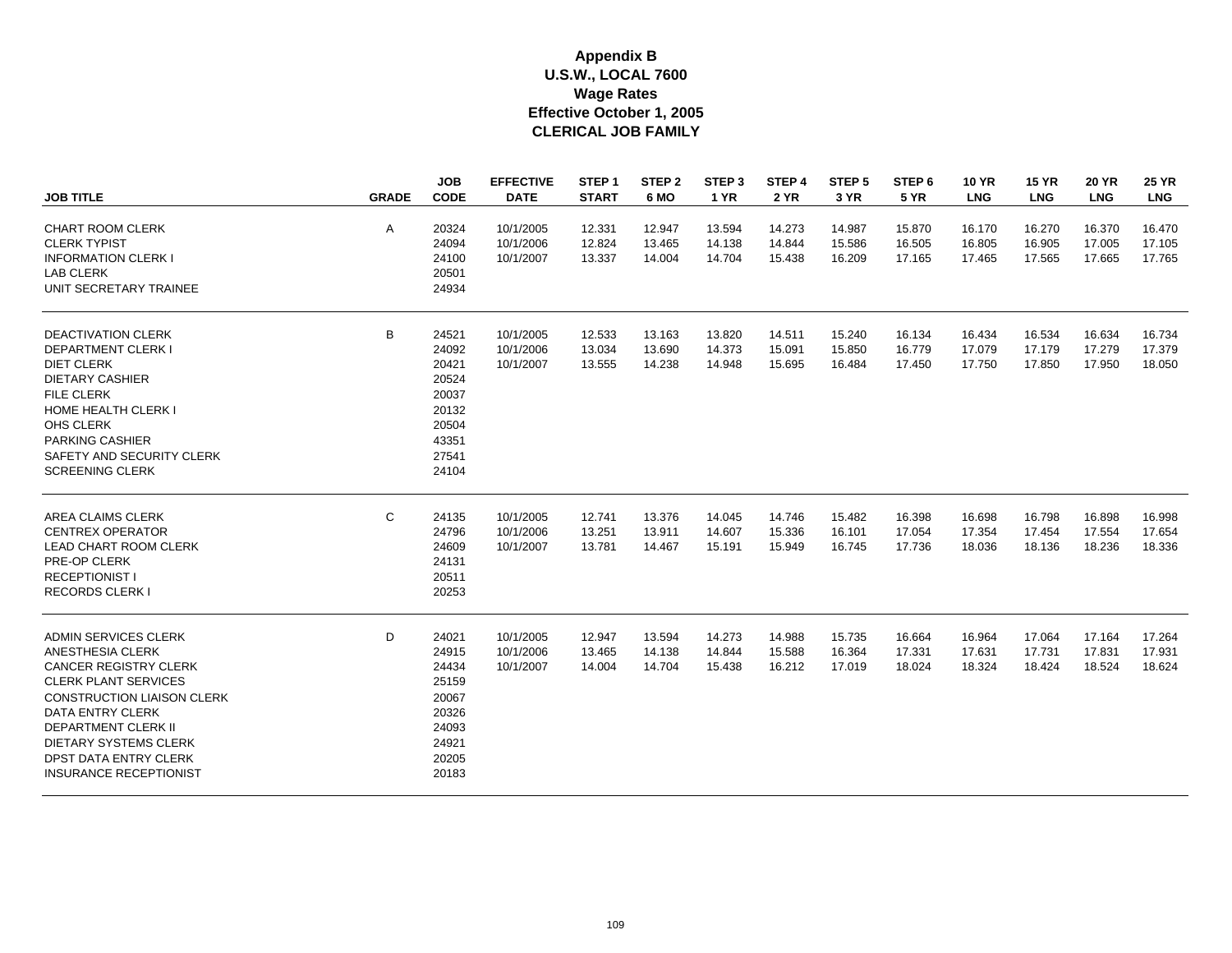| <b>JOB TITLE</b>                           | <b>GRADE</b> | <b>JOB</b><br><b>CODE</b> | <b>EFFECTIVE</b><br><b>DATE</b> | STEP <sub>1</sub><br><b>START</b> | STEP <sub>2</sub><br>6 MO | STEP <sub>3</sub><br><b>1 YR</b> | STEP 4<br><b>2 YR</b> | STEP 5<br>3 YR | STEP <sub>6</sub><br><b>5 YR</b> | <b>10 YR</b><br><b>LNG</b> | <b>15 YR</b><br><b>LNG</b> | <b>20 YR</b><br><b>LNG</b> | <b>25 YR</b><br><b>LNG</b> |
|--------------------------------------------|--------------|---------------------------|---------------------------------|-----------------------------------|---------------------------|----------------------------------|-----------------------|----------------|----------------------------------|----------------------------|----------------------------|----------------------------|----------------------------|
|                                            |              |                           |                                 |                                   |                           |                                  |                       |                |                                  |                            |                            |                            |                            |
| <b>CASHIER II (PBS)</b>                    | D            | 20994                     | 10/1/2005                       | 12.947                            | 13.594                    | 14.273                           | 14.988                | 15.735         | 16.664                           | 16.964                     | 17.064                     | 17.164                     | 17.264                     |
| <b>INTERMEDIATE CLERK TYPIST</b>           |              | 20029                     | 10/1/2006                       | 13.465                            | 14.138                    | 14.844                           | 15.588                | 16.364         | 17.331                           | 17.631                     | 17.731                     | 17.831                     | 17.931                     |
| <b>INVENTROY CONTROL ASSISTANT</b>         |              | 20621                     | 10/1/2007                       | 14.004                            | 14.704                    | 15.438                           | 16.212                | 17.019         | 18.024                           | 18.324                     | 18.424                     | 18.524                     | 18.624                     |
| LAB/PATHOLOGY DEPARTMENT CLERK             |              | 35594                     |                                 |                                   |                           |                                  |                       |                |                                  |                            |                            |                            |                            |
| LD DEACTIVATION CLERK                      |              | 24522                     |                                 |                                   |                           |                                  |                       |                |                                  |                            |                            |                            |                            |
| <b>LEAD PARKING CASHIER</b>                |              | 43360                     |                                 |                                   |                           |                                  |                       |                |                                  |                            |                            |                            |                            |
| <b>MEDICAL LIBRARY CLERK</b>               |              | 20623                     |                                 |                                   |                           |                                  |                       |                |                                  |                            |                            |                            |                            |
| OPTICAL CUSTOMER HOST                      |              | 20620                     |                                 |                                   |                           |                                  |                       |                |                                  |                            |                            |                            |                            |
| PHARMACY ASSISTANT                         |              | 20563                     |                                 |                                   |                           |                                  |                       |                |                                  |                            |                            |                            |                            |
| <b>RECEPTIONIST II</b>                     |              | 20516                     |                                 |                                   |                           |                                  |                       |                |                                  |                            |                            |                            |                            |
| RECEPT RADIDOLOGY, PSYCHIATRY              |              | 24341                     |                                 |                                   |                           |                                  |                       |                |                                  |                            |                            |                            |                            |
| <b>RECORDS CLERK II</b>                    |              | 20266                     |                                 |                                   |                           |                                  |                       |                |                                  |                            |                            |                            |                            |
| SOCIAL SERVICES CLERK                      |              | 24987                     |                                 |                                   |                           |                                  |                       |                |                                  |                            |                            |                            |                            |
| <b>SUBPOENA CLERK</b>                      |              | 20296                     |                                 |                                   |                           |                                  |                       |                |                                  |                            |                            |                            |                            |
| SURGERY SCHEDULING CLERK                   |              | 20196                     |                                 |                                   |                           |                                  |                       |                |                                  |                            |                            |                            |                            |
| <b>ADMITTING CLERK</b>                     | Е            | 20117                     | 10/1/2005                       | 13.223                            | 13.886                    | 14.578                           | 15.307                | 16.074         | 17.018                           | 17.318                     | 17.418                     | 17.518                     | 17.618                     |
| <b>ADMITTING CLERK (PBS)</b>               |              | 21012                     | 10/1/2006                       | 13.752                            | 14.441                    | 15.161                           | 15.919                | 16.717         | 17.699                           | 17.999                     | 18.099                     | 18.199                     | 18.299                     |
| ADULT OBSERVATION UNIT CLERK               |              | 20622                     | 10/1/2007                       | 14.302                            | 15.019                    | 15.767                           | 16.556                | 17.386         | 18.407                           | 18.707                     | 18.807                     | 18.907                     | 19.007                     |
| ALCOHOLISM CLERK                           |              | 24986                     |                                 |                                   |                           |                                  |                       |                |                                  |                            |                            |                            |                            |
| <b>BUSINESS SERVICES COLLECTIONS CLERK</b> |              | 20954                     |                                 |                                   |                           |                                  |                       |                |                                  |                            |                            |                            |                            |
| <b>BUSINESS OFFICE CLERK</b>               |              | 24256                     |                                 |                                   |                           |                                  |                       |                |                                  |                            |                            |                            |                            |
| <b>EMERGENCY ROOM CLERK</b>                |              | 24095                     |                                 |                                   |                           |                                  |                       |                |                                  |                            |                            |                            |                            |
| <b>HEALTH EDUCATION CLERK</b>              |              | 24859                     |                                 |                                   |                           |                                  |                       |                |                                  |                            |                            |                            |                            |
| HOME HEALTH CLERK II                       |              | 20134                     |                                 |                                   |                           |                                  |                       |                |                                  |                            |                            |                            |                            |
| LABORATORY ASSISTANT                       |              | 35581                     |                                 |                                   |                           |                                  |                       |                |                                  |                            |                            |                            |                            |
| MEDICAL LIBRARY TECH                       |              | 20624                     |                                 |                                   |                           |                                  |                       |                |                                  |                            |                            |                            |                            |
| WELLNESS RESOURCE STORE CLERK              |              | 24861                     |                                 |                                   |                           |                                  |                       |                |                                  |                            |                            |                            |                            |
| MEMBER HEALTH EDUCATION CLERK              |              | 24860                     |                                 |                                   |                           |                                  |                       |                |                                  |                            |                            |                            |                            |
| ORTHOPAEDIC SURGERY SCHEDULING CLERK       |              | 21019                     |                                 |                                   |                           |                                  |                       |                |                                  |                            |                            |                            |                            |
| <b>CUSTOMER SERVICES REPRESENTATIVE</b>    |              | 24762                     |                                 |                                   |                           |                                  |                       |                |                                  |                            |                            |                            |                            |
| <b>OUTSIDE CASE MGMT CLERK</b>             |              | 24913                     |                                 |                                   |                           |                                  |                       |                |                                  |                            |                            |                            |                            |
| PSYCHIATRIC SOCIAL CLERK                   |              | 20487                     |                                 |                                   |                           |                                  |                       |                |                                  |                            |                            |                            |                            |
| REGIONAL CHARTROOM CLERK                   |              | 24590                     |                                 |                                   |                           |                                  |                       |                |                                  |                            |                            |                            |                            |
| <b>RESPIRATORY CARE CLERK</b>              |              | 24914                     |                                 |                                   |                           |                                  |                       |                |                                  |                            |                            |                            |                            |
| DIAGNOSTIC IMAGING SCHEDULING COORDINATOR  |              | 20091                     |                                 |                                   |                           |                                  |                       |                |                                  |                            |                            |                            |                            |
| SCHEDULING COORD                           |              | 24153                     |                                 |                                   |                           |                                  |                       |                |                                  |                            |                            |                            |                            |
| <b>SENIOR CENTREX OPERATOR</b>             |              | 24799                     |                                 |                                   |                           |                                  |                       |                |                                  |                            |                            |                            |                            |
| <b>VOLUNTEER SERVICES CLERK</b>            |              | 24527                     |                                 |                                   |                           |                                  |                       |                |                                  |                            |                            |                            |                            |
| UNIT SECRETARY                             |              | 20475                     |                                 |                                   |                           |                                  |                       |                |                                  |                            |                            |                            |                            |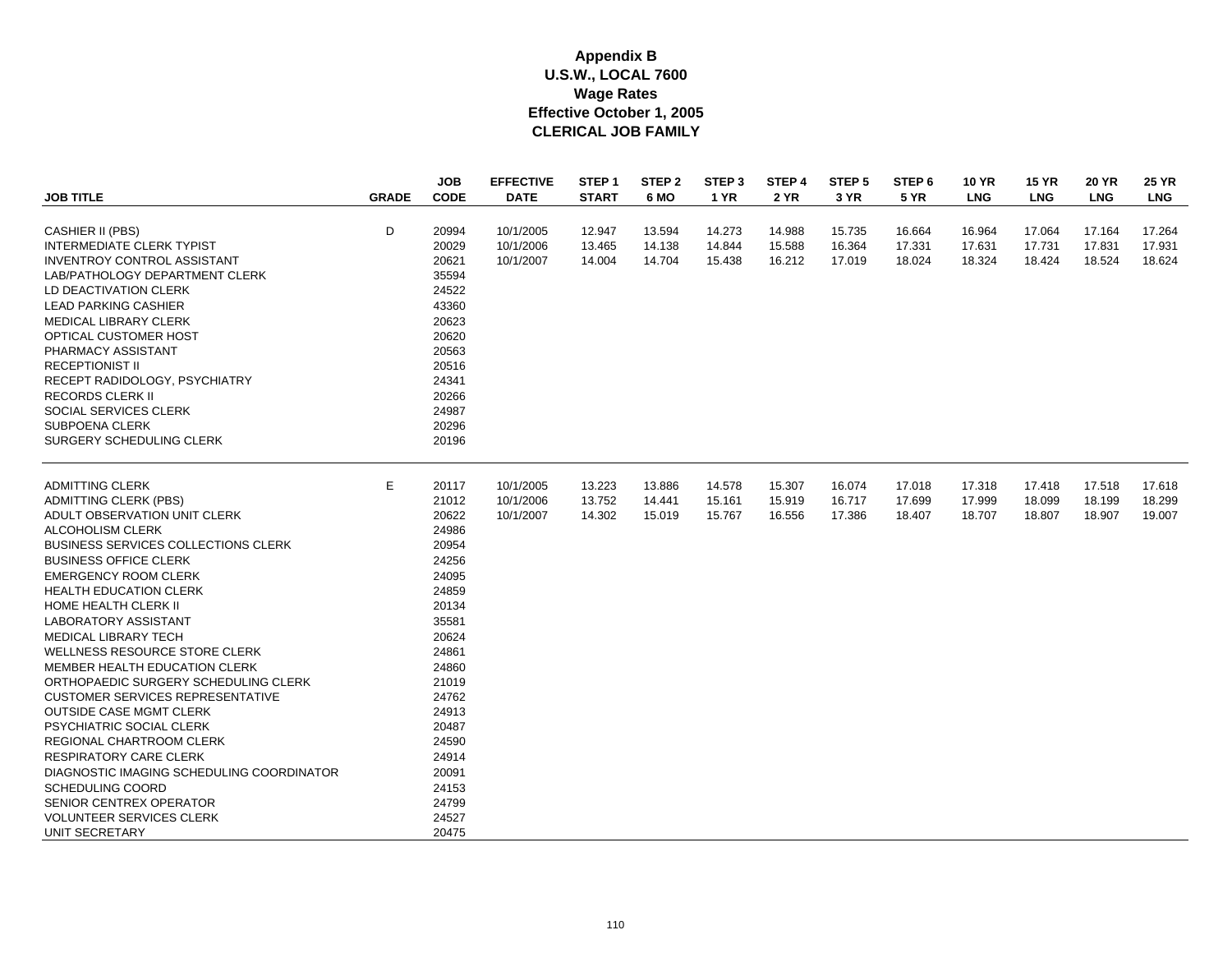| <b>JOB TITLE</b>                                                                                                                                                                                                                                                                                                                                                                                                                                                                                                                                                                                                                                                                                                    | <b>GRADE</b> | <b>JOB</b><br>CODE                                                                                                                                                                                                   | <b>EFFECTIVE</b><br><b>DATE</b>     | STEP <sub>1</sub><br><b>START</b> | STEP <sub>2</sub><br>6 MO  | STEP <sub>3</sub><br>1 YR  | STEP 4<br>2 YR             | STEP <sub>5</sub><br>3 YR  | STEP <sub>6</sub><br><b>5 YR</b> | <b>10 YR</b><br>LNG        | <b>15 YR</b><br>LNG        | <b>20 YR</b><br><b>LNG</b> | <b>25 YR</b><br><b>LNG</b> |
|---------------------------------------------------------------------------------------------------------------------------------------------------------------------------------------------------------------------------------------------------------------------------------------------------------------------------------------------------------------------------------------------------------------------------------------------------------------------------------------------------------------------------------------------------------------------------------------------------------------------------------------------------------------------------------------------------------------------|--------------|----------------------------------------------------------------------------------------------------------------------------------------------------------------------------------------------------------------------|-------------------------------------|-----------------------------------|----------------------------|----------------------------|----------------------------|----------------------------|----------------------------------|----------------------------|----------------------------|----------------------------|----------------------------|
| A/P LIAISON CLERK<br><b>CLERK TYPIST/PEDS</b><br>DIAGNOSTIC IMAGING SCHEDULING COORD I<br><b>DIAGNOSTIC IMAGING FILE CLERK</b><br>DPST CLAIMS ADJUSTER<br>HOME HEALTH CLERK III<br><b>INSURANCE CLERK</b><br>LD PHARMACY ASST<br>LD RECEP (RAD/PSY)<br><b>LEAD ADMIN SERVICES CLERK</b><br><b>LEAD CLERK PLANT SERVICES</b><br><b>LEAD DATA ENTRY CLERK</b><br>LEAD RECEPT II/CASH APPT CLERK<br>LEAD SURGERY SCHEDULING CLERK<br><b>MEDICAL AUDIT CLERK</b><br><b>MEDICAL TRANSCRIPTIONIST</b><br>MEMBERSHIP SERVICES COORD<br>OHS CLAIM PROCESSOR I<br>ORTHOPEDIC LIAISON<br>PATIENT SUPPORT REPRESENTATIVE I<br>PROCUREMENT CLERK<br><b>RECORDS CLERK III</b><br>SENIOR APPOINTMENT CLERK<br>TOOL CRIB ATTENDANT | F            | 20083<br>24035<br>20957<br>20494<br>20207<br>20136<br>20148<br>20565<br>24342<br>20649<br>24027<br>24629<br>25127<br>24411<br>20307<br>24578<br>24344<br>24435<br>20625<br>20677<br>20951<br>20255<br>24399<br>40161 | 10/1/2005<br>10/1/2006<br>10/1/2007 | 13.427<br>13.964<br>14.523        | 14.098<br>14.662<br>15.248 | 14.805<br>15.397<br>16.013 | 15.542<br>16.164<br>16.811 | 16.321<br>16.974<br>17.653 | 17.284<br>17.975<br>18.694       | 17.584<br>18.275<br>18.994 | 17.684<br>18.375<br>19.094 | 17.784<br>18.475<br>19.194 | 17.884<br>18.575<br>19.294 |
| BILLER I (PBS)<br>CLINICAL SERVICES SECRETARY<br><b>DPST COLLECTOR</b><br>DIAGNOSTIC IMAGING SCHEDULING COORD II<br>EDUCATION AND RESEARCH SECRETARY<br>EDUCATION/RESEARCH TRANSCRIBER<br><b>INDUSTRIAL BILLER</b><br><b>INSURANCE BILLER</b><br><b>INSURANCE CLERK II</b><br>LEAD ADMITTING CLERK (PBS)<br>LEAD HOME HEALTH CLERK<br>LEAD REGIONAL CHARTROOM CLERK<br><b>MASTER SCHEDULER</b><br><b>MEDICAL SECRETARY</b><br>PHYSCHIATRIC SOCIAL CLERK II<br><b>RECORDS CLERK IV</b><br>RECORDS TECHNICIAN I<br>REVENUE SUPPORT CLERK<br>SENIOR ADMITTING CLERK<br>SENIOR BUSINESS OFFICE CLERK<br>SENIOR MEMBERSHIP SERVICES CLERK<br>SENIOR PYSCHIATRIC CLERK                                                    | G            | 20992<br>20704<br>21021<br>20958<br>20397<br>24858<br>20154<br>20151<br>20176<br>20991<br>24294<br>24591<br>20002<br>20549<br>20962<br>24515<br>20262<br>20157<br>24269<br>24259<br>24769<br>24989                   | 10/1/2005<br>10/1/2006<br>10/1/2007 | 13.696<br>14.244<br>14.814        | 14.384<br>14.959<br>15.557 | 15.101<br>15.705<br>16.333 | 15.853<br>16.487<br>17.146 | 16.650<br>17.316<br>18.009 | 17.628<br>18.333<br>19.066       | 17.928<br>18.633<br>19.366 | 18.028<br>18.733<br>19.466 | 18.128<br>18.833<br>19.566 | 18.228<br>18.933<br>19.666 |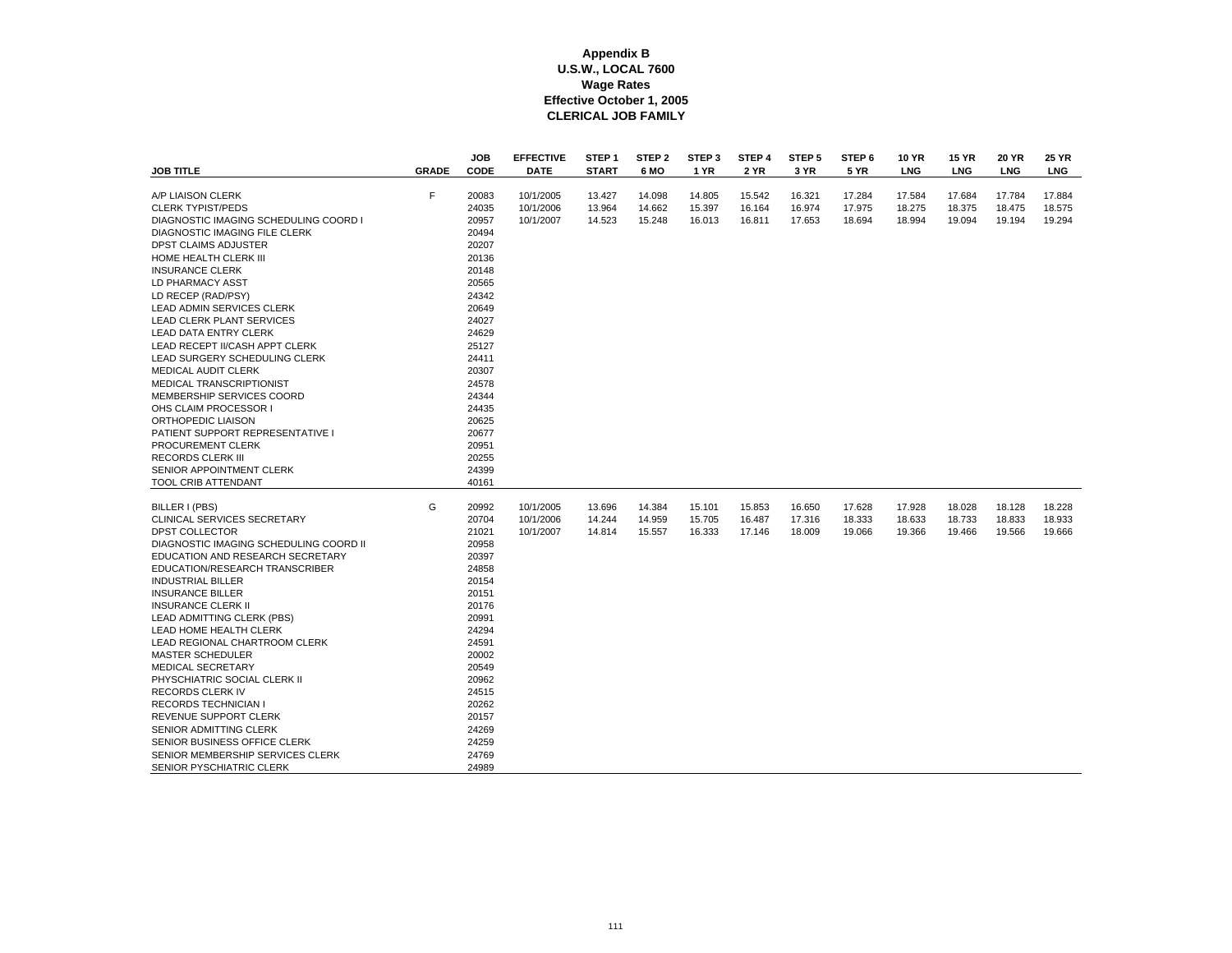| <b>JOB TITLE</b>                                                                                                                                                                                                                                                                        | <b>GRADE</b> | <b>JOB</b><br><b>CODE</b>                                                     | <b>EFFECTIVE</b><br><b>DATE</b>     | STEP <sub>1</sub><br><b>START</b> | STEP <sub>2</sub><br>6 MO  | STEP <sub>3</sub><br><b>1 YR</b> | STEP <sub>4</sub><br><b>2 YR</b> | STEP <sub>5</sub><br>3 YR  | STEP <sub>6</sub><br><b>5 YR</b> | <b>10 YR</b><br><b>LNG</b> | <b>15 YR</b><br><b>LNG</b> | <b>20 YR</b><br><b>LNG</b> | <b>25 YR</b><br><b>LNG</b> |
|-----------------------------------------------------------------------------------------------------------------------------------------------------------------------------------------------------------------------------------------------------------------------------------------|--------------|-------------------------------------------------------------------------------|-------------------------------------|-----------------------------------|----------------------------|----------------------------------|----------------------------------|----------------------------|----------------------------------|----------------------------|----------------------------|----------------------------|----------------------------|
| <b>ABSTRACT CLERK</b><br>LEAD DIAGNOSTIC IMAGING FILE CLERK<br><b>LEAD RECORDS CLK III</b><br>*MEDICAL TRANSCRIPTIONIST II (SEE MSP)<br><b>QUALITY ASSURANCE SECRETARY</b>                                                                                                              | H            | 20225<br>25019<br>24520<br>20312<br>24525                                     | 10/1/2005<br>10/1/2006<br>10/1/2007 | 13.971<br>14.530<br>15.111        | 14.672<br>15.259<br>15.869 | 15.405<br>16.021<br>16.662       | 16.172<br>16.819<br>17.492       | 16.983<br>17.662<br>18.368 | 17.981<br>18.700<br>19.448       | 18.281<br>19.000<br>19.748 | 18.381<br>19.100<br>19.848 | 18.481<br>19.200<br>19.948 | 18.581<br>19.300<br>20.048 |
| BILLER II (PBS)<br><b>DPST REVENUE BILLER</b><br>LEAD DIAGNOSTIC IMAGING SCHEDULING COORD<br>MEDICAL TRANSCRIPTIONIST II/PATHOLOGY<br>OHS CLAIMS PROCESSOR II<br>PATIENT SUPPORT REPRESENTATIVE II<br><b>RECORDS TECHNICIAN II</b><br><b>REVENUE BILLER</b><br>SENIOR MEDICAL SECRETARY |              | 20993<br>20952<br>20959<br>20947<br>20683<br>20678<br>20232<br>20159<br>25179 | 10/1/2005<br>10/1/2006<br>10/1/2007 | 14.252<br>14.822<br>15.415        | 14.964<br>15.563<br>16.186 | 15.710<br>16.338<br>16.992       | 16.496<br>17.156<br>17.842       | 17.324<br>18.017<br>18.738 | 18.342<br>19.076<br>19.839       | 18.642<br>19.376<br>20.139 | 18.742<br>19.476<br>20.239 | 18.842<br>19.576<br>20.339 | 18.942<br>19.676<br>20.439 |
| *LEAD MEDICAL TRANSCRIPTIONIST II (SEE MSP)                                                                                                                                                                                                                                             | J            | 20604                                                                         | 10/1/2005<br>10/1/2006<br>10/1/2007 | 14.535<br>15.116<br>15.721        | 15.263<br>15.874<br>16.509 | 16.025<br>16.666<br>17.333       | 16.826<br>17.499<br>18.199       | 17.667<br>18.374<br>19.109 | 18.552<br>19.294<br>20.066       | 18.852<br>19.594<br>20.366 | 18.952<br>19.694<br>20.466 | 19.052<br>19.794<br>20.566 | 19.152<br>19.894<br>20.666 |
| <b>FINANCIAL COUNSELOR</b><br>FINANCIAL COUNSELOR II (PBS)<br>LEAD MEDICAL TRANSCRIPTIONIST II/PATHOLOGY<br>LEAD RECORDS TECHNICIAN                                                                                                                                                     | K            | 20177<br>20995<br>20948<br>20605                                              | 10/1/2005<br>10/1/2006<br>10/1/2007 | 14.826<br>15.419<br>16.036        | 15.567<br>16.190<br>16.838 | 16.349<br>17.003<br>17.683       | 17.164<br>17.851<br>18.565       | 18.022<br>18.743<br>19.493 | 18.922<br>19.679<br>20.466       | 19.222<br>19.979<br>20.766 | 19.322<br>20.079<br>20.866 | 19.422<br>20.179<br>20.966 | 19.522<br>20.279<br>21.066 |
| **NO JOBS                                                                                                                                                                                                                                                                               | L            |                                                                               | 10/1/2005<br>10/1/2006<br>10/1/2007 | 16.380<br>17.035<br>17.716        | 17.620<br>18.325<br>19.058 | 18.956<br>19.714<br>20.503       | 19.985<br>20.784<br>21.615       | 21.940<br>22.818<br>23.731 | 23.603<br>24.547<br>25.529       | 23.903<br>24.847<br>25.829 | 24.003<br>24.947<br>25.929 | 24.103<br>25.047<br>26.029 | 24.203<br>25.147<br>26.129 |
| **NO JOBS                                                                                                                                                                                                                                                                               | M            |                                                                               | 10/1/2005<br>10/1/2006<br>10/1/2007 | 15.937<br>16.574<br>17.237        | 16.731<br>17.400<br>18.096 | 17.574<br>18.277<br>19.008       | 18.454<br>19.192<br>19.960       | 19.371<br>20.146<br>20.952 | 20.339<br>21.153<br>21.999       | 20.639<br>21.453<br>22.299 | 20.739<br>21.553<br>22.399 | 20.839<br>21.653<br>22.499 | 20.939<br>21.753<br>22.599 |
| **NO JOBS                                                                                                                                                                                                                                                                               | N            |                                                                               | 10/1/2005<br>10/1/2006<br>10/1/2007 | 15.937<br>16.574<br>17.237        |                            |                                  |                                  |                            |                                  |                            |                            |                            |                            |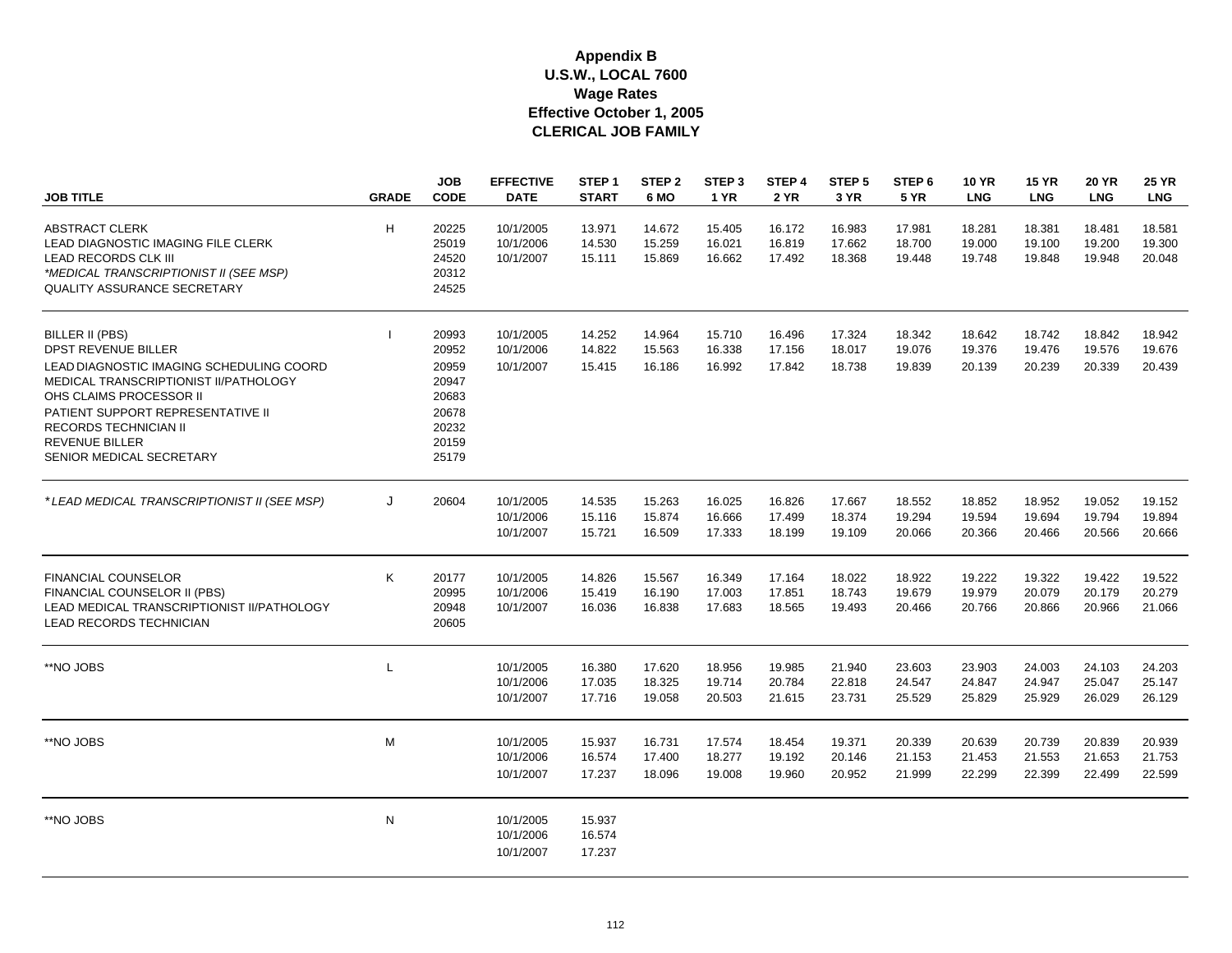| <b>JOB TITLE</b>                                                    | <b>GRADE</b> | <b>JOB</b><br><b>CODE</b> | <b>EFFECTIVE</b><br><b>DATE</b>     | STEP <sub>1</sub><br><b>START</b> | STEP <sub>2</sub><br>6 MO  | STEP <sub>3</sub><br>1 YR  | STEP <sub>4</sub><br><b>2 YR</b> | STEP <sub>5</sub><br>3 YR  | STEP 6<br><b>5 YR</b>      | <b>10 YR</b><br><b>LNG</b> | <b>15 YR</b><br><b>LNG</b> | <b>20 YR</b><br><b>LNG</b> | <b>25 YR</b><br><b>LNG</b> |
|---------------------------------------------------------------------|--------------|---------------------------|-------------------------------------|-----------------------------------|----------------------------|----------------------------|----------------------------------|----------------------------|----------------------------|----------------------------|----------------------------|----------------------------|----------------------------|
| <b>CANCER REGISTRAR</b>                                             | м            | 24581                     | 10/1/2005<br>10/1/2006<br>10/1/2007 | 19.011<br>19.771<br>20.562        | 19.972<br>20.771<br>21.602 | 20.966<br>21.805<br>22.677 | 22.681<br>23.588<br>24.532       | 24.396<br>25.372<br>26.387 | 25.618<br>26.643<br>27.709 | 25.918<br>26.943<br>28.009 | 26.018<br>27.043<br>28.109 | 26.118<br>27.143<br>28.209 | 26.218<br>27.243<br>28.309 |
| <b>LEAD CANCER REGISTRAR</b>                                        | м            | 20656                     | 10/1/2005<br>10/1/2006<br>10/1/2007 | 19.885<br>20.680<br>21.507        | 20.879<br>21.714<br>22.583 | 21.917<br>22.794<br>23.706 | 23.751<br>24.701<br>25.689       | 26,000<br>27.040<br>28.122 | 27.660<br>28.766<br>29.917 | 27.960<br>29.066<br>30.217 | 28.060<br>29.166<br>30.317 | 28.160<br>29.266<br>30.417 | 28.260<br>29.366<br>30.517 |
| <b>PROFESSIONAL SERVICES CODER I</b>                                | N            | 21027                     | 10/1/2006<br>10/1/2007              | 17.342<br>18.036                  | 18.208<br>18.936           | 19.116<br>19.881           | 20.072<br>20.875                 | 21.080<br>21.923           | 22.683<br>23.590           | 22.983<br>23.902           | 23.083<br>24.006           | 23.183<br>24.110           | 23.283<br>24.214           |
| <b>PROFESSIONAL SERVICES CODER II</b><br>EMERGENCY DEPARTMENT CODER | м            | 21028<br>21029            | 10/1/2006<br>10/1/2007              | 21.157<br>22.003                  | 22.214<br>23.103           | 23.321<br>24.254           | 24.488<br>25.468                 | 25.717<br>26.746           | 27.673<br>28.780           | 27.973<br>29.092           | 28.073<br>29.196           | 28.173<br>29,300           | 28.273<br>29.404           |

*\* REFERS TO MSP CLASSIFICATIONS*

\*\* MSI RULES APPLY WHEN ADDING A JOB CODE TO THIS PAYLINE

**Monthly equivalents of the hourly rates are shown for reference only and are based on an average work month of 173.333 hours.**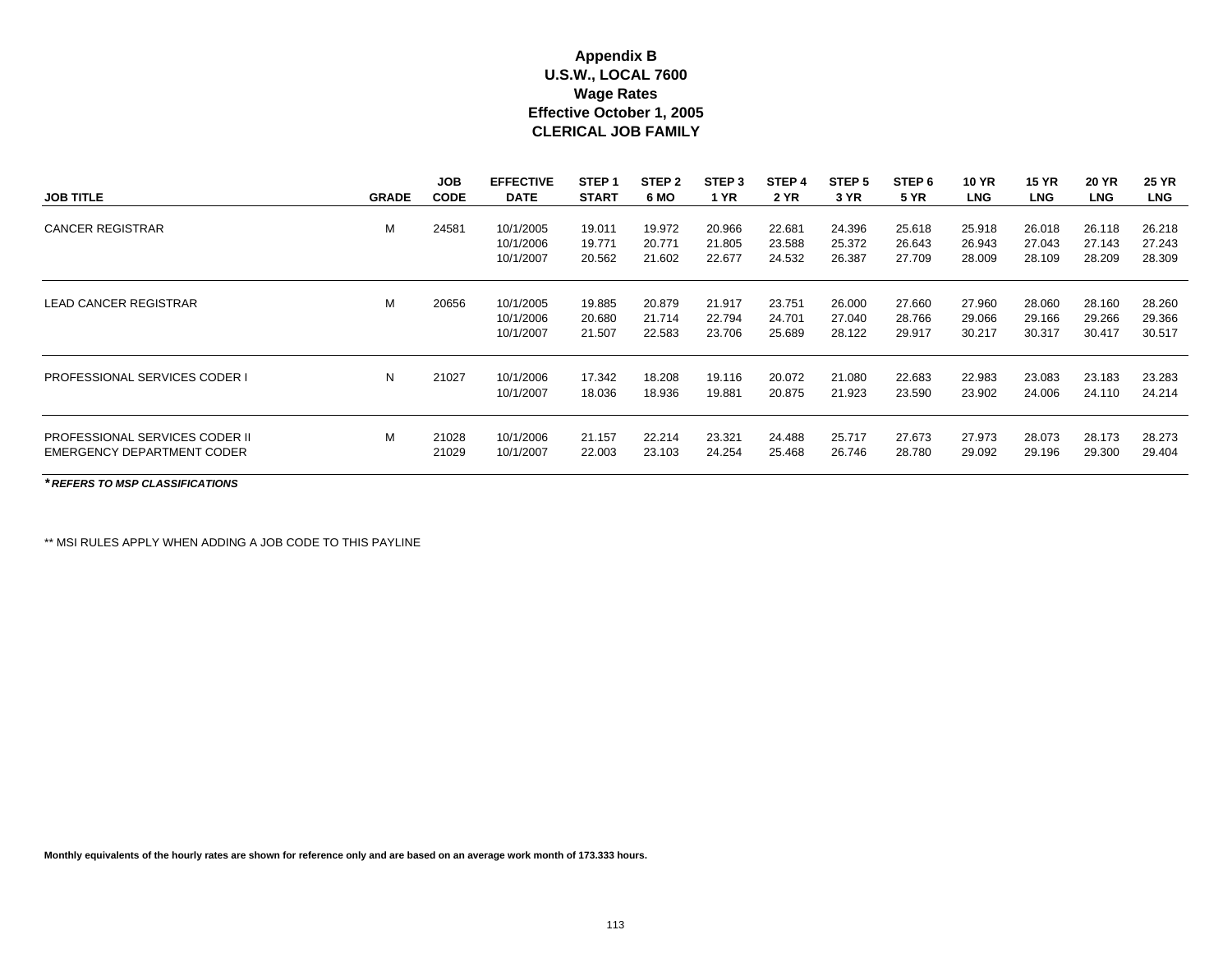#### **PATIENT CARE JOB FAMIL Y Appendix B Effective October 1, 2005 U.S.W., LOCAL 7600 Wages Rates**

| <b>JOB TITLE</b>                                      | <b>GRADE</b> | <b>JOB</b><br><b>CODE</b> | <b>EFFECTIVE</b><br><b>DATE</b>     | STEP <sub>1</sub><br><b>START</b> | STEP <sub>2</sub><br>6 MO  | STEP <sub>3</sub><br><b>1 YR</b> | STEP 4<br><b>2 YR</b>      | STEP <sub>5</sub><br>3 YR  | STEP 6<br><b>5 YR</b>      | <b>10 YR</b><br><b>LNG</b> | <b>15 YR</b><br><b>LNG</b> | <b>20 YR</b><br><b>LNG</b> | <b>25 YR</b><br><b>LNG</b> |
|-------------------------------------------------------|--------------|---------------------------|-------------------------------------|-----------------------------------|----------------------------|----------------------------------|----------------------------|----------------------------|----------------------------|----------------------------|----------------------------|----------------------------|----------------------------|
| JUNIOR ORTHOPEDIC TECH                                | C            | 30221                     | 10/1/2005<br>10/1/2006<br>10/1/2007 | 13.069<br>13.592<br>14.136        | 13.721<br>14.270<br>14.841 | 14.408<br>14.984<br>15.583       | 15.126<br>15.731<br>16.360 | 15.883<br>16.518<br>17.179 | 17.175<br>17.862<br>18.576 | 17.475<br>18.162<br>18.876 | 17.575<br>18.262<br>18.976 | 17.675<br>18.362<br>19.076 | 17.775<br>18.462<br>19.176 |
| MEDICAL ASSISTANT I                                   | A            | 30164                     | 10/1/2005<br>10/1/2006<br>10/1/2007 | 12.887<br>13.402<br>13.938        | 13.532<br>14.073<br>14.636 | 14.205<br>14.773<br>15.364       | 14.914<br>15.511<br>16.131 | 15.661<br>16.287<br>16.938 | 16.961<br>17.639<br>18.345 | 17.261<br>17.939<br>18.645 | 17.361<br>18.039<br>18.745 | 17.461<br>18.139<br>18.845 | 17.561<br>18.239<br>18.945 |
| **NO JOBS                                             | B            |                           | 10/1/2005<br>10/1/2006<br>10/1/2007 | 13.094<br>13.618<br>14.163        | 13.748<br>14.298<br>14.870 | 14.440<br>15.018<br>15.619       | 14.914<br>15.511<br>16.131 | 15.919<br>16.556<br>17.218 | 17.224<br>17.913<br>18.630 | 17.524<br>18.213<br>18.930 | 17.624<br>18.313<br>19.030 | 17.724<br>18.413<br>19.130 | 17.824<br>18.513<br>19.230 |
| **NO JOBS                                             | $\mathsf C$  |                           | 10/1/2005<br>10/1/2006<br>10/1/2007 | 13.308<br>13.840<br>14.394        | 13.971<br>14.530<br>15.111 | 14.675<br>15.262<br>15.872       | 14.914<br>15.511<br>16.131 | 16.178<br>16.825<br>17.498 | 17.490<br>18.190<br>18.918 | 17.790<br>18.490<br>19.218 | 17.890<br>18.590<br>19.318 | 17.990<br>18.690<br>19.418 | 18.090<br>18.790<br>19.518 |
| **NO JOBS                                             | D            |                           | 10/1/2005<br>10/1/2006<br>10/1/2007 | 13.590<br>14.134<br>14.699        | 14.271<br>14.842<br>15.436 | 14.987<br>15.586<br>16.209       | 15.735<br>16.364<br>17.019 | 16.519<br>17.180<br>17.867 | 17.934<br>18.651<br>19.397 | 18.234<br>18.951<br>19.697 | 18.334<br>19.051<br>19.797 | 18.434<br>19.151<br>19.897 | 18.534<br>19.251<br>19.997 |
| **NO JOBS                                             | $\mathsf E$  |                           | 10/1/2005<br>10/1/2006<br>10/1/2007 | 13.805<br>14.357<br>14.931        | 14.492<br>15.072<br>15.675 | 15.219<br>15.828<br>16.461       | 15.976<br>16.615<br>17.280 | 16.777<br>17.448<br>18.146 | 18.197<br>18.925<br>19.682 | 18.497<br>19.225<br>19.982 | 18.597<br>19.325<br>20.082 | 18.697<br>19.425<br>20.182 | 18.797<br>19.525<br>20.282 |
| PATIENT CARE ASST TRAINEE<br>PHYSICAL THERAPY AIDE II | F            | 36323<br>30028            | 10/1/2005<br>10/1/2006<br>10/1/2007 | 14.015<br>14.576<br>15.159        | 14.714<br>15.303<br>15.915 | 15.453<br>16.071<br>16.714       | 16.223<br>16.872<br>17.547 | 17.037<br>17.718<br>18.427 | 18.461<br>19.199<br>19.967 | 18.761<br>19.499<br>20.267 | 18.861<br>19.599<br>20.367 | 18.961<br>19.699<br>20.467 | 19.061<br>19.799<br>20.567 |
| **NO JOBS                                             | G            |                           | 10/1/2005<br>10/1/2006<br>10/1/2007 | 14.226<br>14.795<br>15.387        | 14.936<br>15.533<br>16.154 | 15.683<br>16.310<br>16.962       | 16.471<br>17.130<br>17.815 | 17.294<br>17.986<br>18.705 | 18.728<br>19.477<br>20.256 | 19.028<br>19.777<br>20.556 | 19.128<br>19.877<br>20.656 | 19.228<br>19.977<br>20.756 | 19.328<br>20.077<br>20.856 |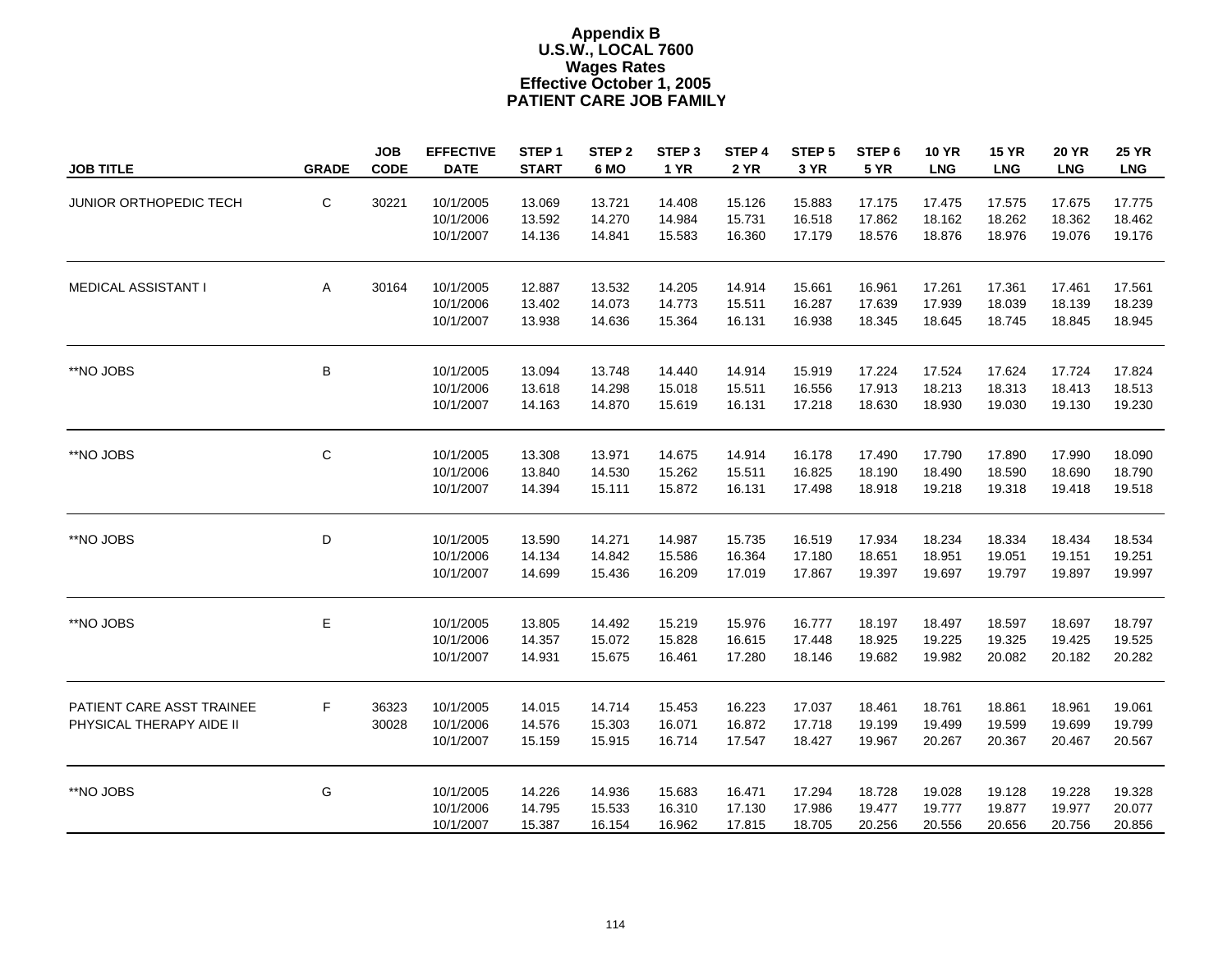| <b>JOB TITLE</b>                                                                                                                       | <b>GRADE</b> | <b>JOB</b><br><b>CODE</b>                 | <b>EFFECTIVE</b><br><b>DATE</b>     | STEP <sub>1</sub><br><b>START</b> | STEP <sub>2</sub><br>6 MO  | STEP <sub>3</sub><br><b>1 YR</b> | STEP 4<br><b>2 YR</b>      | STEP <sub>5</sub><br>3 YR  | STEP <sub>6</sub><br><b>5 YR</b> | <b>10 YR</b><br><b>LNG</b> | <b>15 YR</b><br><b>LNG</b> | <b>20 YR</b><br><b>LNG</b> | <b>25 YR</b><br><b>LNG</b> |
|----------------------------------------------------------------------------------------------------------------------------------------|--------------|-------------------------------------------|-------------------------------------|-----------------------------------|----------------------------|----------------------------------|----------------------------|----------------------------|----------------------------------|----------------------------|----------------------------|----------------------------|----------------------------|
| EMERGENCY ROOM TECHNICIAN<br>ORTHOPEDIC TECHNO I                                                                                       |              | 46770<br>46776                            | 10/1/2005<br>10/1/2006<br>10/1/2007 | 14.389<br>14.965<br>15.564        | 15.107<br>15.711<br>16.339 | 15.864<br>16.499<br>17.159       | 16.653<br>17.319<br>18.012 | 17.488<br>18.188<br>18.916 | 18.915<br>19.672<br>20.459       | 19.215<br>19.972<br>20.759 | 19.315<br>20.072<br>20.859 | 19.415<br>20.172<br>20.959 | 19.515<br>20.272<br>21.059 |
| <b>HOME HEALTH AIDE</b><br>PATIENT CARE ASST<br><b>REHABILITATION TECHNICIAN</b><br><b>TRAINED AIDE</b><br><b>MEDICAL ASSISTANT II</b> | H            | 36930<br>30169<br>36920<br>36318<br>36320 | 10/1/2005<br>10/1/2006<br>10/1/2007 | 14.440<br>15.018<br>15.619        | 15.158<br>15.764<br>16.395 | 15.922<br>16.559<br>17.221       | 16.716<br>17.385<br>18.080 | 17.553<br>18.255<br>18.985 | 18.996<br>19.756<br>20.546       | 19.296<br>20.056<br>20.846 | 19.396<br>20.156<br>20.946 | 19.496<br>20.256<br>21.046 | 19.596<br>20.356<br>21.146 |
| <b>EMERGENCY CARE ASST</b><br><b>HEALTH APPRAISAL ASST</b><br><b>LIFT TECHNICIAN</b><br><b>SENIOR TRAINED AIDE</b>                     |              | 24929<br>30318<br>30727<br>36319          | 10/1/2005<br>10/1/2006<br>10/1/2007 | 14.652<br>15.238<br>15.848        | 15.385<br>16.000<br>16.640 | 16.154<br>16.800<br>17.472       | 16.961<br>17.639<br>18.345 | 17.810<br>18.522<br>19.263 | 19.257<br>20.027<br>20.828       | 19.557<br>20.327<br>21.128 | 19.657<br>20.427<br>21.228 | 19.757<br>20.527<br>21.328 | 19.857<br>20.627<br>21.428 |
| * SENIOR ORTHOPEDIC TECH<br>* (SEE MSP)                                                                                                | K            | 30226                                     | 10/1/2005<br>10/1/2006<br>10/1/2007 | 14.885<br>15.480<br>16.099        | 15.627<br>16.252<br>16.902 | 16.410<br>17.066<br>17.749       | 17.227<br>17.916<br>18.633 | 18.089<br>18.813<br>19.566 | 19.632<br>20.417<br>21.234       | 19.932<br>20.717<br>21.534 | 20.032<br>20.817<br>21.634 | 20.132<br>20.917<br>21.734 | 20.232<br>21.017<br>21.834 |
| <b>COGNITIVE REHAB TECHNICIAN</b><br><b>DIET TECHNICIAN</b><br>PODIATRY TECHNICIAN                                                     | J            | 30730<br>40088<br>40188                   | 10/1/2005<br>10/1/2006<br>10/1/2007 | 14.942<br>15.540<br>16.162        | 15.691<br>16.319<br>16.972 | 16.473<br>17.132<br>17.817       | 17.302<br>17.994<br>18.714 | 18.162<br>18.888<br>19.644 | 19.723<br>20.512<br>21.332       | 20.023<br>20.812<br>21.632 | 20.123<br>20.912<br>21.732 | 20.223<br>21.012<br>21.832 | 20.323<br>21.112<br>21.932 |
| LVN - HH/HOSPICE/PALLIATIVE CARE<br><b>LVN - INPATIENT</b><br><b>LVN - OUTPATIENT</b><br>LVN - NEWBORN HEARING COORD.                  | Κ            | 30797<br>30134<br>30135<br>30136          | 10/1/2005<br>10/1/2006<br>10/1/2007 | 16.535<br>17.196<br>17.884        | 17.197<br>17.885<br>18.600 | 17.885<br>18.600<br>19.344       | 18.600<br>19.344<br>20.118 | 19.536<br>20.317<br>21.130 | 20.997<br>21.837<br>22.710       | 21.297<br>22.137<br>23.010 | 21.397<br>22.237<br>23.110 | 21.497<br>22.337<br>23.210 | 21.597<br>22.437<br>23.310 |
| CHEMICAL DEPENDENCY<br><b>RECOVERY COUNSELOR</b>                                                                                       | AA           | 36992                                     | 10/1/2005<br>10/1/2006<br>10/1/2007 | 17.080<br>17.763<br>18.474        | 17.934<br>18.651<br>19.397 | 18.832<br>19.585<br>20.368       | 19.766<br>20.557<br>21.379 | 20.757<br>21.587<br>22.450 | 22.518<br>23.419<br>24.356       | 22.818<br>23.719<br>24.656 | 22.918<br>23.819<br>24.756 | 23.018<br>23.919<br>24.856 | 23.118<br>24.019<br>24.956 |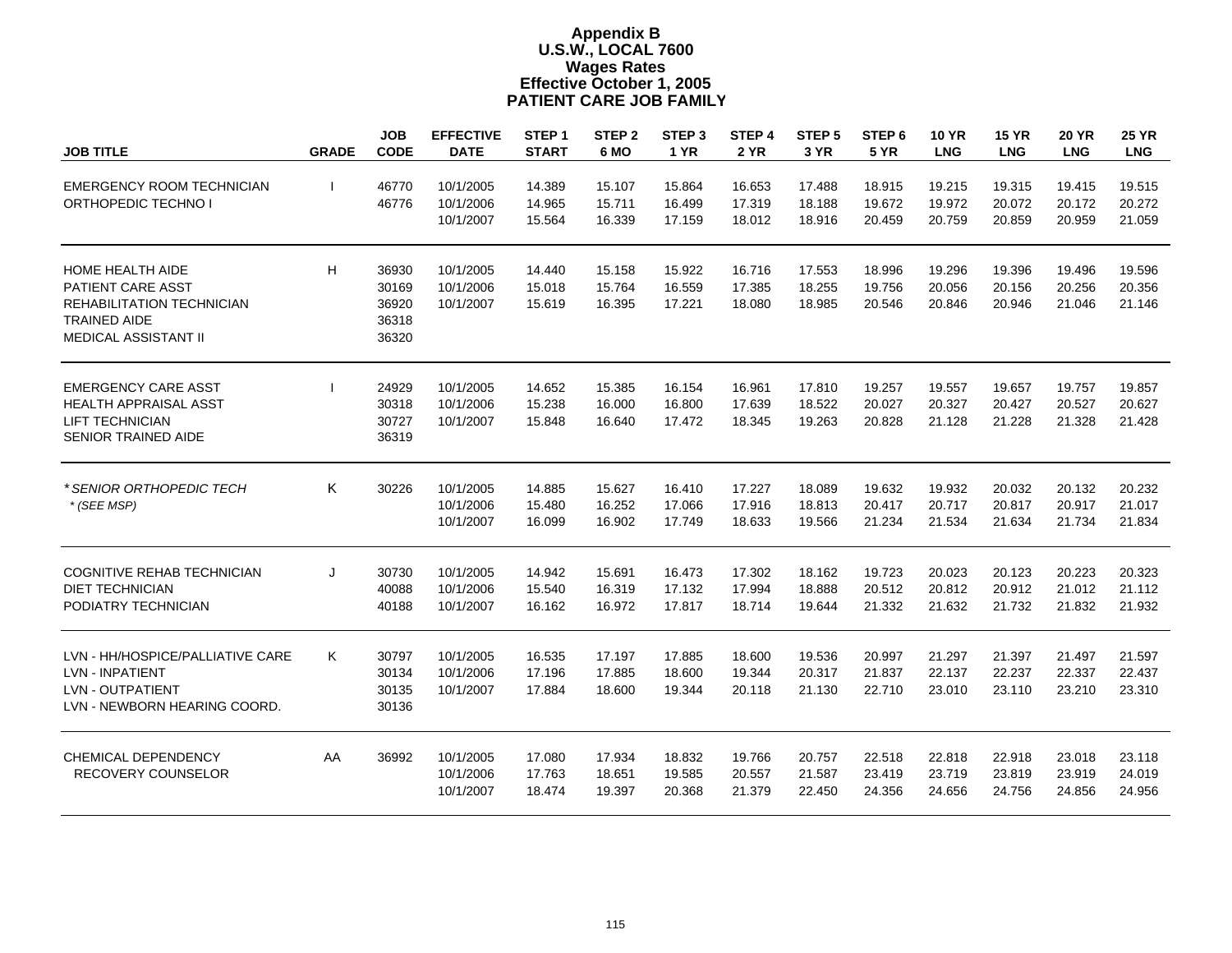|                          |              | JOB         | <b>EFFECTIVE</b> | STEP <sub>1</sub> | STEP <sub>2</sub> | STEP <sub>3</sub> | STEP <sub>4</sub> | STEP 5      | STEP <sub>6</sub> | <b>10 YR</b> | <b>15 YR</b> | <b>20 YR</b> | <b>25 YR</b> |
|--------------------------|--------------|-------------|------------------|-------------------|-------------------|-------------------|-------------------|-------------|-------------------|--------------|--------------|--------------|--------------|
| <b>JOB TITLE</b>         | <b>GRADE</b> | <b>CODE</b> | <b>DATE</b>      | <b>START</b>      | 6 MO              | YR                | 2 YR              | <b>3 YR</b> | <b>5 YR</b>       | LNG          | <b>LNG</b>   | LNG.         | LNG          |
|                          |              |             |                  |                   |                   |                   |                   |             |                   |              |              |              |              |
| * RESPIRATORY CARE PRACT |              | 30476       | 10/1/2005        | 18.636            | 19.568            | 20.546            | 22.225            | 23.658      | 24.839            | 25.139       | 25.239       | 25.339       | 25.439       |
| *(SEE MSP)               |              |             | 10/1/2006        | 19.381            | 20.351            | 21.368            | 23.114            | 24.604      | 25.833            | 26.133       | 26.233       | 26.333       | 26.433       |
|                          |              |             | 10/1/2007        | 20.156            | 21.165            | 22.223            | 24.039            | 25.588      | 26.866            | 27.166       | 27.266       | 27.366       | 27.466       |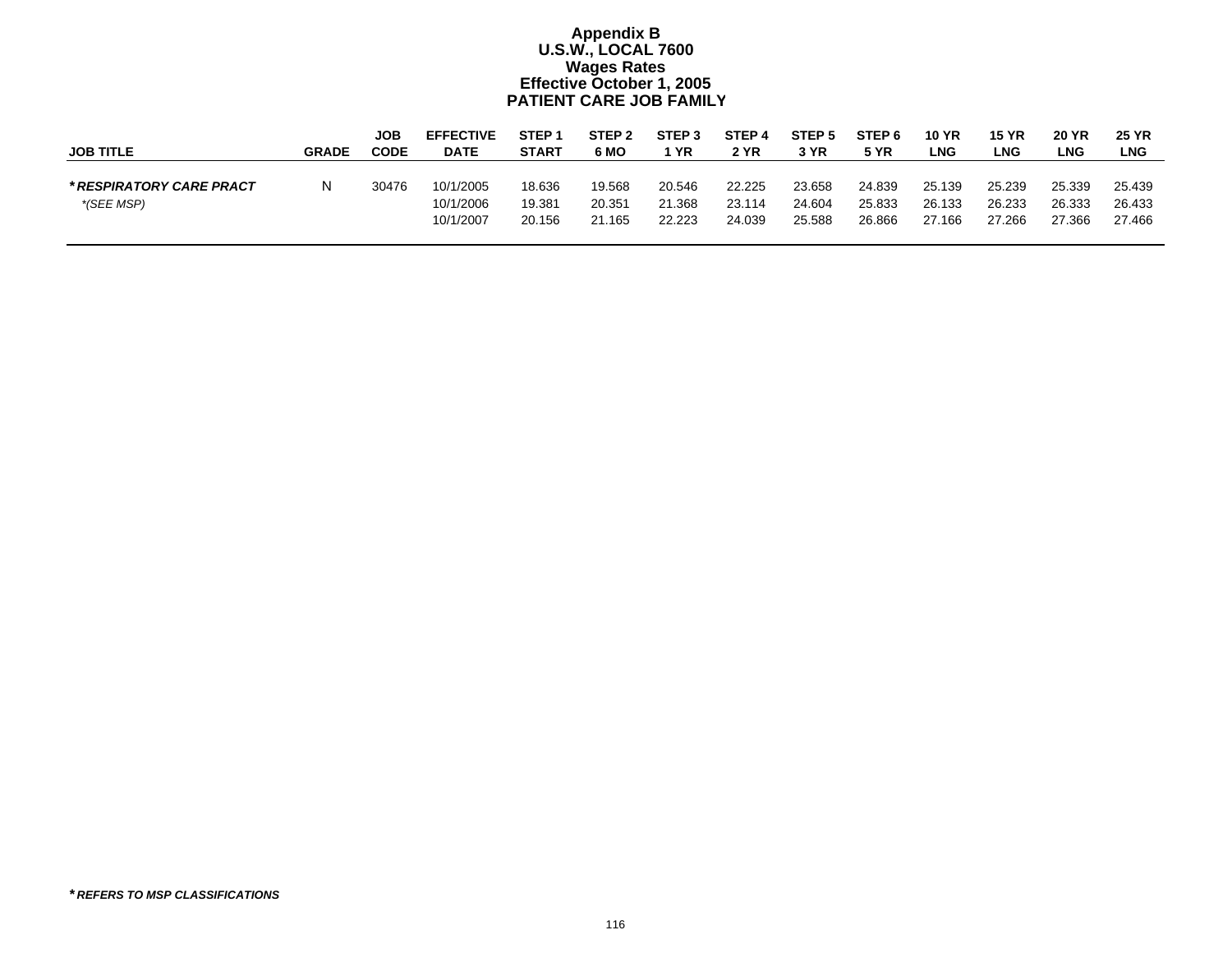| <b>JOB TITLE</b>                                                                                                        | <b>GRADE</b> | <b>JOB</b><br><b>CODE</b>                 | <b>EFFECTIVE</b><br><b>DATE</b>     | <b>DATE</b><br><b>START</b> | STEP <sub>2</sub><br>6 MO  | STEP <sub>3</sub><br><b>1 YR</b> | STEP 4<br><b>2 YR</b>      | STEP <sub>5</sub><br>3 YR  | STEP <sub>6</sub><br><b>5 YR</b> | <b>10 YR</b><br><b>LNG</b> | <b>15 YR</b><br><b>LNG</b> | 20 YR<br><b>LNG</b>        | <b>25 YR</b><br><b>LNG</b> |
|-------------------------------------------------------------------------------------------------------------------------|--------------|-------------------------------------------|-------------------------------------|-----------------------------|----------------------------|----------------------------------|----------------------------|----------------------------|----------------------------------|----------------------------|----------------------------|----------------------------|----------------------------|
| <b>LABORATORY AIDE</b>                                                                                                  | A            | 30039                                     | 10/1/2005<br>10/1/2006<br>10/1/2007 | 12.651<br>13.157<br>13.683  | 13.286<br>13.817<br>14.370 | 13.948<br>14.506<br>15.086       | 14.649<br>15.235<br>15.844 | 15.379<br>15.994<br>16.634 | 16.653<br>17.319<br>18.012       | 16.953<br>17.619<br>18.312 | 17.053<br>17.719<br>18.412 | 17.153<br>17.819<br>18.512 | 17.253<br>17.919<br>18.612 |
| ANESTHESIA TECH<br><b>EKG TECHNICIAN I</b><br><b>MONITOR TECHNICIAN</b>                                                 | B            | 30313<br>30174<br>30172                   | 10/1/2005<br>10/1/2006<br>10/1/2007 | 12.861<br>13.375<br>13.910  | 13.504<br>14.044<br>14.606 | 14.179<br>14.746<br>15.336       | 14.887<br>15.482<br>16.101 | 15.631<br>16.256<br>16.906 | 16.919<br>17.596<br>18.300       | 17.219<br>17.896<br>18.600 | 17.319<br>17.996<br>18.700 | 17.419<br>18.096<br>18.800 | 17.519<br>18.196<br>18.900 |
| <b>CENTRAL PROCESSING AIDE</b><br><b>CENTRAL SERVICE TECH</b><br>OPERATING ROOM AIDE<br>PATHOLOGY ASSISTANT             | C            | 30490<br>36850<br>36890<br>35591          | 10/1/2005<br>10/1/2006<br>10/1/2007 | 13.069<br>13.592<br>14.136  | 13.721<br>14.270<br>14.841 | 14.408<br>14.984<br>15.583       | 15.126<br>15.731<br>16.360 | 15.883<br>16.518<br>17.179 | 17.175<br>17.862<br>18.576       | 17.475<br>18.162<br>18.876 | 17.575<br>18.262<br>18.976 | 17.675<br>18.362<br>19.076 | 17.775<br>18.462<br>19.176 |
| <b>EKG TECHNICIAN II</b><br>MORGUE ATTENDANT<br>PHLEBOTOMIST<br>DIAGNOSTIC IMAGING ASSISTANT<br><b>TISSUE ASSISTANT</b> | D            | 30176<br>36802<br>30049<br>30122<br>35575 | 10/1/2005<br>10/1/2006<br>10/1/2007 | 13.344<br>13.878<br>14.433  | 14.015<br>14.576<br>15.159 | 14.712<br>15.300<br>15.912       | 15.450<br>16.068<br>16.711 | 16.221<br>16.870<br>17.545 | 17.607<br>18.311<br>19.043       | 17.907<br>18.611<br>19.343 | 18.007<br>18.711<br>19.443 | 18.107<br>18.811<br>19.543 | 18.207<br>18.911<br>19.643 |
| <b>HISTOLOGY TECHNICIAN</b><br><b>LEAD CENTRAL SERVICE TECH</b><br>SR. OPERATING RM AIDE<br>STERILE PROCESSING TECH     | E            | 30058<br>36849<br>36889<br>30491          | 10/1/2005<br>10/1/2006<br>10/1/2007 | 13.551<br>14.093<br>14.657  | 14.230<br>14.799<br>15.391 | 14.940<br>15.538<br>16.160       | 15.692<br>16.320<br>16.973 | 16.475<br>17.134<br>17.819 | 17.867<br>18.582<br>19.325       | 18.167<br>18.882<br>19.625 | 18.267<br>18.982<br>19.725 | 18.367<br>19.082<br>19.825 | 18.467<br>19.182<br>19.925 |
| <b>OUTPATIENT PHARM TECH</b><br>SENIOR EKG TECHNICIAN                                                                   | F            | 40176<br>36709                            | 10/1/2005<br>10/1/2006<br>10/1/2007 | 13.766<br>14.317<br>14.890  | 14.452<br>15.030<br>15.631 | 15.177<br>15.784<br>16.415       | 15.933<br>16.570<br>17.233 | 16.732<br>17.401<br>18.097 | 18.127<br>18.852<br>19.606       | 18.427<br>19.152<br>19.906 | 18.527<br>19.252<br>20.006 | 18.627<br>19.352<br>20.106 | 18.727<br>19.452<br>20.206 |
| LEAD STERILE PROCESSING TECH<br>SR ANESTHESIA TECH                                                                      | G            | 30492<br>30801                            | 10/1/2005<br>10/1/2006<br>10/1/2007 | 13.971<br>14.530<br>15.111  | 14.670<br>15.257<br>15.867 | 15.406<br>16.022<br>16.663       | 16.174<br>16.821<br>17.494 | 16.983<br>17.662<br>18.368 | 18.394<br>19.130<br>19.895       | 18.694<br>19.430<br>20.195 | 18.794<br>19.530<br>20.295 | 18.894<br>19.630<br>20.395 | 18.994<br>19.730<br>20.495 |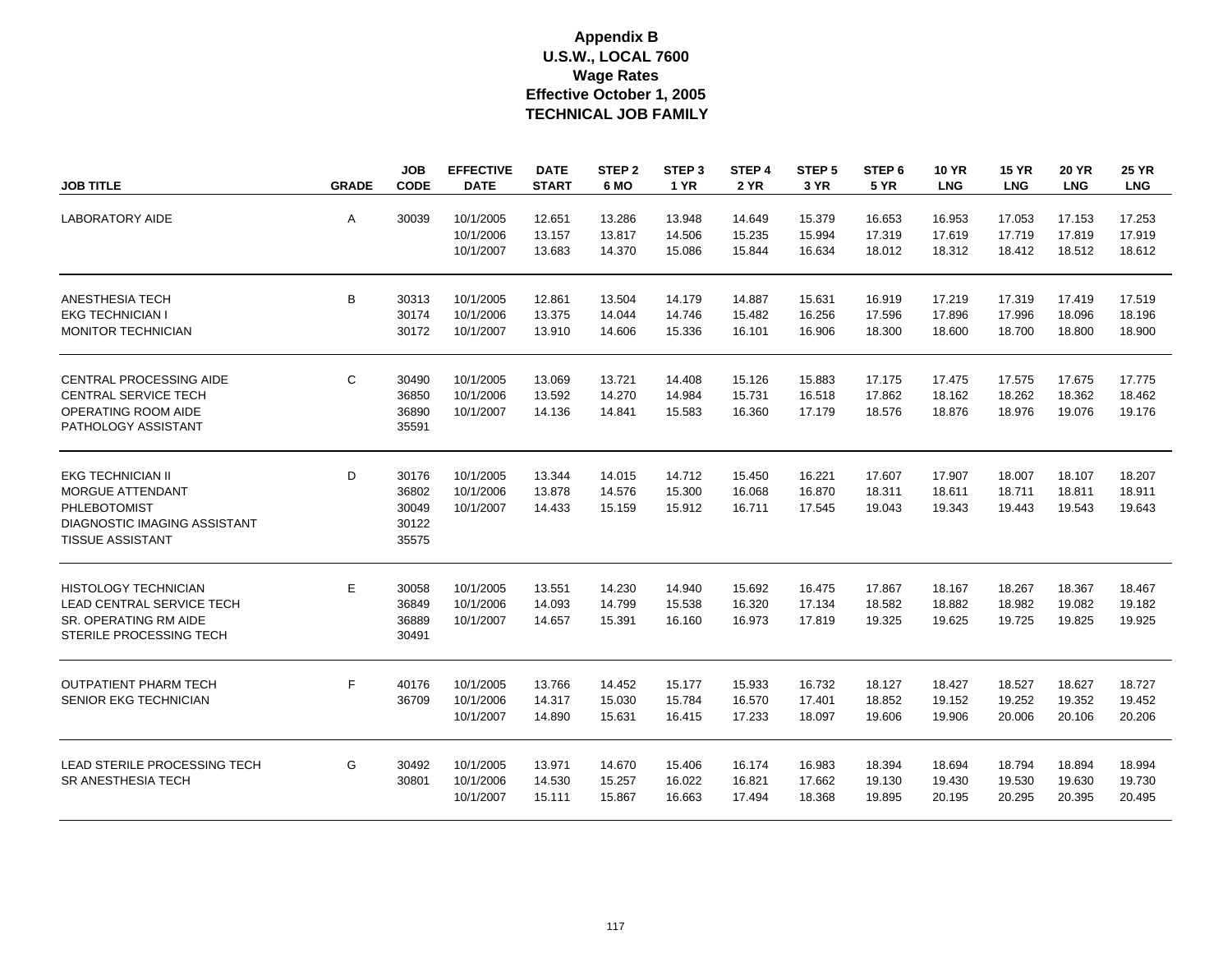#### **U.S.W., LOCAL 7600 Wage Rates Effective October 1, 2005 Appendix B TECHNICAL JOB FAMILY**

| <b>JOB TITLE</b>                                                                                                                                                              | <b>GRADE</b> | <b>JOB</b><br><b>CODE</b>                          | <b>EFFECTIVE</b><br><b>DATE</b>                         | <b>DATE</b><br><b>START</b> | STEP <sub>2</sub><br>6 MO  | STEP <sub>3</sub><br><b>1 YR</b> | STEP 4<br><b>2 YR</b>                               | STEP <sub>5</sub><br>3 YR  | STEP <sub>6</sub><br><b>5 YR</b> | <b>10 YR</b><br><b>LNG</b> | <b>15 YR</b><br><b>LNG</b> | <b>20 YR</b><br><b>LNG</b> | <b>25 YR</b><br><b>LNG</b> |
|-------------------------------------------------------------------------------------------------------------------------------------------------------------------------------|--------------|----------------------------------------------------|---------------------------------------------------------|-----------------------------|----------------------------|----------------------------------|-----------------------------------------------------|----------------------------|----------------------------------|----------------------------|----------------------------|----------------------------|----------------------------|
| <b>HEMODIALYSIS TECH</b><br>LEAD OUTPATIENT PHARM TECH<br><b>OPTOMETRIC ASST</b><br>RADIOLOGY PROCESSOR SERV TECH<br>RESPIRATORY CARE TECHNICIAN<br><b>UROLOGY TECHNICIAN</b> | H            | 30206<br>40238<br>37043<br>30120<br>35734<br>30204 | 10/1/2005<br>10/1/2006<br>10/1/2007                     | 14.180<br>14.747<br>15.337  | 14.889<br>15.485<br>16.104 | 15.633<br>16.258<br>16.908       | 16.418<br>17.075<br>17.758                          | 17.236<br>17.925<br>18.642 | 18.654<br>19.400<br>20.176       | 18.954<br>19.700<br>20.476 | 19.054<br>19.800<br>20.576 | 19.154<br>19.900<br>20.676 | 19.254<br>20.000<br>20.776 |
| <b>INPATIENT PHARMACY TECHNICIAN</b>                                                                                                                                          | J            | 40175                                              | 10/1/2005<br>10/1/2006<br>10/1/2007                     | 14.673<br>15.260<br>15.870  | 15.408<br>16.024<br>16.665 | 16.177<br>16.824<br>17.497       | 16.986<br>17.665<br>18.372                          | 17.833<br>18.546<br>19.288 | 19.370<br>20.145<br>20.951       | 19.670<br>20.445<br>21.251 | 19.770<br>20.545<br>21.351 | 19.870<br>20.645<br>21.451 | 19.970<br>20.745<br>21.551 |
| CARDIAC EXERCISE TECHNICIAN                                                                                                                                                   | L            | 36994                                              | 10/1/2005<br>10/1/2006<br>10/1/2007                     | 15.097<br>15.701<br>16.329  | 15.851<br>16.485<br>17.144 | 16.644<br>17.310<br>18.002       | 17.474<br>18.173<br>18.900                          | 18.349<br>19.083<br>19.846 | 19.896<br>20.692<br>21.520       | 20.196<br>20.992<br>21.820 | 20.296<br>21.092<br>21.920 | 20.396<br>21.192<br>22.020 | 20.496<br>21.292<br>22.120 |
| **NO JOBS                                                                                                                                                                     | М            | $\overline{\phantom{a}}$                           | 10/1/2005<br>10/1/2006<br>10/1/2007                     | 15.309<br>15.921<br>16.558  | 16.076<br>16.719<br>17.388 | 16.880<br>17.555<br>18.257       | 17.725<br>18.434<br>19.171                          | 18.612<br>19.356<br>20.130 | 20.160<br>20.966<br>21.805       | 20.460<br>21.266<br>22.105 | 20.560<br>21.366<br>22.205 | 20.660<br>21.466<br>22.305 | 20.760<br>21.566<br>22.405 |
| PULMONARY FUNCTION TECH                                                                                                                                                       | N            | 30467                                              | 10/1/2005<br>10/1/2006<br>10/1/2007                     | 20.742<br>21.572<br>22.435  | 21.779<br>22.650<br>23.556 | 22.868<br>23.783<br>24.734       | 24.737<br>25.726<br>26.755                          | 26.331<br>27.384<br>28.479 | 27.646<br>28.752<br>29.902       | 27.946<br>29.052<br>30.202 | 28.046<br>29.152<br>30.302 | 28.146<br>29.252<br>30.402 | 28.246<br>29.352<br>30.502 |
| SENIOR PULMONARY FUNCTION TECH                                                                                                                                                | O            | 30468                                              | 10/1/2005<br>10/1/2006<br>10/1/2007                     | 21.317<br>22.170<br>23.057  | 22.382<br>23.277<br>24.208 | 23.499<br>24.439<br>25.417       | 25.411<br>26.427<br>27.484                          | 25.873<br>26.908<br>27.984 | 28.398<br>29.534<br>30.715       | 28.698<br>29.834<br>31.015 | 28.798<br>29.934<br>31.115 | 28.898<br>30.034<br>31.215 | 28.998<br>30.134<br>31.315 |
| <b>OUTPATIENT PHAR TECH TRAINEE</b>                                                                                                                                           | P            | 40177                                              | 10/1/2005<br>10/1/2006<br>10/1/2007                     | 12.947<br>13.465<br>14.004  |                            |                                  |                                                     |                            |                                  |                            |                            |                            |                            |
|                                                                                                                                                                               |              |                                                    |                                                         |                             | Advanced Hiring Criteria*  |                                  |                                                     |                            |                                  |                            |                            |                            |                            |
|                                                                                                                                                                               |              |                                                    | Years of Experience<br>Less Than 2<br>2 but Less Than 4 |                             |                            |                                  | Step Placement<br><b>Start Rate</b><br>6 Month Rate |                            |                                  |                            |                            |                            |                            |

4 or more 1 Year Rate

\*Applies to Technical Grades H, I, J, K, L, M, N, and O only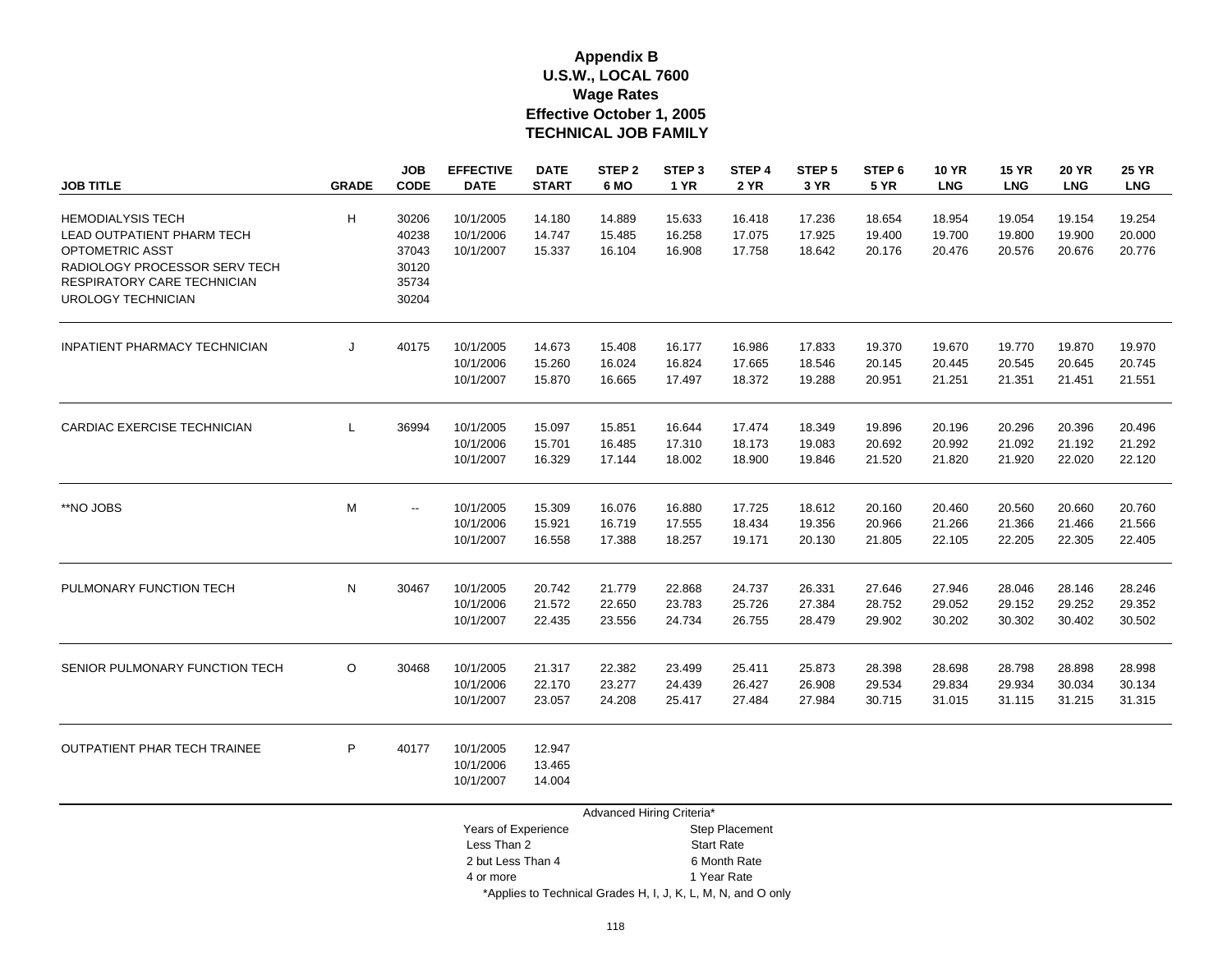#### **Appendix B U.S.W., LOCAL 7600 Wages Rates EQUIPMENT SERVICES JOB FAMILY Effective October 1, 2005**

|                                                           |              | <b>JOB</b>  | <b>EFFECTIVE</b>       | STEP <sub>1</sub> | STEP <sub>2</sub> | STEP <sub>3</sub> | STEP 4           | STEP <sub>5</sub> | STEP <sub>6</sub> | <b>10 YR</b>     | <b>15 YR</b>     | <b>20 YR</b>     | <b>25 YR</b>     |
|-----------------------------------------------------------|--------------|-------------|------------------------|-------------------|-------------------|-------------------|------------------|-------------------|-------------------|------------------|------------------|------------------|------------------|
| <b>JOB TITLE</b>                                          | <b>GRADE</b> | <b>CODE</b> | <b>DATE</b>            | <b>START</b>      | 6 MO              | <b>1 YR</b>       | <b>2 YR</b>      | 3 YR              | <b>5 YR</b>       | <b>LNG</b>       | <b>LNG</b>       | <b>LNG</b>       | <b>LNG</b>       |
| <b>LOCKSMITH</b>                                          | Κ            | 47935       |                        |                   |                   |                   |                  |                   |                   |                  |                  |                  |                  |
|                                                           |              |             | 10/1/2005<br>10/1/2006 | 15.038<br>15.640  | 15.528<br>16.149  | 16.615<br>17.280  | 17.778<br>18.489 | 19.023<br>19.784  | 20.355<br>21.169  | 20.655<br>21.469 | 20.755<br>21.569 | 20.855<br>21.669 | 20.955<br>21.769 |
|                                                           |              |             | 10/1/2007              | 16.266            | 16.795            | 17.971            | 19.229           | 20.575            | 22.016            | 22.316           | 22.416           | 22.516           | 22.616           |
|                                                           |              |             |                        |                   |                   |                   |                  |                   |                   |                  |                  |                  |                  |
| <b>MAINTENANCE ATTENDANT</b>                              | A            | 47936       | 10/1/2005              | 15.484            | 16.261            | 17.071            | 17.928           | 19.176            | 20.347            | 20.647           | 20.747           | 20.847           | 20.947           |
|                                                           |              |             | 10/1/2006              | 16.103            | 16.911            | 17.754            | 18.645           | 19.943            | 21.161            | 21.461           | 21.561           | 21.661           | 21.761           |
|                                                           |              |             | 10/1/2007              | 16.747            | 17.587            | 18.464            | 19.391           | 20.741            | 22.007            | 22.307           | 22.407           | 22.507           | 22.607           |
|                                                           |              |             |                        |                   |                   |                   |                  |                   |                   |                  |                  |                  |                  |
| <b>PLANT ENGINEER I</b>                                   | B            | 47938       | 10/1/2005              | 16.489            | 17.312            | 18.179            | 19.088           | 20.496            | 21.823            | 22.123           | 22.223           | 22.323           | 22.423           |
|                                                           |              |             | 10/1/2006              | 17.149            | 18.004            | 18.906            | 19.852           | 21.316            | 22.696            | 22.996           | 23.096           | 23.196           | 23.296           |
|                                                           |              |             | 10/1/2007              | 17.835            | 18.724            | 19.662            | 20.646           | 22.169            | 23.604            | 23.904           | 24.004           | 24.104           | 24.204           |
|                                                           | C            | 40165       | 10/1/2005              | 20.886            | 21.929            |                   | 24.179           | 25.958            | 27.374            | 27.674           | 27.774           | 27.874           | 27.974           |
| * BIOMEDICAL EQUIPMENT TECH (BMET)<br>* PLANT ENGINEER II |              | 40162       | 10/1/2006              | 21.721            | 22.806            | 23.025<br>23.946  | 25.146           | 26.996            | 28.469            | 28.769           | 28.869           | 28.969           | 29.069           |
| *(SEE MSP)                                                |              |             | 10/1/2007              | 22.590            | 23.718            | 24.904            | 26.152           | 28.076            | 29.608            | 29.908           | 30.008           | 30.108           | 30.208           |
|                                                           |              |             |                        |                   |                   |                   |                  |                   |                   |                  |                  |                  |                  |
| *CERT BIOMED EQUIP TECH (CBMET)                           | D            | 40167       | 10/1/2005              | 21.731            | 22.820            | 23.959            | 25.155           | 26.983            | 28.422            | 28.722           | 28.822           | 28.922           | 29.022           |
| * PLANT ENGINEER III                                      |              | 40163       | 10/1/2006              | 22.600            | 23.733            | 24.917            | 26.161           | 28.062            | 29.559            | 29.859           | 29.959           | 30.059           | 30.159           |
| *(SEE MSP)                                                |              |             | 10/1/2007              | 23.504            | 24.682            | 25.914            | 27.207           | 29.184            | 30.741            | 31.041           | 31.141           | 31.241           | 31.341           |
|                                                           |              |             |                        |                   |                   |                   |                  |                   |                   |                  |                  |                  |                  |
| **NO JOBS                                                 | E.           | $-$         | 10/1/2005              | 22.599            | 23.731            | 24.919            | 26.162           | 28.060            | 29.558            | 29.858           | 29.958           | 30.058           | 30.158           |
|                                                           |              |             | 10/1/2006              | 23.503            | 24.680            | 25.916            | 27.208           | 29.182            | 30.740            | 31.040           | 31.140           | 31.240           | 31.340           |
|                                                           |              |             | 10/1/2007              | 24.443            | 25.667            | 26.953            | 28.296           | 30.349            | 31.970            | 32.270           | 32.370           | 32.470           | 32.570           |
| <i>*LD BIOMED EQUIP TECH</i>                              | F            | 40169       | 10/1/2005              | 23.504            | 24.679            | 25.915            | 27.209           | 29.185            | 30.740            | 31.040           | 31.140           | 31.240           | 31.340           |
| *LEAD PLANT ENGINEER                                      |              | 40164       | 10/1/2006              | 24.444            | 25.666            | 26.952            | 28.297           | 30.352            | 31.970            | 32.270           | 32.370           | 32.470           | 32.570           |
| *(SEE MSP)                                                |              |             | 10/1/2007              | 25.422            | 26.693            | 28.030            | 29.429           | 31.566            | 33.249            | 33.549           | 33.649           | 33.749           | 33.849           |
|                                                           |              |             |                        |                   |                   |                   |                  |                   |                   |                  |                  |                  |                  |

*\* REFERS TO MSP CLASSIFICATIONS*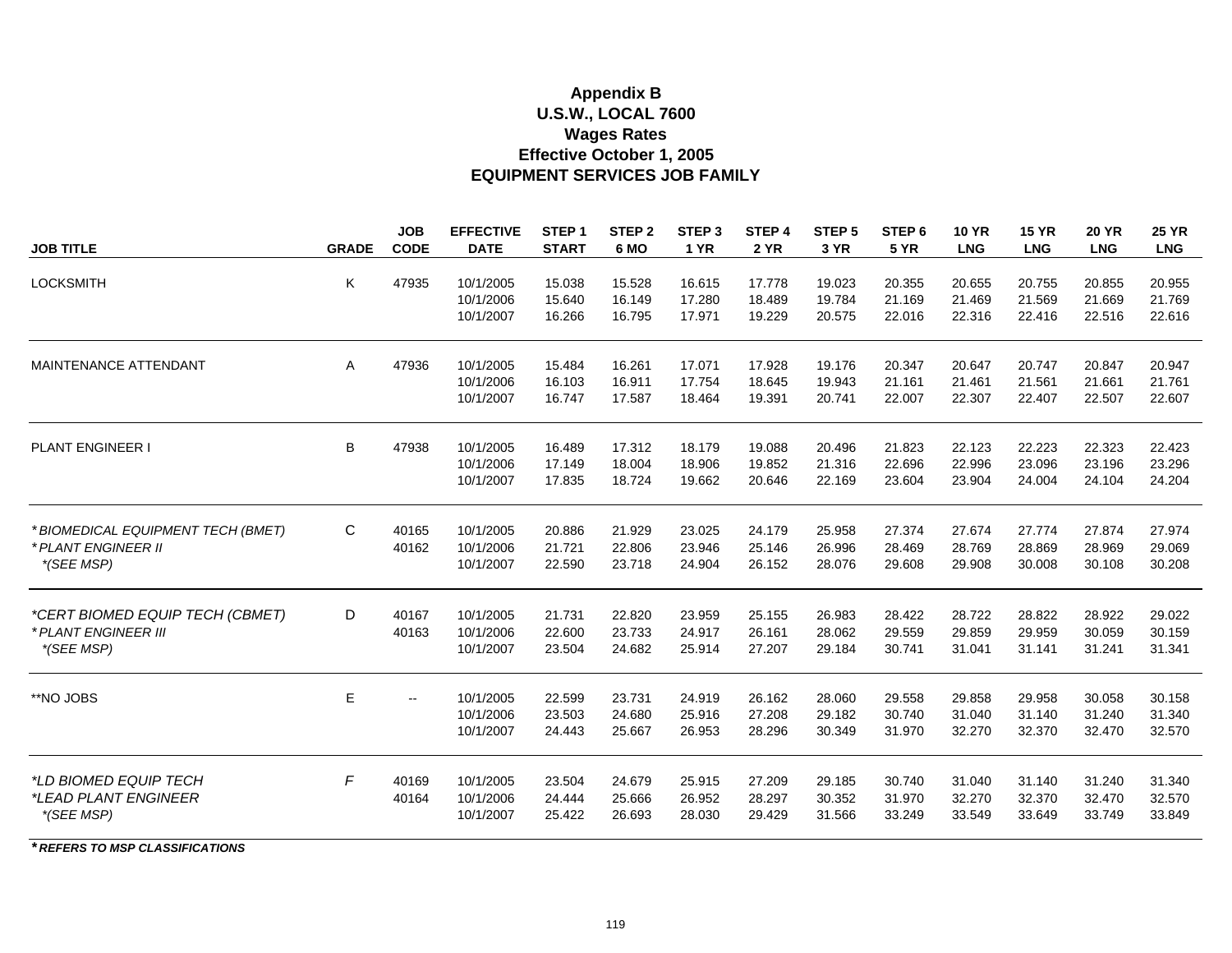#### **Appendix B U.S.W., LOCAL 7600 Wages Rates EQUIPMENT SERVICES JOB FAMILY Effective October 1, 2005**

|                  |              | <b>JOB</b>  | <b>EFFECTIVE</b> | STEP 1       | STFP <sub>2</sub> | STEP <sub>3</sub> | STEP <sub>4</sub> | STEP <sub>5</sub> | STEP <sub>6</sub> | <b>10 YR</b> | <b>15 YR</b> | <b>20 YR</b> | <b>25 YR</b> |
|------------------|--------------|-------------|------------------|--------------|-------------------|-------------------|-------------------|-------------------|-------------------|--------------|--------------|--------------|--------------|
| <b>JOB TITLE</b> | <b>GRADE</b> | <b>CODF</b> | <b>DATE</b>      | <b>START</b> | 6 MO              | YR                | 2 YR              | . YR              | 5 YR              | ∟NG          | LNC          | LNG          | LNG          |

Advanced Hiring Criteria\*

|                     | . .                   |
|---------------------|-----------------------|
| Years of Experience | <b>Step Placement</b> |
| Less Than 2         | <b>Start Rate</b>     |
| 2 but Less Than 4   | 6 Month Rate          |
| 4 or more           | Year Rate             |

\*\* MSI RULES APPLY WHEN ADDING A JOBCODE TO THIS PAYLINE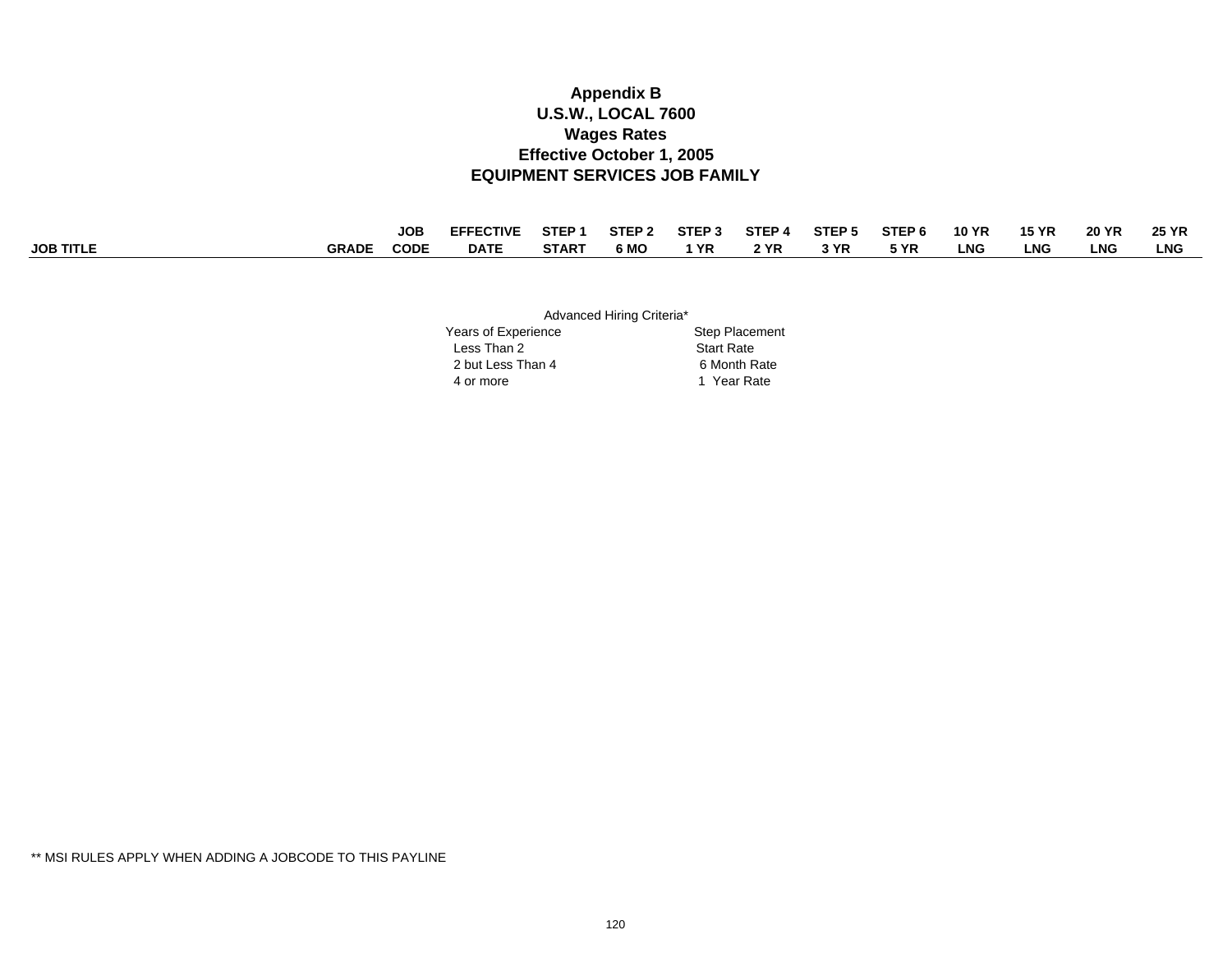#### **Appendix B U.S.W., LOCAL 7600 Wage Rates INFORMATION TECHNOLOGY JOB FAMILY Effective October 1, 2005**

| <b>JOB TITLE</b>                  | <b>GRADE</b> | JOB.<br><b>CODE</b> | <b>EFFECTIVE</b><br><b>DATE</b>     | STEP <sub>1</sub><br><b>START</b> | STEP <sub>2</sub><br>6 MO  | STEP <sub>3</sub><br>1 YR  | STEP 4<br><b>2 YR</b>      | STEP <sub>5</sub><br>3 YR  | STEP 6<br><b>5 YR</b>      | <b>10 YR</b><br><b>LNG</b> | <b>15 YR</b><br><b>LNG</b> | <b>20 YR</b><br><b>LNG</b> | <b>25 YR</b><br><b>LNG</b> |
|-----------------------------------|--------------|---------------------|-------------------------------------|-----------------------------------|----------------------------|----------------------------|----------------------------|----------------------------|----------------------------|----------------------------|----------------------------|----------------------------|----------------------------|
| PERIPHERAL CONTROL CLERK          | --           | 23655               | 10/1/2005<br>10/1/2006<br>10/1/2007 | 16.040<br>16.682<br>17.349        | 16.512<br>17.172<br>17.859 | 17.339<br>18.033<br>18.754 | 18.119<br>18.844<br>19.598 | 19.027<br>19.788<br>20.580 | 20.150<br>20.956<br>21.794 | 20.450<br>21.256<br>22.094 | 20.550<br>21.356<br>22.194 | 20.650<br>21.456<br>22.294 | 20.750<br>21.556<br>22.394 |
| <b>DISTRIBUTION CONTROL CLERK</b> | --           | 23656               | 10/1/2005<br>10/1/2006<br>10/1/2007 | 14.186<br>14.753<br>15.343        | 14.611<br>15.195<br>15.803 | 15.343<br>15.957<br>16.595 | 16.099<br>16.743<br>17.413 | 16.901<br>17.577<br>18.280 | 18.119<br>18.844<br>19.598 | 18.419<br>19.144<br>19.898 | 18.519<br>19.244<br>19.998 | 18.619<br>19.344<br>20.098 | 18.719<br>19.444<br>20.198 |
| <b>COURIER</b>                    | $\sim$       | 23657               | 10/1/2005<br>10/1/2006<br>10/1/2007 | 11.386<br>11.841<br>12.315        | 11.729<br>12.198<br>12.686 | 12.307<br>12.799<br>13.311 | 12.697<br>13.205<br>13.733 | 13.335<br>13.868<br>14.423 | 14.552<br>15.134<br>15.739 | 14.852<br>15.434<br>16.039 | 14.952<br>15.534<br>16.139 | 15.052<br>15.634<br>16.239 | 15.152<br>15.734<br>16.339 |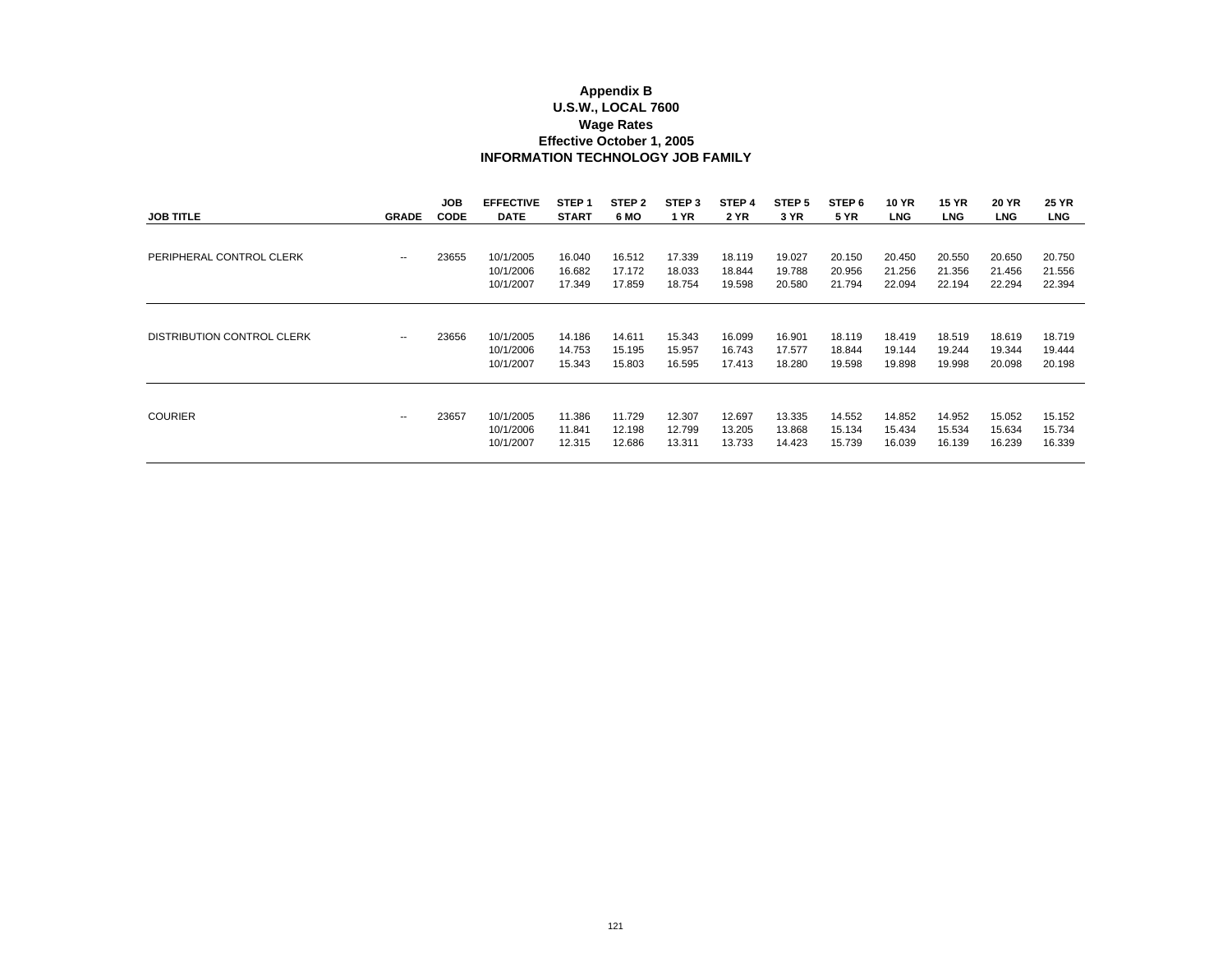## **Appendix C**

## **RIVERSIDE MEDICAL CENTER AGREEMENT**

The contract modifications agreed hereinafter shall only apply to Riverside Medical Center employees. All other provisions of the Collective Bargaining Agreement shall remain in full force and effect other than the understandings and issues agreed to herein.

### **INITIAL STAFFING AGREEMENT**

Classification seniority within the Medical Center - transferred employees from Fontana shall receive full credit for all previously earned classification seniority.

## **SENIORITY AGREEMENT**

## **SENIORITY SECTIONS**

The Employer shall establish seniority sections within the Medical Center in which seniority shall apply. Once established, seniority sections may be changed by agreement between the parties. Failing agreement, the Employer may implement a change in sections, however such change shall not be unreasonable or capricious. The Union may challenge any unreasonable or capricious unilateral change by the Employer through the grievance procedure.

### **TRANSFER PROCEDURES**

- 1. A permanent vacancy within a seniority section shall be posted throughout the Medical Center. Interested Medical Center employees may apply for the vacancy by submitting a timely Transfer Request. The transfer opportunity will be awarded by seniority, applying the measure of service outlined below in the following order:
	- A. Employees in the same classification within the Medical Center, applying classification seniority earned within said classification at the Medical Center. Seniority shall be calculated from most recent date of entry into the classification in the Medical Center.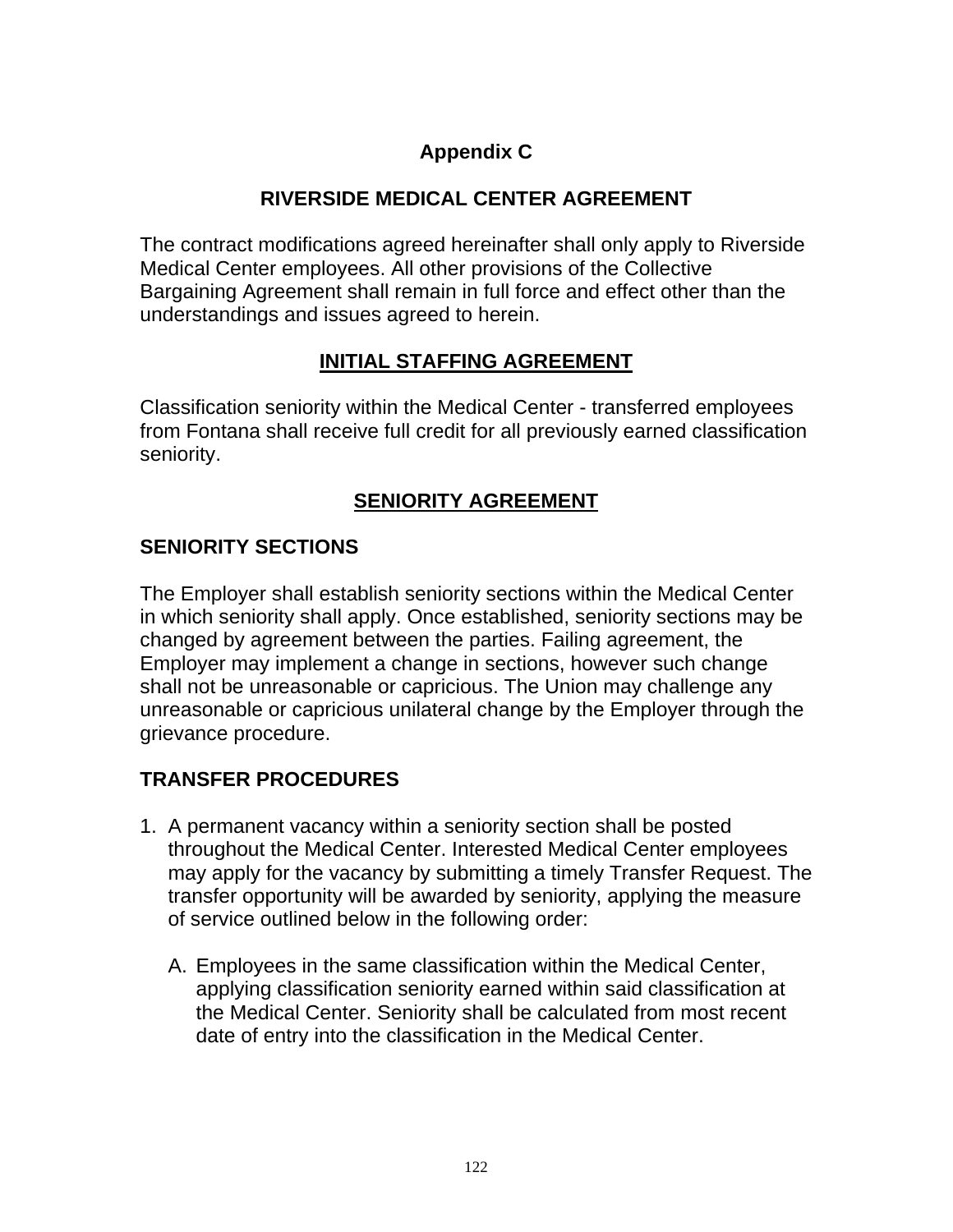Appendix C (Continued)

- B. Employees in other classifications within the Medical Center applying 7600 bargaining unit seniority.
- 2. A permanent vacancy which has not been filled after exhausting Paragraph 1 of this Transfer Procedure will be offered to other bargaining unit employees outside of the medical center, applying classification seniority first. If not filled, then using bargaining unit seniority before each vacancy is offered to outside applicants.
- 3. In the Business Office, Hospital Records, Storeroom and Insurance/Medical Requests at the Riverside Medical Center, transfer opportunities will be awarded by seniority in the following order:
	- A. Employees within the classification and department (using classification seniority).
	- B. Employees within the department (using bargaining unit seniority).
- 4. If permanent job vacancies remain after exhausting the provisions of 3 above, then the provisions of 1 and 2 above apply.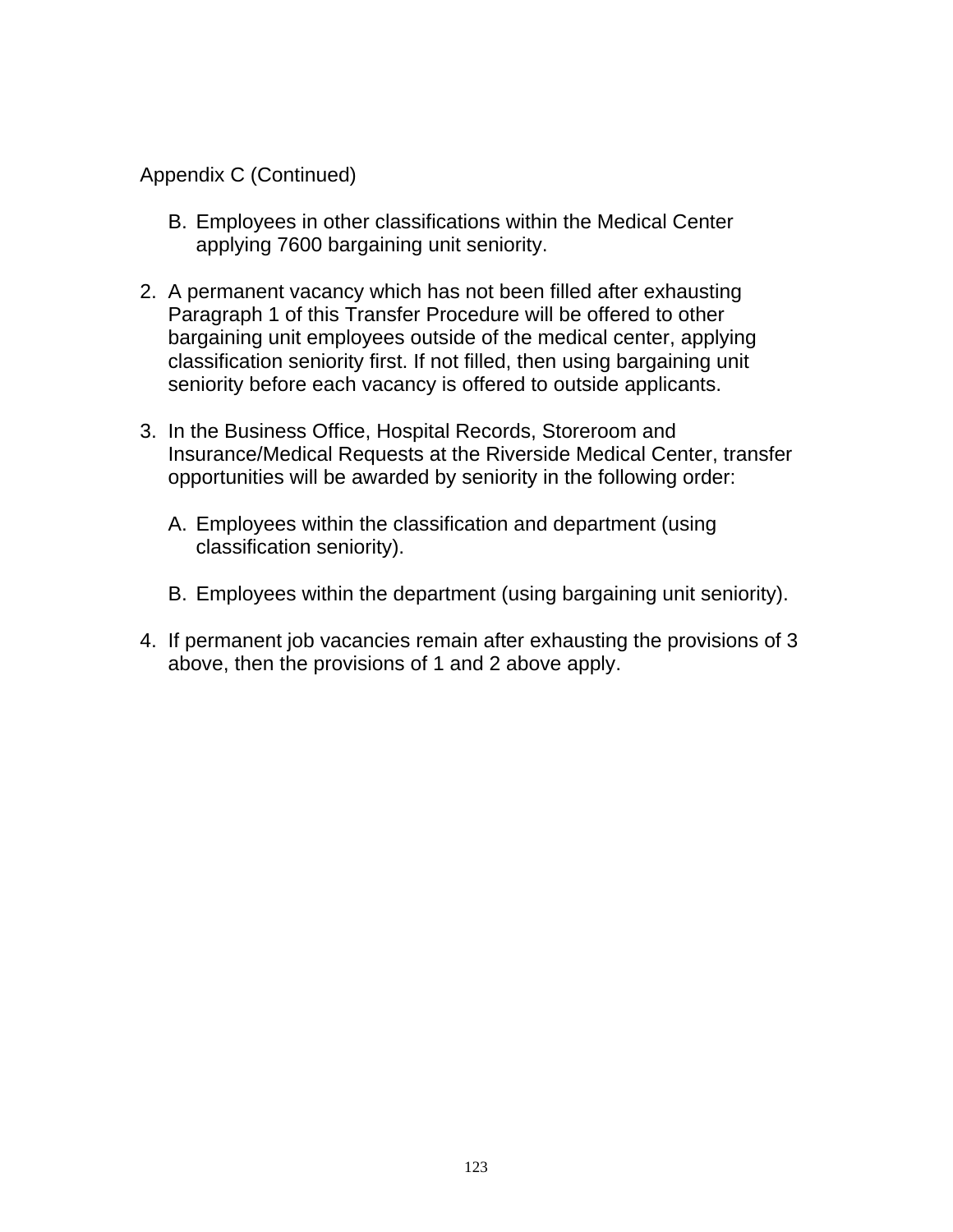### **Appendix D**

### **LINES OF PROGRESSION AT THE FONTANA MEDICAL CENTER**

#### **APPOINTMENT SERVICES:**

Appointment Clerk Master Scheduler

#### **CARDIOLOGY:**

EKG Technician I EKG Technician II Senior EKG Technician

### **FOOD AND NUTRITION:**

Diet Aide Dietary Cashier Dietary Storeroom Clerk

#### **HOME HEALTH:**

Home Health Clerk I Home Health Clerk II

#### **HOSPITAL HEALTH INFORMATION MANAGEMENT:**

File Clerk Records Clerk I Records Clerk II Records Clerk III Records Technician II

#### **MEDICAL OFFICE RECORDS DEPARTMENT:**

Mail Room Messenger **Courier**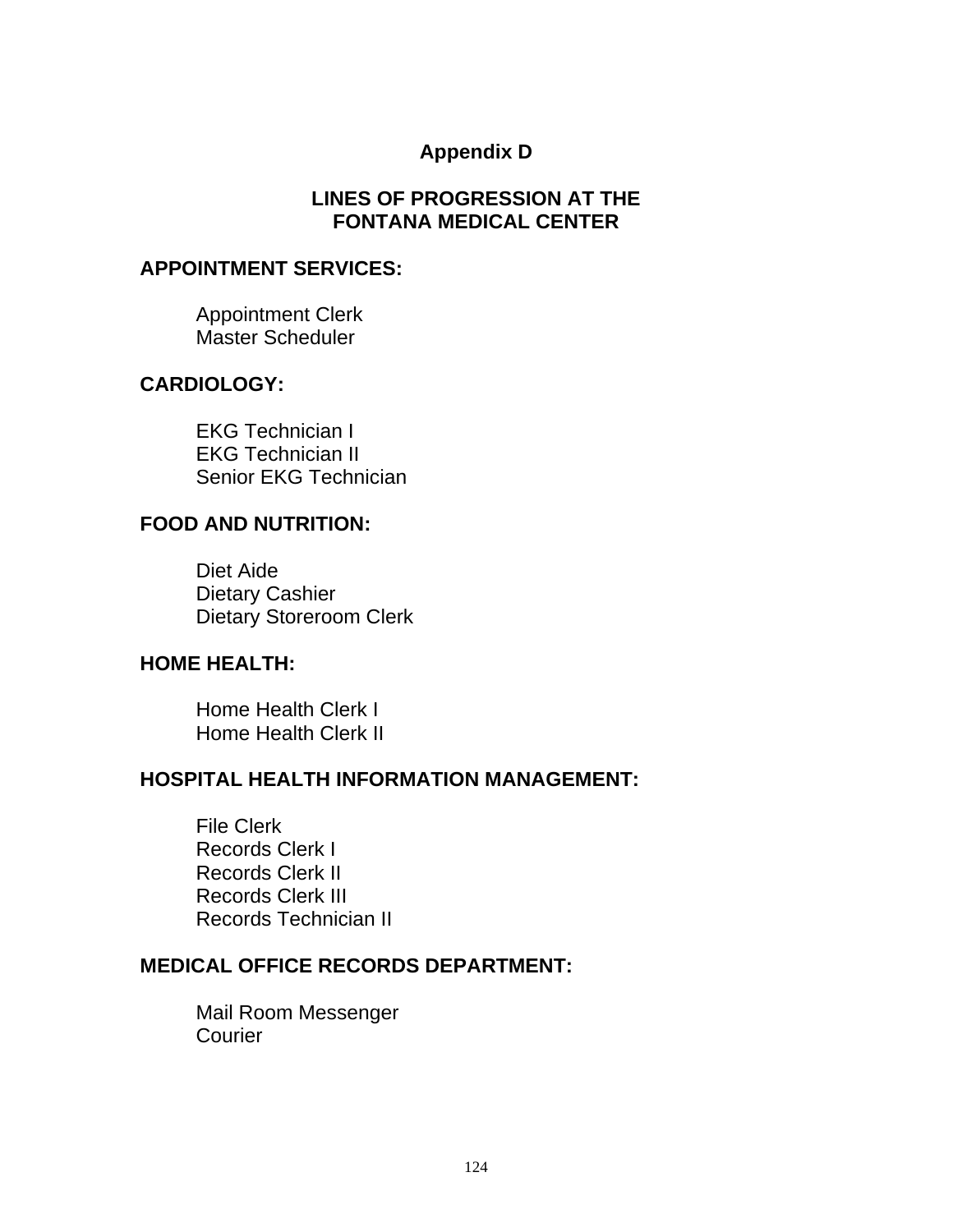Appendix D (Continued)

#### **MATERIALS MANAGEMENT STOREROOM:**

Storeroom Worker Shipping and Receiving Clerk Storeroom Worker/Driver Lead Storeroom Worker

#### **MEDICAL REQUEST:**

Records Clerk I Records Clerk III Records Clerk IV

#### **OCCUPATIONAL MEDICINE:**

OHS Receptionist OHS Transcriptionist OHS Support Clerk OHS Claims Processor I OHS Claims Processor II

### **PATIENT BUSINESS SERVICES:**

#### **Point of Service Business Line**

Business Services Collection Clerk Revenue Support Clerk Financial Counselor

#### **Billing Business Line**

Revenue Support Clerk (Biller I) Revenue Biller (Biller II)

### **PATIENT SUPPORT SERVICES:**

Patient Support Representative I Patient Support Representative II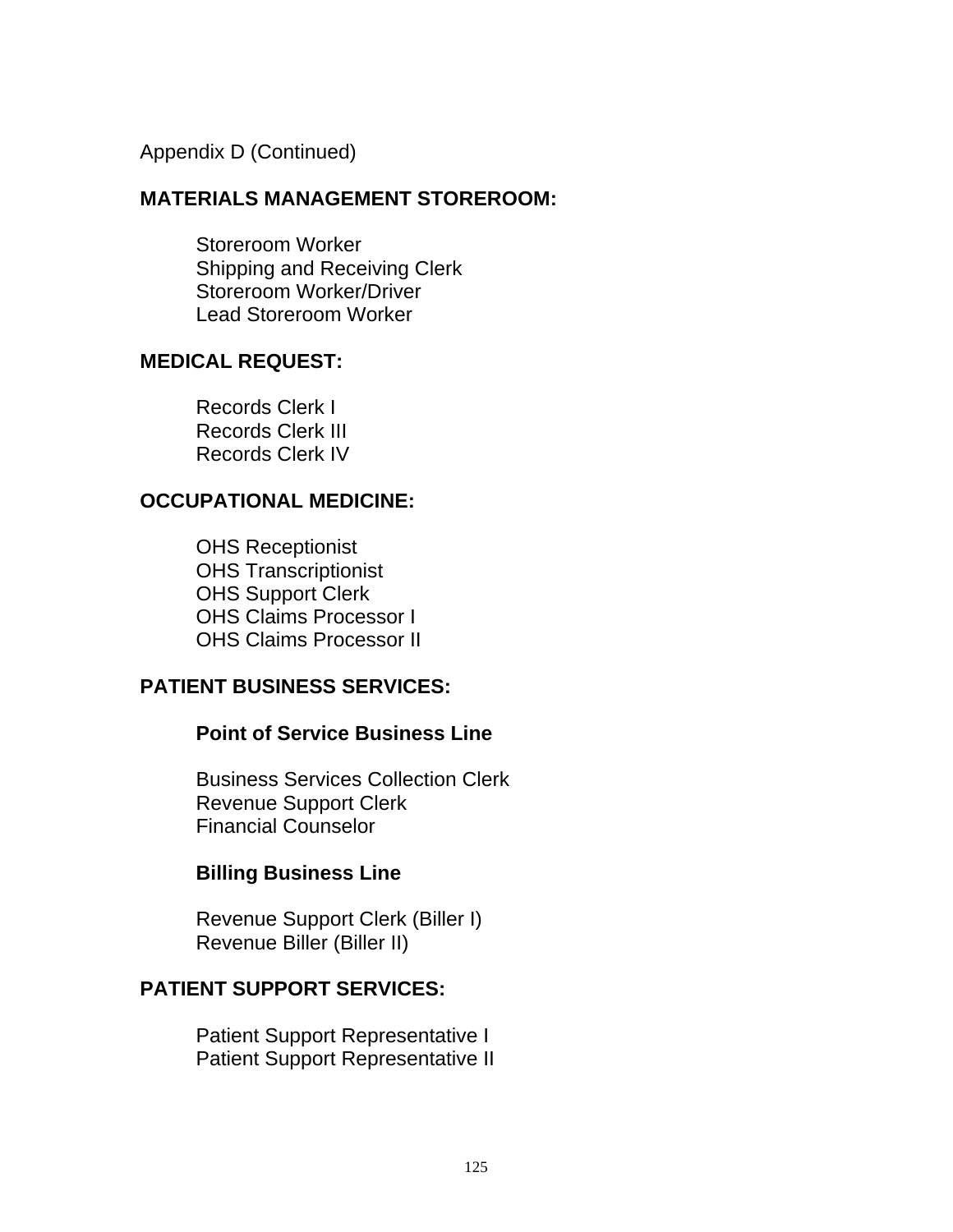Appendix D (Continued)

## **SURGICAL SERVICES CALL CENTER**

 Appointment Clerk Master Scheduler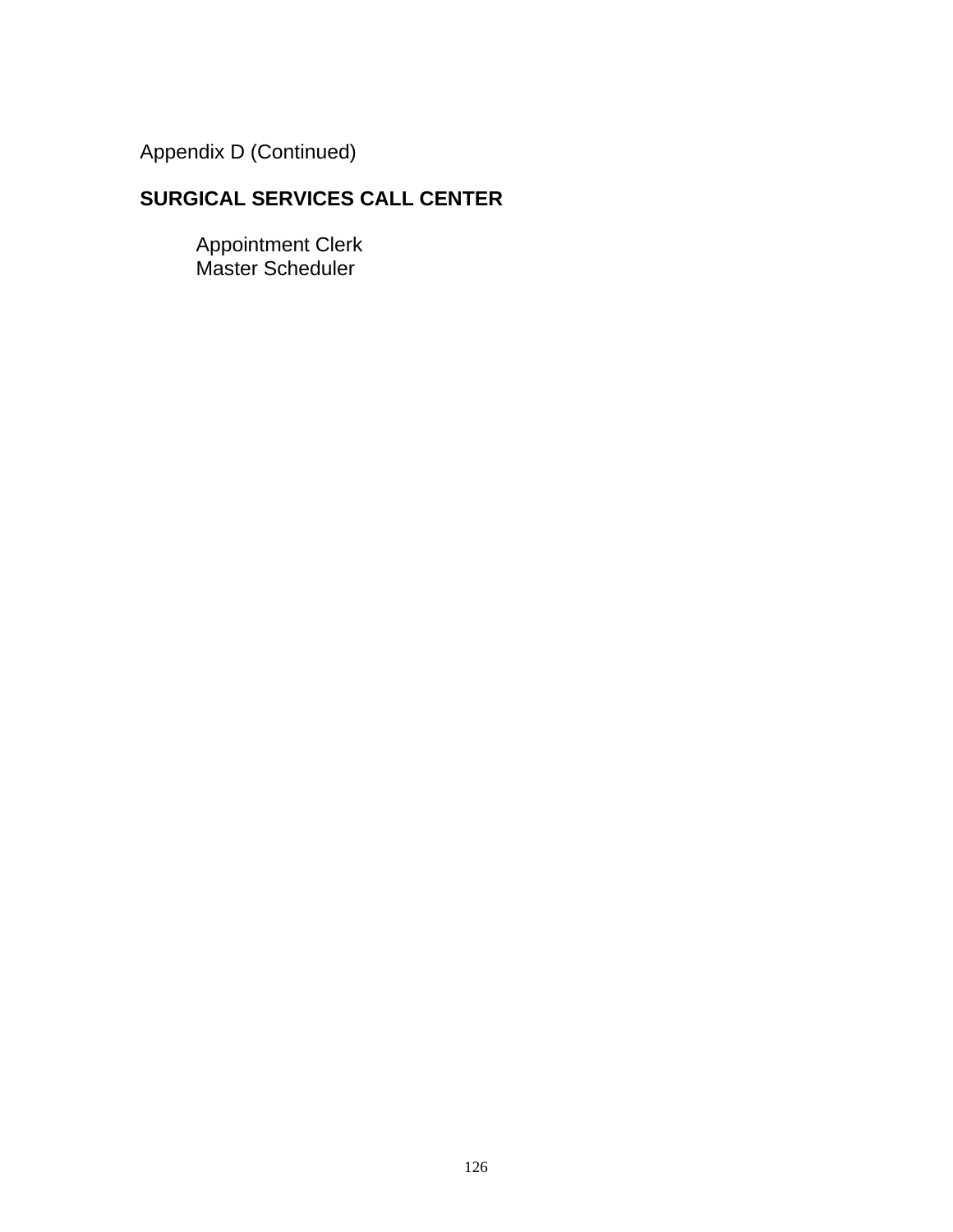### **Appendix D**

### **LINES OF PROGRESSION AT THE RIVERSIDE MEDICAL CENTER**

#### **APPOINTMENT SERVICES:**

Appointment Clerk Master Scheduler

#### **CARDIOLOGY:**

EKG Technician I EKG Technician II Senior EKG Technician

#### **FOOD & NUTRITION:**

Diet Aide Diet Clerk Dietary Cashier Dietary System Clerk Dietary Storeroom Worker Grill Cook First Cook

#### **HOSPITAL HEALTH INFORMATION MANAGEMENT:**

File Clerk Records Clerk I Records Clerk II Records Clerk III Lead Records Clerk IV Records Technician I Records Technician II Lead Records Technician

#### **INSURANCE DEPARTMENT:**

Patient Support Representative I Patient Support Representative II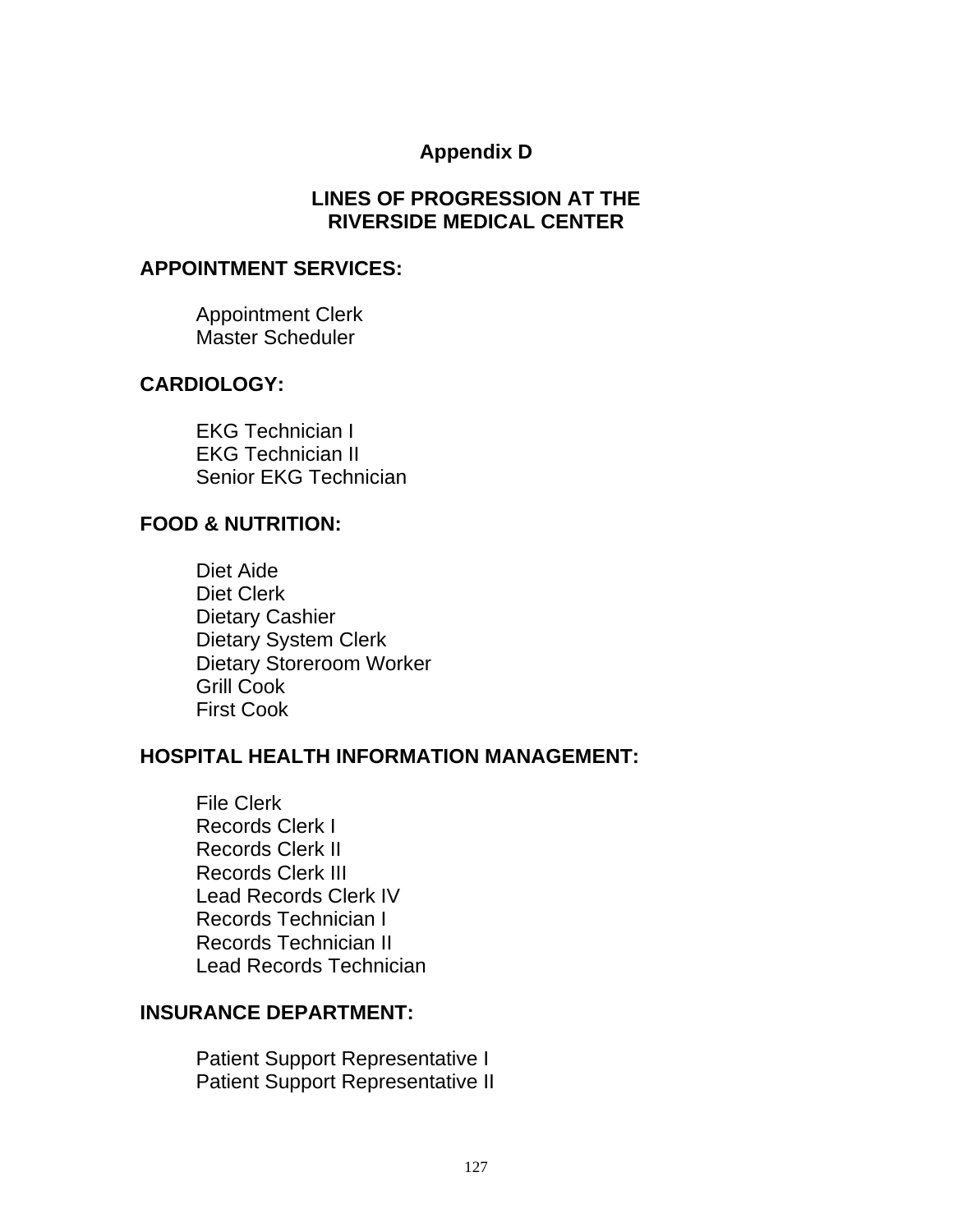Appendix D (Continued)

### **MATERIALS MANAGEMENT STOREROOM:**

Storeroom Worker Shipping and Receiving Clerk Storeroom Worker/Driver Lead Storeroom Worker

### **MEDICAL OFFICE RECORDS DEPARTMENT:**

 Mail Room Messenger Courier

### **PATIENT BUSINESS SERVICES:**

#### **Point of Service Business Line**

Revenue Support Clerk Financial Counselor

### **Billing Business Line**

Revenue Support Clerk (Biller I) Revenue Biller (Biller II)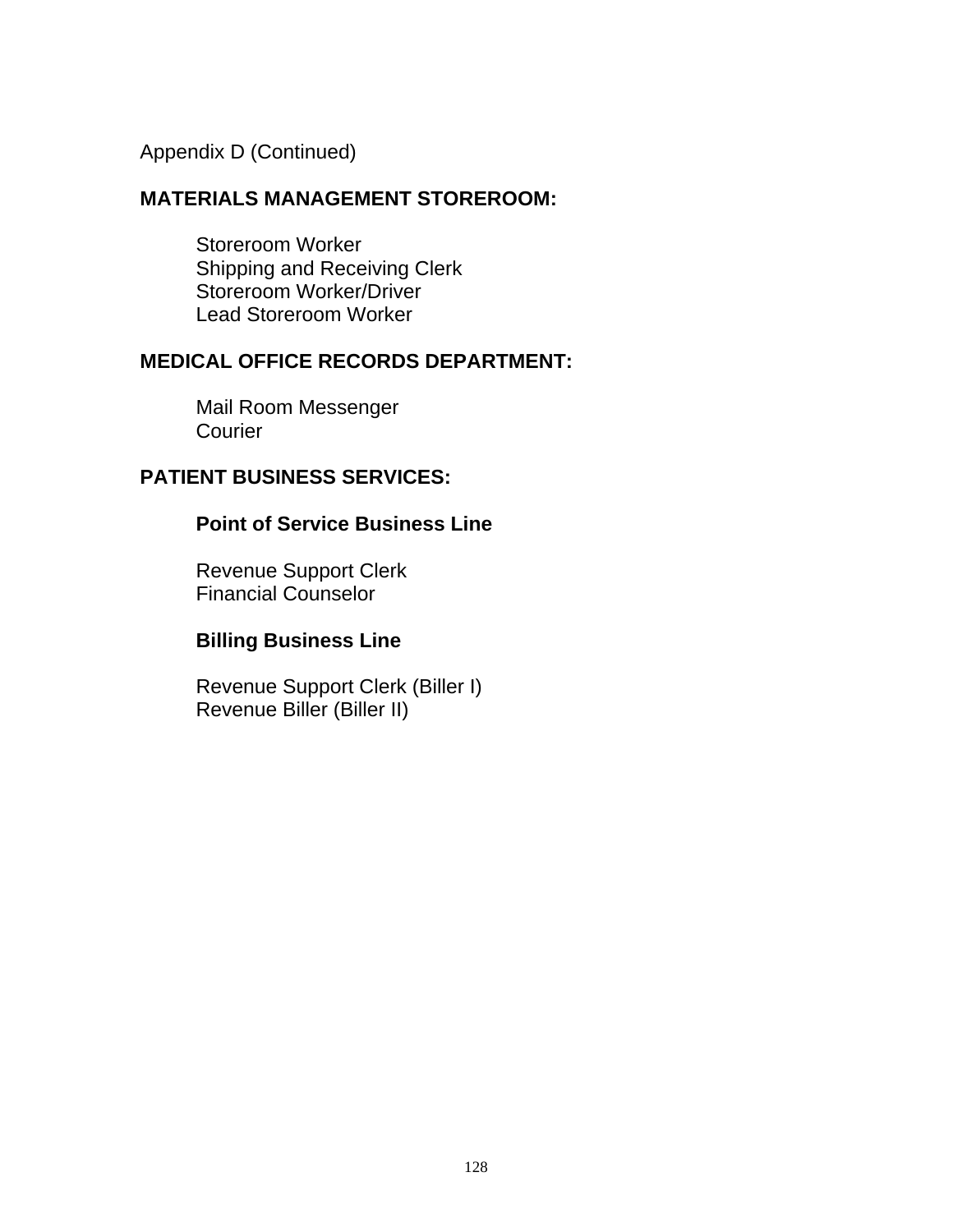# **Appendix D**

## **LINES OF PROGRESSION AT THE CORONA DATA CENTER**

Distribution Control Clerk Peripheral Control Clerk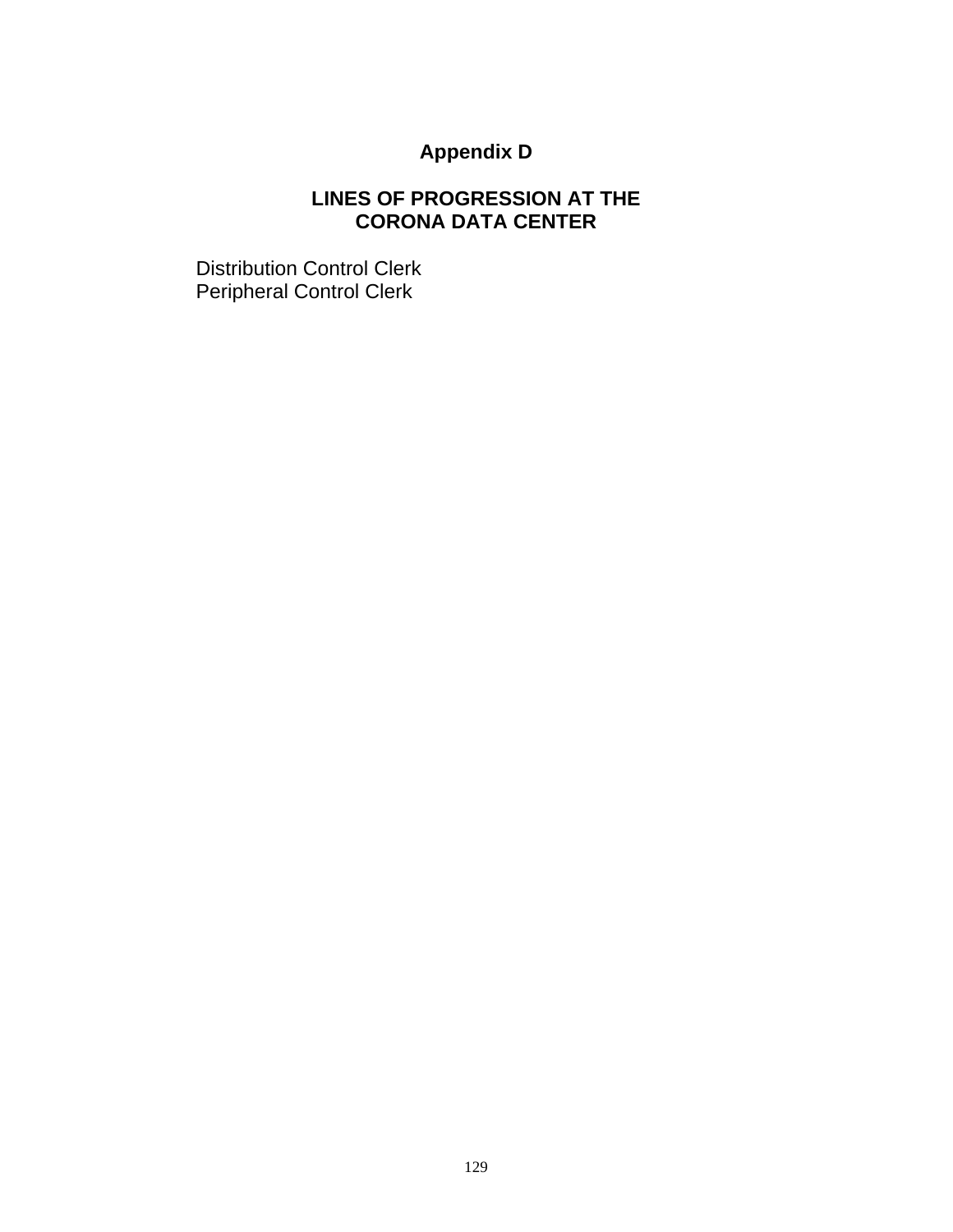October 1, 2005

Mr. Wayne Clary Sub District Director United Steelworkers, Local 7600 927 S. Village Oaks Drive, Suite 100 Covina, California 91724

Dear Mr. Clary:

The purpose of this letter is to set forth the understandings reached during the recently concluded contract negotiations which are to run concurrently with the present Labor Agreement, effective October 1 2005, and are as follows:

1) Cafeteria Food Prices

The Employer will continue a food pricing policy for employees' food prices consistent with the Regional policy.

#### 2) New Collective Bargaining Agreement Communication and Distribution

Labor and Management are jointly committed to have the new 2005 Collective Bargaining Agreement printed and distributed to managers and employees as quickly as possible. Unforeseen/unanticipated delays will be communicated to all parties. Education and communication regarding the new CBA will be jointly coordinated and accomplished in partnership.

### 3) Operating Room Technicians' Sleeping Room

The Employer agrees to provide a sleeping room, for use by the Operating Room Technicians, upon completion of Phase IV construction at the Medical Center.

4) Hospital Nursing Payroll Office

To allow greater accessibility to the staff, the Hospital nursing payroll office hours on Friday paydays will be extended to 4:30 p.m. The normal employee weekday office hours will be available to employees working any shift.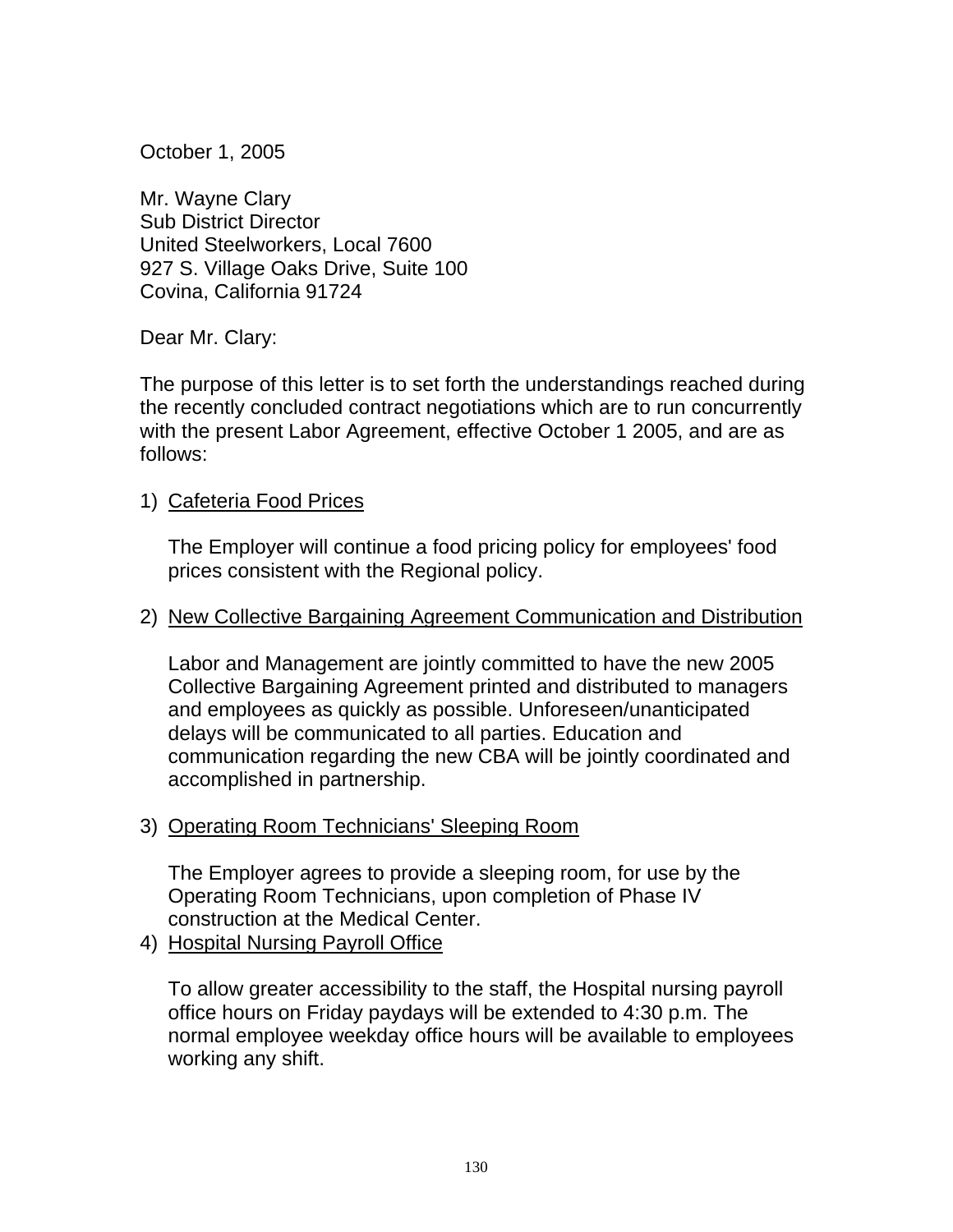#### 5) Confidentiality of Medical Records

The contents of an employee's/patient's medical record are of a highly private nature. The use of this record is thus restricted to the relationship between the physician and his/her patient.

It is the organization's policy, therefore, that access to the contents of all patient records be restricted to this use. All other uses are unauthorized.

Employees who believe the confidentiality of their medical record has been violated may bring this issue to the attention of the facility Administrator in writing. The Administrator will provide a response to the employee in writing within thirty (30) days.

- 6) The Employer agrees that if any other Union with a collective bargaining agreement with the Employer is granted, as a contractual change, any increase in health plan coverage for laid off employees, the same increase will be provided to employees represented by the United Steelworkers (USW). The Employer agrees to meet with the Union in any future layoffs, and will give consideration to providing health plan coverage to affected employees.
- 7) An employee with seven (7) or more years of service with the Employer who is unable to continue in a full-time status due to a work related disability as certified by a physician, must submit to the Human Resources Office within seven (7) calendar days from the date of this determination, a request to be considered for an alternative job at the Medical Center. This matter will be referred to the seniority committee for evaluation. The committee will, in their best judgment, make a recommendation within fourteen (14) calendar days from the date of referral, of a maximum of two (2) job classifications in which the employee is capable and qualified to perform. Should the committee be unable to agree on a classification(s), the matter shall be closed and not subject to further review. The Employer will evaluate the medical/physical capabilities of the employee to perform in the recommended classification(s). Should the determination be made that the employee is medically/physically unable to perform in the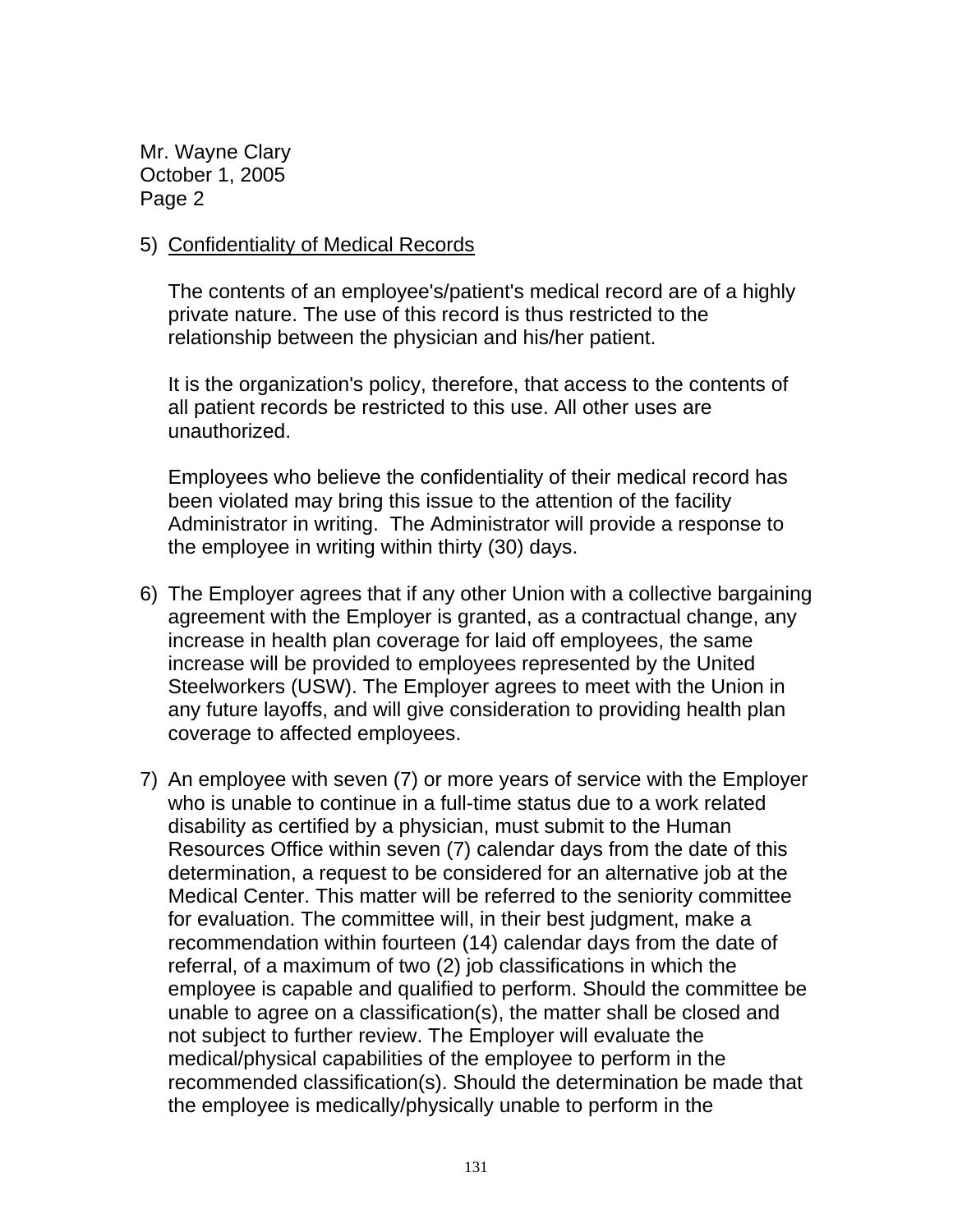recommended classification(s), the matter shall be closed and not subject to further review. Should the determination be made that the employee is medically/physically capable to perform in the recommended classification(s), said employee shall have a ninety (90) calendar day period in which to be considered for job placement into an open vacancy within the classification(s) in question. The employee must accept the first position offered. Failure to do so shall constitute a waiver of further consideration under the terms of this paragraph. Should the vacancy offered be a full-time job, the employee will be placed in the job only if all full-time employees currently in the pertinent classification(s) have exercised seniority rights and the job is open for on-call consideration. Should this process result in the employee being placed in an on-call position, said employee shall be placed at the top of the on-call list within the job classification only for the purpose of obtaining the next available full-time position within such job classification. Should the employee refuse to accept the next available full-time position, preferential consideration for this purpose shall cease. Seniority for purposes of being offered available on-call work will be most recent date in the employee's previous classification. Should any of the time limits outlined be exceeded, the matter shall be considered closed and not subject to further review. Furthermore, an employee may exercise the provisions of this paragraph only once for any given injury/occurrence. Employees who, prior to November 1, 1986, are being offered consideration under Paragraph 1068 of the 1983-1986 Collective Bargaining Agreement will be grandfathered under those provisions. Any Workers' Compensation claims subsequent to November 1, 1986 will be considered under the provisions of this paragraph. If the terms of this paragraph are disapproved by the Division of Industrial Accidents/Workers' Compensation Appeals Board pursuant to the administration of the California Labor Code, this paragraph and all provisions therein, shall become null and void and such employee shall be offered vocational rehabilitation services pursuant to the provisions of the California Labor Code. If the terms of this paragraph are altered in any way by the Division of Industrial Accidents/Workers' Compensation Appeals Board pursuant to the administration of the California Labor Code, the parties will meet in an attempt to reach agreement on modifications to this paragraph and the provisions therein. Absent agreement, this paragraph and all provisions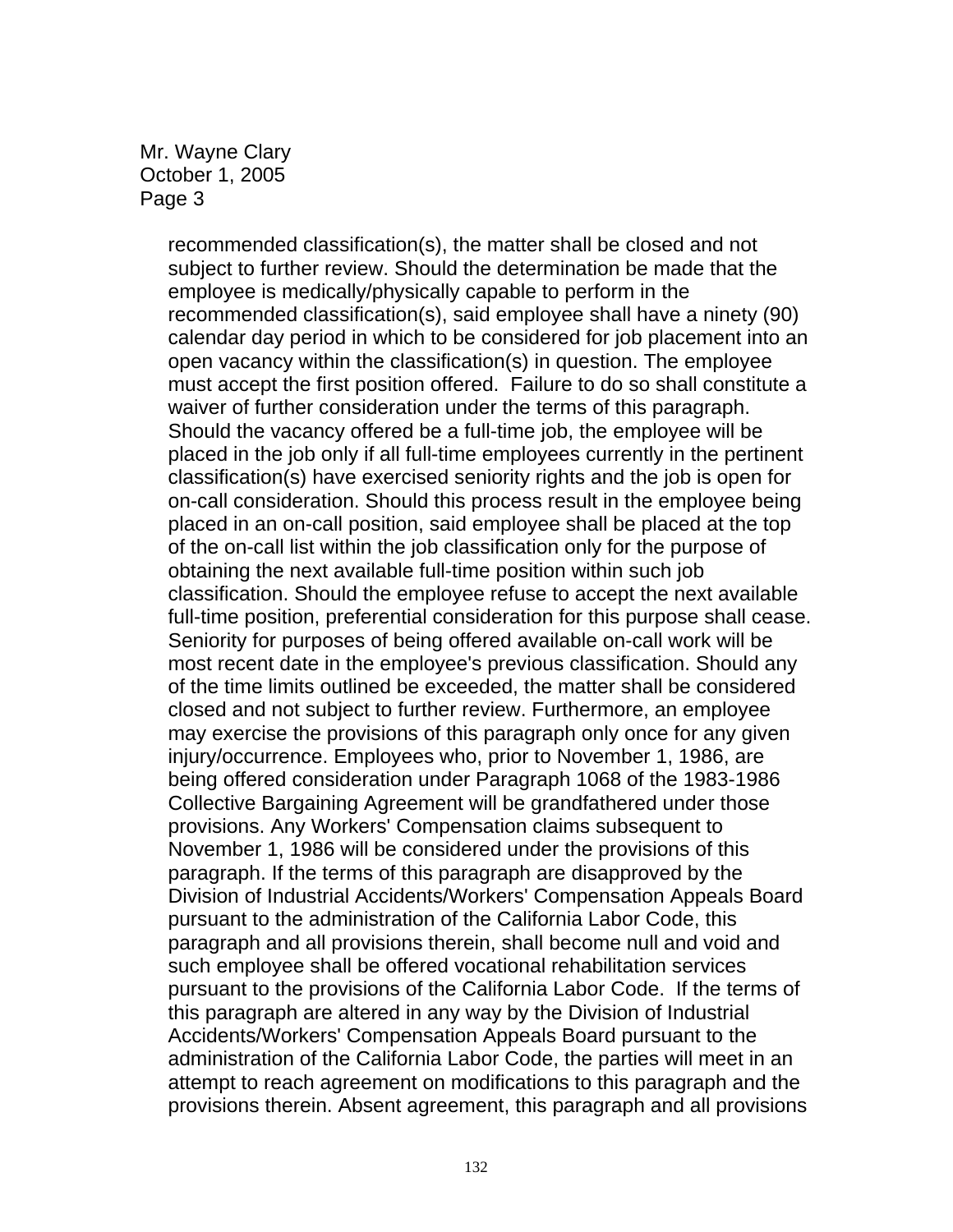> therein shall become null and void and subject to the grievance procedure.

- 8) In the event an on-call employee works forty (40) hours a week for twenty-six (26) consecutive weeks on the same shift in the same department/unit, a Step II Grievance may be initiated. Should it then be determined that all of the hours worked were non-replacement hours, a full-time position will be posted and filled under the terms and provisions of Article X.
- 9) It is agreed that when an employee requests a review of his/her job for possible reclassification, the following process shall occur:
	- A. The Union shall submit a "Request for Reclassification" form, completed by the requesting employee, to the Chairperson of Job Evaluation Committee. The Chairperson, or designee will review the form for completeness and, if complete, will date stamp the form.
	- B. The Job Evaluations Committee will meet once a month to review all "Requests for Reclassification". The Committee will determine whether or not the request should be submitted for the Job Evaluation process. If the request is determined inappropriate by the Committee, then the affected employee will be notified by the Union, and no further action will occur. If the request is submitted to the Committee, then the review must occur within sixty days (60) calendar days of the date stamped submission. If the Committee can not agree on the appropriate disposition of the submission, then the issue will be submitted by the Union to a Step III of the grievance process, and such submission must occur (in writing) within ten (10) working days of the Job Evaluation Committee meeting.
	- C. The Job Evaluation Committee will complete a review of said job, and such review will be conducted in the following manner:
		- The Employer will audit the job and revise or prepare a new job description.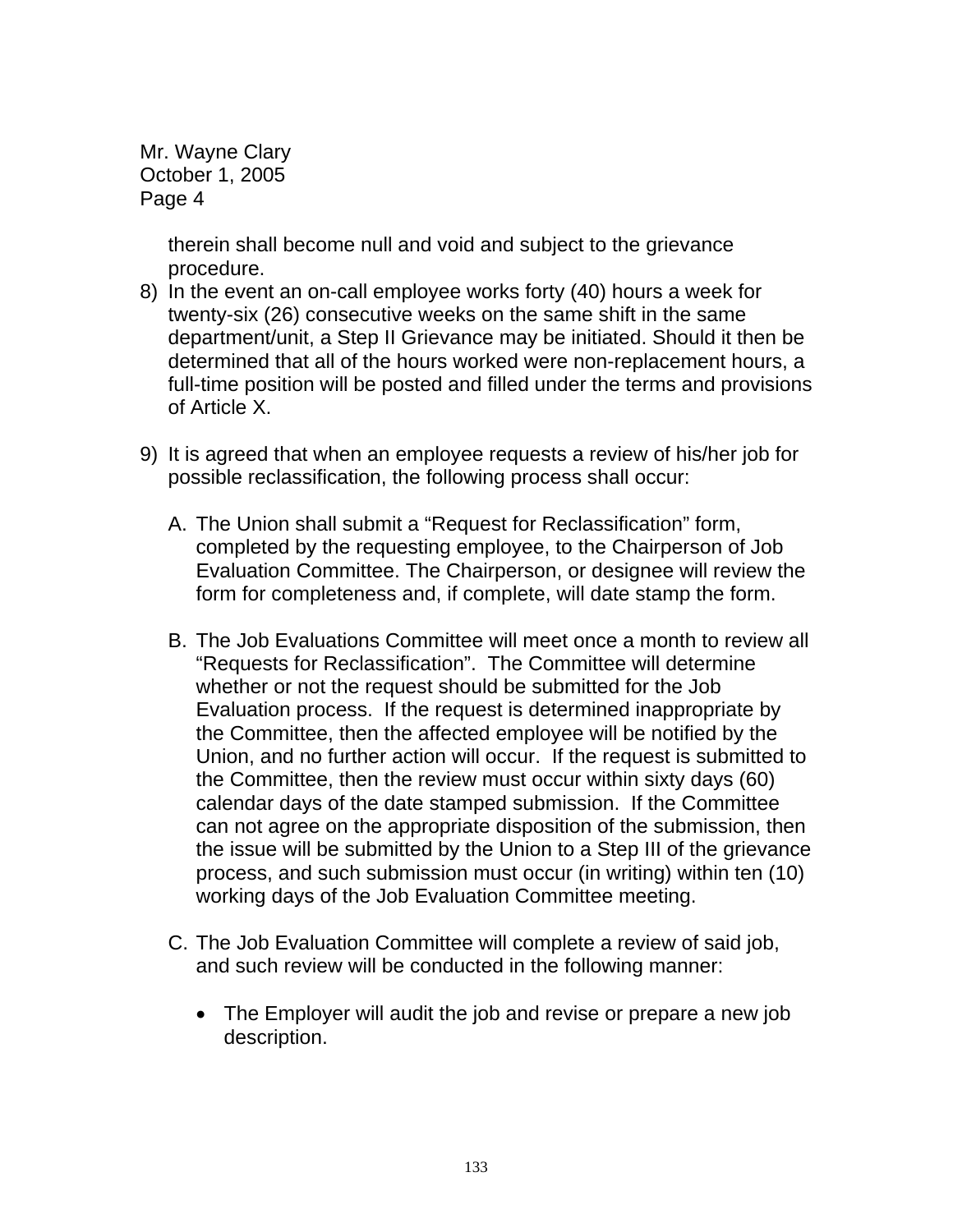- The Employer and Union will collaboratively evaluate the job, utilizing the Job Evaluation Manual.
- The Employer and Union will submit the evaluation to the monthly Job Evaluation Committee for review.

If the parties agree on the evaluation, then any warranted upgrade will be retroactive to the date stamped on the Request for Reclassification form.

If the parties can not agree on the evaluation findings, then such dispute must be submitted by the Union to Step III of the grievance process and such submission must occur (in writing) within ten (10) work days of the Committee meeting date.

Should such dispute occur, the Employer reserves the right to implement any reclassification indicated by its study.

The parties also agree that neither the Union nor the Employer will have the basis for resubmitting a reclassification request under this provision more than once in a twelve (12) month period from the date the evaluation occurred. The notwithstanding, the parties may agree to waive the twelve (12) month limitation if a classification has undergone a significant change in job content.

Finally, the parties agree that all time limits for review by the Job Evaluation Committee may be extended by mutual agreement. However, for such extension to be binding they must be submitted and approved in writing by both parties.

- 10) The parties agree to abide by the National Agreement with regard to joint staffing.
- 11) The Parties agree that the Employer may post part-time positions. Part-time positions are those scheduled less than full-time on a predetermined/fixed basis.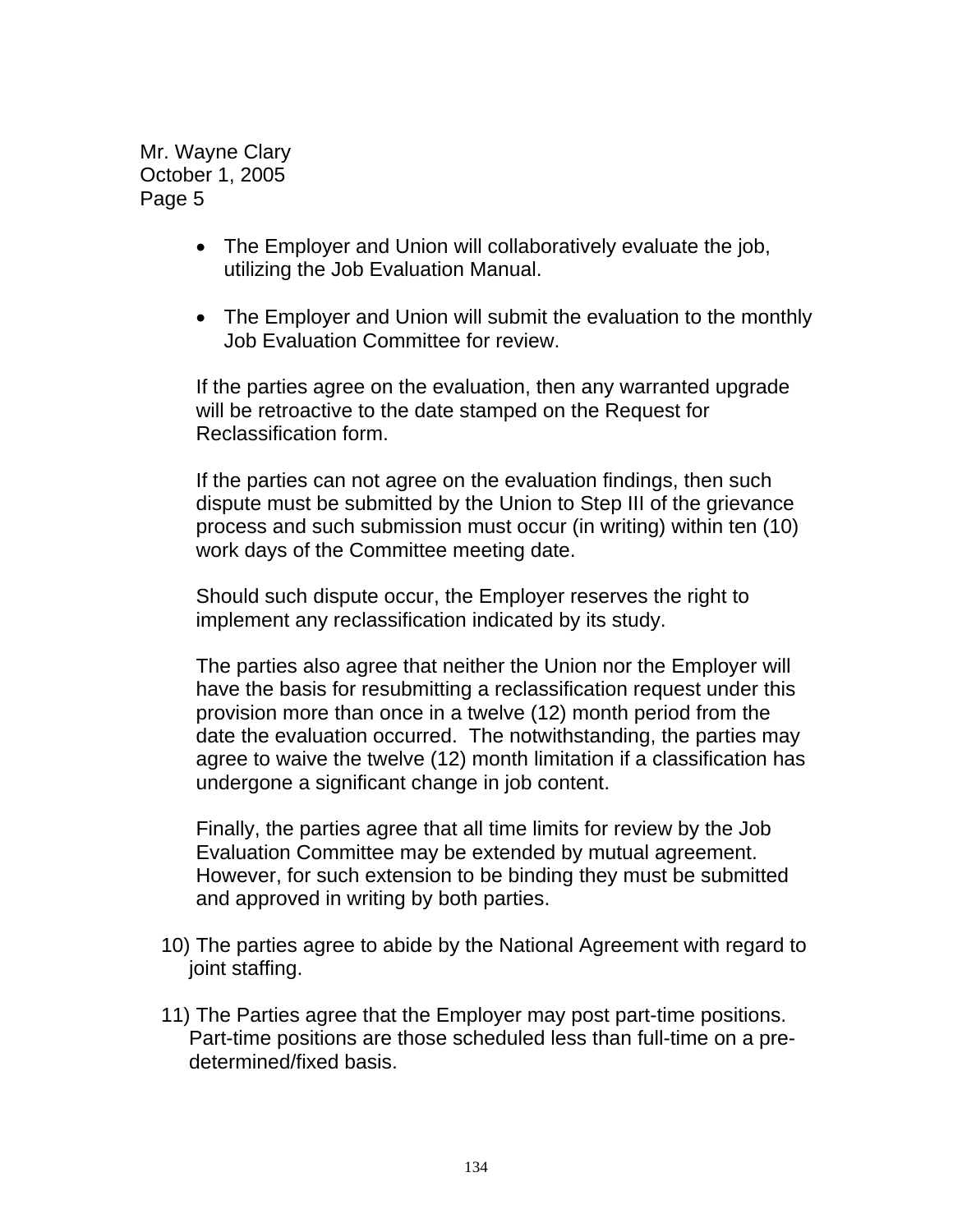- It is the Employer's intent to maintain as many full time positions as possible. It is not the Employer's intent to reduce the number of full-time positions in favor of on-call or part-time positions.
- All Part-time positions will be posted and will be fixed schedules
- The expectation is that part-time positions will create more hours for variable on-call employees.
- Acceptance of all geographic assignments beyond posted positions will be voluntary. Mileage will be paid in accordance with current policy.
- Item #8 of this letter only applies to on-call employees; it does not apply to part-time employees.
- Employees who volunteer for additional hours outside their posted position will be given as much advance notice as possible of available hours.
- It is not the Employer's intent to allow on-call employees to work outside their home departments thereby disadvantaging employees within that department.
- 12) The Parties agree it is their intent to make a greater number of set schedules available for on-call employees.
- 13) All positions, unless mutually agreed upon by the Union and the Employer, will be posted a minimum of twenty (20) hours per week.
- 14) Alternate Compensation Program

Section 1-Eligibility

 All current and future employees scheduled to work at least twenty (20) hours per week or more who have individual and/or group medical coverage through other means (e.g., spouse or domestic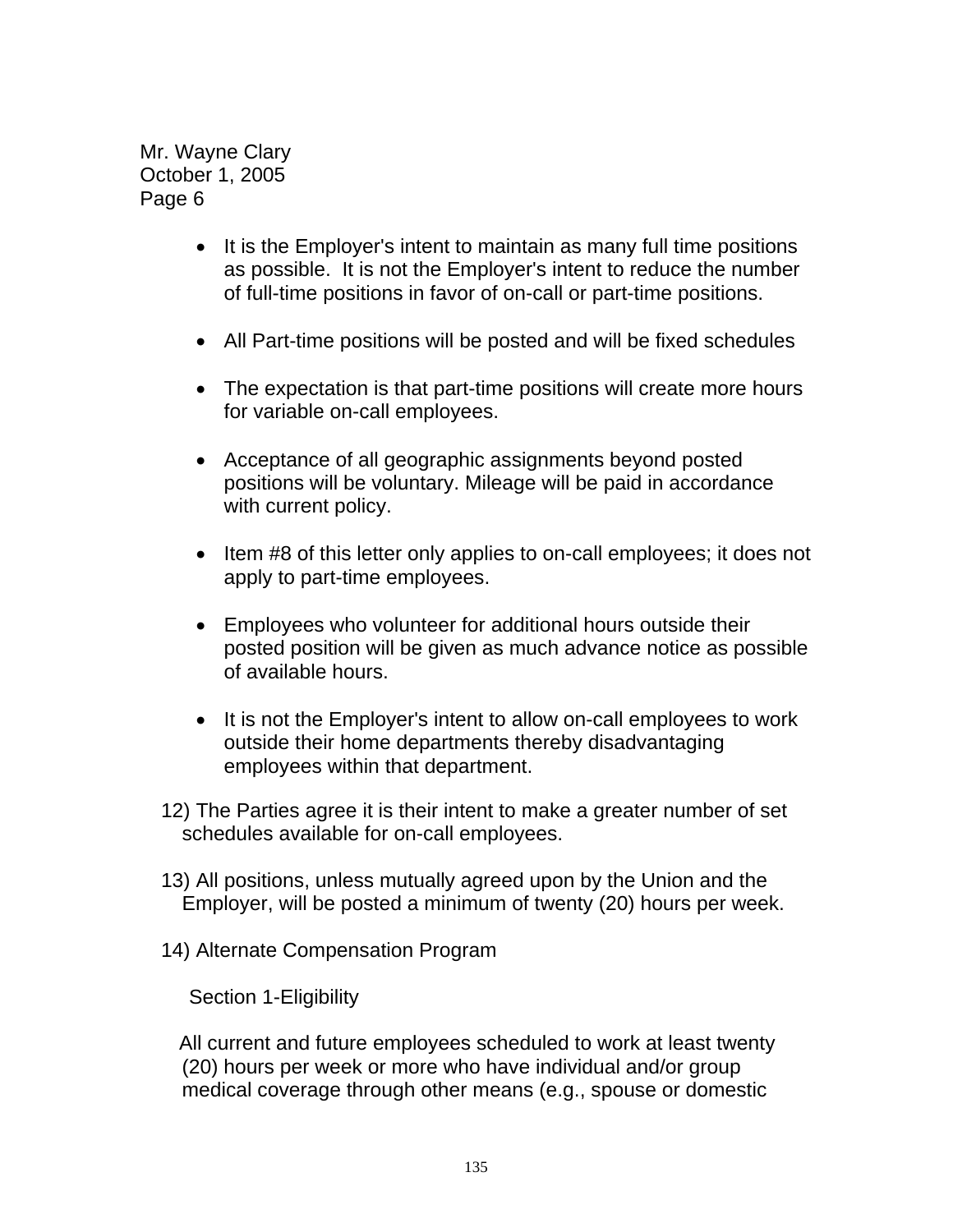> partner coverage) shall have the option of participating in the Alternate Compensation Program (ACP). It is the intent of the parties that any benefit eligible employees would be eligible to participate in the ACP.

> Verification Process-Prior to enrolling in ACP and sometime during the open enrollment period noted below, an employee will have to show proof of medical coverage for himself/herself in order for the Employer to process the ACP request. Likewise, the employee will have to provide yearly proof of medical coverage during every open enrollment period. If an enrolled employee fails to provide such proof of coverage, the Employer will automatically disenroll him/her from ACP.

 Policy Statement-This provision is included to ensure that no member finds himself/herself without medical coverage which can potentially devastate the member's health, welfare and financial well-being.

Section 2-Enrollment Dates

 First Year of Program-Between September 1 and September 30, 2006, all current benefit eligible bargaining unit members shall be informed of the ACP and their right to participate in the Program. Employees shall have the option to elect to participate in the ACP Program during the November 2006 open enrollment period with an effective date of the first day of the first pay period of the 2007 payroll calendar year.

 Future Years-The enrollment period for existing employees shall be between November 1 and November 30 for future years. The effective date shall be the first day of the first pay period of the following payroll calendar year.

 New Hires-All bargaining unit employees who are benefit eligible who hired after the November 2006 open enrollment period shall have the option of enrolling in the ACP within thirty-one (31) days of their date of hire by completing the ACP enrollment form. The enrollment in ACP shall be effective beginning the first day of the first pay period following the receipt of the completed "ACP Enrollment" form.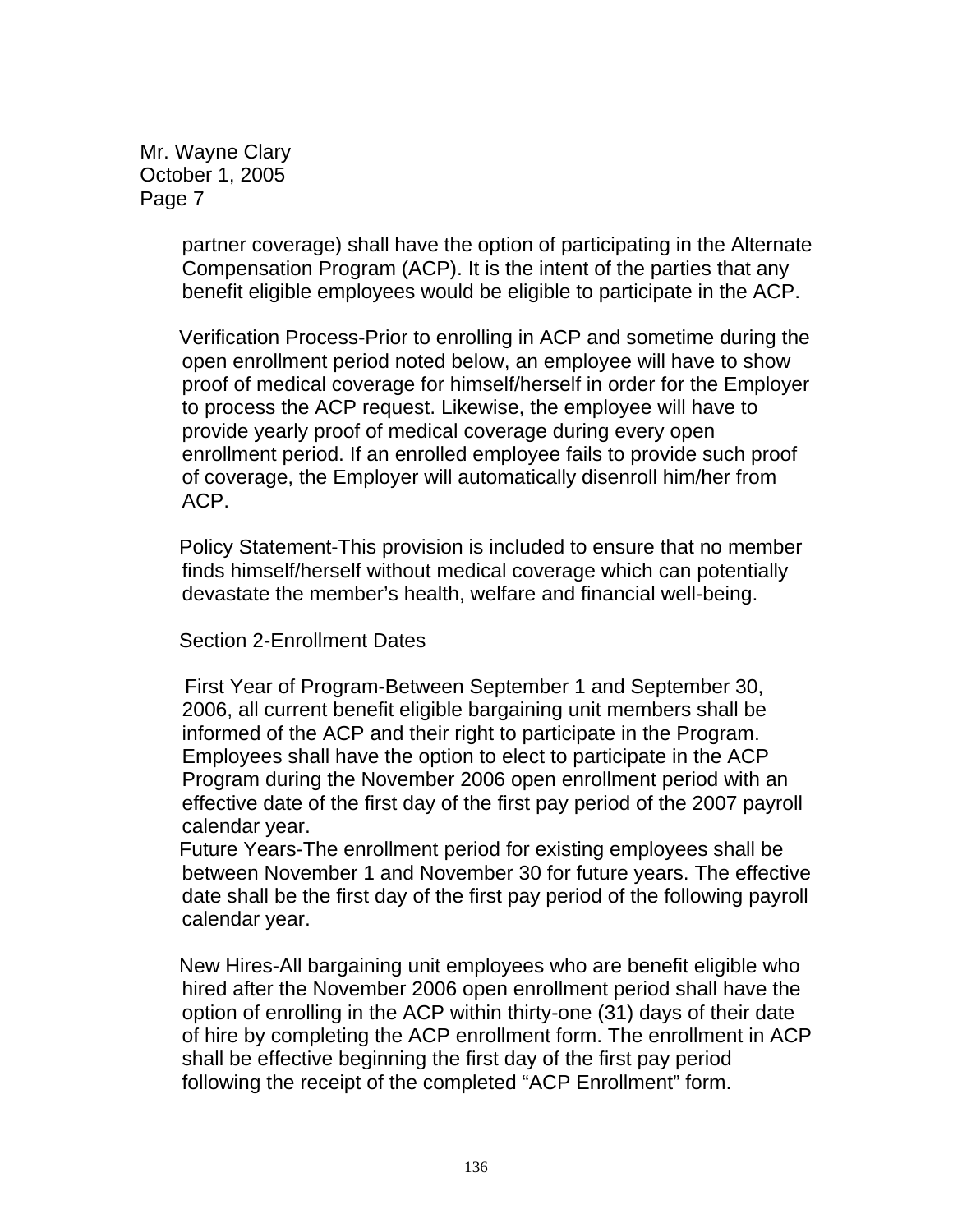Mr. Wayne Clary October 1, 2005 Page 8

> Duration of Non-Revocable Election-Any employee who elects to participate in the ACP must remain in the Program for that entire payroll calendar year. All employees must re-enroll in the ACP on a yearly basis during the annual open enrollment period and must document compliance with all elements of the Program (e.g., proof of medical coverage). If the employee loses medical coverage during the calendar year, he/she may withdraw from the ACP within thirty-one (31) days from the date he/she became ineligible for coverage.

## ACP Pay/Benefits

 An employee who elects to enroll in the ACP Program will receive a twenty (20) percent wage differential while participating in the ACP Program. The differential is in lieu of receiving the following benefits which the employee would otherwise be entitled to:

- Company-paid Health Plan
- Company-paid Dental Plan
- Company-paid Life Insurance
- Life Balance/Flexible Personal Day Time Off Program (including, Vacation, Sick Leave and Life Balance/Flexible Personal Days and Holiday pay for not working on designated holiday)
- Disability Plan
- Other Paid Time Off (such as Bereavement Leave and Education Leave, etc.)

 Paid Time Off Benefits-Vacation Days and Life Balance/Flexible Personal Days accrued up to the effective date of the employee's enrollment in the ACP will be paid off at his/her regular hourly rate of pay upon entering ACP. For the duration of the employee's enrollment in the ACP, he/she will not accrue additional time off.

 Sick Leave-Those sick leave days already accrued up to the effective date of the employee's enrollment in the ACP shall be frozen and restored if and when the employee opts out of the ACP and begins participating in the regular Benefits Program.

Eligible Benefits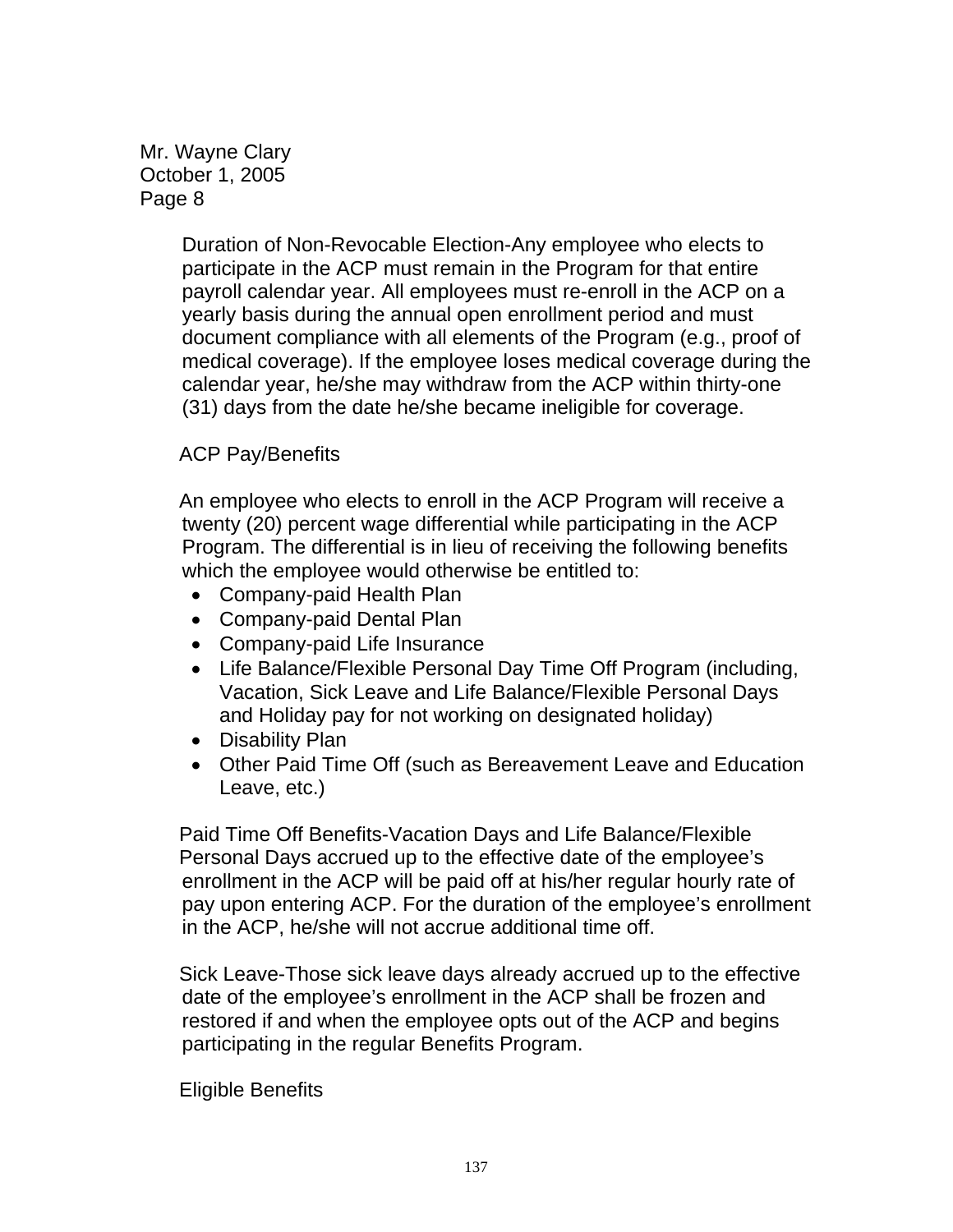Mr. Wayne Clary October 1, 2005 Page 9

> Employees participating in the ACP Program shall be eligible for the following benefits:

- Pension-Employees will continue to accrue pension and credited service for pension purposes. Final average pay for calculating the employee's pension shall be based on the employee's base hourly rate (minus the twenty percent ACP differential).
- Unpaid Time Off-Employees participating in the ACP shall be able to exercise their seniority to request via the bidding process up to two (2) unpaid weeks off per year. Awarding of such unpaid time off shall be done in the same manner as awarding of paid time off. In one (1) week increments, the unpaid leave may be accumulated up to a maximum of four (4) unpaid weeks.
- Holidays-Employees enrolled in the ACP Program shall be entitled to receive straight time Holiday Pay at the ACP rate only if they work on the designated holiday.
- Jury Service-Employees enrolled in the ACP Program shall be paid at their hourly rate of pay less the ACP differential if called to jury service.
- Employee purchased Life Insurance
- Dependent Care Plan
- Commuter Choice Plan
- Survivor Assistance-Benefit paid at the base hourly rate not the ACP rate.
- Tuition Reimbursement
- Unpaid Leaves
- Parent Medical Coverage
- 15) The parties agree that current Letters of Agreement will run concurrently with the term of the Local Collective Bargaining Agreement.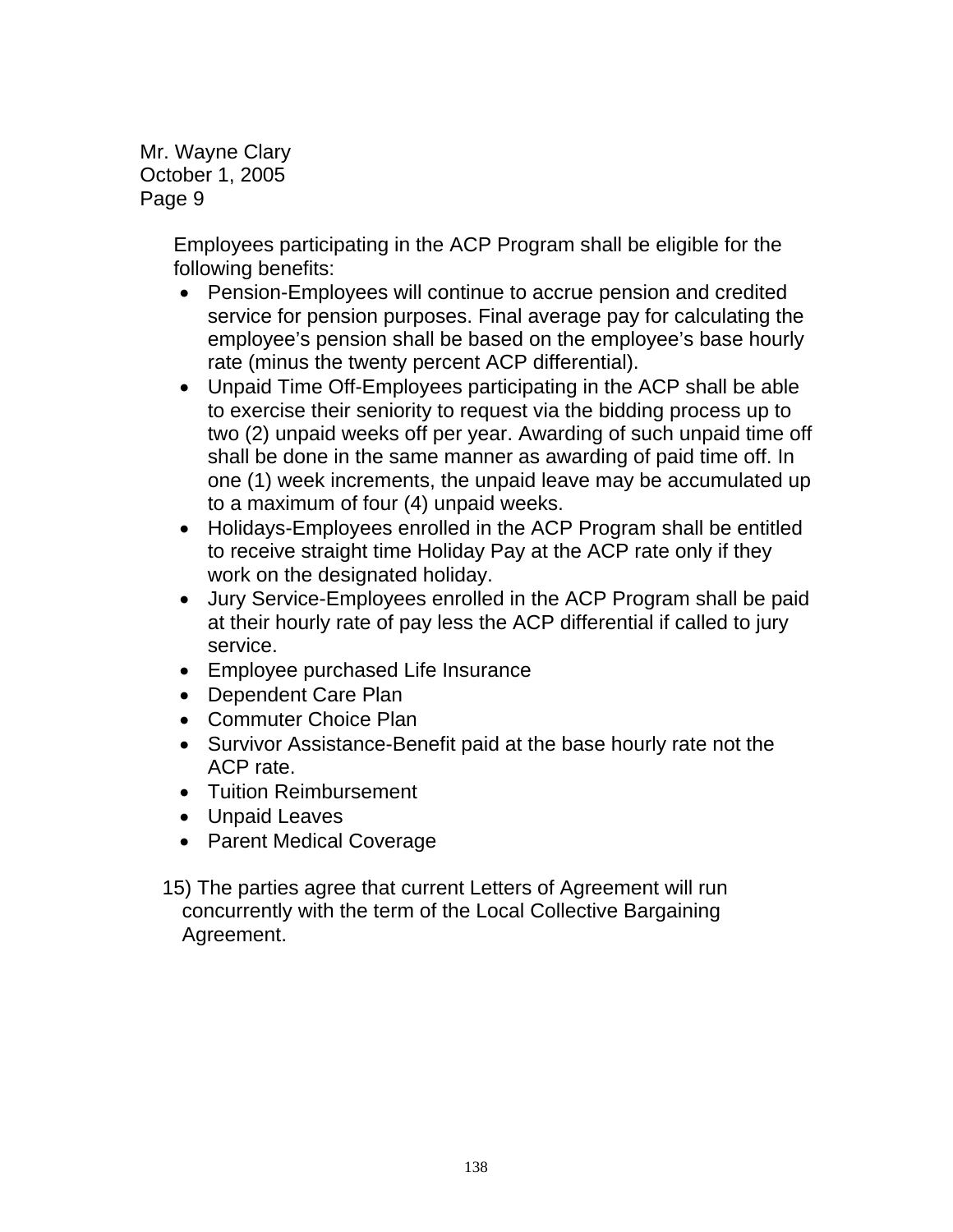Mr. Wayne Clary October 1, 2005 Page 10

If the above reflects your understanding, please sign in the space provided.

Sincerely,

/S/ Barbara Gilkerson Barbara Gilkerson Senior Labor Relations Representative

/S/ Wayne Clary Controller 1, 2005 Wayne Clary **Date** Sub District Director United Steelworkers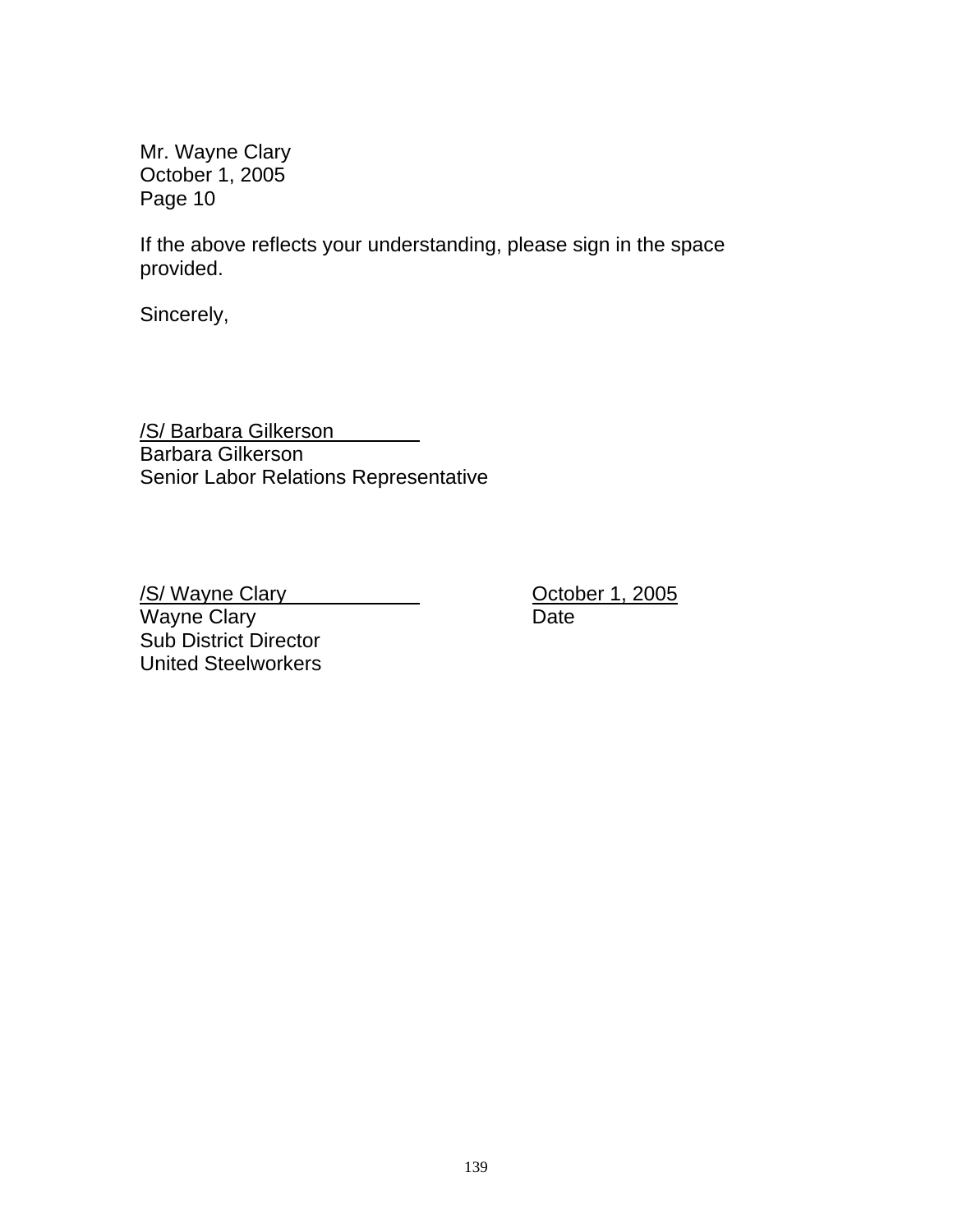## **I N D E X**

| <b>SUBJECT</b>                                                   | <b>PARAGRAPH</b> | <b>PAGE</b>    |
|------------------------------------------------------------------|------------------|----------------|
| Absence, Leaves of                                               | 1300             | 64             |
| Absenteeism                                                      | 10-103           | 54             |
| Agreement                                                        |                  | 1              |
| Agreement, Purpose of                                            | 100              | $\overline{1}$ |
| Agreement, Riverside Medical Center                              | Appendix C       | 122            |
| Allowance, Travel                                                | 629              | 14             |
| Allowance, Uniform                                               | 644              | 16             |
| <b>Alternate Compensation Program</b>                            | Appendix D       | 135            |
| Arbitration, Grievances and                                      | 1100             | 57             |
| Arbitration, Step Four                                           | 1122             | 61             |
| <b>Assistant Grievance Committee</b>                             | 417              | $\overline{7}$ |
| <b>Application of Super Seniority</b>                            | 1066             | 48             |
| Automation and/or Technological Change                           | 10-118           | 56             |
| Bargaining Unit, Return to                                       | $10 - 120$       | 56             |
| <b>Bargaining Unit Seniority</b>                                 | 1091             | 52             |
| <b>Base Hourly Rate</b>                                          | 607              | 11             |
| <b>Benefits While on Family Leave</b>                            | 1337             | 71             |
| <b>Benefits While on Medical Leave</b>                           | 1331             | 70             |
| Benefits While on Occupational Injury or<br><b>Illness Leave</b> | 1334             | 70             |
| <b>Benefits While on Personal Leave</b>                          | 1340             | 71             |
| <b>Bereavement Leave</b>                                         | 639              | 15             |
|                                                                  | 759              | 24             |
| <b>Bilingual Differential</b><br><b>Bulletin Boards</b>          | 2000             | 88             |
|                                                                  | 423              | $\overline{7}$ |
| <b>Business Leave, Union</b>                                     |                  |                |
| Call-In Pay, Minimum                                             | 626              | 13             |
| Checkoff                                                         | 403              | 5              |
| <b>Classification, Determination of Seniority</b><br>Within a    | 1089             | 52             |
| <b>Classifications and Rates of Pay</b>                          | 600              | 10             |
| <b>Base Hourly Rate</b>                                          | 607              | 11             |
| Demotions                                                        | 613              | 12             |
| <b>Longevity Differentials</b>                                   | 609              | 11             |
| Minimum Call-In Pay                                              | 626              | 13             |
| <b>Miscellaneous Compensation</b>                                | 636              | 14             |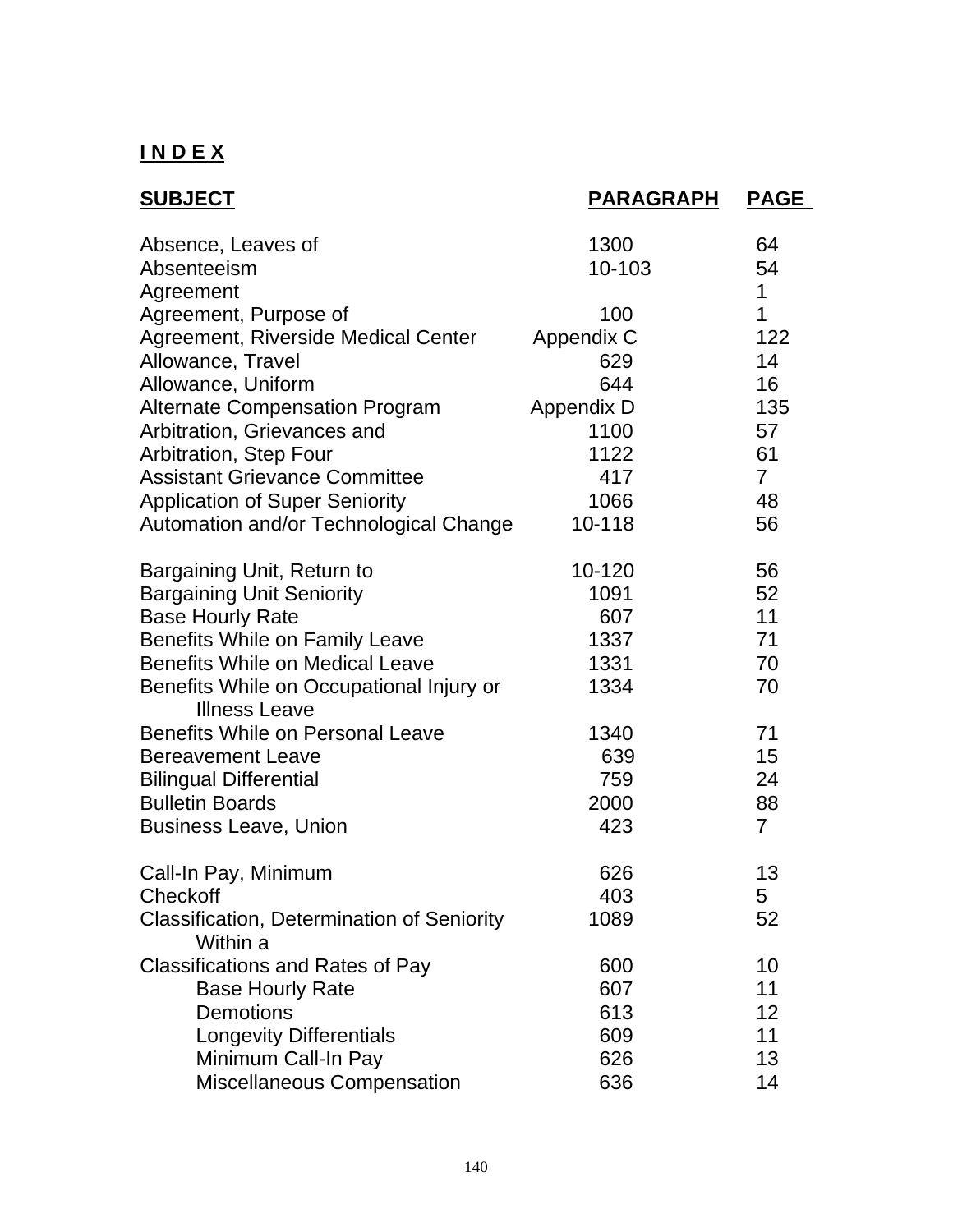| <b>SUBJECT</b>                                             | PARAGRAPH | <b>PAGE</b>    |
|------------------------------------------------------------|-----------|----------------|
| <b>Bereavement Leave</b>                                   | 639       | 15             |
| <b>Jury Duty</b>                                           | 637       | 14             |
| <b>Uniform Allowance</b>                                   | 644       | 16             |
| <b>Paycheck Distribution</b>                               | 650       | 17             |
| <b>Paycheck Records</b>                                    | 648       | 17             |
| <b>Payroll Errors</b>                                      | 646       | 16             |
| <b>Promotions to Higher Rated Classifications</b>          | 611       | 12             |
| <b>Reporting Pay</b>                                       | 617       | 12             |
| <b>Schedule of Rates</b>                                   | 601       | 10             |
| <b>Standby Pay</b>                                         | 615       | 12             |
| <b>Structure</b>                                           | 605       | 10             |
| Clerical                                                   | 605       | 10             |
| <b>Equipment Services</b>                                  | 605       | 10             |
| <b>Patient Care</b>                                        | 605       | 10             |
| Service and Maintenance                                    | 605       | 10             |
| <b>Technical</b>                                           | 605       | 10             |
| <b>Travel Allowance</b>                                    | 629       | 14             |
| <b>Wage Structures</b>                                     | 603       | 10             |
| <b>Witness Pay</b>                                         | 634       | 14             |
| <b>Work Performed Above Classification</b>                 | 632       | 14             |
| <b>Clerical Structure</b>                                  | 605       | 10             |
| <b>Committee, Assistant Grievance</b>                      | 417       | $\overline{7}$ |
| Committee, Grievance                                       | 415       | $\overline{7}$ |
| <b>Committee Representatives, Safety</b>                   | 425       | 8              |
| Committees, Human Rights                                   | 427       | 8              |
| Committee, Seniority                                       | 1085      | 51             |
| <b>Community Disaster</b>                                  | 800       | 25             |
| Compensation Benefits, Integration of<br><b>Sick Leave</b> | 982       | 36             |
| <b>Compensation, Miscellaneous</b>                         | 636       | 14             |
| <b>Confidential Medical Charts</b>                         | 1800      | 87             |
| Coverage, Recognition and                                  | 200       | 1              |
| Days Off and Shift Preference                              | 10-107    | 55             |
| Demotions                                                  | 613       | 12             |
| Dental and Pension, Health Plan, Insurance                 | 1400      | 72             |
| <b>Dental Plan</b>                                         | 1428      | 79             |
| Differential, Bilingual                                    | 759       | 24             |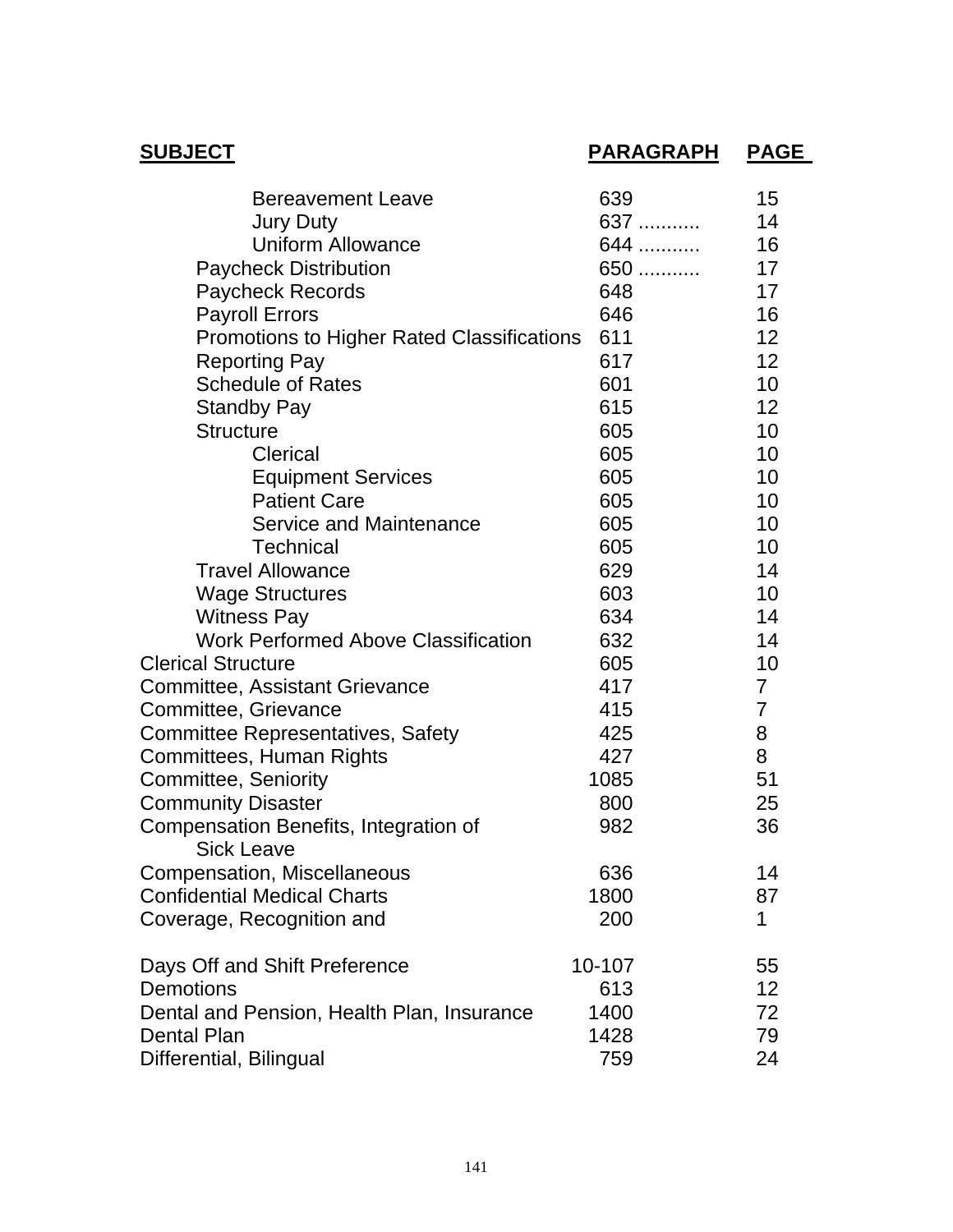| <b>SUBJECT</b>                                                                                                                                                                                                                 | PARAGRAPH                            | <b>PAGE</b>                |
|--------------------------------------------------------------------------------------------------------------------------------------------------------------------------------------------------------------------------------|--------------------------------------|----------------------------|
| Differential, Shift                                                                                                                                                                                                            | 713                                  | 19                         |
| Differentials, Longevity                                                                                                                                                                                                       | 609                                  | 11                         |
| Disaster, Community                                                                                                                                                                                                            | 800                                  | 25                         |
| <b>Discharge Cases</b>                                                                                                                                                                                                         | 1200                                 | 63                         |
| Notice of Disciplinary Action                                                                                                                                                                                                  | 1209                                 | 64                         |
| Disciplinary Action, Notice of                                                                                                                                                                                                 | 1209                                 | 64                         |
| Distribution, Paycheck                                                                                                                                                                                                         | 650                                  | 17                         |
| <b>Education Leave/Home Study Leave</b>                                                                                                                                                                                        | 1341                                 | 71                         |
| Employees, Definition of                                                                                                                                                                                                       | 203                                  | $\overline{2}$             |
| <b>Employees, Supervisory</b>                                                                                                                                                                                                  | 302                                  | $\overline{4}$             |
| <b>Equalization, Overtime</b>                                                                                                                                                                                                  | 741                                  | 22                         |
| <b>Equipment Services Structure</b>                                                                                                                                                                                            | 605                                  | 10                         |
| Errors, Payroll                                                                                                                                                                                                                | 646                                  | 16                         |
| Evaluation, Job                                                                                                                                                                                                                | 1615                                 | 87                         |
| <b>Every Other Weekend Off Scheduling</b>                                                                                                                                                                                      | 721                                  | 20                         |
| Family Leave, Benefits While on                                                                                                                                                                                                | 1335                                 | 70                         |
| Floating                                                                                                                                                                                                                       | 1009                                 | 38                         |
| <b>Family Leave of Absence</b>                                                                                                                                                                                                 | 1324                                 | 68                         |
| Forty Hour/Six Day Work Schedules                                                                                                                                                                                              | 728                                  | 21                         |
| <b>Grievance Committee</b>                                                                                                                                                                                                     | 415                                  | $\overline{7}$             |
| <b>Grievances and Arbitration</b>                                                                                                                                                                                              | 1100                                 | 57                         |
| General                                                                                                                                                                                                                        | 1129                                 | 62                         |
| <b>Grievance Procedure</b>                                                                                                                                                                                                     | 1102                                 | 57                         |
| <b>Mediation</b>                                                                                                                                                                                                               | 1120                                 | 59                         |
| Step Four - Arbitration                                                                                                                                                                                                        | 1122                                 | 61                         |
| Step One                                                                                                                                                                                                                       | 1104                                 | 57                         |
| <b>Step Three</b>                                                                                                                                                                                                              | 1113                                 | 58                         |
| Step Two                                                                                                                                                                                                                       | 1108                                 | 58                         |
| Health Plan, Insurance, Dental and Pension<br><b>Dental Plan</b><br><b>Employee Health Plan Coverage</b><br>Group Life Insurance<br><b>Health Plan Coverage Coordinated</b><br>with Medicare<br>(On or After November 1, 1989) | 1400<br>1428<br>1402<br>1438<br>1424 | 72<br>79<br>73<br>80<br>78 |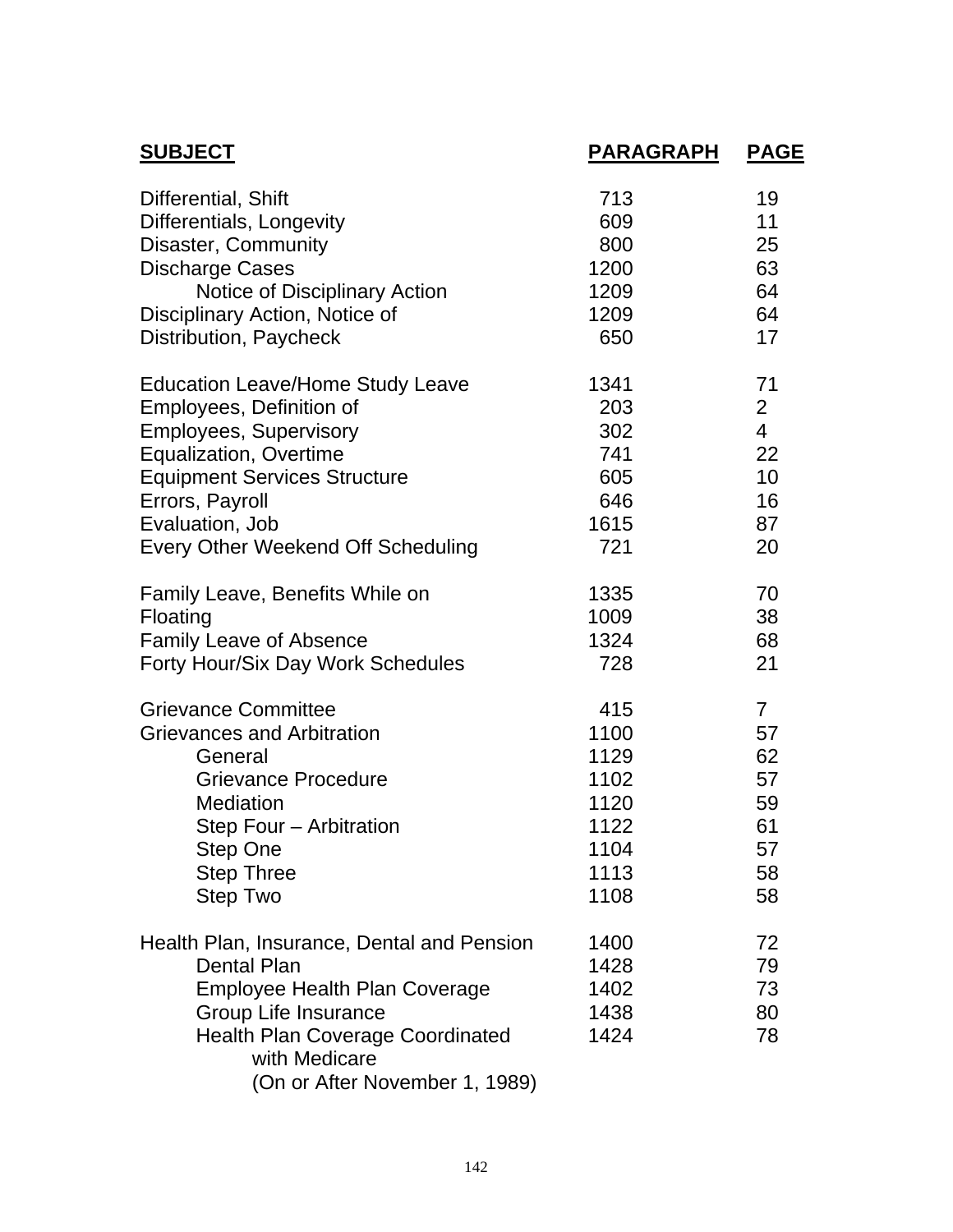| <b>SUBJECT</b>                                                     | <b>PARAGRAPH</b> | <b>PAGE</b> |
|--------------------------------------------------------------------|------------------|-------------|
| <b>Health Plan Coverage Coordinated</b><br>with Medicare           | 1426             | 78          |
| (Prior to November 1, 1989)                                        |                  |             |
| Limitations                                                        | 1449             | 82          |
| <b>Optional Life Insurance</b>                                     | 1443             | 81          |
| <b>Orthodontia Benefit</b>                                         | 1436             | 80          |
| <b>Pension Plan</b>                                                | 1447             | 82          |
| <b>Pre-paid Dental Plans</b>                                       | 1432             | 79          |
| Retiree Health Plan Coverage                                       | 1410             | 74          |
| <b>Disability Retirement</b>                                       | 1413             | 75          |
| <b>Early Retirement</b>                                            | 1411             | 75          |
| <b>Normal Retirement</b>                                           | 1415             | 76          |
| <b>Postponed Retirement</b>                                        | 1417             | 76          |
| <b>Retiree Health Plan Modification</b>                            | 1422             | 78          |
| <b>Survivor Benefit</b>                                            | 1453             | 82          |
| <b>Tax Deferred Retirement Savings Plan</b>                        | 1451             | 82          |
| Health, Safety and                                                 | 1700             | 87          |
| Holidays, Designated (Reference Paid Time Off<br>Program in Index) | 912              | 27          |
| Home Study Leave, Education Leave/                                 | 1343             | 71          |
| Hourly Rate, Base                                                  | 607              | 11          |
| Hours of Work and Overtime                                         | 700              | 17          |
| <b>Additional, Non-Overtime Hours</b>                              | 730              | 21          |
| <b>Bilingual Differential</b>                                      | 759              | 24          |
| <b>Every Other Weekend Off Scheduling</b>                          | 721              | 20          |
| Forty Hour/Six Day Work Schedules                                  | 728              | 21          |
| No Pyramiding of Overtime                                          | 752              | 23          |
| Normal Workday                                                     | 702              | 17          |
| <b>Normal Workweek</b>                                             | 707              | 18          |
| Overtime                                                           | 734              | 22          |
| <b>Paid Meal Periods</b>                                           | 706              | 18          |
| <b>Time and One-Half</b>                                           | 736              | 22          |
| <b>Overtime Equalization</b>                                       | 741              | 22          |
| Double Time                                                        | 743              | 23          |
| <b>Two and One-Half</b>                                            | 747              | 23          |
| <b>Schedules</b>                                                   | 718              | 19          |
| <b>Shift Differential</b>                                          | 713              | 19          |
| <b>Shift Schedules</b>                                             | 710              | 19          |
| <b>Sixth and Seventh Day Exceptions</b>                            | 756              | 24          |
| <b>Split Shift</b>                                                 | 732              | 21          |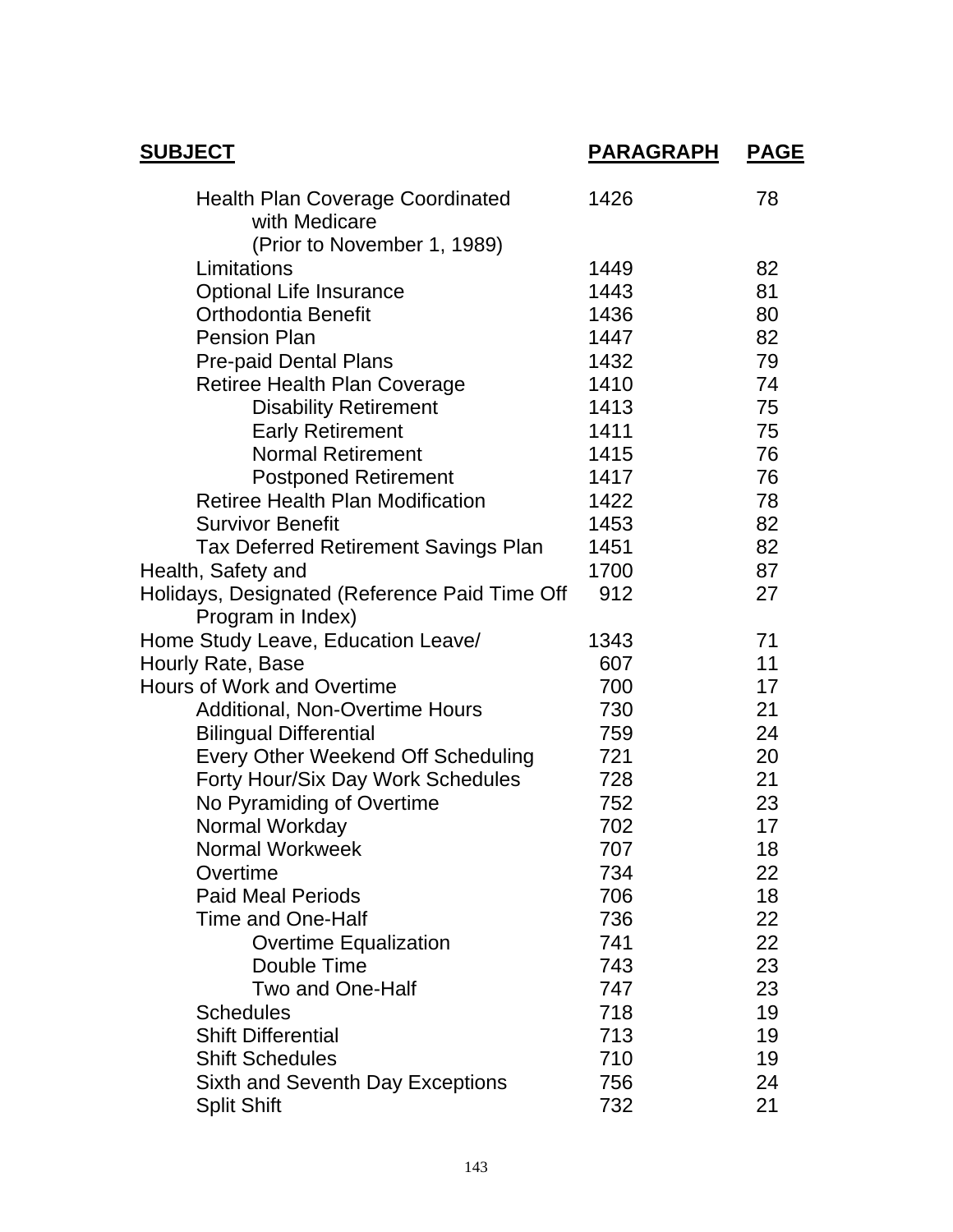| <b>SUBJECT</b>                                                   | <b>PARAGRAPH</b> | <b>PAGE</b> |
|------------------------------------------------------------------|------------------|-------------|
| <b>Sunday Premium</b>                                            | 750              | 23          |
| <b>Thirty-Hour Rule</b>                                          | 754              | 23          |
| Human Rights Committee                                           | 427              | 8           |
| Income Protection and Extended<br>Income Protection              | 975              | 35          |
| Indemnity                                                        | 408              | 6           |
| Insurance, Dental and Pension, Health Plan,                      | 1400             | 72          |
| Insurance, Group Life                                            | 1438             | 80          |
| Insurance, Optional Life                                         | 1443             | 81          |
| <b>Integration of Compensation Benefits</b><br>and Sick Leave    | 982              | 36          |
|                                                                  |                  |             |
| <b>Job Description and Rate</b>                                  | 1602             | 85          |
| <b>Job Evaluation</b>                                            | 1615             | 87          |
| <b>Job Family Definitions</b>                                    | Appendix A       | 93          |
| Jobs, New or Revised                                             | 1600             | 85          |
| Job Vacancies, Awarding of Permanent                             | 1039             | 44          |
| Job Vacancies, Posting and Filling of Permanent 1033             |                  | 43          |
| Job Vacancies, Posting and Filling of Temporary                  | 1072             | 49          |
| <b>Jury Duty</b>                                                 | 637              | 14          |
| Lateral Move Restrictions, Transfer and                          | 1068             | 48          |
| <b>Lateral Moves</b>                                             | 1051             | 45          |
| Layoff, Employment in Another Job<br><b>Classification After</b> | 1081             | 50          |
| Leave, Bereavement                                               | 639              | 15          |
| <b>Leaves of Absence</b>                                         | 1300             | 64          |
| Benefits While on Family Leave                                   | 1337             | 71          |
| <b>Benefits While on Medical Leave</b>                           | 1329             | 70          |
| Benefits While on Occupational Injury<br>or Illness Leave        | 1334             | 70          |
| <b>Benefits While on Personal Leave</b>                          | 1340             | 71          |
| <b>Education Leave/Home Study Leave</b>                          | 1343             | 71          |
| Eligibility                                                      | 1301             | 64          |
| <b>Family Leave of Absence</b>                                   | 1325             | 69          |
| <b>Medical Leave of Absence</b>                                  | 1305             | 65          |
| <b>Military Leave of Absence</b>                                 | 1317             | 67          |
| Occupational Injury or Illness                                   | 1310             | 66          |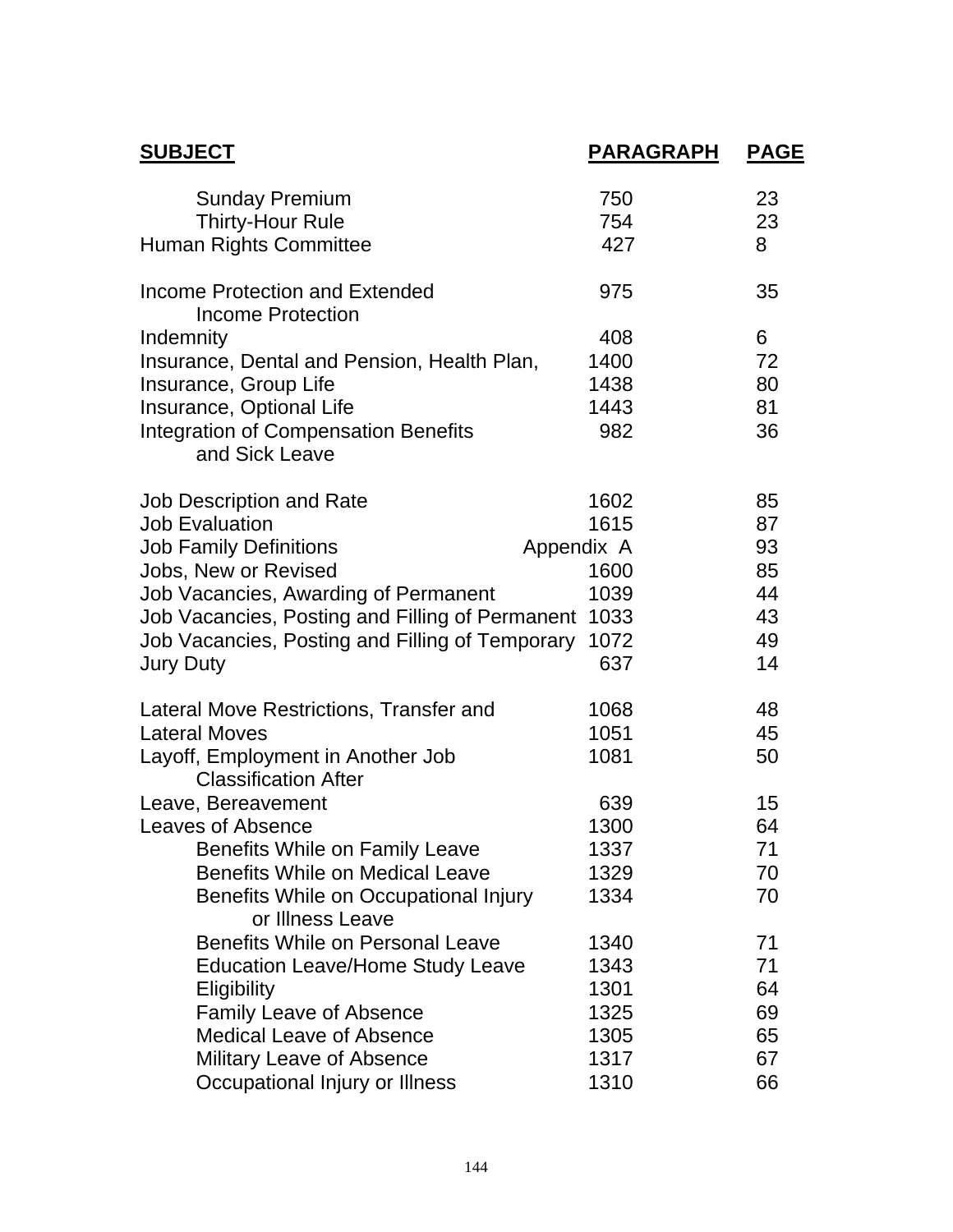| <b>SUBJECT</b>                                                                    | <b>PARAGRAPH</b> | <b>PAGE</b>    |
|-----------------------------------------------------------------------------------|------------------|----------------|
| Leave of Absence                                                                  |                  |                |
| <b>Personal Leave of Absence</b>                                                  | 1303             | 65             |
| <b>Personal Time Off</b>                                                          | 1323             | 68             |
| <b>Return from Leave of Absence</b>                                               | 1328             | 69             |
| <b>Tuition Reimbursement</b>                                                      | 1349             | 72             |
| Leave, Union Business                                                             | 423              | $\overline{7}$ |
| Letter of Understanding                                                           |                  | 130            |
| Life Balance/Flexible Personal Days                                               | 903              | 26             |
| Life Insurance, Group                                                             | 1438             | 80             |
| Life Insurance, Optional                                                          | 1443             | 81             |
| Lines of Progression                                                              | 1042             | 44             |
| Lockout, No Strike and No                                                         | 500              | 9              |
| <b>Longevity Differentials</b>                                                    | 609              | 11             |
| <b>Loss of Seniority</b>                                                          | 1097             | 53             |
| Lower-Rated Jobs, Rights on Refusal of                                            | 1077             | 50             |
| Management                                                                        | 300              | 4              |
| <b>Supervisory Employees</b>                                                      | 302              | $\overline{4}$ |
| <b>Mediation</b>                                                                  | 1120             | 59             |
| <b>Medical Charts, Confidential</b>                                               | 1800             | 87             |
| Medical Leave, Benefits While on                                                  | 1331             | 70             |
| <b>Medical Leave of Absence</b>                                                   | 1305             | 65             |
| Medicare, Health Plan Coverage Coordinated<br>with (On or After November 1, 1989) | 1424             | 78             |
| Medicare, Health Plan Coverage Coordinated<br>with (Prior to November 1, 1989)    | 1426             | 78             |
| <b>Meeting, Quarterly</b>                                                         | 429              | 9              |
| <b>Military Leave of Absence</b>                                                  | 1317             | 67             |
| <b>Military Leave Policy</b>                                                      | 1322             | 68             |
| Minimum Call-In Pay                                                               | 626              | 13             |
| Miscellaneous Compensation                                                        | 636              | 14             |
| New or Revised Jobs                                                               | 1600             | 85             |
| <b>Job Description and Rate</b>                                                   | 1602             | 85             |
| <b>Job Evaluation</b>                                                             | 1615             | 87             |
| <b>Permanent Rate</b>                                                             | 1611             | 86             |
| <b>Trial Period</b>                                                               | 1608             | 86             |
| <b>Non-Benefited Position</b>                                                     | 1509             | 84             |
| Nondiscrimination Because of                                                      | 412              | 6              |
| <b>Union Membership</b>                                                           |                  |                |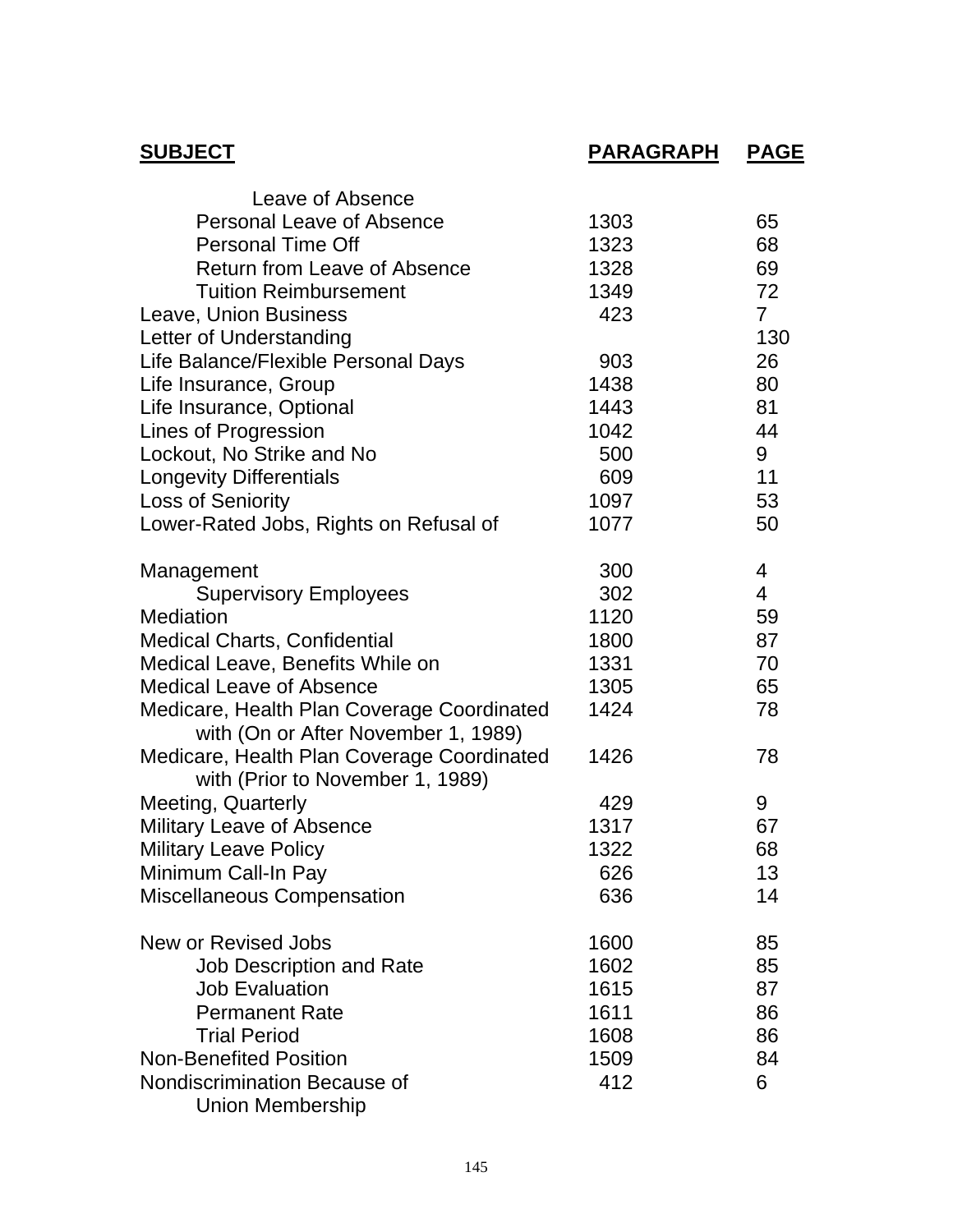| <b>SUBJECT</b>                                                                                          | PARAGRAPH | <b>PAGE</b> |
|---------------------------------------------------------------------------------------------------------|-----------|-------------|
| No Pyramiding of Overtime                                                                               | 752       | 23          |
| Normal Workday                                                                                          | 702       | 17          |
| <b>Normal Workweek</b>                                                                                  | 707       | 18          |
| No Strike and No Lockout                                                                                | 500       | 9           |
| Notice of Vacancies                                                                                     | 10-103    | 54          |
| Notice, Termination Date and                                                                            | 2100      | 88          |
| Occupational Injury or Illness Leave,<br><b>Benefits While on</b>                                       | 1334      | 70          |
| Occupational Injury or Illness Leave of Absence                                                         | 1310      | 66          |
| <b>On-call Seniority Provisions</b>                                                                     | 10-109    | 55          |
| <b>Orthodontia Benefit</b>                                                                              | 1436      | 80          |
| Overtime                                                                                                | 734       | 22          |
| Time and One-Half                                                                                       | 736       | 22          |
| <b>Overtime Equalization</b>                                                                            | 741       | 22          |
| Double Time                                                                                             | 743       | 23          |
| Two and One-Half                                                                                        | 747       | 23          |
| Overtime, Hours of Work and                                                                             | 700       | 17          |
| Overtime, No Pyramiding of                                                                              | 752       | 23          |
| Paid Time Off Program                                                                                   | 900       | 25          |
| Cash Out - Irrevocable Election                                                                         | 960       | 32          |
| <b>Designated Holidays</b>                                                                              | 912       | 27          |
| Designated Holiday Falling on<br><b>Employee's Day Off</b>                                              | 928       | 29          |
| Designated Holiday Worked and<br><b>Holiday Payment</b>                                                 | 917       | 27          |
| Holiday Falling During Vacation,<br>Sick Leave or Life Balance/<br><b>Flexible Personal Days' Usage</b> | 935       | 30          |
| <b>Holiday Pay</b>                                                                                      | 932       | 29          |
| <b>Holiday Schedule</b>                                                                                 | 915       | 27          |
| <b>Holiday Work Schedule and Notification</b>                                                           | 926       | 29          |
| <b>Income Protection and Extended</b><br><b>Income Protection</b>                                       | 975       | 35          |
| Integration of Compensation Benefits and<br><b>Sick Leave</b>                                           | 982       | 36          |
| Life Balance/Flexible Personal Days                                                                     | 903       | 26          |
| Life Balance Days in Conjunction with<br>Vacation                                                       | 964       | 33          |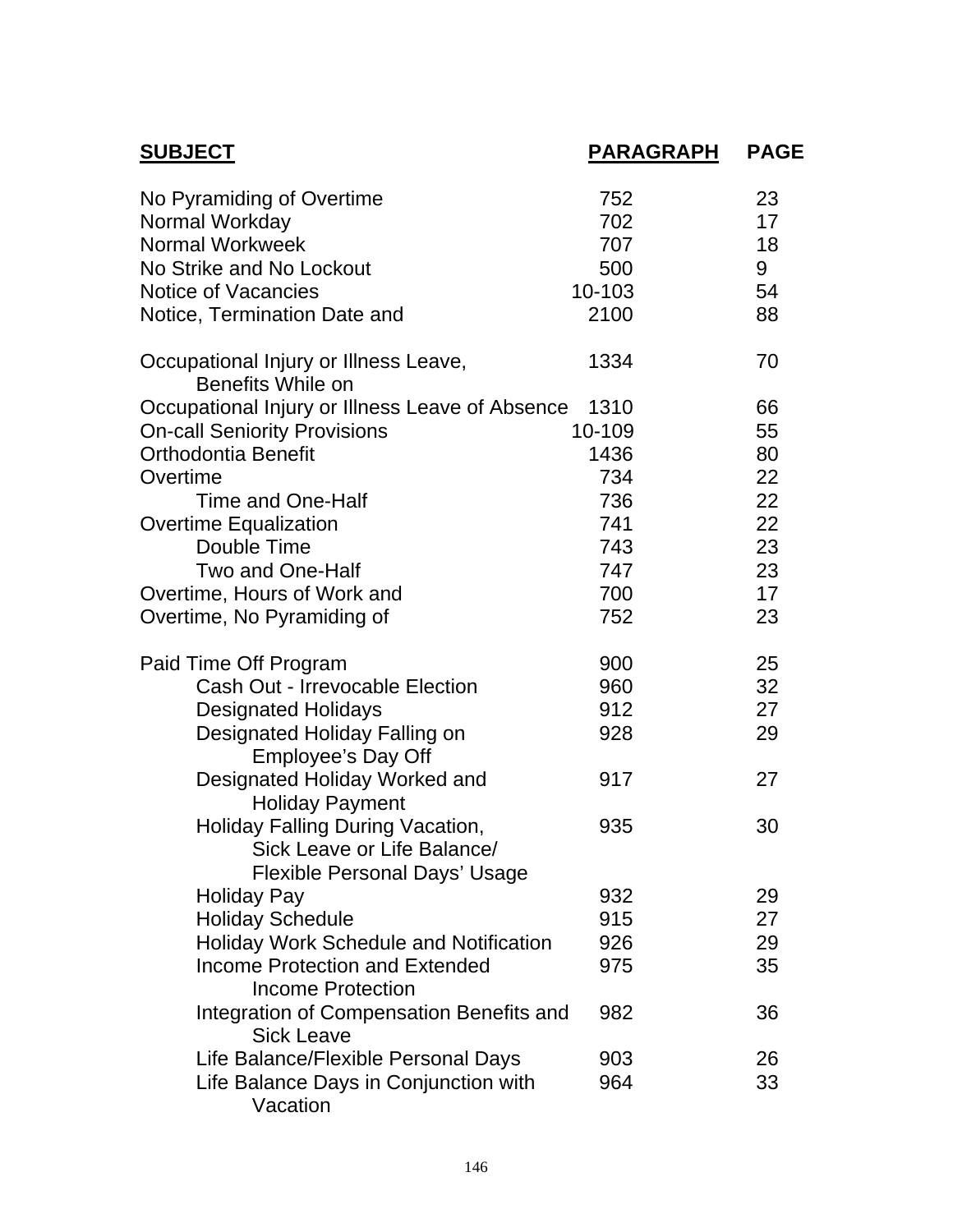| <b>SUBJECT</b>                                                     | <b>PARAGRAPH</b> | <b>PAGE</b> |
|--------------------------------------------------------------------|------------------|-------------|
| <b>Requirements for Holiday Pay</b>                                | 919              | 27          |
| Sick Leave Bank and Income/                                        | 968              | 34          |
| <b>Extended Income Protection Plan</b>                             |                  |             |
| Unworked Holiday Pay                                               | 930              | 29          |
| <b>Vacation Accumulation and Donation</b>                          | 955              | 32          |
| Vacation at Termination or Retirement                              | 958              | 32          |
| <b>Vacation Eligibility Date</b>                                   | 938              | 30          |
| <b>Vacation Longevity Pay</b>                                      | 951              | 32          |
| <b>Vacation Pay</b>                                                | 947              | 31          |
| Vacation, Requesting                                               | 962              | 33          |
| <b>Vacation Schedule</b>                                           | 942              | 31          |
| Vacation, Use of                                                   | 945              | 31          |
| Part-time Employees                                                | 1504             | 83          |
| Part-time, On-call and Temporary Employees                         | 1500             | 83          |
| <b>Non-Benefited Positions</b>                                     | 1509             | 84          |
| <b>Definitions</b>                                                 | 1503             | 83          |
| <b>Holiday Pay</b>                                                 | 1518             | 84          |
| Limitations                                                        | 1515             | 84          |
| <b>Limitations of Benefits</b>                                     | 1501             | 83          |
| <b>On-call Employees Work Allocation</b>                           | 1521             | 85          |
| <b>Patient Care Structure</b>                                      | 605              | 10          |
| <b>Paycheck Distribution</b>                                       | 650              | 17          |
| <b>Paycheck Records</b>                                            | 648              | 17          |
| Pay, Classifications and Rates of                                  | 600              | 10          |
| Pay, Holiday                                                       | 932              | 29          |
| Pay, Minimum Call-In                                               | 626              | 13          |
| Pay, Reporting                                                     | 617              | 12          |
| Pay, Requirements for Holiday                                      | 919              | 27          |
| <b>Payroll Errors</b>                                              | 646              | 16          |
| Pay, Standby                                                       | 615              | 12          |
| Pay, Unworked Holiday                                              | 930              | 29          |
| Pay, Witness                                                       | 634              | 14          |
| Pension, Health Plan, Insurance, Dental and<br><b>Pension Plan</b> | 1447             | 82          |
| Permanent Job Vacancies, Awarding of                               | 1039             | 44          |
| <b>Permanent Rate</b>                                              | 1611             | 86          |
| Personal Leave, Benefits While on                                  | 1340             | 71          |
| <b>Personal Leave of Absence</b>                                   | 1303             | 65          |
| Personnel File Inspection                                          | 304              | 5           |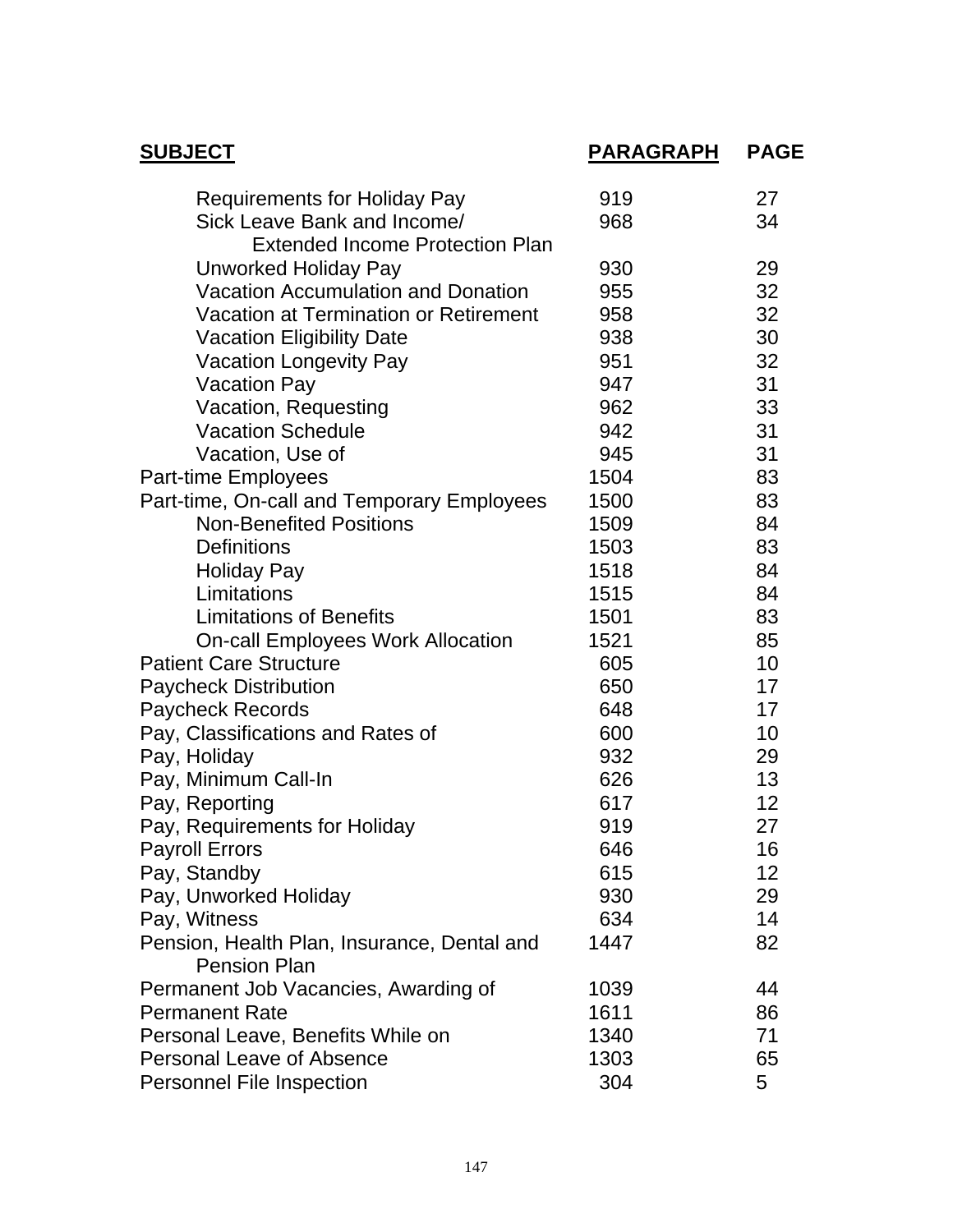| <b>SUBJECT</b>                                                                         | <b>PARAGRAPH</b>  | <b>PAGE</b>             |
|----------------------------------------------------------------------------------------|-------------------|-------------------------|
| <b>Personnel Records Controlling</b><br>Posting and Filling of Permanent Job Vacancies | 10-101<br>1033    | 54<br>43                |
| Posting and Filling of Temporary Job Vacancies                                         | 1072              | 49                      |
| <b>Preferential Seniority</b>                                                          | 419               | $\overline{7}$          |
| <b>Pre-Paid Dental Plans</b>                                                           | 1432              | 79                      |
| <b>Probationary Employees</b>                                                          | 1003              | 37                      |
| <b>Full-time Employees</b>                                                             | 1004              | 37                      |
| Part-time and On-Call Employees                                                        | 1006              | 38                      |
| Progression, Lines of                                                                  | 1042, Appendix D  | 44,124                  |
| <b>Promotions to Higher Rated Classifications</b>                                      | 611               | 12                      |
| <b>Purpose of Agreement</b>                                                            | 100               | 1                       |
| Pyramiding of Overtime, No                                                             | 752               | 23                      |
| <b>Quarterly Meeting</b>                                                               | 429               | 9                       |
| Rate, Base Hourly                                                                      | 607               | 11                      |
| Rated Classifications, Promotions to Higher                                            | 611               | 12                      |
| Rate, Job Description and                                                              | 1602              | 85                      |
| Rate, Permanent                                                                        | 1611              | 86                      |
| Rates of Pay, Classifications and                                                      | 600               | 10                      |
| Rates, Schedule of                                                                     | 601               | 10                      |
| Rates, Wage                                                                            | <b>Appendix B</b> | 107                     |
| Recall, Reduction in Force                                                             | 1011              | 38                      |
| <b>Recognition and Coverage</b>                                                        | 200               | 1                       |
| Definition of Employees                                                                | 203               | $\overline{\mathbf{c}}$ |
| <b>Local Working Conditions</b>                                                        | 205               | $\overline{c}$          |
| Recognition                                                                            | 201               | $\overline{1}$          |
| <b>Records Controlling, Personnel</b>                                                  | 10-101            | 54                      |
| Records, Paycheck                                                                      | 648               | 17                      |
| <b>Reduction in Force and Recall</b>                                                   | 1011              | 38                      |
| Refusal of Lower-Rated Jobs, Rights on                                                 | 1077              | 50                      |
| <b>Reimbursement, Tuition</b>                                                          | 1349              | 72                      |
| <b>Reporting Pay</b>                                                                   | 617               | 12                      |
| Representation, Union                                                                  | 414               | 7                       |
| Representation, Union Security and                                                     | 400               | 5                       |
| Representatives, Safety Committee                                                      | 425               | 8                       |
| Retention of Certain Employee Benefits by<br><b>Transferees</b>                        | 10-114            | 55                      |
|                                                                                        | 1410              | 74                      |
| <b>Retiree Health Plan Coverage</b>                                                    | 1413              | 75                      |
| <b>Disability Retirement</b>                                                           |                   |                         |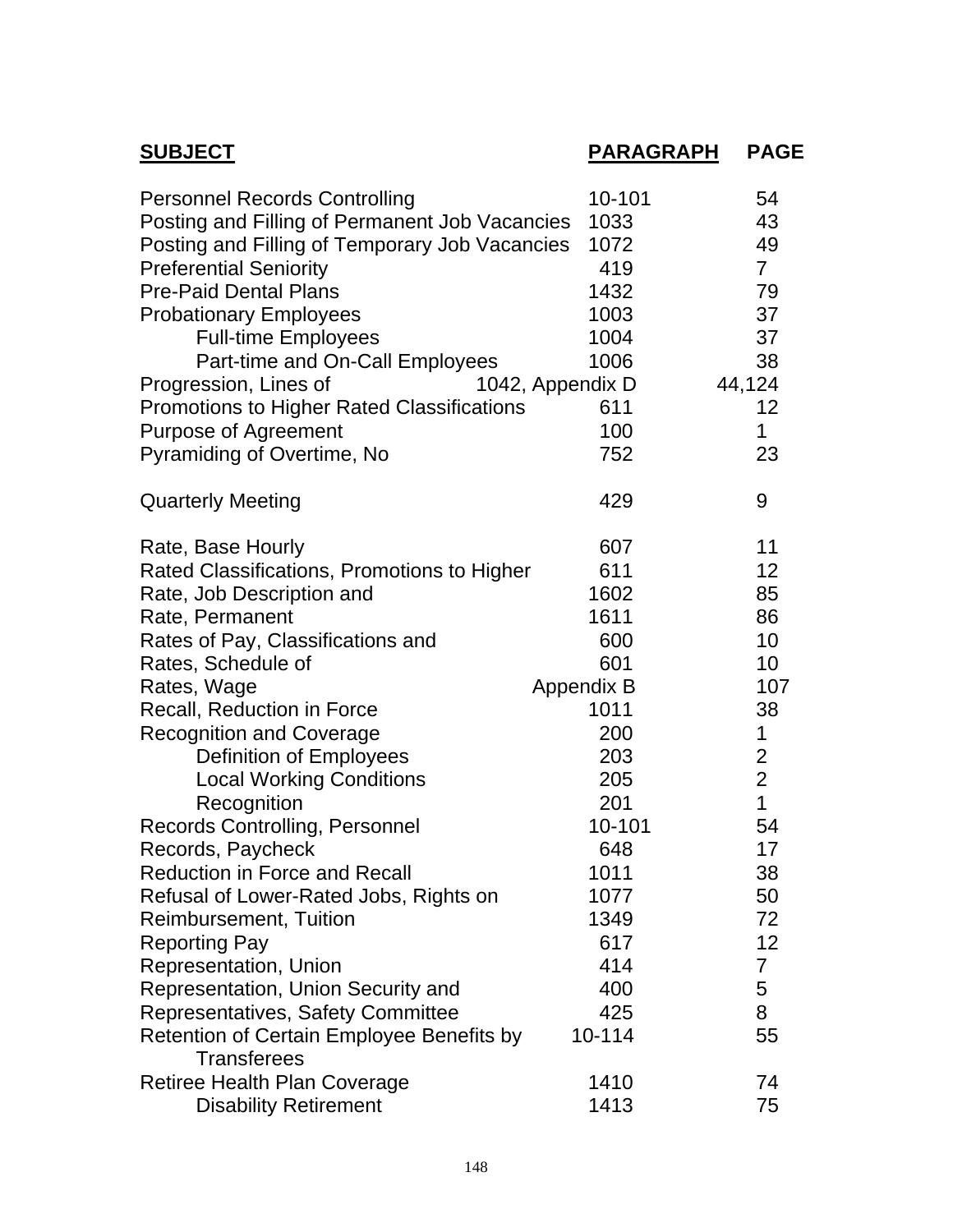| <b>SUBJECT</b>                                        | <b>PARAGRAPH</b> | <b>PAGE</b> |
|-------------------------------------------------------|------------------|-------------|
| <b>Early Retirement</b>                               | 1411             | 75          |
| <b>Normal Retirement</b>                              | 1415             | 76          |
| <b>Postponed Retirement</b>                           | 1417             | 76          |
| <b>Retiree Health Plan Modification</b>               | 1422             | 78          |
| <b>Retirement Savings Plan, Tax Deferred</b>          | 1451             | 82          |
| <b>Return from Leave of Absence</b>                   | 1328             | 69          |
| <b>Return to Bargaining Unit</b>                      | 10-120           | 56          |
| <b>Rights on Refusal of Lower-Rated Jobs</b>          | 1077             | 50          |
| <b>Riverside Medical Center Agreement</b>             | Appendix C       | 122         |
| Rule, Thirty-Hour                                     | 754              | 23          |
| Safety and Health                                     | 1700             | 87          |
| <b>Safety Committee Representatives</b>               | 425              | 8           |
| <b>Saving Clause</b>                                  | 1900             | 88          |
| <b>Schedule of Rates</b>                              | 601              | 10          |
| <b>Schedules</b>                                      | 718              | 19          |
| Schedules, Forty Hour/Six Day Work                    | 728              | 21          |
| Schedules, Shift                                      | 710              | 19          |
| Schedules, Job Family Definitions/Wage                | Appendix A       | 93          |
| Scheduling, Every Other Weekend Off                   | 721              | 20          |
| Seniority                                             | 1000             | 37          |
| Absenteeism                                           | 10-105           | 54          |
| <b>Application of Super Seniority</b>                 | 1066             | 48          |
| Automation and/or Technological<br>Change             | 10-118           | 56          |
| Awarding of Permanent Job Vacancies                   | 1039             | 44          |
| <b>Bargaining Unit Seniority</b>                      | 1091             | 52          |
| Days Off and Shift Preference                         | 10-107           | 55          |
| Determination of Seniority Within<br>a Classification | 1089             | 52          |
| <b>Employment in Another Job</b>                      | 1081             | 50          |
| <b>Classification After Layoff</b>                    |                  |             |
| <b>Lateral Moves</b>                                  | 1051             | 45          |
| <b>Loss of Seniority</b>                              | 1097             | 53          |
| <b>Notice of Vacancies</b>                            | 10-103           | 54          |
| <b>On-Call Seniority Provisions</b>                   | 10-109           | 55          |
| <b>Personnel Records Controlling</b>                  | 10-101           | 54          |
| Posting and Filing of Permanent                       | 1033             | 43          |
| <b>Job Vacancies</b>                                  |                  |             |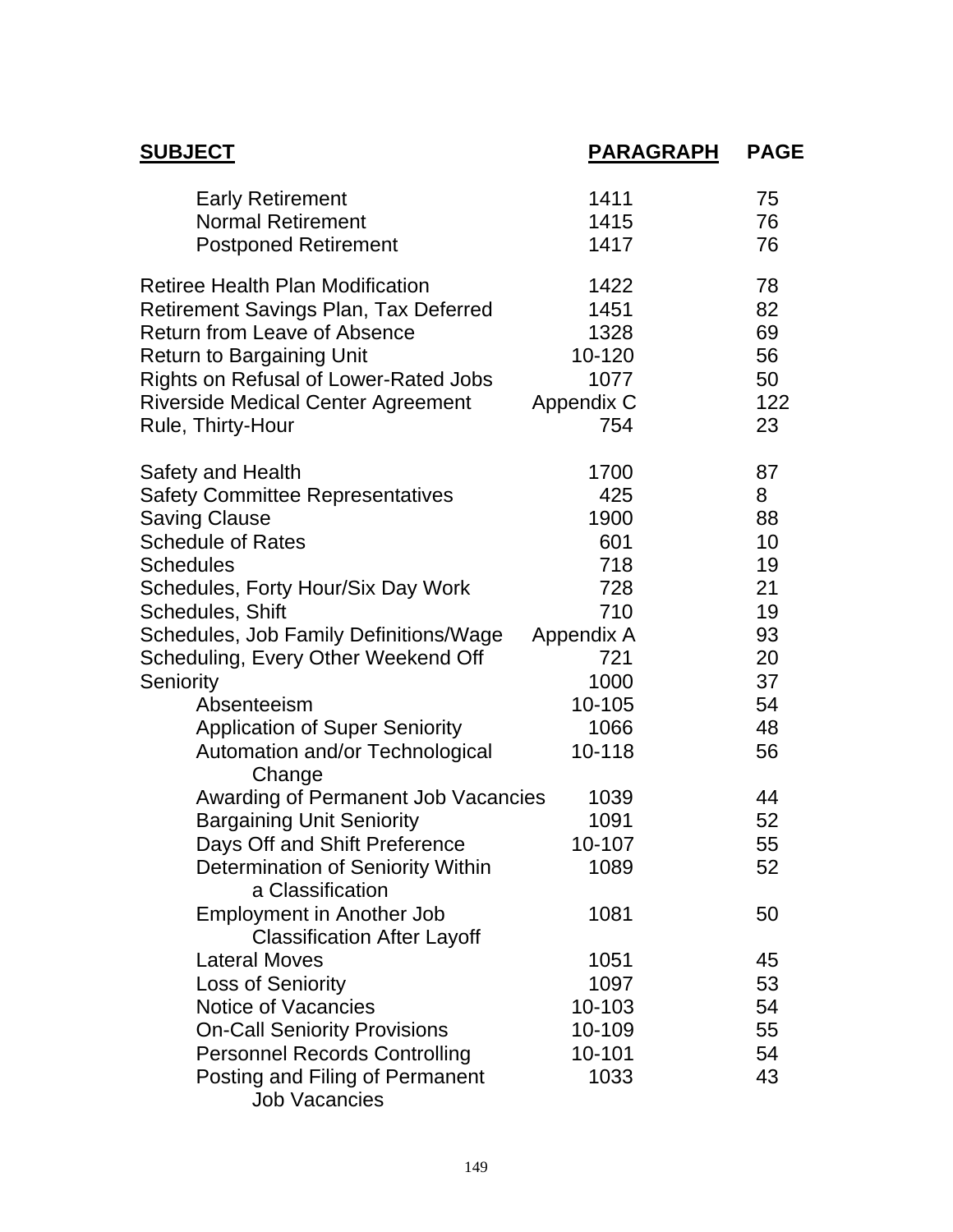| <b>SUBJECT</b>                                                        | <u>PARAGRAPH</u> | <b>PAGE</b>    |
|-----------------------------------------------------------------------|------------------|----------------|
| Posting and Filing of Temporary<br><b>Job Vacancies</b>               | 1072             | 49             |
| <b>Probationary Employees</b>                                         | 1003             | 37             |
| <b>Full-time Employees</b>                                            | 1004             | 37             |
| Part-time Employees                                                   | 1006             | 38             |
| <b>On-call Employees</b>                                              | 1006             | 38             |
| <b>Reduction in Force and Recall</b>                                  | 1011             | 38             |
| Retention of Certain Employee Benefits<br>by Transferees              | 10-114           | 55             |
| <b>Return to Bargaining Unit</b>                                      | 10-120           | 56             |
| Rights on Refusal of Lower-Rated Jobs                                 | 1077             | 50             |
| <b>Seniority Committee</b>                                            | 1085             | 51             |
| <b>Seniority Factors</b>                                              | 1001             | 37             |
| <b>Transfer and Lateral Move Restrictions</b>                         | 1068             | 48             |
| <b>Transfer Procedure</b>                                             | 1057             | 46             |
| Seniority, Preferential                                               | 419              | 7 <sup>1</sup> |
| <b>Service and Maintenance Structure</b>                              | 605              | 10             |
| Seventh Day Exceptions, Sixth and                                     | 756              | 24             |
| <b>Shift Differential</b>                                             | 713              | 19             |
| Shift Preference, Days Off and                                        | 10-107           | 55             |
| <b>Shift Schedules</b>                                                | 710              | 19             |
| Shift, Split                                                          | 732              | 21             |
| Shop, Union                                                           | 401              | 5              |
| Sick Leave Bank, and Income/Extended<br><b>Income Protection Plan</b> | 968              | 34             |
| Six Day Work Schedules, Forty Hour/                                   | 728              | 21             |
| <b>Sixth and Seventh Day Exceptions</b>                               | 756              | 24             |
| <b>Special Job Training Programs</b>                                  | 433              | 9              |
| <b>Split Shift</b>                                                    | 732              | 21             |
| <b>Standby Pay</b>                                                    | 615              | 12             |
| Strike and No Lockout, No                                             | 500              | 9              |
| <b>Structure</b>                                                      | 605              | 10             |
| Clerical                                                              | 605              | 10             |
| <b>Equipment Services</b>                                             | 605              | 10             |
| <b>Patient Care</b>                                                   | 605              | 10             |
| <b>Service and Maintenance</b>                                        | 605              | 11             |
| <b>Technical</b>                                                      | 605              | 11             |
| Structure, Wage                                                       | 605              | 10             |
| <b>Sunday Premium</b>                                                 | 750              | 23             |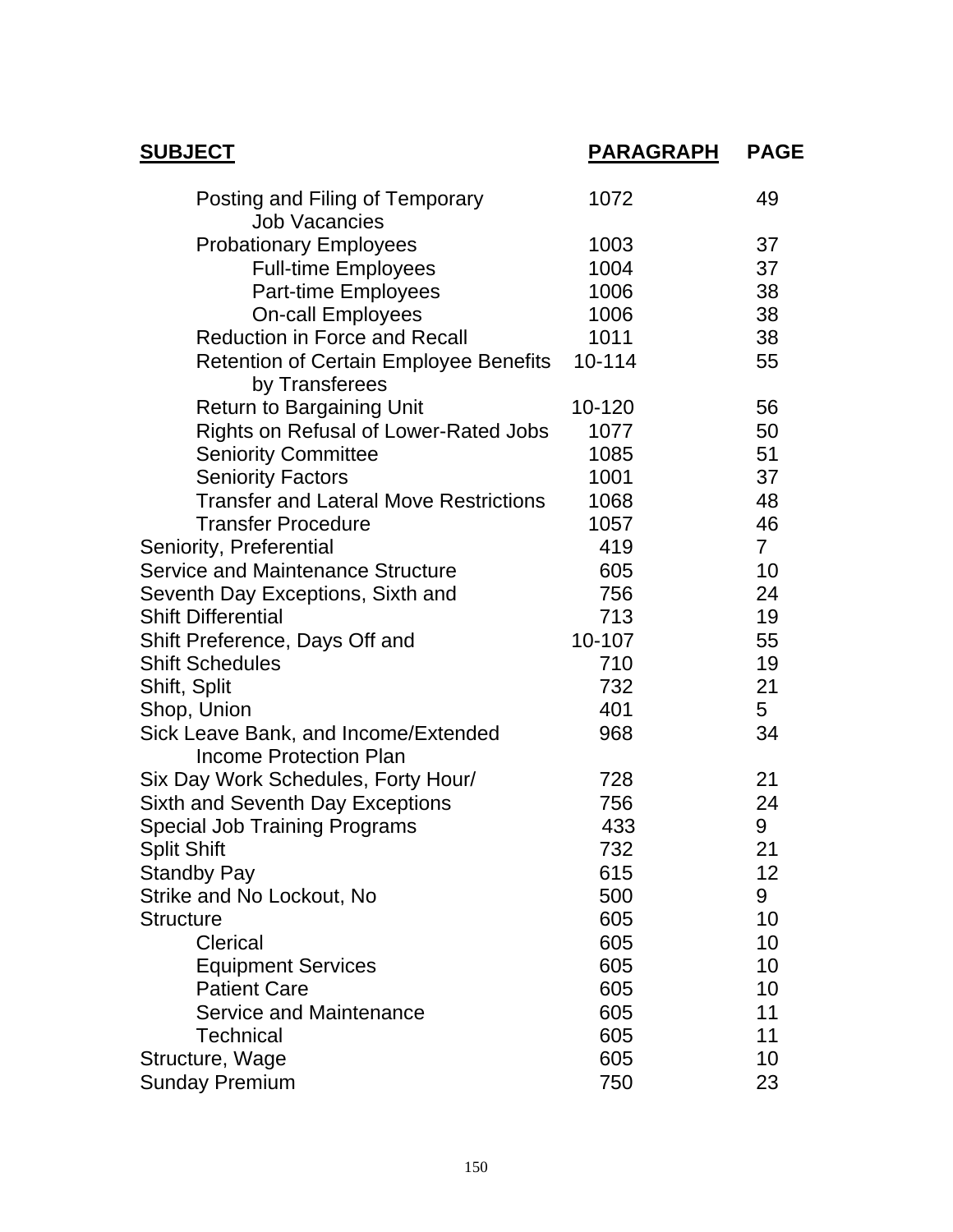| <b>SUBJECT</b>                                                            | <b>PARAGRAPH</b> | <b>PAGE</b>    |
|---------------------------------------------------------------------------|------------------|----------------|
| <b>Supervisory Employees</b>                                              | 302              | 4              |
| <b>Survivor Benefit</b>                                                   | 1453             | 82             |
| <b>Tax Deferred Retirement Savings Plan</b>                               | 1451             | 82             |
| <b>Technical Structure</b>                                                | 605              | 11             |
| Technological Change, Automation and/or                                   | 10-118           | 56             |
| <b>Temporary Agency Workers</b>                                           | 1513             | 84             |
| Temporary Employees, Part-time, On-call and                               | 1500             | 83             |
| <b>Termination Date and Notice</b>                                        | 2100             | 88             |
| <b>Notice</b>                                                             | 2103             | 89             |
| <b>Termination Date (Fontana and Riverside</b><br><b>Medical Centers)</b> | 2101             | 88             |
| <b>Thirty-Hour Rule</b>                                                   | 754              | 23             |
| Time Off, Personal                                                        | 1323             | 68             |
| <b>Transfer and Lateral Move Restriction</b>                              | 1068             | 48             |
| <b>Travel Allowance</b>                                                   | 629              | 14             |
| <b>Trial Period</b>                                                       | 1608             | 86             |
| <b>Tuition Reimbursement</b>                                              | 1349             | 72             |
| Understanding, Letter of                                                  |                  | 130            |
| <b>Uniform Allowance</b>                                                  | 644              | 16             |
| <b>Union Security and Representation</b>                                  | 400              | 5              |
| Human Rights Committee                                                    | 427              | 8              |
| <b>Assistant Grievance Committee</b>                                      | 417              | $\overline{7}$ |
| Checkoff                                                                  | 403              | 5              |
| <b>Grievance Committee</b>                                                | 415              | $\overline{7}$ |
| Indemnity                                                                 | 408              | 6              |
| <b>Preferential Seniority</b>                                             | 419              | $\overline{7}$ |
| <b>Quarterly Meeting</b>                                                  | 429              | 9              |
| <b>Safety Committee Representatives</b>                                   | 425              | 8              |
| <b>Union Business Leave</b>                                               | 423              | $\overline{7}$ |
| <b>Union Representation</b>                                               | 414              | $\overline{7}$ |
| <b>Union Shop</b>                                                         | 401              | 5              |
| Vacancies, Awarding of Permanent Job                                      | 1039             | 44             |
| Vacancies, Notice of                                                      | 10-103           | 54             |
| Vacancies, Posting and Filling of Permanent Job                           | 1033             | 43             |
| Vacancies, Posting and Filling of Temporary Job                           | 1072             | 49             |
| <b>Volunteers</b>                                                         | 431              | 9              |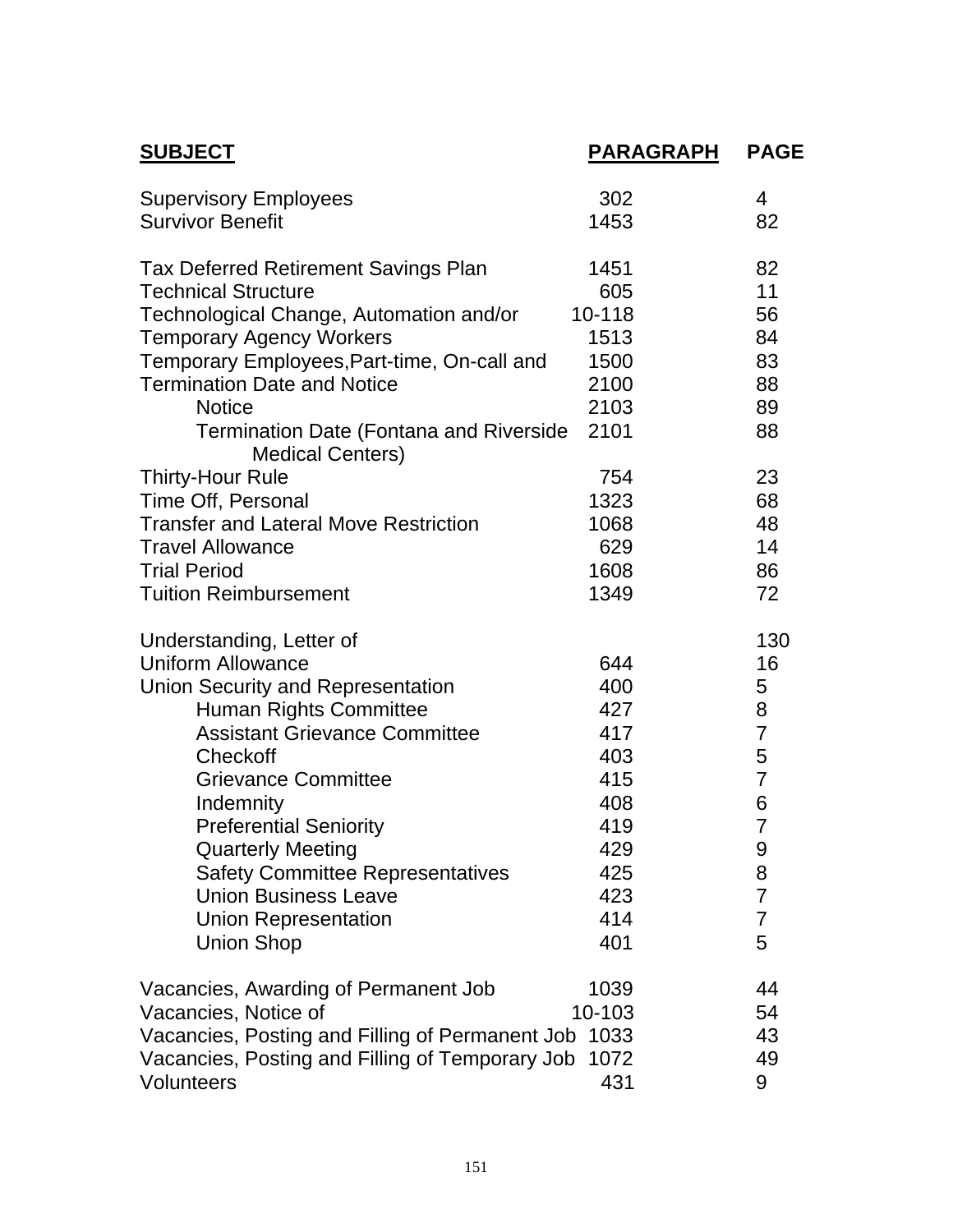## **SUBJECT PARAGRAPH PAGE**

| <b>Wage Rates</b>                          | Appendix B | 107            |
|--------------------------------------------|------------|----------------|
| <b>Clerical Job Family</b>                 |            | 109            |
| <b>Equipment Services Job Family</b>       |            | 119            |
| <b>Information Technology</b>              |            | 121            |
| <b>Patient Care Job Family</b>             |            | 114            |
| <b>Support Services Job Family</b>         |            | 107            |
| <b>Technical Job Family</b>                |            | 117            |
| <b>Wage Schedules</b>                      | Appendix A | 95             |
| <b>Clerical Job Family</b>                 |            | 96             |
| <b>Equipment Services Job Family</b>       |            | 105            |
| <b>Information Technology</b>              |            | 106            |
| <b>Patient Care Job Family</b>             |            | 101            |
| <b>Support Services Job Family</b>         |            | 95             |
| <b>Technical Job Family</b>                |            | 103            |
| <b>Wage Structures</b>                     | 605        | 10             |
| Weekend Off Scheduling, Every Other        | 721        | 20             |
| Witness pay                                | 634        | 14             |
| <b>Work Allocation, On-call Employees</b>  | 1521       | 85             |
| Work and Overtime, Hours of                | 700        | 17             |
| Workday, Normal                            | 702        | 17             |
| <b>Working Conditions, Local</b>           | 205        | 2 <sup>1</sup> |
| <b>Work Performed Above Classification</b> | 632        | 14             |
| Work Schedules, Forty Hours/Six Day        | 728        | 21             |
| Workweek, Normal                           | 707        | 18             |